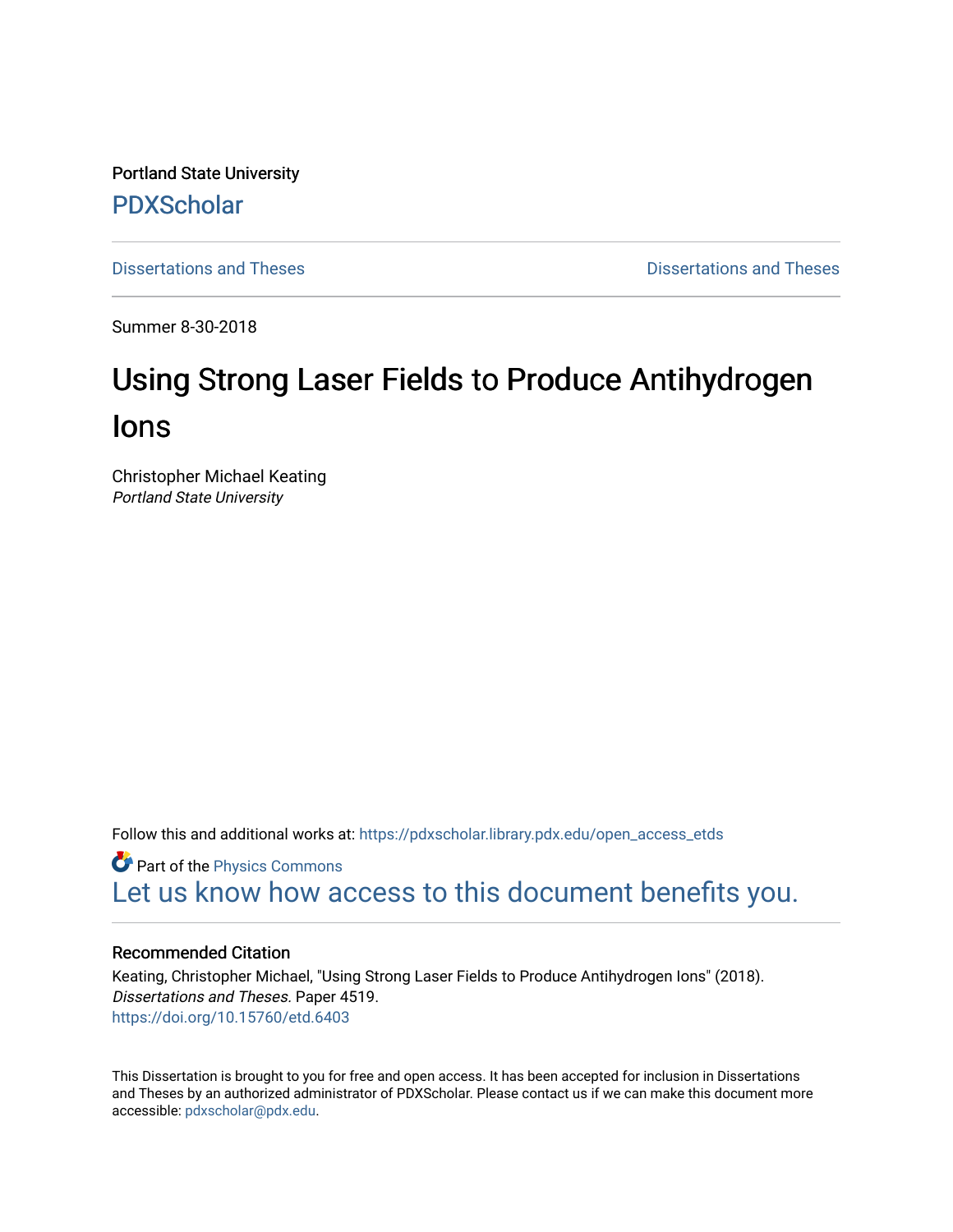Using Strong Laser Fields

to Produce Antihydrogen Ions

by

Christopher M. Keating

A dissertation submitted in partial fulfillment of the requirements for the degree of

> Doctor of Philosophy in Applied Physics

Dissertation Committee: Jack C. Straton, Chair Pui (Peter) Leung Reuben Simoyi Theresa McCormick Rolf Koenenkamp

Portland State University 2018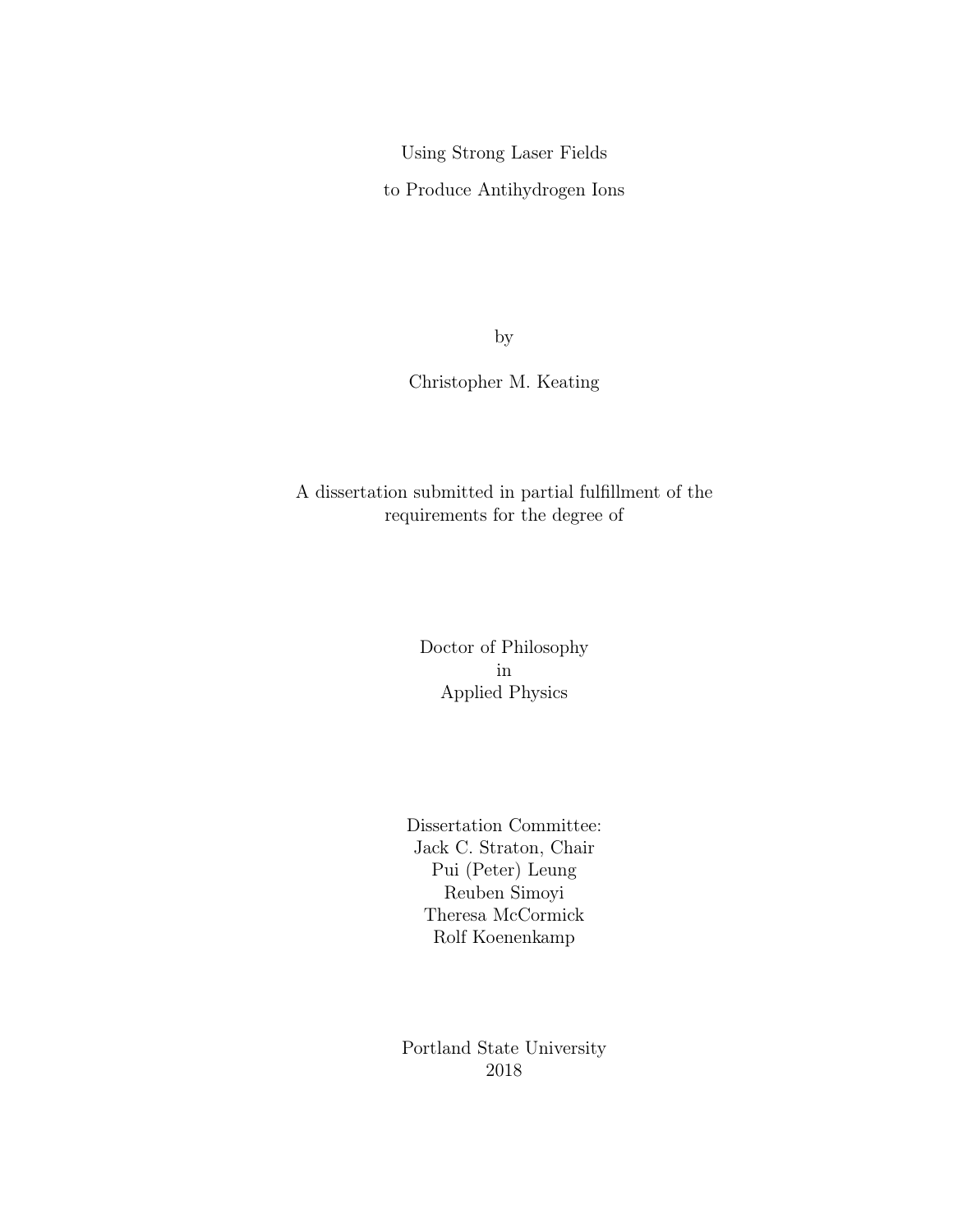$\odot$  2018 Christopher M. Keating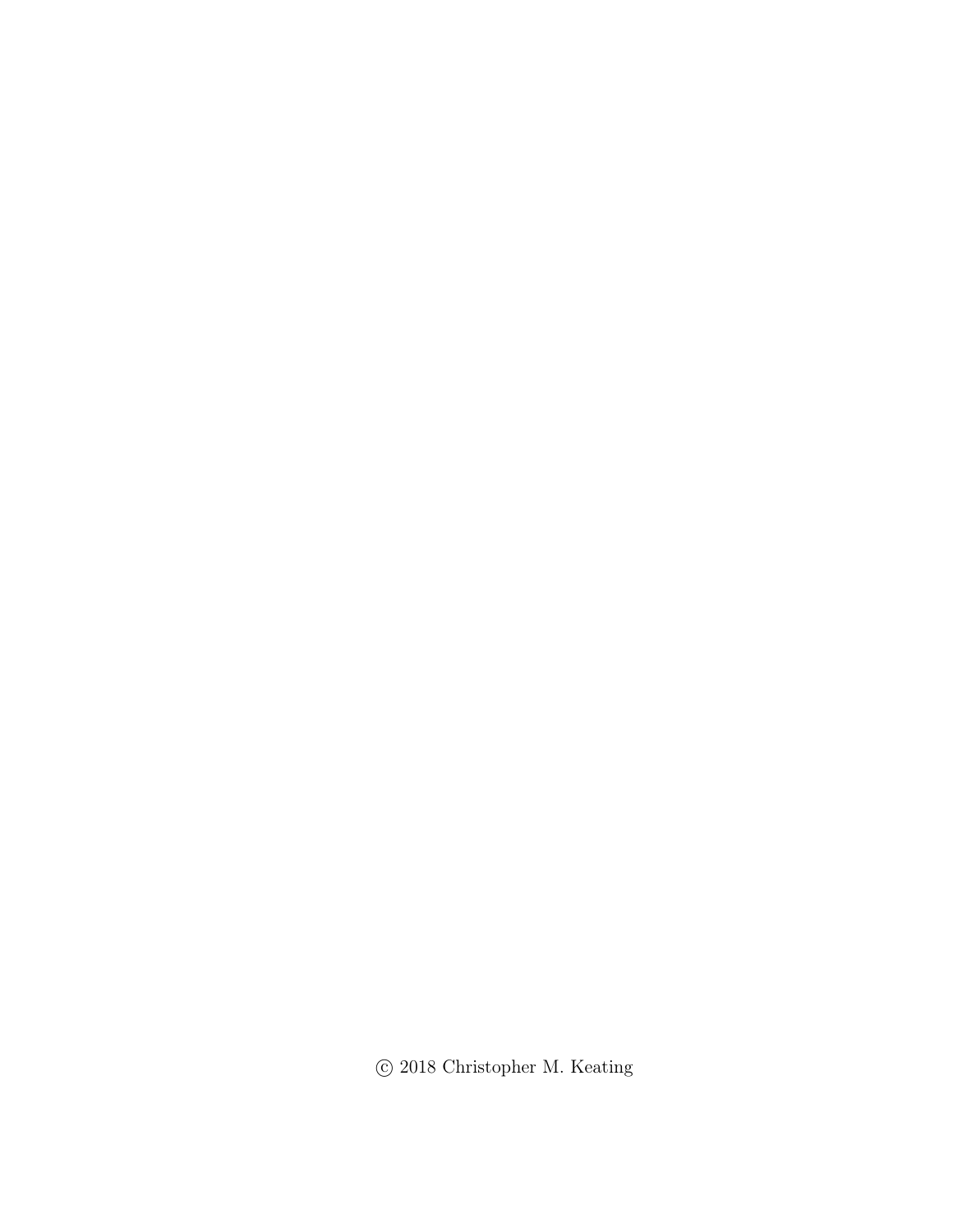#### Abstract

We provide estimates of both cross section and rate for the stimulated attachment of a second positron into the  $(1s^2 \tcdot 1S^e)$  state of the  $\overline{H}^+$  ion using Ohmura and Ohmura's (1960 Phys. Rev. 118 154) effective range theory, Reiss's strong field approximation (1980 Phys. Rev. A 22, 1786), and the principle of detailed balancing. Our motivation for producing  $\overline{H}^+$  ion include its potential to be used as an intermediate state in bringing antihydrogen to ultra-cold (sub-mK) temperatures required for a variety of studies, which include both spectroscopy and the probing of the gravitational interaction of the anti-atom. We show that both cross section and rate are increased with the use of a resonant laser field.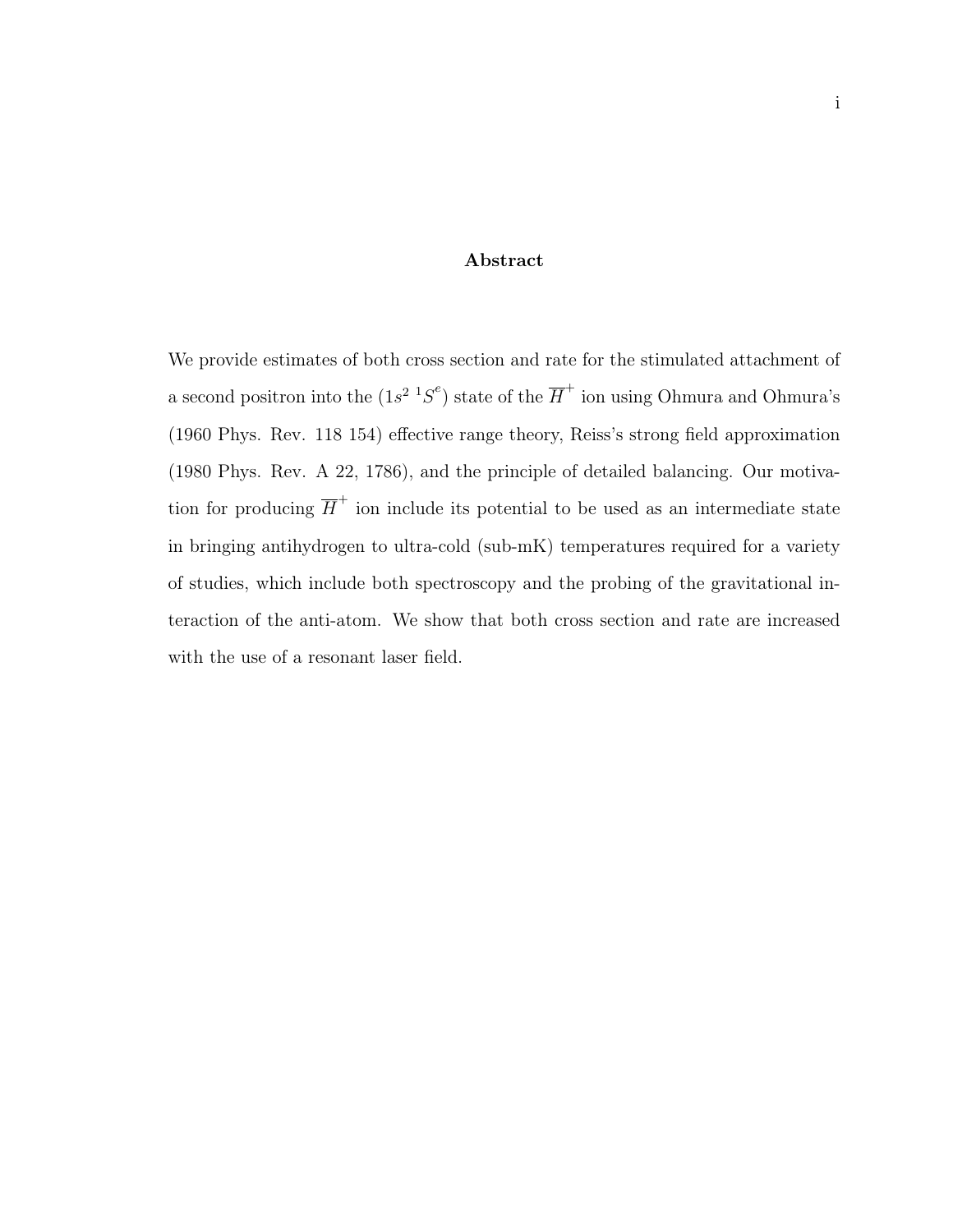#### Acknowledgements

I would like to express my very great appreciation to Jack C. Straton, my research advisor, for his patient guidance, enthusiastic encouragement, and dedicated attention. I would also like to thank Peter Leung for his amazing instruction and honest advice. I am grateful also to Reuben Simoyi, from whom I have had the great joy of learning about chaotic systems, as well as the immense importance of Banach spaces! My thanks also to Theresa McCormick for introducing me to the complex physics of molecules. I am grateful to Rolf Koenenkamp for taking the time to carefully critique my work, even though the weather was perfect for flying.

I am also indebted to Mike Charlton. It was by his suggestions that the idea that we might be able to use strong laser fields to produce antihydrogen ions came to be.

Finally, I wish to thank Inggrid Chandranata for her love and emotional support.

Dedicated to my Family.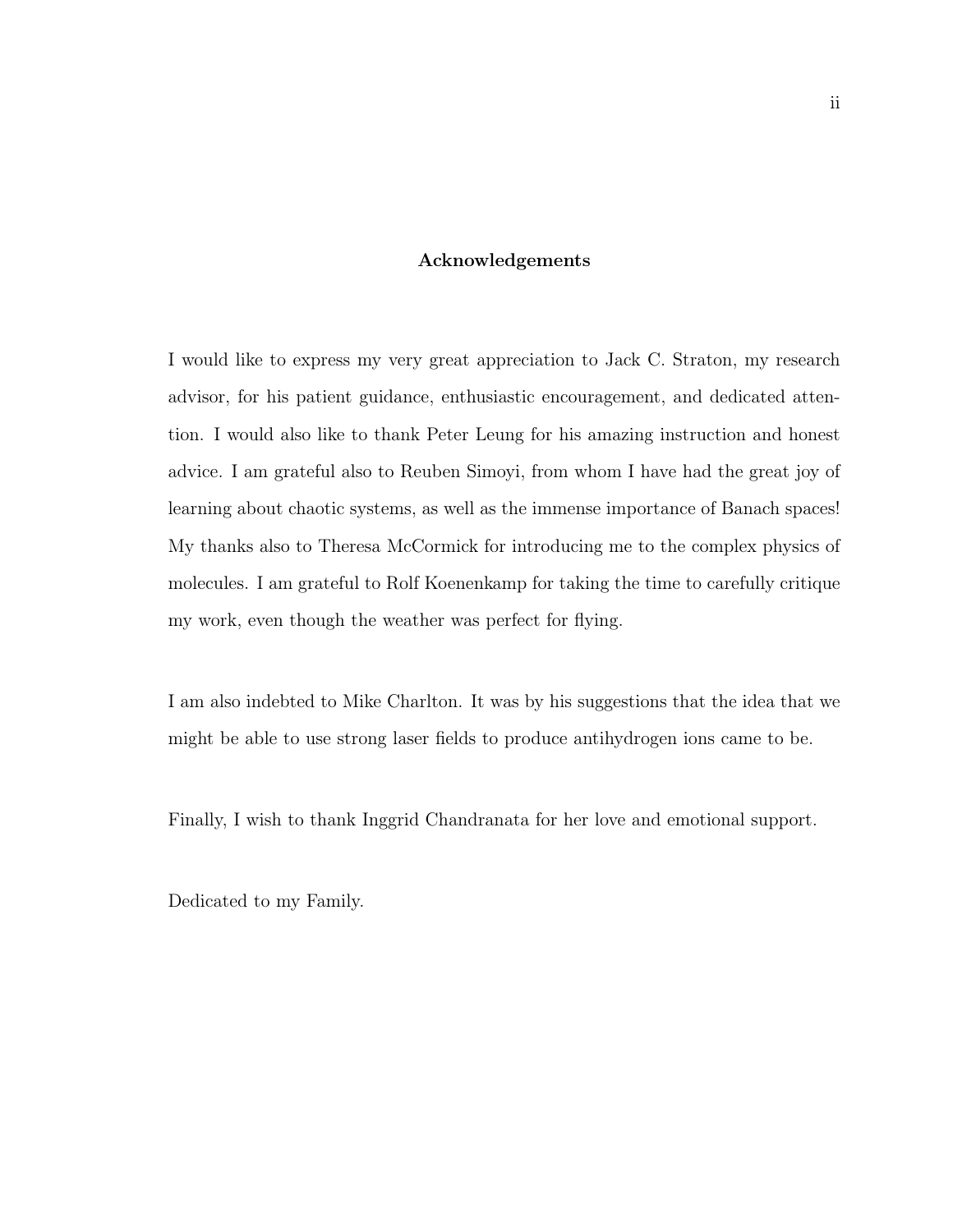### Table of Contents

| Abstract  |                                                  | $\mathbf{i}$    |
|-----------|--------------------------------------------------|-----------------|
|           | Acknowledgements                                 | <i>ii</i>       |
|           | List of Figures                                  | vi              |
| Chapter 1 | Motivation                                       | $\mathbf{1}$    |
| 1.1       |                                                  | $\mathbf{1}$    |
| 1.2       |                                                  | 3               |
| Chapter 2 | <b>Basics of Laser-Atom Interactions</b>         | 6               |
| 2.1       |                                                  | $6\phantom{.}6$ |
| 2.2       |                                                  | 11              |
| 2.3       | Time-Dependent Schrödinger Equation              | 13              |
| 2.4       | Interaction of an Atomic System with an EM Field | 15              |
| 2.5       |                                                  | 17              |
| 2.6       |                                                  | 19              |
| 2.7       |                                                  | 20              |
| 2.8       |                                                  | 24              |
|           | The Velocity Gauge<br>2.8.1                      | 26              |
|           | 2.8.2                                            | 27              |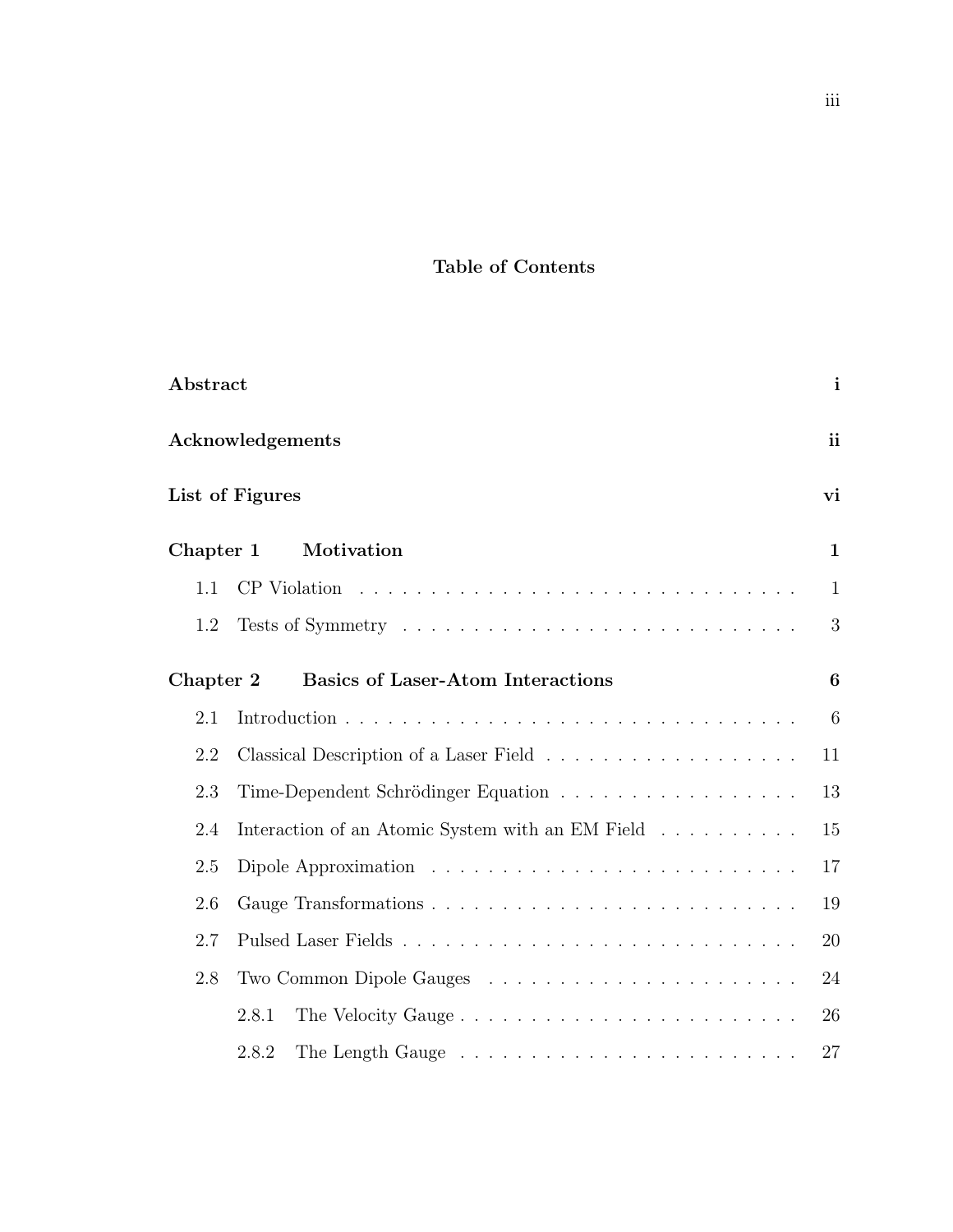## TABLE OF CONTENTS iv

| 2.9       | Interaction of a Single Electron with an EM Field                            | 30 |
|-----------|------------------------------------------------------------------------------|----|
| Chapter 3 | Rates, Cross-Sections, and Detailed Balancing                                | 33 |
| 3.1       |                                                                              | 33 |
| 3.2       |                                                                              | 36 |
| Chapter 4 | <b>Perturbation Theory</b>                                                   | 38 |
| 4.1       |                                                                              | 38 |
| 4.2       |                                                                              | 41 |
| 4.3       |                                                                              | 45 |
| Chapter 5 | The Negative Hydrogen Ion                                                    | 47 |
| 5.1       |                                                                              | 47 |
| 5.2       | Spontaneous Radiative Attachment $(RA) \dots \dots \dots \dots \dots$        | 55 |
| 5.3       |                                                                              | 65 |
| Chapter 6 | <b>Beyond Perturbation</b>                                                   | 70 |
| 6.1       |                                                                              | 70 |
| 6.2       | Strong Field Approximation (SFA) $\ldots \ldots \ldots \ldots \ldots \ldots$ | 73 |
| 6.3       | Applicaton of the Strong Field Approximation                                 | 75 |
| 6.4       |                                                                              | 84 |
| 6.5       |                                                                              | 85 |
| 6.6       | Strong Field Photodetachment (PD)                                            | 86 |
| 6.7       | Strong Field Spontaneous Radiative Attachment (RA)                           | 88 |
| 6.8       | Strong Field Stimulated Attachment (SA)                                      | 89 |
| Chapter 7 | Conclusion                                                                   | 95 |
| 7.1       |                                                                              | 95 |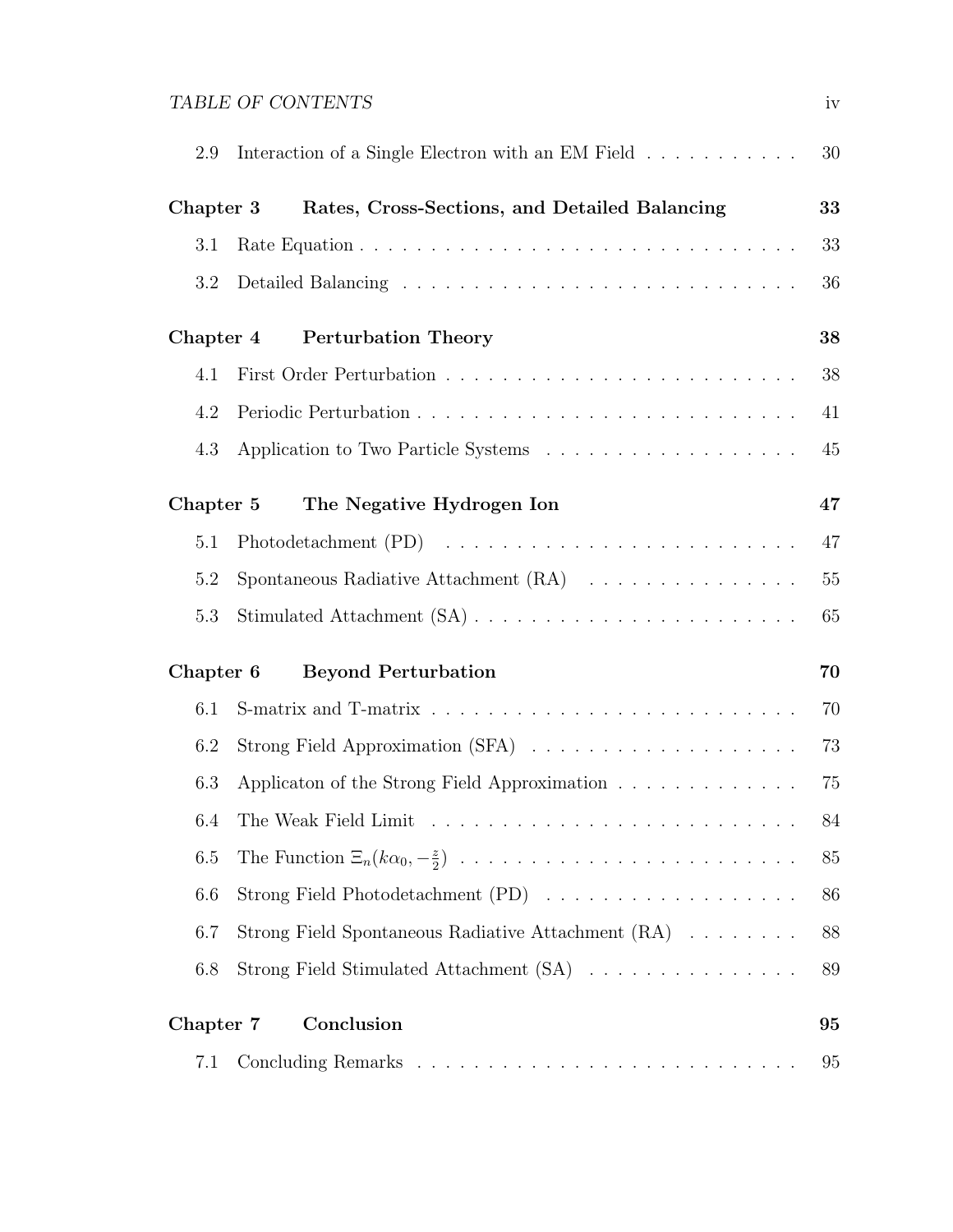TABLE OF CONTENTS  $\boldsymbol{\mathrm{v}}$ 

| <b>Bibliography</b> |                                                                       | 97  |
|---------------------|-----------------------------------------------------------------------|-----|
|                     | Appendix A Ultra Short Pulses                                         | 104 |
|                     | Appendix B Perturbation with Pulse Shape Function                     | 110 |
|                     | Appendix C Effective Range Theory                                     | 113 |
|                     | Appendix D Derivation of the Function $\Xi_n(k\alpha_0,-\frac{z}{2})$ | 120 |

2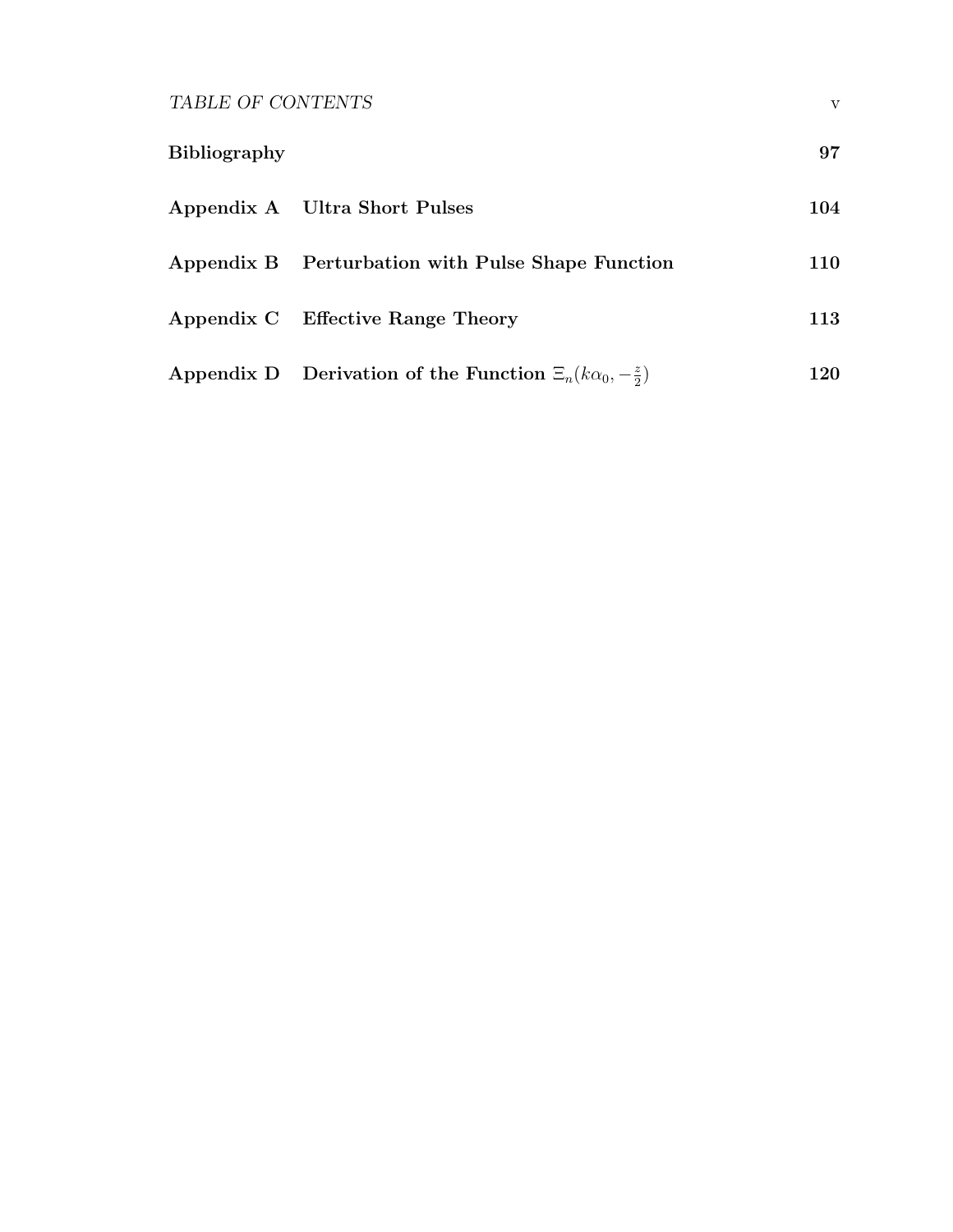# List of Figures

| $2.1\,$ | Intensity vs. Frequency: The dotted line is the relativitic limit. The                                                          |        |
|---------|---------------------------------------------------------------------------------------------------------------------------------|--------|
|         | dashed line is the dipole limit. The dot-dashed line is the perturbation                                                        |        |
|         | <u>. A series a la calca de la calca de la calca de la calca de la calca de la calca de la calca de la calca de l</u><br>limit. | 10     |
| 2.2     | Electric Field vs. Time: Pulse period is 70 $fs$ . Wavelength is 800 $nm$ .                                                     |        |
|         | Notice, there are more than 10 optical periods within the pulse. $\ldots$ .                                                     | 24     |
| 2.3     | Intensity vs. Time: Pulse period is 70 $fs$ . Wavelength is 800 $nm$                                                            | 25     |
| 2.4     | Potential vs. Distance: In the length gauge, the interaction acts like a                                                        |        |
|         | scalar potential that modifies the Coulomb potential. For this reason,                                                          |        |
|         | many researchers like to use the length gauge                                                                                   | 29     |
| 5.1     | Effective Range Potential: The potential felt by the second electron is                                                         |        |
|         | approximated by a finite square well. The x-axis is the distance in the                                                         |        |
|         |                                                                                                                                 | 48     |
| 5.2     | Cross Section vs. Momentum for Photodetachment $(PD) \dots \dots$                                                               | $52\,$ |
| $5.3\,$ | Cross Section vs. Electron Energy for Photodetachment (PD)                                                                      | 53     |
| 5.4     | Cross Section vs. Photon Energy for Photodetachment $(PD) \dots$ .                                                              | $54\,$ |
| 5.5     | Cross Section vs. Wavelength for Photodetachment (PD). For com-                                                                 |        |
|         | parison and agreement with experiments see Keating [24, 25]. $\ldots$ .                                                         | 55     |
| 5.6     | Cross Sections for Spontaneous Radiative Attachment (RA): Left - vs.                                                            |        |
|         | Momentum. Right - vs. Electron Energy.                                                                                          | $58\,$ |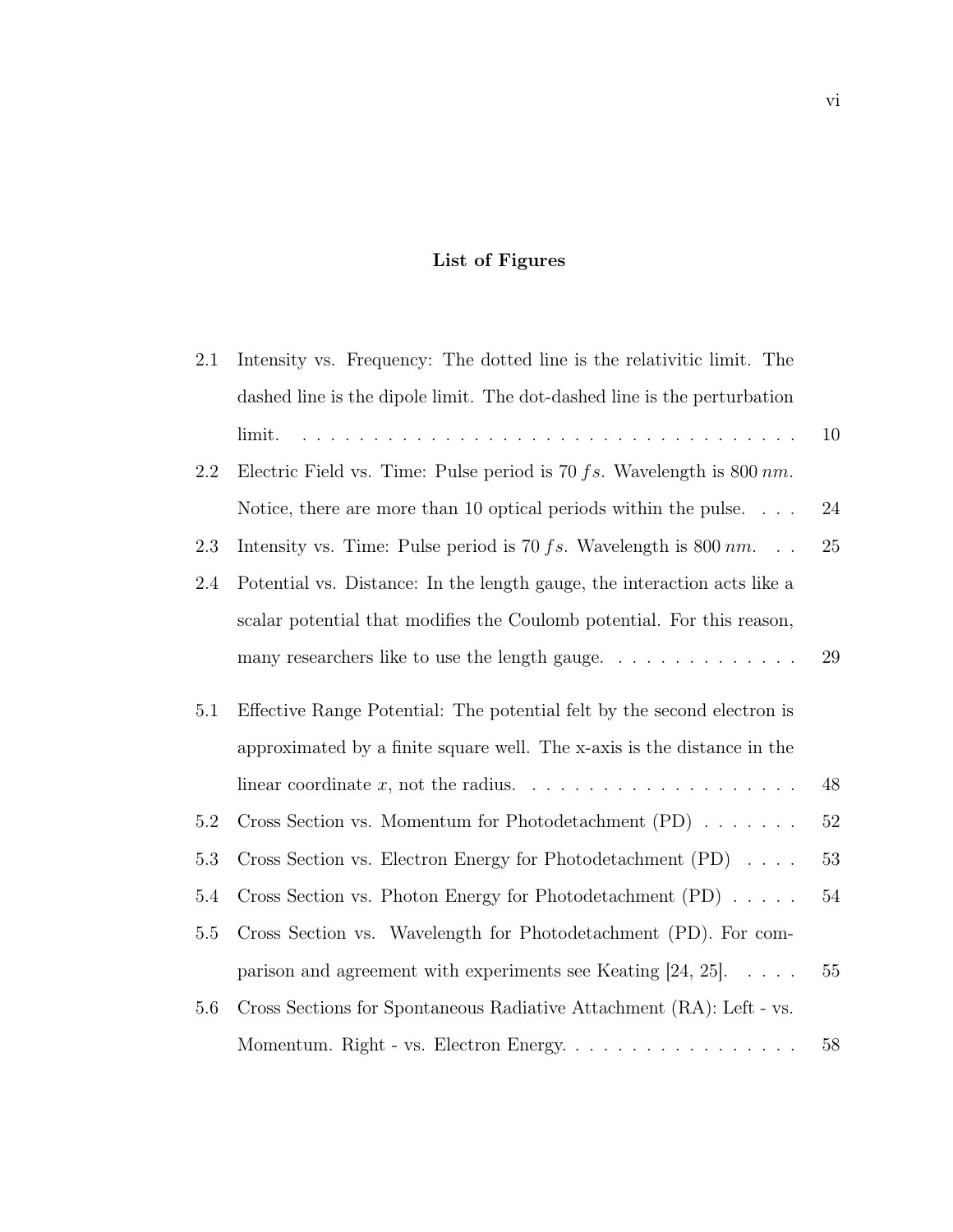| The quiver amplitude $\alpha_0$ , the shiver amplitude $\beta_0$ , and the direction<br>6.1 |  |
|---------------------------------------------------------------------------------------------|--|
|                                                                                             |  |
| 6.2 Cross Section vs. Wavelength for Photodetachment (PD). The dotted                       |  |
| line is $z = 0.5$ . The dashed line is the dipole limit $z = 0.01$ 87                       |  |
| Cross Section (per photon) vs. Wavelength for Stimulated Attachment<br>6.3                  |  |
| (SA). The dotted line is $z = 0.5$ . The dashed line is the dipole limit                    |  |
|                                                                                             |  |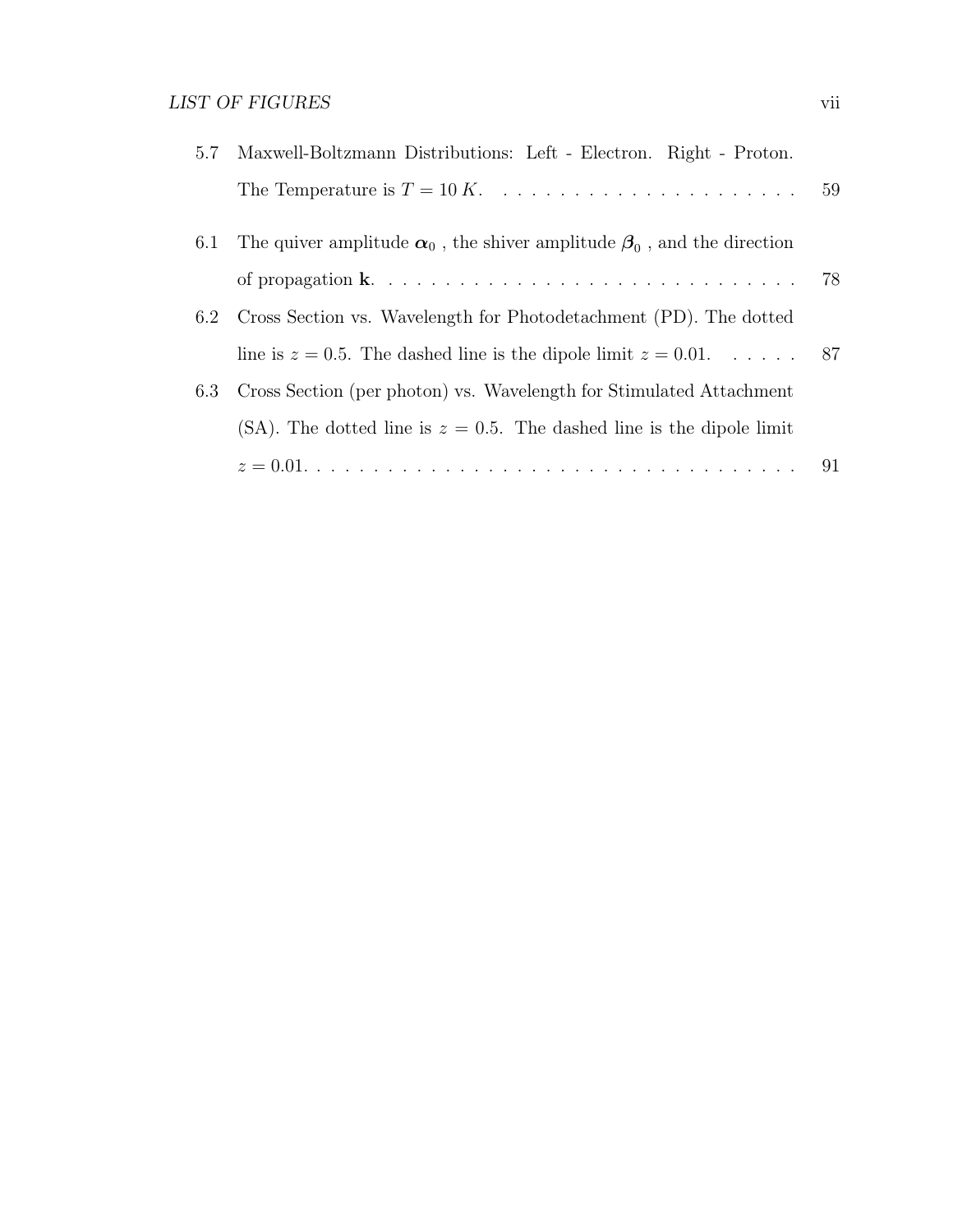#### Chapter 1

#### Motivation

#### 1.1 CP Violation

The beautiful relativistic equation of motion for the electron is called the Dirac Equation,

$$
i\hbar\gamma^{\mu}\partial_{\mu}\Psi = mc\Psi, \qquad (1.1.1)
$$

proposed by British physicist Paul Dirac in 1928. The electron wavefunction Ψ, describes everything there is to know about the electron (i.e. its position, momentum). Einstein's special relativity is contained within the equation, and Paul Dirac believed that equations expressing the natural world ought to be "Beautiful" and therefore his beautiful equation must be true. But there was a problem with Dirac's equation. The equation had twice the number of solutions one should expect. One solution described the electron, and the other solution appeared to describe something identical to the electron but which had the opposite electric charge. Some speculated that, perhaps, quantum theory just was not quite right, and the second solution had to be ignored. But to Pual Dirac, this equation was so beautful that it just had to be correct, which meant that the second solution had to be physical as well [1].

Four years later, Carl Anderson provided the experimental proof of Dirac's theory. Anderson was looking at cosmic rays coming from outer space. Anderson used a cloud chamber with a supersaturated vapor of water. When a charge particle interacts with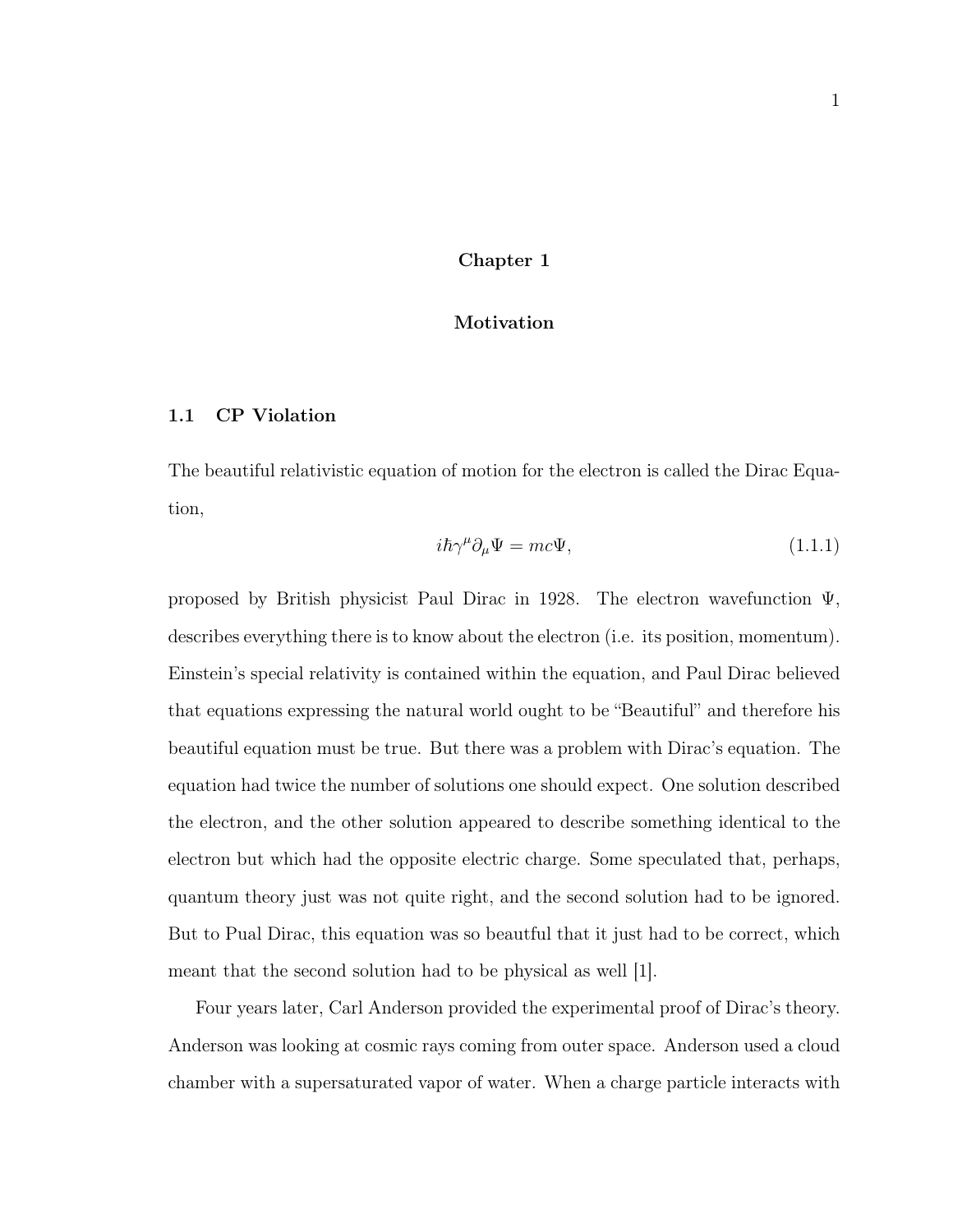the vapor, the fluid becomes ionized resulting in condensation. In this way, high energy ions will leave a trail on condensed liquid in the cloud chamber. Anderson built his cloud chamber and surrounded it with an electromagnet creating a uniform magnetic field, and photographed the vapor trail of the cosmic rays. He noticed that there appeared to be both positively and negatively charged particles by the two directions the particles curved in the magnetic field. By measuring the path's rate of curvature for the positively charged particles, he determined their mass to be the same as the electron. In order to know from which direction the particle was entering his cloud chamber, and thus determine the sign of the charge was in fact positive, Anderson placed a 6mm lead plate across the center of the cloud chamber slowing the particle down so that its track curved more sharply. He called the positively charged particle the "positron." For discovering the first experimental evidence of antimatter, the positron, Anderson shared the 1936 Nobel prize in physics with Victor Hess [2].

According to the Dirac equation, there is symmetry between matter and antimatter. That is, they should behave identically. However at present, there appears to be more matter than antimatter in the Universe. One way to explain the lack of antimatter in the Universe is an asymmetry between matter and anitmatter. That is, there might be some difference in the behavoir of antimatter. How did we get from a Universe in the past with half antimatter to a Universe today with hardly any antimatter at all? This issue is called CP violation. The C stands for Charge conjugation (q goes to  $-q$ ) and the P stands for Parity transformation (**r** goes to  $-r$ ). In fact, both Charge conjugation and Parity transformation are maximally violated in the weak interaction. Dirac's equation predicts CP symmetry. However, CP symmetry cannot be true if the Universe changes from being half antimatter in the past to being much less than half at present.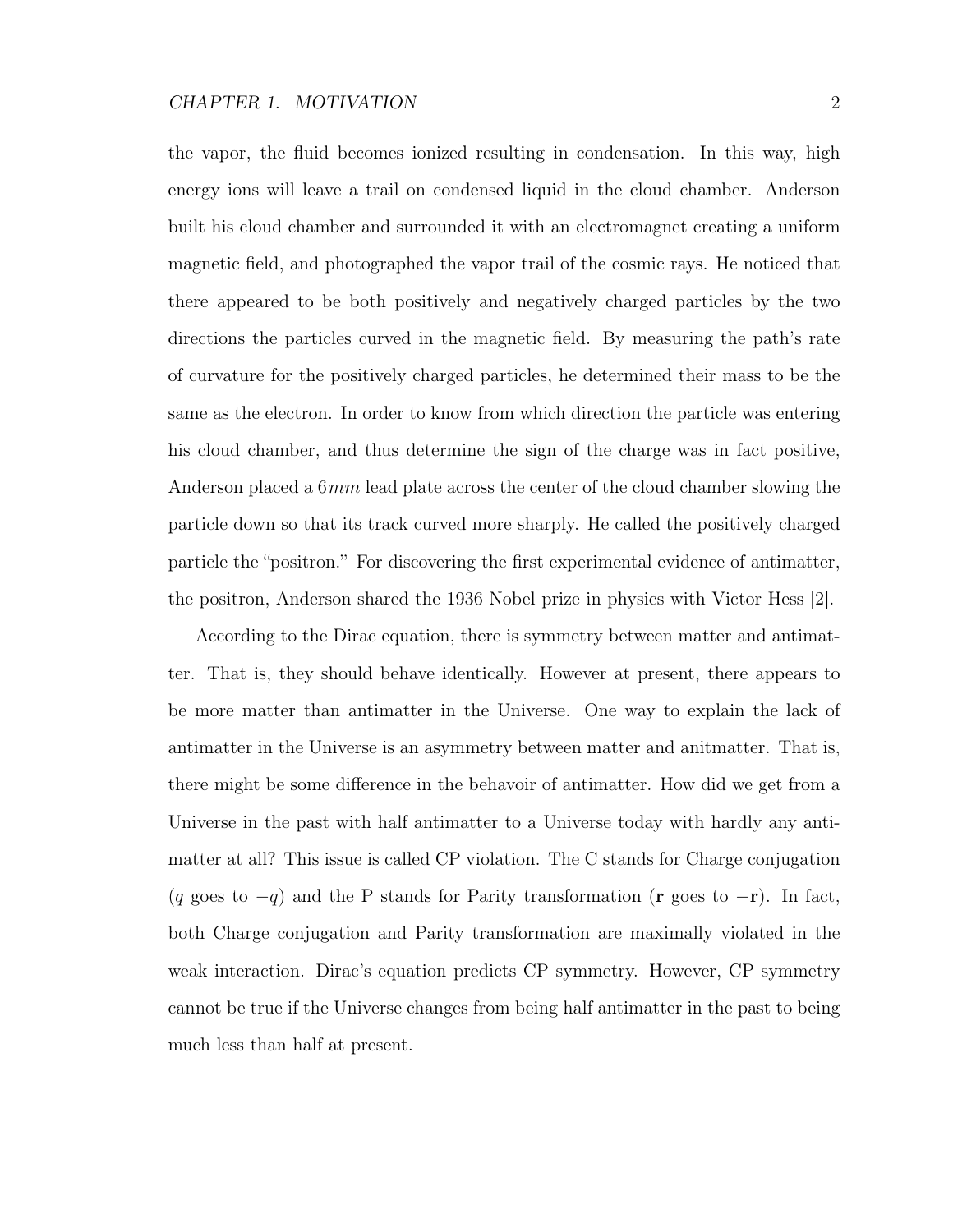#### 1.2 Tests of Symmetry

The focus of this study will be the production of the positive antihydrogen ion. However, the motivation for this study is centered on the tests of symmetry in nature. Any Lorentz invariant local quantum field theory with a Hermitian Hamiltonian must obey the CPT theorem. Here the T stands for Time reversal (t goes to  $-t$ ). Time reversal is likely to be weakly violated in the weak interaction. Since the Standard Model of Physics is a Lorentz invariant local quantum field theory with a Hermitian Hamiltonian, it must have physical laws that have symmetry under the simultaneous transformation of charge conjugation, parity transformation, and time reversal. CP violation was first observed by J. H. Christenson, J. W. Cronin, V. L. Fitch, R. Turlay in the  $2\pi$  decay of the  $K_2^0$  meson in 1964 [3]. For their work, James Cronin and Val Fitch were awarded the 1980 Nobel Prize in Physics, for proving that certain subatomic reactions do not adhere to fundamental symmetry principles. The new age of experimental interest in CP violation provided direct evidence of CP violation. In 1999, Fermi Lab compared the decay rates of K mesons using a subset of data from the KTeV experiment, and definitively established the existence of CP violation [4]. That same year, CERN also announced the same direct CP violation for the K mesons using data taken in 1997 by the NA48 experiment [5]. Stanford's Linear Accelerator BABAR Collaboration and the Belle experiment at the High Energy Accelerator Research Organization in Japan measured time-dependent CP violations in neutral B decays  $[6, 7]$ . In 2013, the LHCb Collaboration used pp collision data collected in 2011 and reported the direct CP violation in  $B_s^0 \to K^-\pi^+$  decays [8]. In 2014, BABAR and Belle also reported results corresponding to violation of CP in B mesons.

Unlike the electroweak theory, there is as yet no experimental violation of CP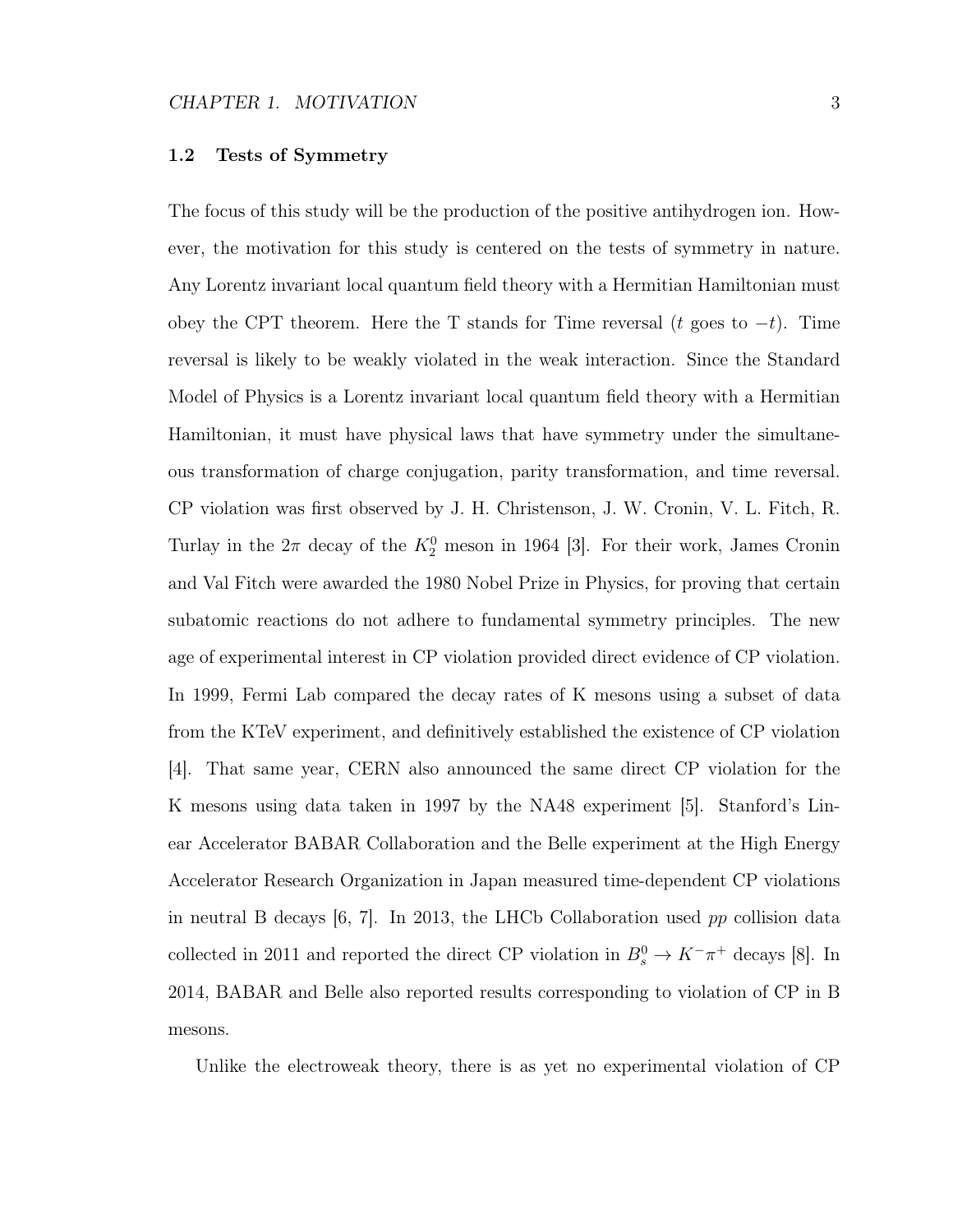symmetry known for the strong force. In the electroweak theory the gauge fields couple to chiral currents of fermionic fields; in quantum chromodynamics the gluons couple to vector currents.

CP violating processes that are known to date are, in fact, orders of magnitude smaller ( $\sim 10^{-3}$ ) than that needed to explain the excess of matter over antimattter. This leads us to look for more antimatter in the Universe, or look for new underlying physics. There is an excellent review of the current state of the issue of CP violations in Nature by John Ellis [9].

The main remaining experimental tests on the CPT theorem are: 1) the spectroscopic comparison of hydrogen and antihydrogen and 2) the test of gravity, or the weak equivalence principle for antimatter [10]. In order to conduct such experiments, the production and trapping of antihydrogen is vital. In 2002, ATHENA successfully produced low-energy antihydrogen by the controlled mixing of cold positrons in an antiproton cloud [11]. ATRAP produced cold antihydrogen by repeatedly colliding antiprotons with cold positrons in nested Penning traps [12]. These two experiments have produced on the order of 100,000 antihydrogen atoms. ALPHA has recently reported confinement times for antihydrogen of 1,000 seconds [13]. New experiments are currently underway to measure the spectra of antihydrogen [14, 15, 16]. The most recent results to measure the spectra have been consistent with CPT invariance [17].

The trapping and cooling of positrons and antiprotons is key to producing antihydrogen. A small fraction of the total yield can be held if efficient cooling techniques can produce sub-mK particles. Cooling of antiparticles has been done two ways: buffer gas accumulators [18] and Penning traps [19]. Particles cooled by buffer gas accumulators can be transferred to a high vacuum apparatus for antihydrogen formation [20]. Antiprotons are frequently cooled in Penning-type traps using clouds of electrons and, more recently, cryogenic temperatures have been reached using evapo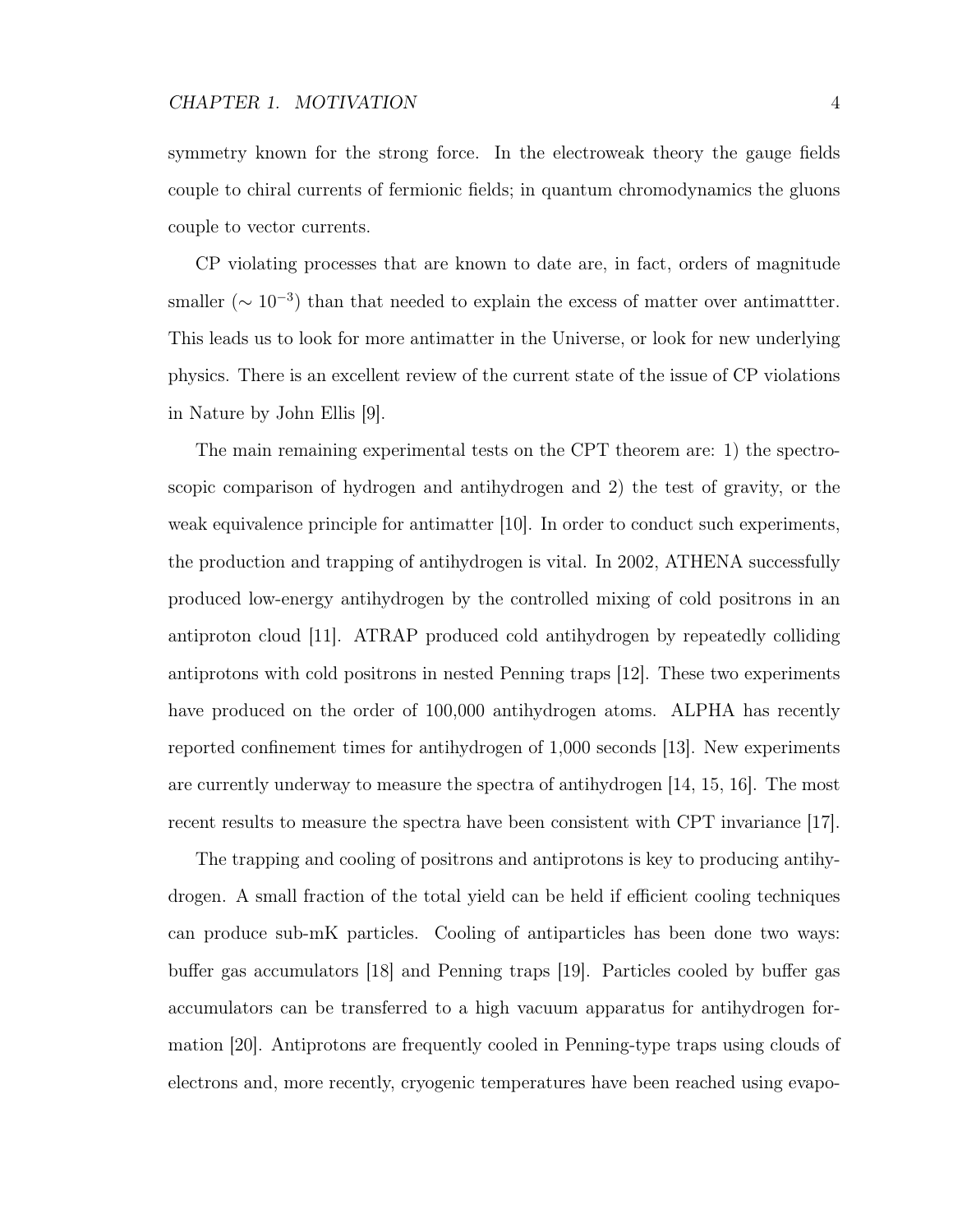rative and adiabatic techniques [21, 22].

In the present work, we consider the radiative attachment of a positron to antihydrogen to form the antihydrogen positive ion,  $\overline{H}^+$ , via the reaction

$$
\overline{H}(1s) + e^+ \rightarrow \overline{H}^+(1s^2 \ {}^1S^e) + \hbar\omega,
$$
\n(1.2.1)

as well as the stimulated attachment of a positron to antihydrogen via the reaction,

$$
\overline{H}(1s) + e^+ + \mathcal{N}\hbar\omega \to \overline{H}^+(1s^{2}{}^{1}S^e) + (\mathcal{N} + 1)\hbar\omega.
$$
\n(1.2.2)

Our interest in the production of  $\overline{H}^+$  lies in its potential to be used as an intermediate in bringing antihydrogen to ultra-cold (sub-mK) temperatures required for gravitational studies, first suggested by Walz and Hänsh [23]. Because of its net charge, sympathetic cooling with  $\overline{H}^+$  using laser-cooled positively charged ions of ordinary matter like  $Be^+$  is more efficient than with a neutral atom such as  $\overline{H}$ . The biggest obstacle to implementing  $\overline{H}^+ \to \overline{H}$  cooling process is the efficiency with which the antihydrogen ion can be produced. In our previous works, we provided estimates of the cross section for radiative attachment for a second positron making the  $(1s^2 \ {}^1S^e)$  state of the  $\overline{H}^+$  ion using Ohmura and Ohmura's effective range theory, as well as with an explicitly correlated 200-term two-positron exponential wavefunction [24, 25]. In that work, we obtained the rate coefficient for attaching a second positron to antihydrogen as a function of temperature. Estimates of the reaction rates were around  $5 \times 10^{-3} s^{-1}$ . Although the reaction rates were low, given the long storage time achieved by ALPHA, the formation of  $\overline{H}^+$  might just be observable. In order to increase the reaction rate, this work will use a resonant laser field that should stimulate the process of radiative attachment, thereby increasing the reaction rate.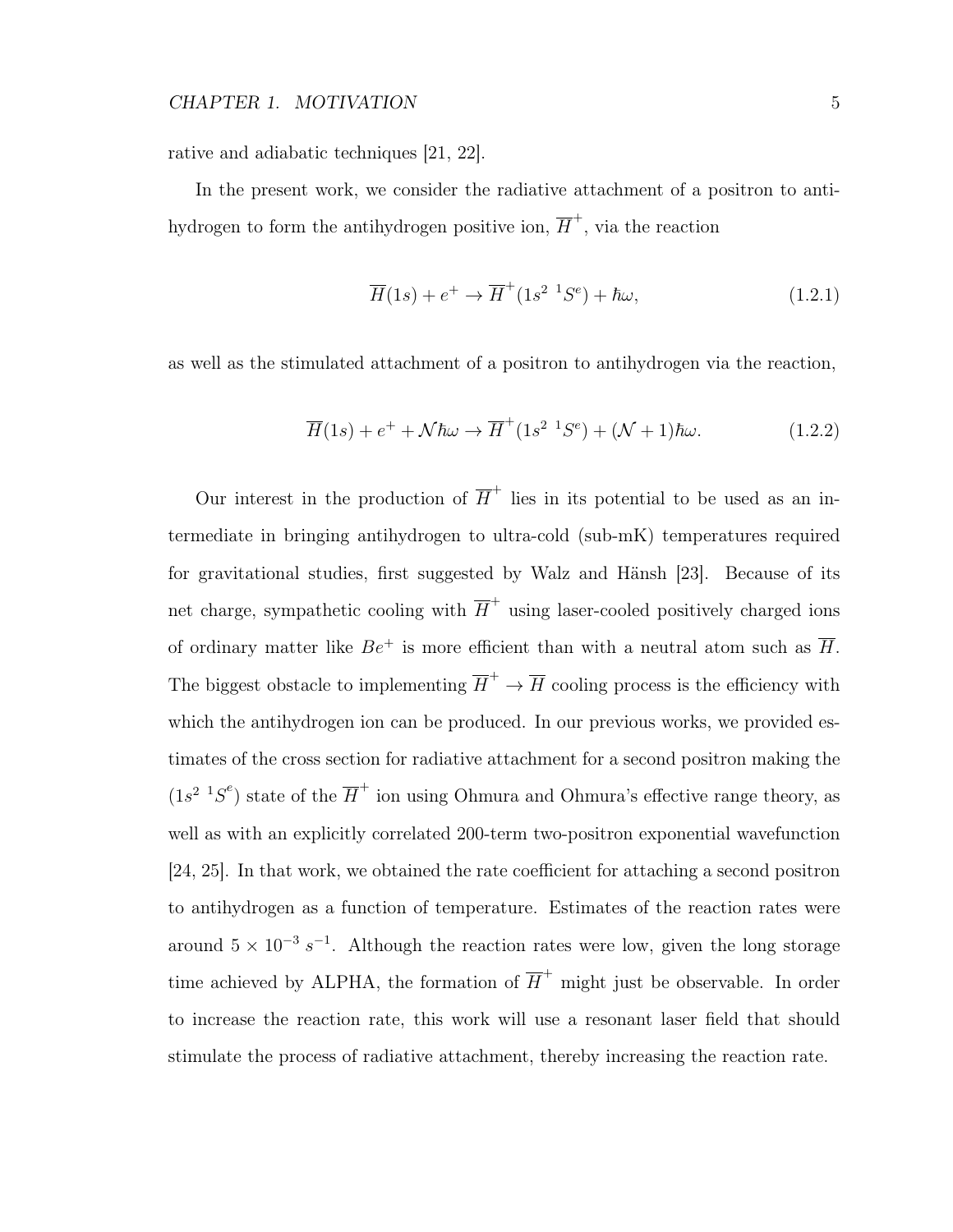#### Chapter 2

#### Basics of Laser-Atom Interactions

#### 2.1 Introduction

In recent years, short pulsed lasers have reached an intensity that allows the laser field to compete with the Coulomb force in an atomic system. If the radiation is sufficiently intense, then strong field effects will begin to play a significant role, and taking them into account will be vital to understanding the dynamics of the system.

Typically, at intensities (i.e. irradiance) of the order of  $10^8$   $W/cm^2$  one will begin to observe strong field effects in laser-assisted electron-atom collisions, while at intensities of only  $10^{10}$  W/cm<sup>2</sup> one will begin to observe multiphoton ionization in atoms. In fact, such intensities are now considered to be rather modest. Short pulsed lasers have become available, having intensities of the order of, or exceeding, the atomic unit of intensity

$$
I_a = \frac{1}{2} \epsilon_0 c E_a^2 \approx 3.5 \times 10^{16} \, W/cm^2 \tag{2.1.1}
$$

where  $c = 2.998 \times 10^8$   $m/s = 137.0$  au, is the velocity of light in vacuo,  $\epsilon_0$  =  $8.854 \times 10^{-12} \frac{C^2}{N \cdot m^2} = \frac{1}{4\pi}$  $\frac{1}{4\pi}$  au, is the permittivity of free space and  $E_a$  is the atomic unit of electric field strength, namely

$$
E_a = \frac{e}{(4\pi\epsilon_0)a_0^2} \approx 5.1 \times 10^9 \text{ V/cm}
$$
 (2.1.2)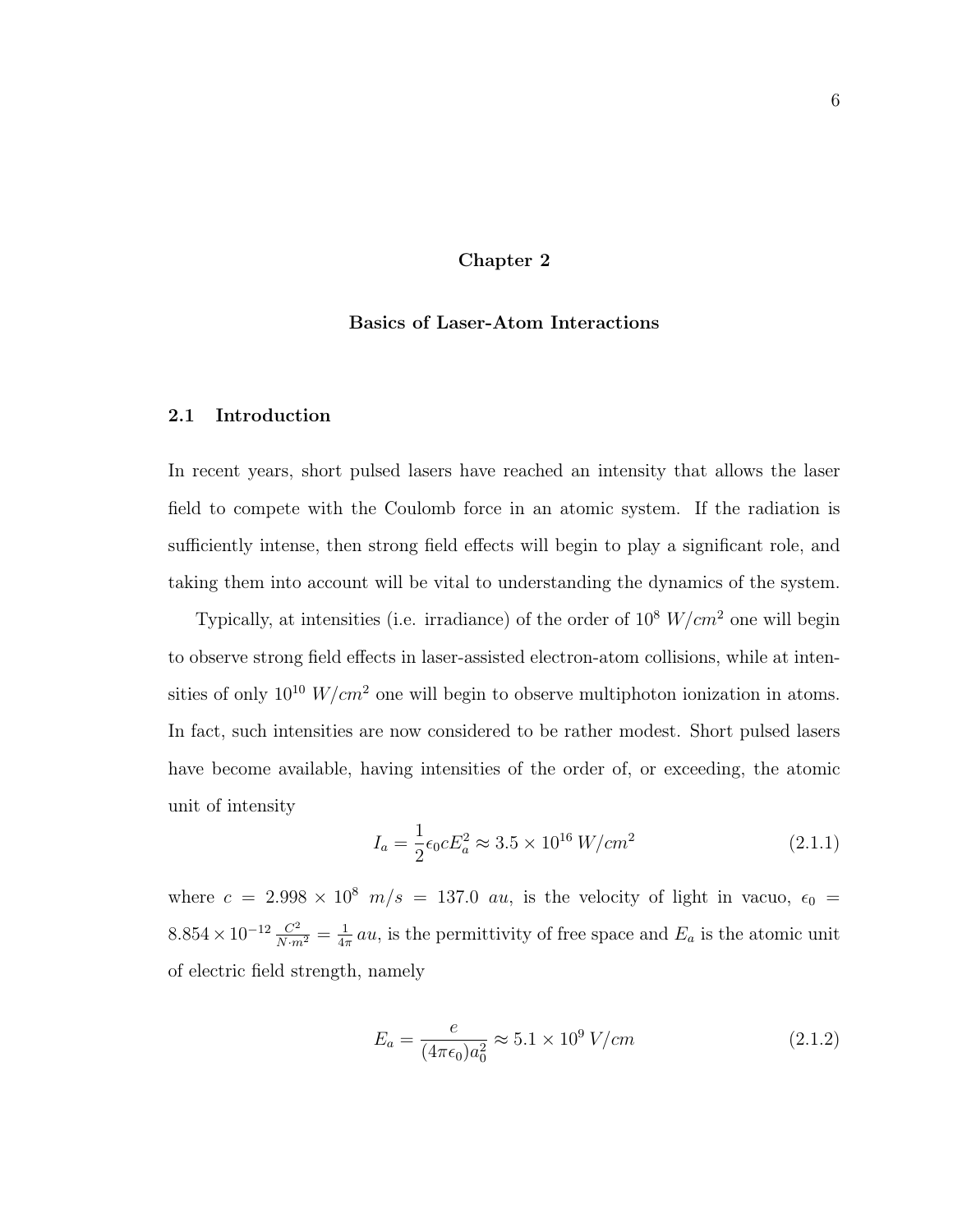where  $e = 1.602 \times 10^{-19} C = 1 au$ , is the absolute value of the electron charge and  $a_0 = 5.292 \times 10^{-11}$  m = 1 au, is the Bohr radius of atomic hydrogen. For example, a typical Ti-Sapphire laser will have the power on order of  $1W$  and can be operated with a beam diameter of about  $1 \mu m$ . This commercially available laser has an intensity

$$
I = \frac{P}{A} \approx \frac{1 \, W}{(1 \times 10^{-6} \, m)^2} = 10^{12} \frac{W}{m^2} = 10^8 \frac{W}{cm^2},\tag{2.1.3}
$$

already in the range of strong field effects.

The number of photons in such a laser field is very large. For example, with the photon density given by  $\Phi_{photon} = I/(\hbar\omega)$ , a laser field due to an Ti-Sapphire laser with a modest intensity  $I = 10^{10} W/cm^2$  in a coherence volume of  $\mathcal{V} \approx \lambda^3$  $(\lambda = 2\pi c/\omega = 800 \text{ nm})$  over one period, has a number of photons equal to

$$
\mathcal{N} = \frac{IV}{c\hbar\omega} \approx 6.9 \times 10^5 \text{ photons.}
$$
\n(2.1.4)

For a large (average occupation) number of photons in a coherent state, the higher order corrections that occur in the full relativitic field theory merely cause very small oscillations about the classical laser field (i.e. electromagnetic field). Thus, a classical (as opposed to second quantized) description of the laser field is adequate. However, the electrons' field will be treated by a quantum wavefunction. This is sometimes called a *semi-classical approach*. We will therefore treat the atomic system using non-relativitic quantum theory. We neglect relativistic effects that only occur when an atom interacts with an ultra-strong laser field defined as [26]

$$
U_p \gtrsim mc^2,\tag{2.1.5}
$$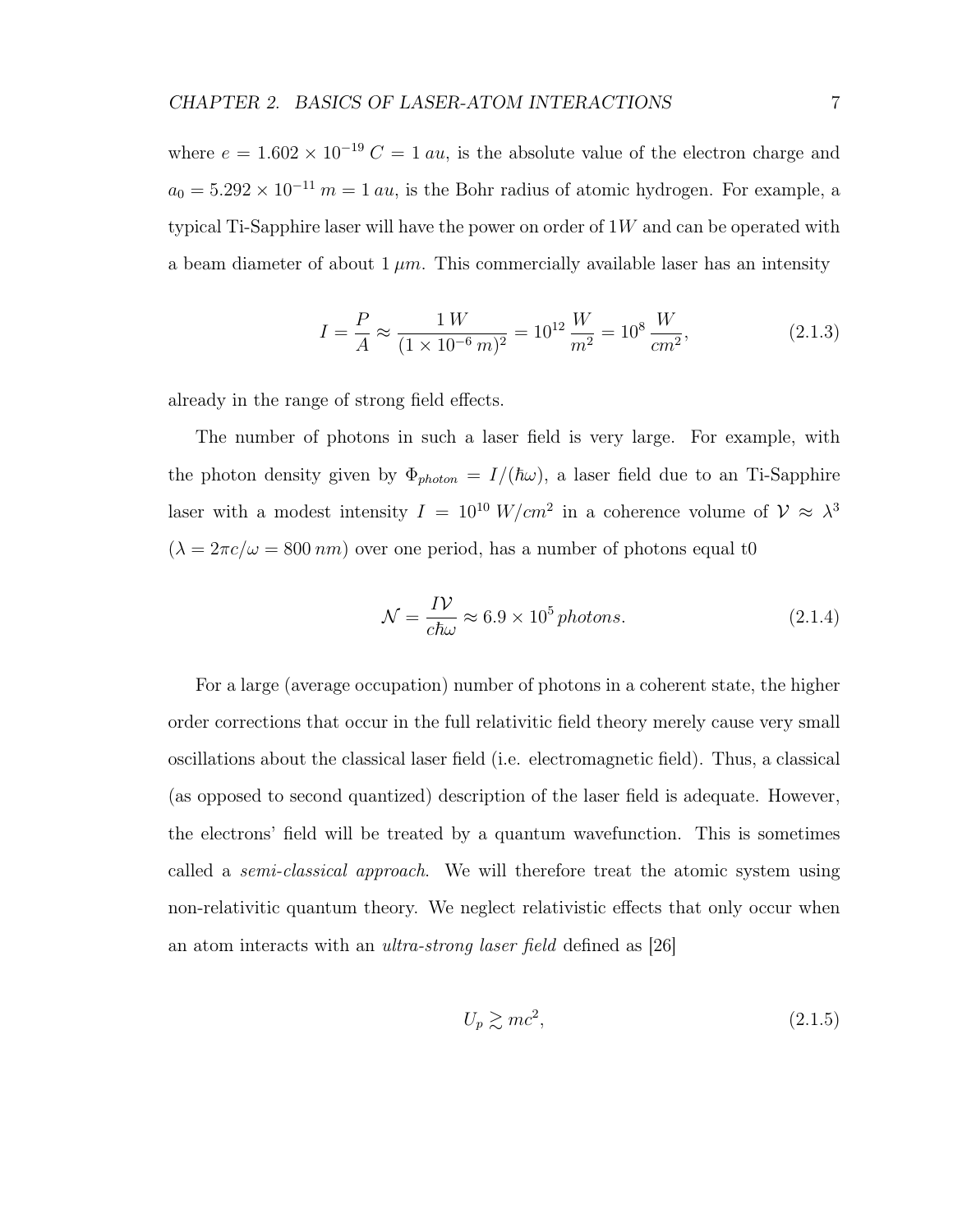where

$$
U_p = \frac{e^2 E_0^2}{4m\omega^2} = \frac{e^2}{2\epsilon_0 mc} \frac{I}{\omega^2},\tag{2.1.6}
$$

is the *ponderomotive energy* of the laser atom system and  $mc^2$  is the invariant energy of the electron. The ponderomotive energy is defined as the cycle-averaged quiver energy of a "free" electron in a laser field (See Joachain p. 55 [27]). The intensities at which the field becomes ultra-strong are

$$
I \gtrsim I_{rel}(\omega) \tag{2.1.7}
$$

where

$$
I_{rel}(\omega) = \frac{2\epsilon_0 m^2 c^3}{e^2} \omega^2 = \left(\frac{mc^2}{\hbar \omega}\right) \frac{1}{\alpha} \frac{1}{2\pi} m \omega^3
$$
 (2.1.8)

Thus, if  $\lambda = 800 \text{ nm}$ , corresponding to a Ti-Sapphire laser ( $\omega = 2.355 \times 10^{15} \text{ s}^{-1}$  $0.05696 \, \text{au}$ , relativistic effects will begin with intensities

$$
I_{rel} \approx 8.6 \times 10^{18} \, W/cm^2 \tag{2.1.9}
$$

In fact, non-dipole effects begin to become important well before ultra-strong (i.e. relativistic) effects. The condition at which non-dipole effects start to become important is when the quadrupole term becomes the same order as the dipole term. This can be summarized by the condition [28]

$$
\frac{U_p}{\hbar \omega} \gtrsim \frac{1}{\alpha},\tag{2.1.10}
$$

where  $\alpha = \frac{e^2}{4\pi\epsilon_0\hbar c} = 7.29735308 \times 10^{-3} \approx 1/137.0$  is the fine-structure constant. Thus,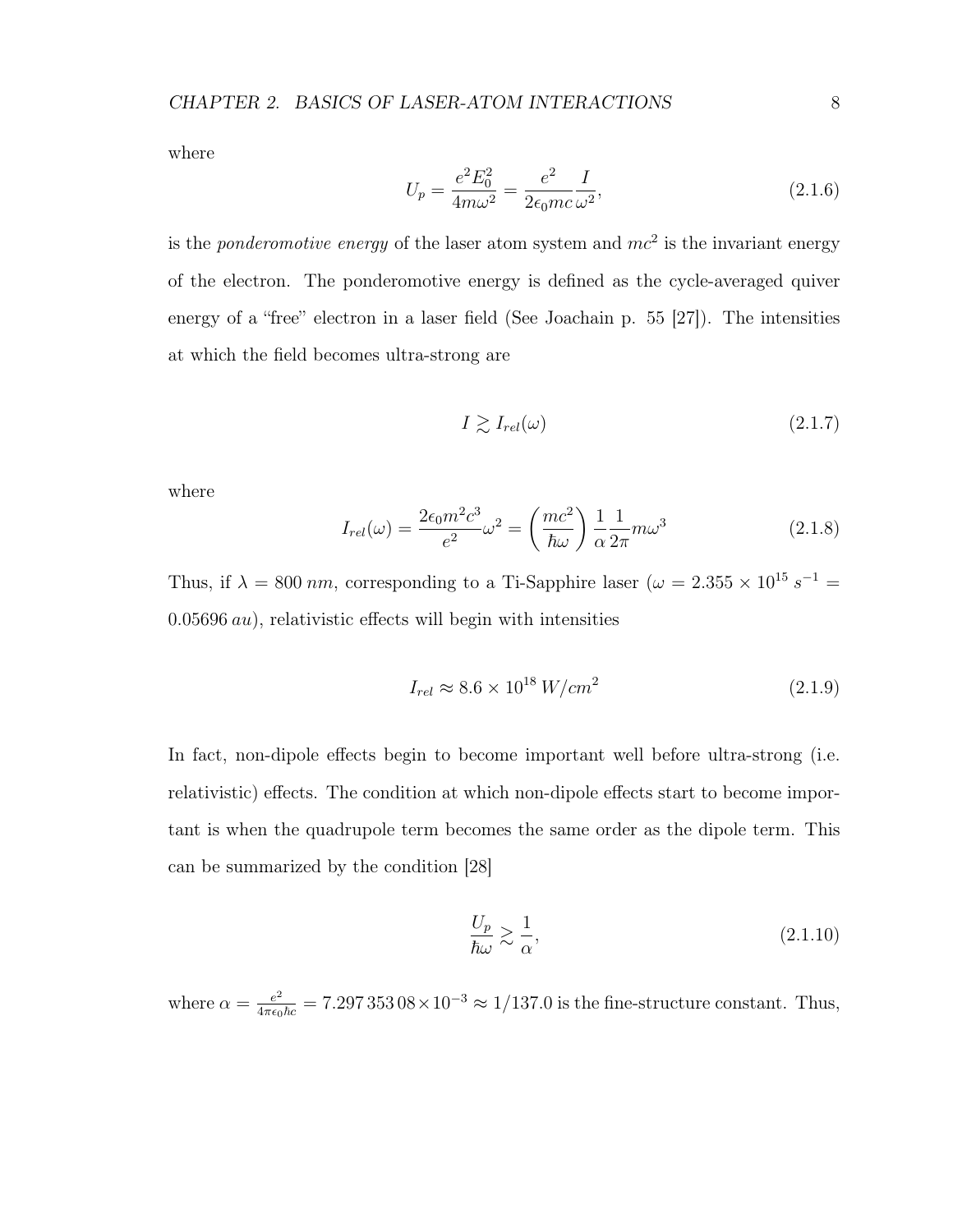with a Ti-Sapphire laser the condition at which dipole effects are important is

$$
I \gtrsim I_{dip}(\omega) \tag{2.1.11}
$$

where

$$
I_{dip}(\omega) = \frac{2\epsilon_0 m \hbar c}{e^2} \omega^3 = \frac{1}{\alpha^2} \frac{1}{2\pi} m \omega^3, \qquad (2.1.12)
$$

or

$$
I_{dip} \approx 3.6 \times 10^{15} \, W/cm^2. \tag{2.1.13}
$$

The most important limitation to our analysis would be the point at which perturbation theory is no longer available. The point at which even higher order pertubation theory breaks down is

$$
U_p \gtrsim \hbar \omega,\tag{2.1.14}
$$

giving

$$
I_0(\omega) = \frac{2\epsilon_0 m \hbar c}{e^2} \omega^3 = \frac{1}{\alpha} \frac{1}{2\pi} m \omega^3.
$$
 (2.1.15)

Thus, with a  $\lambda = 800nm$  Ti-Sapphire laser, strong-field effects will begin at intensities

$$
I_0 \approx 2.6 \times 10^{13} \, W/cm^2. \tag{2.1.16}
$$

While processes involving lasers with intensities  $I \ll I_0$  can be studied by using perturbation theory, the effects of strong laser fields with intensities of the order of, or exceeding, this condition must be analyzed by using non-perturbative approaches, which is the aim of this study. It is convenient to define a *non-perturbative parameter*,

$$
z \equiv \frac{U_p}{\hbar \omega} = \frac{I}{I_0} \tag{2.1.17}
$$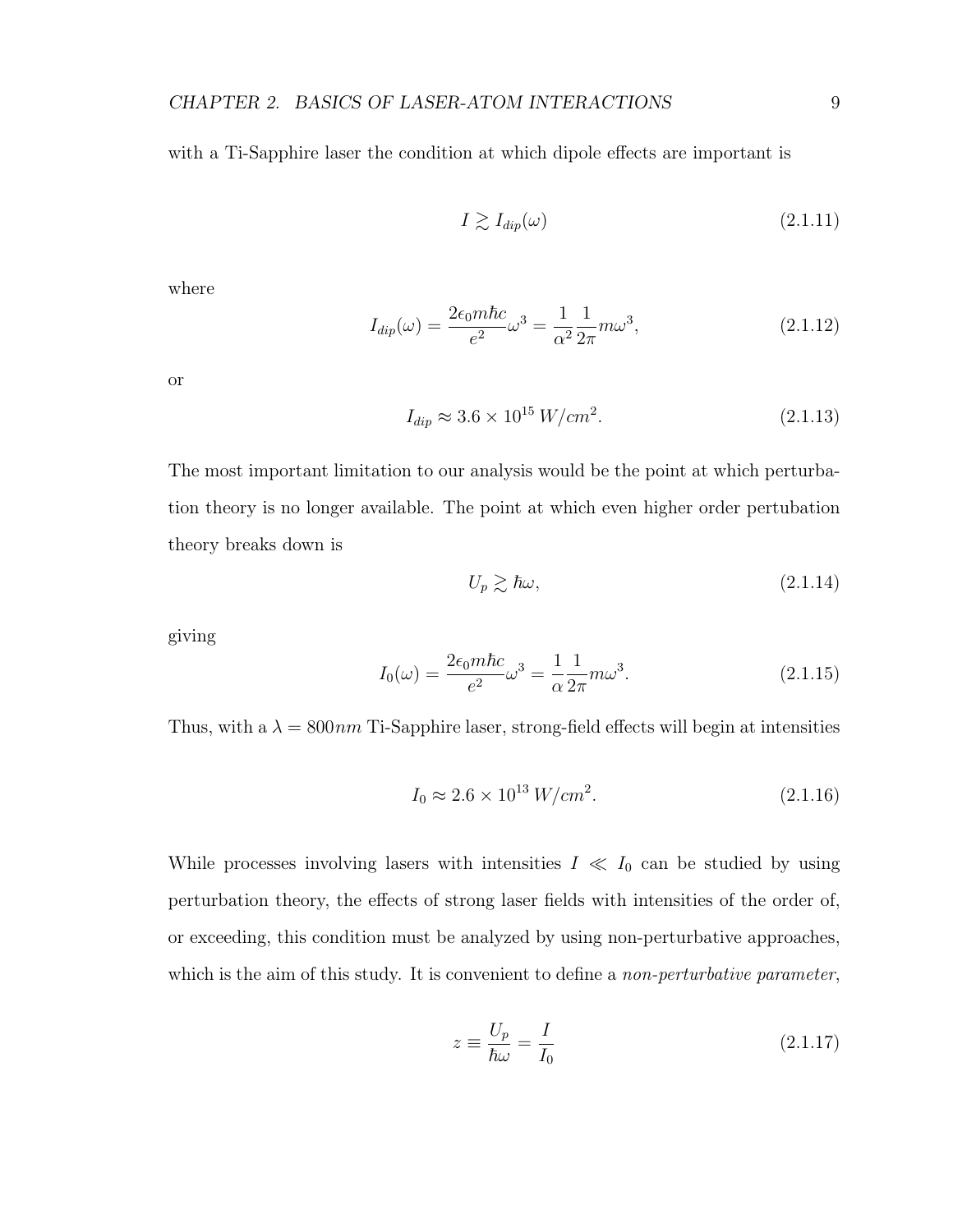

Figure 2.1: Intensity vs. Frequency: The dotted line is the relativitic limit. The dashed line is the dipole limit. The dot-dashed line is the perturbation limit.

where  $z \gtrsim 1$  is where perturbation breaks down. We note that,

$$
U_p = \hbar\omega z = (1.5 \, eV) \frac{I}{I_0}.\tag{2.1.18}
$$

The condition needed in order for single photon detachment is

$$
\hbar\omega \ge E_B + U_p,\tag{2.1.19}
$$

where  $E_B$  is the bound state energy. If the condition is not satisfied (perhaps the frequency is very low), there can still be detachment. However, the detachment will require multiple photons such that

$$
n_0 \hbar \omega \ge E_B + U_p,\tag{2.1.20}
$$

where  $n_0$  is the smallest integer that satitifies the inequality. This is called *multiphoton*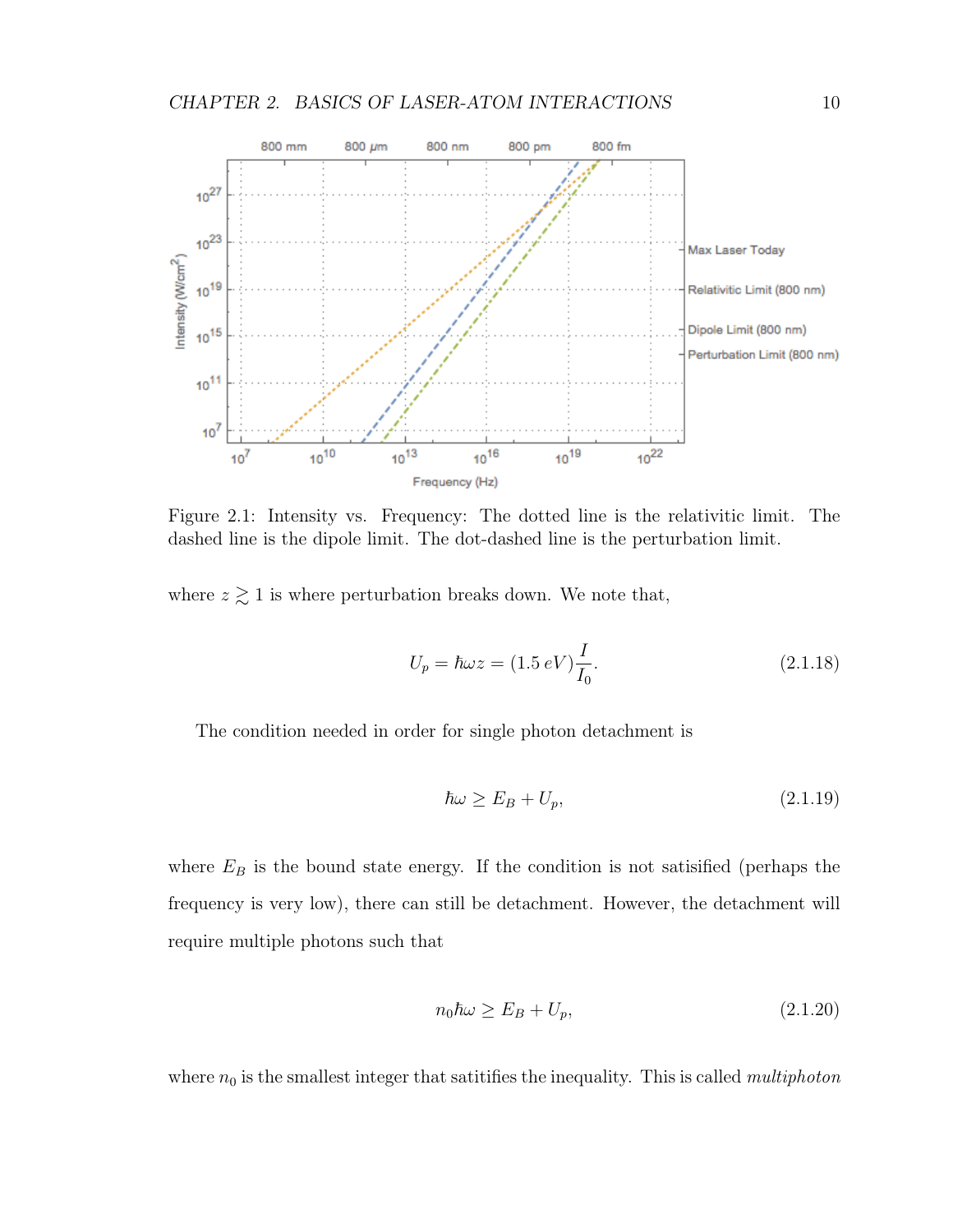detachment (ionization). In the case where the photon(s) energy is greater than the both binding energy and ponderomotive energy, the excess energy is given to the ejected electron's kinectic energy. We can define a *multiphoton intensity parameter*,

$$
z_{multi} \equiv \frac{E_B + U_p}{\hbar \omega} = \frac{E_B}{\hbar \omega} + z \tag{2.1.21}
$$

where  $z_{multi} \geq 1$  is when single photon interactions are no longer possible. We point out that if the frequency (i.e. photon energy) is low in comparison to the bound state energy, multiphoton interactions can be required even at very small laser field intensities! Lastly, it is also possible to absorb more photons than the minimum needed to photodetach the electron. This is referred to as above-threshold ionization.

#### 2.2 Classical Description of a Laser Field

We will begin with a quick review of the necessary classical theory of electromagnetic fields. The electromagnetic field of the laser is described by the electric and magnetic vector fields,  $\mathbf{E}(\mathbf{r},t)$  and  $\mathbf{B}(\mathbf{r},t)$ , which satisfy the Maxwell's equations,

$$
\nabla \cdot \mathbf{E} = \frac{\rho}{\epsilon_0}
$$
  
\n
$$
\nabla \cdot \mathbf{B} = 0
$$
  
\n
$$
\nabla \times \mathbf{E} = -\frac{\partial \mathbf{B}}{\partial t}
$$
  
\n
$$
\nabla \times \mathbf{B} = \mu_0 \mathbf{J} + \frac{1}{c^2} \frac{\partial \mathbf{E}}{\partial t},
$$
\n(2.2.1)

where  $c = 1/\sqrt{\epsilon_0 \mu_0}$  is the speed of light in vacuum. The electric and magnetic fields can be generated from scalar and vector potentials,  $V(\mathbf{r}, t)$  and  $\mathbf{A}(\mathbf{r}, t)$ , respectively, by the following relations:

$$
\mathbf{E} = -\nabla V - \frac{\partial \mathbf{A}}{\partial t}
$$
 (2.2.2)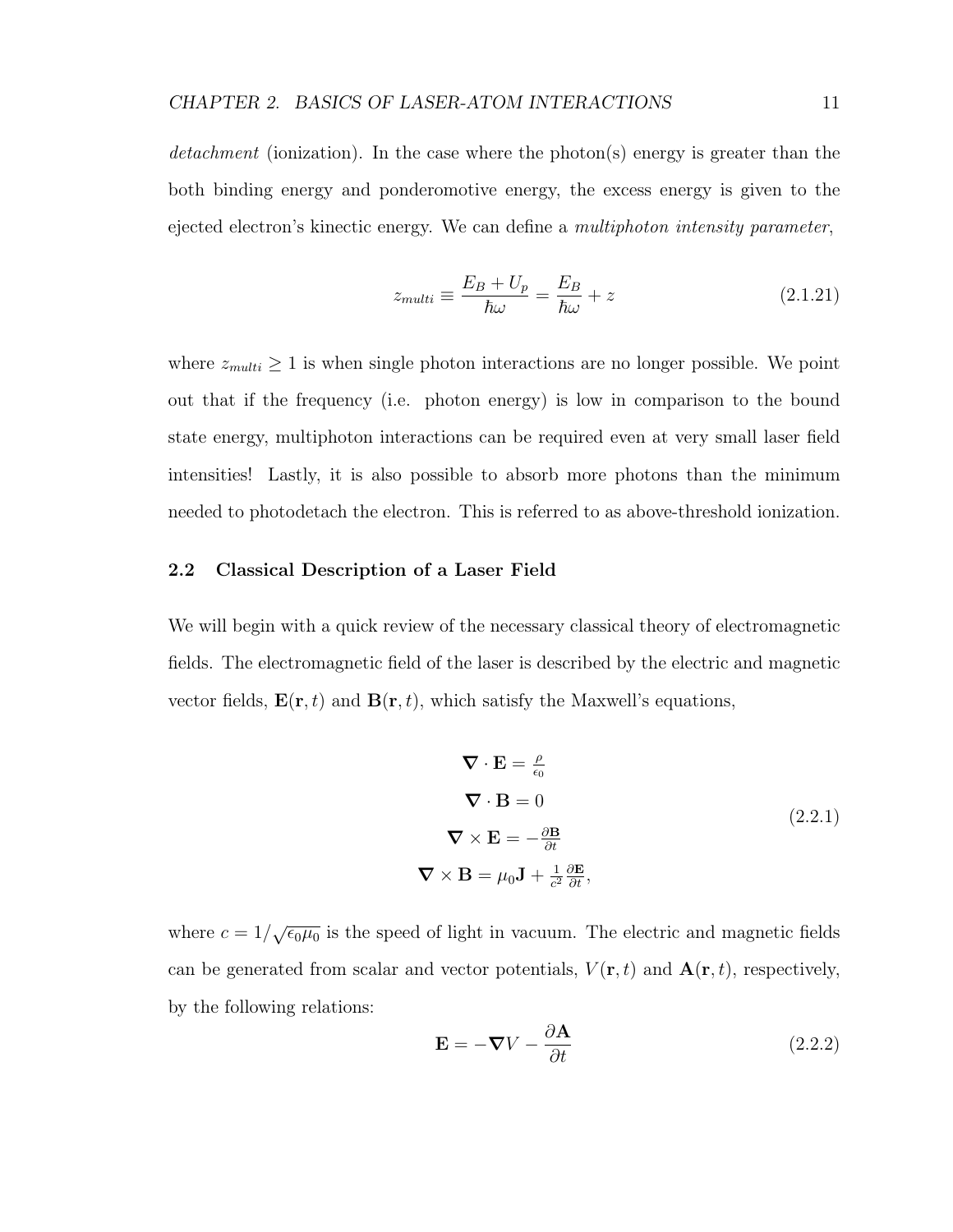and

$$
\mathbf{B} = \nabla \times \mathbf{A}.\tag{2.2.3}
$$

The Maxwell's equations written in terms of the scalar and vector potentials,  $V(\mathbf{r},t)$ and  $\mathbf{A}(\mathbf{r},t)$ , are

$$
\nabla^2 V + \frac{\partial}{\partial t} (\nabla \cdot \mathbf{A}) = -\frac{\rho}{\epsilon_0}
$$
  

$$
\nabla^2 \mathbf{A} - \frac{1}{c^2} \frac{\partial^2 \mathbf{A}}{\partial t^2} - \nabla (\nabla \cdot \mathbf{A} + \frac{1}{c^2} \frac{\partial V}{\partial t}) = -\mu_0 \mathbf{J}.
$$
 (2.2.4)

The Poynting vector is defined as

$$
\mathbf{S} = \frac{1}{\mu_0} (\mathbf{E} \times \mathbf{B}), \tag{2.2.5}
$$

which is the rate of energy flow through a unit area normal to the direction of propagation. Both the intensity (irradiance) and energy flux are defined through the Poynting vector. Intensity is defined as the time averaged Poynting vector. It is,

$$
I = |\langle \mathbf{S} \rangle|
$$
  
=  $\frac{1}{2} \epsilon_0 c E_0^2 = \frac{1}{2} \epsilon_0 c \omega^2 A_0^2 = \frac{\mathcal{N} \hbar \omega c}{\mathcal{V}}$  (2.2.6)

where the first equality is definition and the latter are for sinusoidal fields, while  $\mathcal N$  is the occupation number (number of photons) and  $\mathcal V$  is volume. Energy (radiant) flux is the rate of energy flow through a specified surface. Energy flux is defined by

$$
\Phi = \int \mathbf{S} \cdot d\mathbf{a},\tag{2.2.7}
$$

where da is the surface element. However, the time-average of the Poynting vector is commonly used because it is the quantity that radiation detectors are able to measure.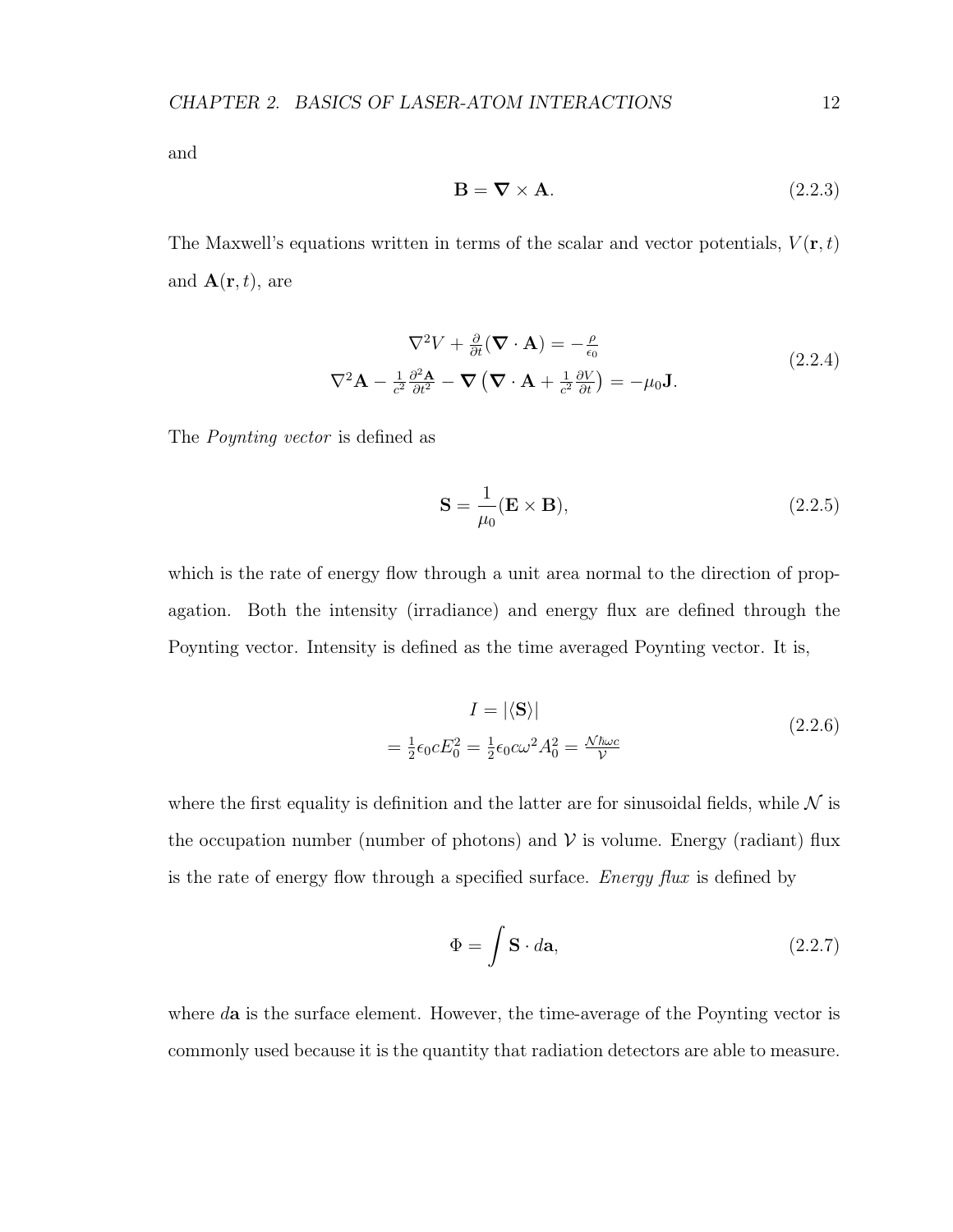It is,

$$
\Phi = \int \langle \mathbf{S} \rangle \cdot d\mathbf{a}.\tag{2.2.8}
$$

The *photon flux* is defined as the rate of photons per unit area,

$$
\Phi_{photon} = \frac{\Phi}{\hbar \omega}.
$$
\n(2.2.9)

The energy density is defined as

$$
u = \frac{1}{2}\epsilon_0 E^2 + \frac{1}{2\mu_0} B^2.
$$
\n(2.2.10)

#### 2.3 Time-Dependent Schrödinger Equation

The non-relativistic reduced Hamiltonian of an electron in an electromagnetic field is described, in an arbitrary gauge, by the scalar potential  $V(\mathbf{r},t)$  and the vector potential  $A(r, t)$  as

$$
H(t) = \frac{\frac{1}{2m}(\mathbf{p} + e\mathbf{A})^2 - eV}{\frac{\mathbf{p}^2}{2m} + \frac{e}{2m}(\mathbf{A} \cdot \mathbf{p} + \mathbf{p} \cdot \mathbf{A}) + \frac{e^2}{2m}\mathbf{A}^2 - eV},
$$
\n(2.3.1)

where small spin-dependent terms have been neglected and the vector potential  $\mathbf{A}(\mathbf{r},t)$ has the units of  $[potential] \cdot [time]/[length]$  (i.e  $Volts/c$  in SI units). Here m is the reduced mass of the electron  $(m = m_e m_p/(m_e + m_p) = 9.104425 \times 10^{-31} kg =$ 0.9994  $m_e$ . However, this is close enough to the electron's mass for our purposes and we will use  $m \approx m_e = 9.109 \times 10^{-31} kg$ , and we will neglect the small mass polarization terms that are of the same order as the relativistic corrections. In the above equations, p is the canonical momentum operator of the electron. Working in the Schrödinger picture and using the position representation in which  $\mathbf{p} = -i\hbar\boldsymbol{\nabla}$ ,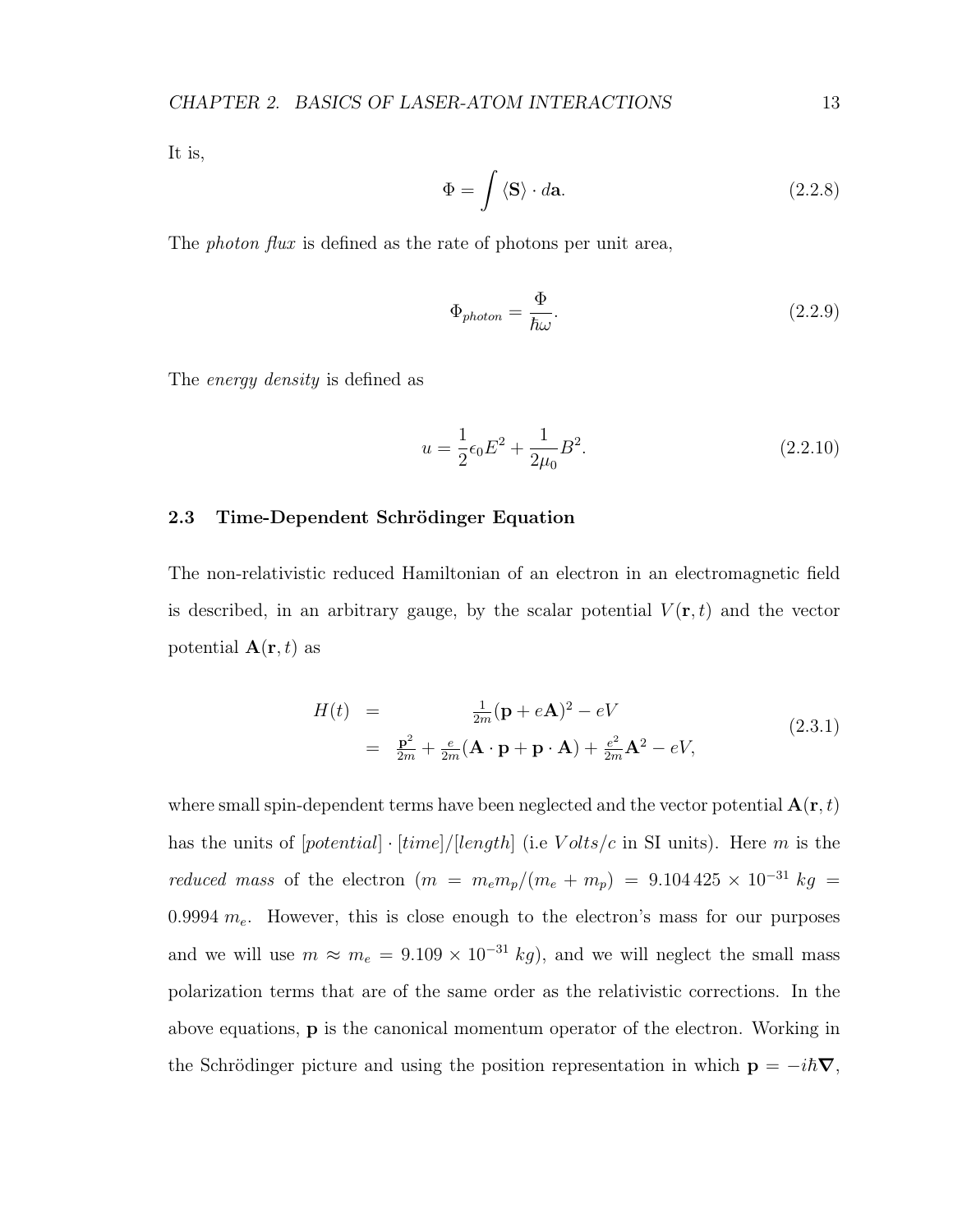the corresponding Time-Dependent Schrödinger Equation (TDSE) is as follows

$$
i\hbar \frac{\partial}{\partial t} \Psi(\mathbf{r}, t) = \left[ -\frac{\hbar^2}{2m} \nabla^2 - eV - i\hbar \frac{e}{2m} \mathbf{A} \cdot \mathbf{\nabla} - i\hbar \frac{e}{2m} \mathbf{\nabla} \cdot \mathbf{A} + \frac{e^2}{2m} \mathbf{A}^2 \right] \Psi(\mathbf{r}, t),
$$
\n(2.3.2)

Note that we can impose an electromagnetic gauge freedom, namely the Coulomb (radiation) gauge,  $\nabla \cdot \mathbf{A}^C = 0$ ,

$$
\nabla \cdot (\mathbf{A}^C \Psi^C) = \mathbf{A}^C \cdot (\nabla \Psi^C) + (\nabla \cdot \mathbf{A}^C) \Psi^C
$$
  
= 
$$
\mathbf{A}^C \cdot (\nabla \Psi^C).
$$
 (2.3.3)

Alternatively, the same relation can be imposed by the more restrictive dipole approximation. In that case the TDSE is simply

$$
i\hbar \frac{\partial}{\partial t} \Psi(\mathbf{r}, t) = \left[ -\frac{\hbar^2}{2m} \nabla^2 - eV - i\hbar \frac{e}{m} \mathbf{A} \cdot \mathbf{\nabla} + \frac{e^2}{2m} \mathbf{A}^2 \right] \Psi(\mathbf{r}, t), \tag{2.3.4}
$$

where the superscripts denoting the Coulomb gauge are dropped. When the Coulomb gauge is used, then it is the vector potential that includes all transverse fields (i.e. propagating laser fields, radio waves, etc.). The word transverse has the meaning that such a field has an electric field in one direction, a magnetic field perpendicular to it, and a direction of propagation perpendicular to both of those fields. It is for this reason that the Coulomb gauge is sometimes referred to as the transverse gauge. We will see that within the dipole approximation, the length gauge can be utilized, and a transverse field (i.e. propagating plane-wave field) can in some sense be described by a scalar potential, although it is best to not take this mental picture too seriously. However, longitudinal fields (i.e. Coulomb potential) can be described by a scalar potential, and are conveniently (and appropriately!) described by such scalar potentials.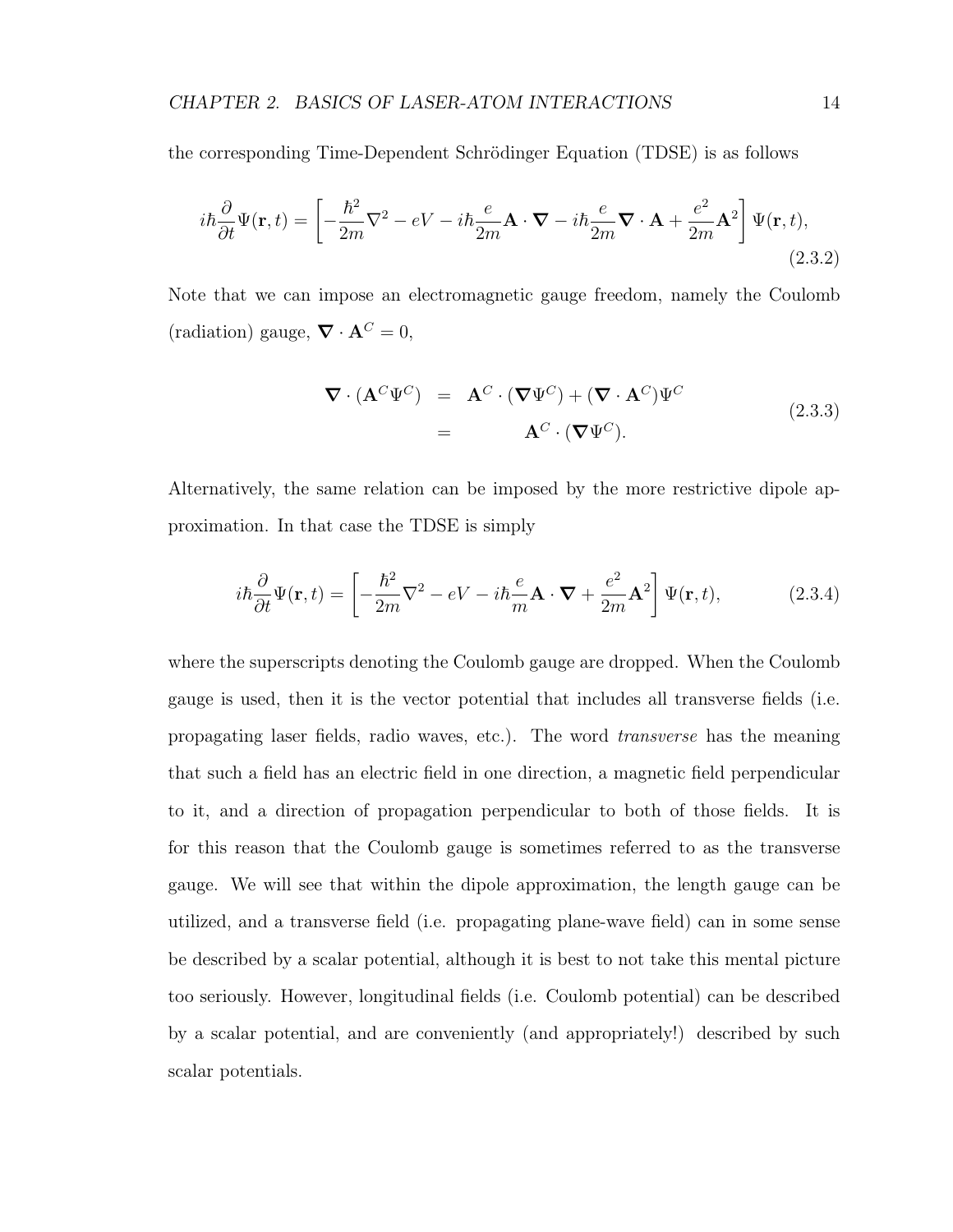#### 2.4 Interaction of an Atomic System with an EM Field

We now consider the interaction of an electromagnetic field with an atomic system composed of a nucleus of atomic number  $Z$  and  $N$  atomic electrons. We will neglect relativistic effects which only occur when an atom interacts with an ultra-strong laser field. We neglect small effects due to the interaction between the nucleus and the electromagnetic field. In the same spirit, we drop small mass polarization terms and take the nucleus to be the origin of the coordinates.

Let us first consider the case  $N = 1$ , corresponding to hydrogenic atoms and ions. We must then include in the Hamiltonian the electrostatic Coulomb potential  $V = -Ze/(4\pi\epsilon_0 r)$  between the electron and the nucleus. It is convenient to regard this electrostatic interaction as an additional potential energy term, while the radiation field is described in the Coulomb gauge in terms of a vector potenial  $\mathbf{A}(\mathbf{r},t)$  alone, as discussed above. The TDSE reads

$$
i\hbar \frac{\partial}{\partial t} \Psi(\mathbf{r}, t) = \left[ -\frac{\hbar^2}{2m} \nabla^2 - \frac{Ze^2}{(4\pi\epsilon_0)r} - i\hbar \frac{e}{m} \mathbf{A} \cdot \mathbf{\nabla} + \frac{e^2}{2m} \mathbf{A}^2 \right] \Psi(\mathbf{r}, t). \tag{2.4.1}
$$

We can rewrite this equation in the form

$$
i\hbar \frac{\partial}{\partial t} \Psi(\mathbf{r}, t) = [H_0 + H_{int}(t)] \Psi(\mathbf{r}, t), \qquad (2.4.2)
$$

where

$$
H_0 = -\frac{\hbar^2}{2m}\nabla^2 - \frac{Ze^2}{(4\pi\epsilon_0)r}
$$
\n(2.4.3)

is the time-independent hydrogenic Hamiltonian describing the hydrogenic atom (ion)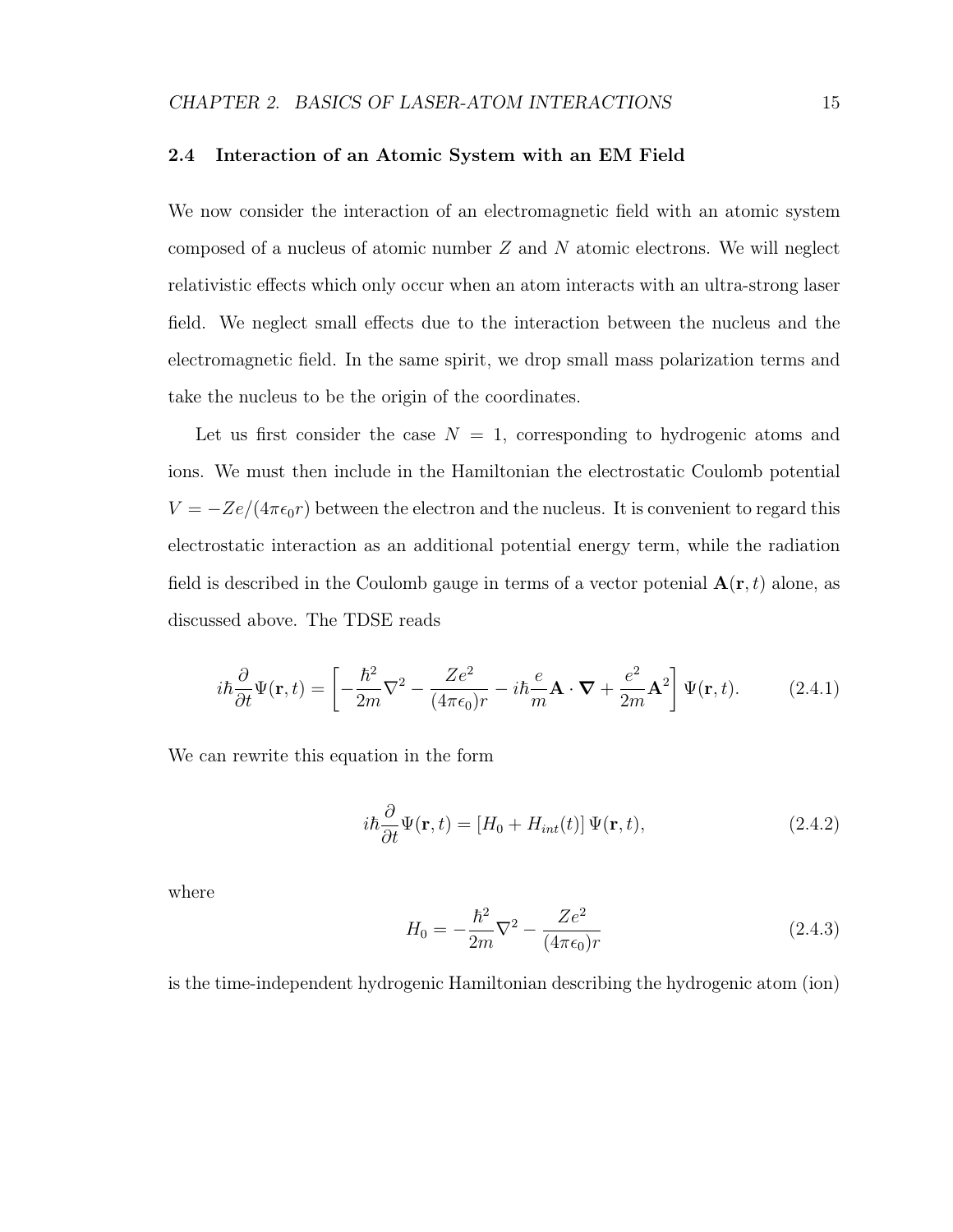in the absence of the radiation field, and

$$
H_{int}(t) = -i\hbar \frac{e}{m} \mathbf{A} \cdot \mathbf{\nabla} + \frac{e^2}{2m} \mathbf{A}^2
$$
  
= 
$$
\frac{e}{m} \mathbf{A} \cdot \mathbf{p} + \frac{e^2}{2m} \mathbf{A}^2
$$
(2.4.4)

is the interaction Hamiltonian describing the interaction of the hydrogenic atom with the radiation field. In order to generalize these results to the case of N-electron atom (ion), we have the field-free Hamiltonian

$$
H_0 = \frac{1}{2m} \sum_{i=1}^{N} \mathbf{p}_i^2 + V = -\frac{\hbar^2}{2m} \sum_{i=1}^{N} \nabla_i^2 + V,
$$
 (2.4.5)

where  $V$  is the sum of all the interactions within the atomic system in the absence of the radiation field. For example, if all but Coulomb interactions are neglected, we have

$$
V = -\sum_{i=1}^{N} \frac{Ze^2}{(4\pi\epsilon_0)r_i} + \sum_{i < j=1}^{N} \frac{e^2}{(4\pi\epsilon_0)r_{ij}} \tag{2.4.6}
$$

where  $r_{ij} = |\mathbf{r}_i - \mathbf{r}_j|$ . The (Coulomb gauge) interaction Hamiltonian  $H_{int}(t)$  for the N-electron atom (ion) is generalized to

$$
H_{int}(t) = \frac{e}{m} \sum_{i=1}^{N} \mathbf{A}(\mathbf{r}_i, t) \cdot \mathbf{p}_i + \frac{e^2}{2m} \sum_{i=1}^{N} \mathbf{A}^2(\mathbf{r}_i, t)
$$
(2.4.7)

The explicit form of the TDSE is therefore as follows:

$$
i\hbar \frac{\partial}{\partial t} \Psi(\mathbf{r}_1, \mathbf{r}_2, ..., \mathbf{r}_N, t) \tag{2.4.8}
$$

$$
= \left[\frac{1}{2m}\sum_{i=1}^{N} \mathbf{p}_i^2 + V + \frac{e}{m}\sum_{i=1}^{N} \mathbf{A}(\mathbf{r}_i, t) \cdot \mathbf{p}_i + \frac{e^2}{2m}\sum_{i=1}^{N} \mathbf{A}^2(\mathbf{r}_i, t)\right] \Psi(\mathbf{r}_1, \mathbf{r}_2, ..., \mathbf{r}_N, t).
$$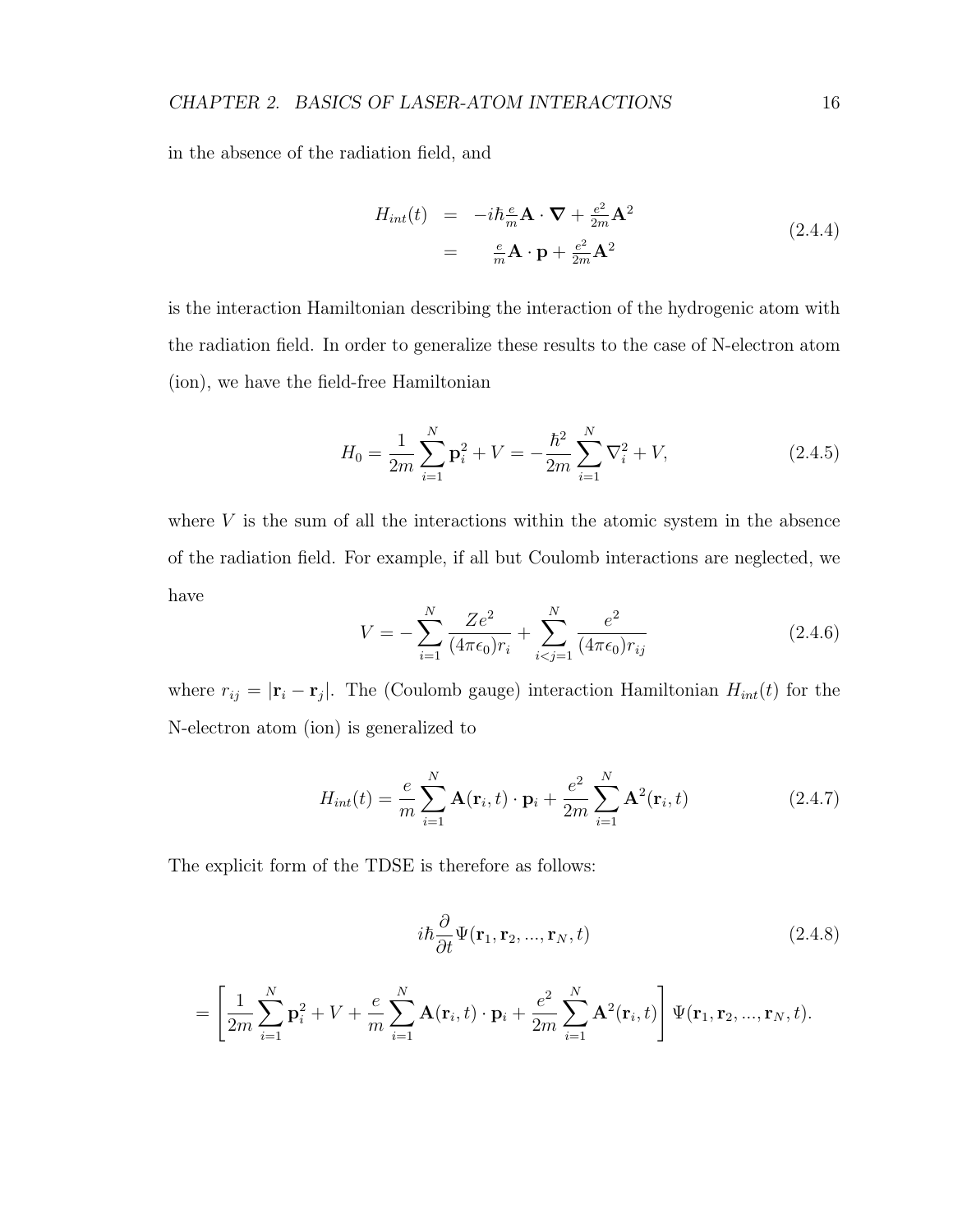#### 2.5 Dipole Approximation

Now we will assume that the wavelength  $\lambda$  of the laser is large compared with the size of the atomic system (i.e.  $\lambda \gg a_0$ ) under consideration and that the laser field intensity is not too high. When these two conditions are fulfilled, the dipole approxition can be made, which consists of neglecting the spatial variation of the radiation field across the atom. In this approximation, for an atom whose nucleus is located at the position  $r_0$ , the vector potential  $A(r_0, t) = A(t)$  is spatially homogeneous (i.e. it depends only on the time variable) so that the Coulomb gauge condition is automatically satisfied. For a periodic vector potential the dipole approximation can be generated explicitly by

$$
\mathbf{A}(\mathbf{r},t) = A_0 cos(\mathbf{k}_{\omega} \cdot \mathbf{r} - \omega t) \hat{\boldsymbol{\epsilon}}
$$
  
\n
$$
= A_0 \frac{1}{2} (e^{i(\mathbf{k}_{\omega} \cdot \mathbf{r} - \omega t)} + e^{-i(\mathbf{k}_{\omega} \cdot \mathbf{r} - \omega t)}) \hat{\boldsymbol{\epsilon}}
$$
  
\n
$$
= A_0 \frac{1}{2} (e^{i\mathbf{k}_{\omega} \cdot \mathbf{r}} e^{-i\omega t} + e^{-i\mathbf{k}_{\omega} \cdot \mathbf{r}} e^{i\omega t}) \hat{\boldsymbol{\epsilon}}
$$
  
\n
$$
\approx A_0 \frac{1}{2} (e^{-i\omega t} + e^{i\omega t}) \hat{\boldsymbol{\epsilon}}
$$
  
\n
$$
\approx A_0 cos(\omega t) \hat{\boldsymbol{\epsilon}},
$$
\n(2.5.1)

where  $|\mathbf{k}_{\omega}| = \omega/c$ , and  $e^{\pm i\mathbf{k}_{\omega} \cdot \mathbf{r}} \approx 1$  is the *dipole approximation*. Another way to justify the dipole approximation is by considering the period of the laser field to be much longer than the time it takes for light to transverse the length of the atomic system. Of all the approximations we have made up until this point for strong fields, the dipole approximation would be the first to break down at sufficiently high intensities and low frequencies (yes, low frequencies!). For very strong fields, non-dipole effects must be taken into account and eventually, for ultra-strong fields, relativistic effects must be included. In this study, we will be working with wavelengths of order  $\lambda \sim 800 \, nm$ and atoms of order  $r \sim a_0 = 0.053$  nm. One might think that dipole approximation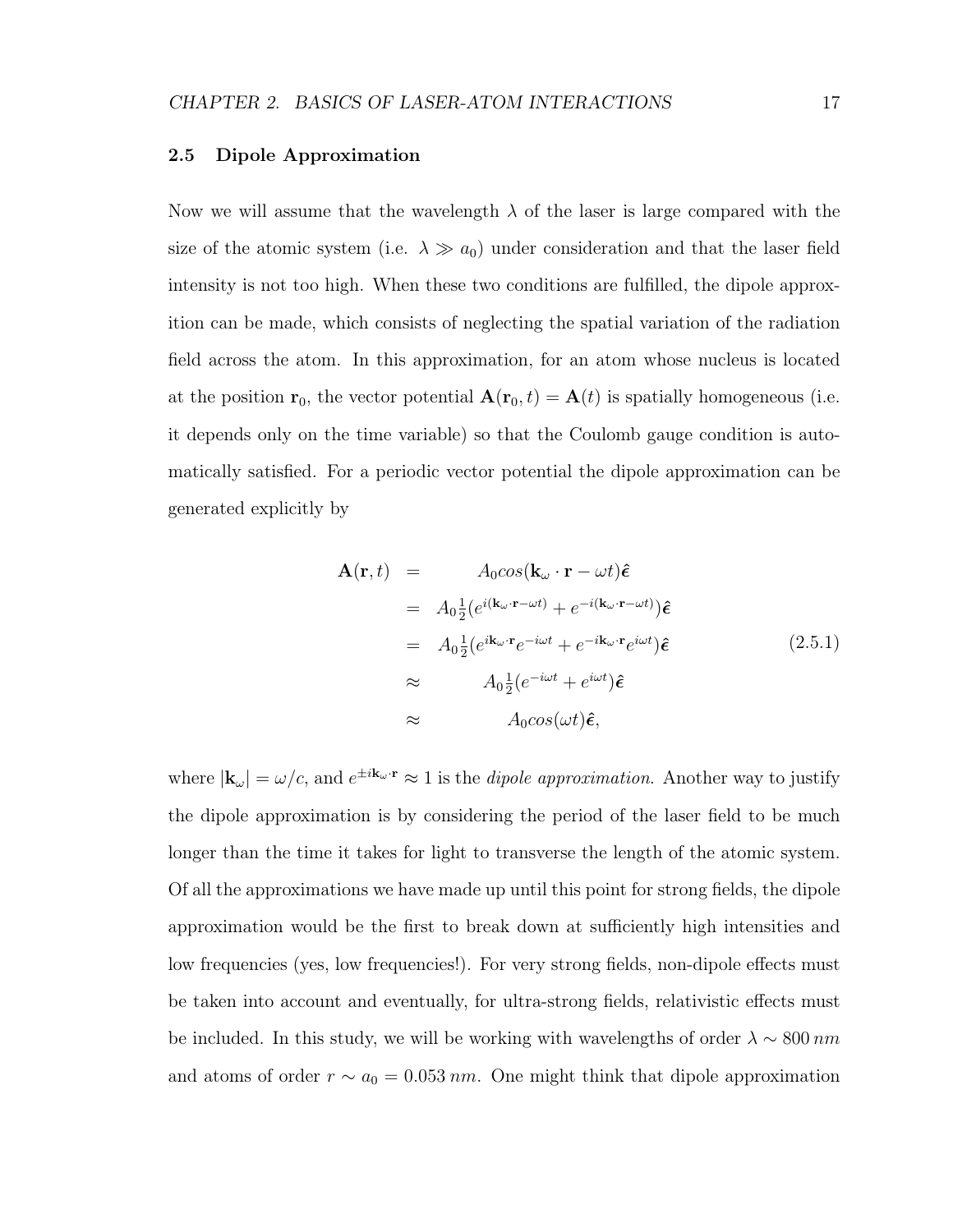would break down at high frequencies because the wavelength will become on the order of the atomic system. While this is true at hard X-ray wavelengths close to  $\lambda \sim 0.053$  nm, we are not interested in these wavelengths. Rather, we are more concerned with the low frequency breakdown when intensities are sufficently high. This breakdown has its origins in the conditions at which non-dipole effects start to become important, that is when the quadrupole term becomes the same order as the dipole term. The quadrupole term can be found in the  $i\mathbf{k}_{\omega} \cdot \mathbf{r}$  term of the powers series expansion of the exponential,

$$
e^{i\mathbf{k}_{\omega}\cdot\mathbf{r}} \approx 1 + i\mathbf{k}_{\omega}\cdot\mathbf{r} + \frac{1}{2!} (i\mathbf{k}_{\omega}\cdot\mathbf{r})^2 + \dots, \qquad (2.5.2)
$$

or one can expand in a series of spherical harmomics like

$$
e^{i\mathbf{k}_{\omega}\cdot\mathbf{r}} = 4\pi \sum_{l=0}^{\infty} \sum_{m=-l}^{l} i^{l} j_{l}(k_{\omega}r) Y_{lm}^{*}(\theta,\phi) Y_{lm}(\theta_{k},\phi_{k})
$$
\n(2.5.3)

We will not go beyond the dipole approximation in this work.

Returning our attention to the interaction Hamiltonian, we see that in the dipole approximation it takes the simplified form

$$
H_{int}(t) = \frac{e}{m}\mathbf{A}(t)\cdot\mathbf{P} + \frac{e^2N}{2m}\mathbf{A}^2(t),
$$
\n(2.5.4)

where

$$
\mathbf{P} = \sum_{i=1}^{N} \mathbf{p}_i
$$
 (2.5.5)

is the total momentum operator. The TDSE for an N-electron atom (ion) in an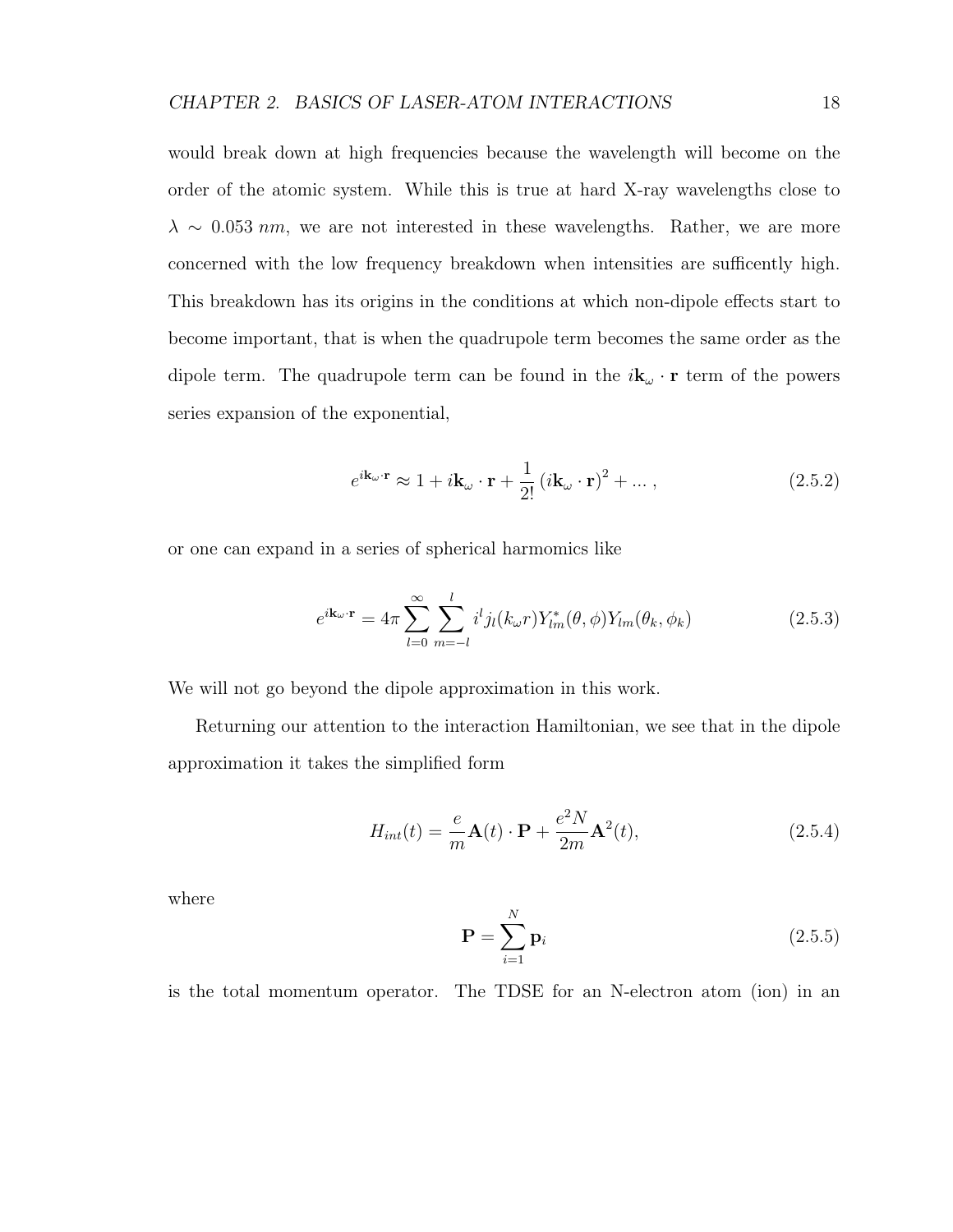electromagnetic field can therefore be written in the dipole approximation as

$$
i\hbar\frac{\partial}{\partial t}\Psi(\mathbf{r}_1,\mathbf{r}_2,...,\mathbf{r}_N,t) = \left[H_0 + \frac{e}{m}\mathbf{A}(t)\cdot\mathbf{P} + \frac{e^2N}{2m}\mathbf{A}^2(t)\right]\Psi(\mathbf{r}_1,\mathbf{r}_2,...,\mathbf{r}_N,t),\tag{2.5.6}
$$

where  $H_0$  is the field-free Hamiltonian.

#### 2.6 Gauge Transformations

The phrase gauge transformation has taken on two meanings in the literature and so causes some confusion [29, 30]. The first concept of gauge freedom is what we will call the electromagnetic gauge freedom, namely

$$
\mathbf{A}'(\mathbf{r},t) = \mathbf{A}(\mathbf{r},t) + \nabla \Lambda(\mathbf{r},t) \nV'(\mathbf{r},t) = V(\mathbf{r},t) - \frac{\partial}{\partial t} \Lambda(\mathbf{r},t) \n\Psi'(\mathbf{r},t) = exp \left[ -i\frac{e}{\hbar} \Lambda(\mathbf{r},t) \right] \Psi(\mathbf{r},t)
$$
\n(2.6.1)

where  $\Lambda(\mathbf{r},t)$  is any function that depends on position and time. With the electromagnetic gauge transformation, Maxwell's equations, along with the Schrödinger equation, remain satisfied

$$
i\hbar \frac{\partial}{\partial t} \Psi'(\mathbf{r}, t) = \left[\frac{1}{2m} (\mathbf{p} + e\mathbf{A}')^2 - eV'\right] \Psi'(\mathbf{r}, t)
$$
  

$$
= \left[\frac{\mathbf{p}^2}{2m} + \frac{e}{2m} (\mathbf{A}' \cdot \mathbf{p} + \mathbf{p} \cdot \mathbf{A}') + \frac{e^2}{2m} \mathbf{A}'^2 - eV'\right] \Psi'(\mathbf{r}, t).
$$
(2.6.2)

A strict gauge transformation will leave the Hamiltonian unchanged by the simultaneous transformation of V,  $\bf{A}$  and  $\Psi$ . In this study, we have chosen the Coulomb (Radiation) gauge for the electromagnetic gauge freedom. Namely, we have chosen Λ such that

$$
\nabla \cdot \mathbf{A}^C = 0. \tag{2.6.3}
$$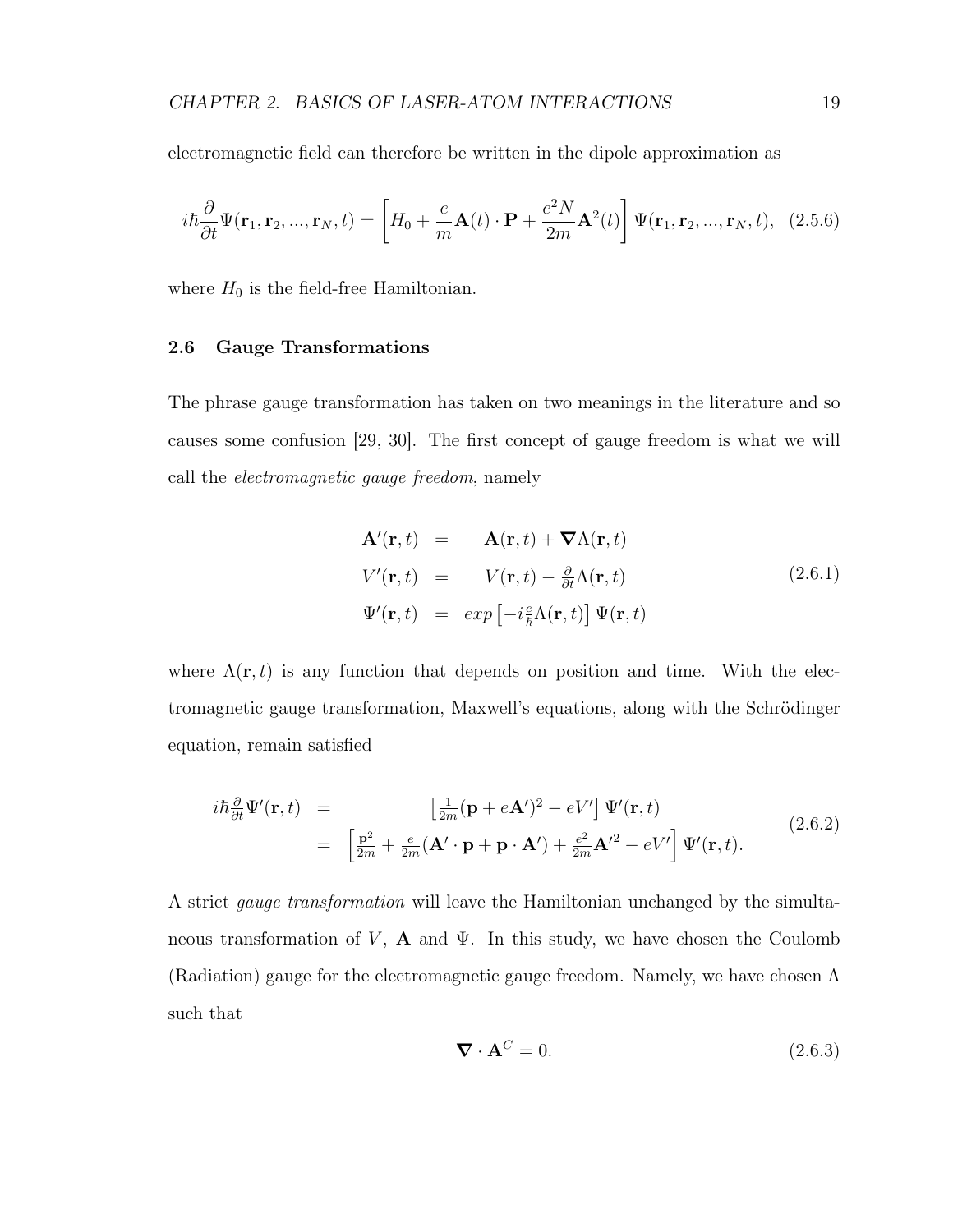#### CHAPTER 2. BASICS OF LASER-ATOM INTERACTIONS 20

This amounts to a phase of [31]

$$
\Lambda = \int \int_{t}^{t-|\mathbf{r}-\mathbf{r}'|/c} \frac{1}{|\mathbf{r}-\mathbf{r}'|} \rho(\mathbf{r}',t')d^3x'dt'
$$
\n
$$
= -\epsilon_0 \int \int_{t}^{t-|\mathbf{r}-\mathbf{r}'|/c} \frac{1}{|\mathbf{r}-\mathbf{r}'|} \left(\nabla^2 V + \frac{\partial}{\partial t}(\nabla \cdot \mathbf{A})\right) d^3x'dt'. \tag{2.6.4}
$$

The Coulomb gauge is now the conventional gauge choice in atomic physics. This standardization is likely due to the ease at which second quantization can be imposed on the vector potential, leading to quantum electrodynamics. Since the scalar potential is not a function of time, the Coulomb gauge seems to be the most expedient choice for the particular problem. In the Coulomb gauge, the scalar potential acts instantaneously; however, the electric field still acts at the speed of light. Therefore, there is no problem of action-at-distance because the electric field is what is observed. However, we note the Coulomb gauge is a bad choice from the view of special relativity since in the Coulomb gauge  $A^{\mu}$  is not a 4-vector (it does not obey the transformation law of 4-vectors i.e. the Lorentz transformation).

#### 2.7 Pulsed Laser Fields

In the Coulomb gauge, the potential form for Maxwell's equations reduce t0

$$
\nabla^2 V^C = -\frac{\rho}{\epsilon_0}
$$
  

$$
\nabla^2 \mathbf{A}^C - \frac{1}{c^2} \frac{\partial^2 \mathbf{A}^C}{\partial t^2} - \frac{1}{c^2} \mathbf{\nabla} \frac{\partial V^C}{\partial t} = -\mu_0 \mathbf{J}
$$
 (2.7.1)

Another commonly employed electromagnetic gauge is the Lorenz gauge, which sets

$$
\nabla \cdot \mathbf{A}^L + \frac{1}{c^2} \frac{\partial V^L}{\partial t} = 0 \tag{2.7.2}
$$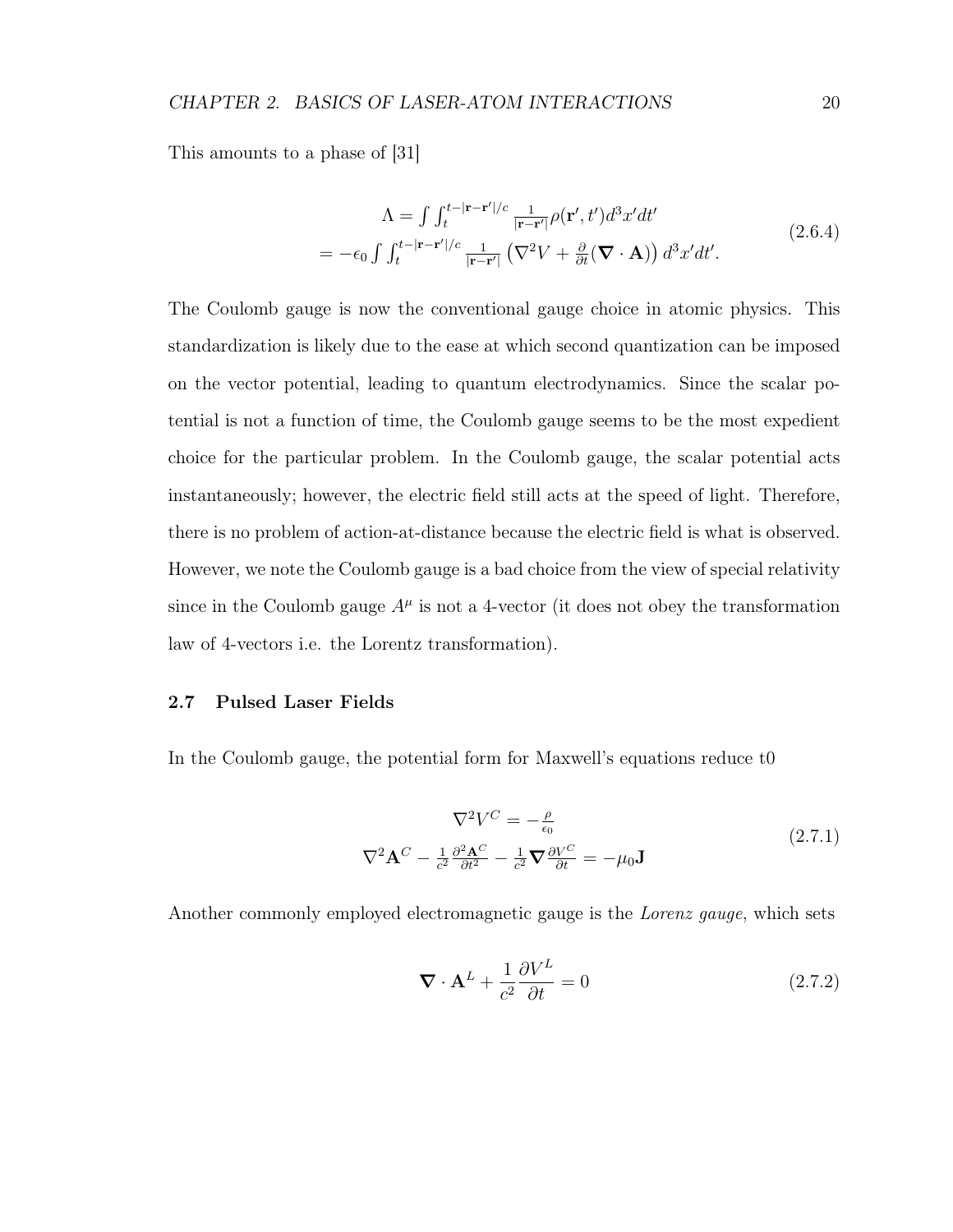and reduces Maxwell's equations into the decoupled form

$$
\nabla^2 V^L - \frac{1}{c^2} \frac{\partial^2 V^L}{\partial t^2} = -\frac{\rho}{\epsilon_0}
$$
  

$$
\nabla^2 \mathbf{A}^L - \frac{1}{c^2} \frac{\partial^2 \mathbf{A}^L}{\partial t^2} = -\mu_0 \mathbf{J}
$$
 (2.7.3)

When the source term is not a function of time (i.e. a stationary proton), the Coulomb gauge's scalar potential is not a function of time, and this gives a rather nice form to Maxwell's equations. Namely,

$$
\nabla^2 V^C = -\frac{\rho}{\epsilon_0}
$$
  

$$
\nabla^2 \mathbf{A}^C - \frac{1}{c^2} \frac{\partial^2 \mathbf{A}^C}{\partial t^2} = -\mu_0 \mathbf{J}
$$
 (2.7.4)

The vector potential is an external field, thus remains time dependent. The sourceless Maxwell's equations are simply

$$
\nabla^2 V = 0
$$
  

$$
\nabla^2 \mathbf{A} - \frac{1}{c^2} \frac{\partial^2 \mathbf{A}}{\partial t^2} = 0,
$$
 (2.7.5)

where we once again drop the superscript. The most general solution is,

$$
\mathbf{A}(\mathbf{r},t) = \int \sum_{j} A_j \hat{\boldsymbol{\epsilon}}_j(\mathbf{k}) e^{i(\mathbf{k}\cdot\mathbf{r}-\omega t)} \frac{d^3 k}{(2\pi)^3}.
$$
 (2.7.6)

These equations permit wave solutions for the vector potential,

$$
\mathbf{A}(\mathbf{r},t) = A(\mathbf{k}_{\omega} \cdot \mathbf{r} - \omega t)\hat{\boldsymbol{\epsilon}} \n= A\left(\omega(\frac{\hat{\mathbf{k}}_{\omega} \cdot \mathbf{r}}{c} - t)\right)\hat{\boldsymbol{\epsilon}},
$$
\n(2.7.7)

where A is any well-behaved analytic function, the dispersion relation is  $\omega = kc$ , and for simplicity we have assumed linear polarization. A can be constructed from a linear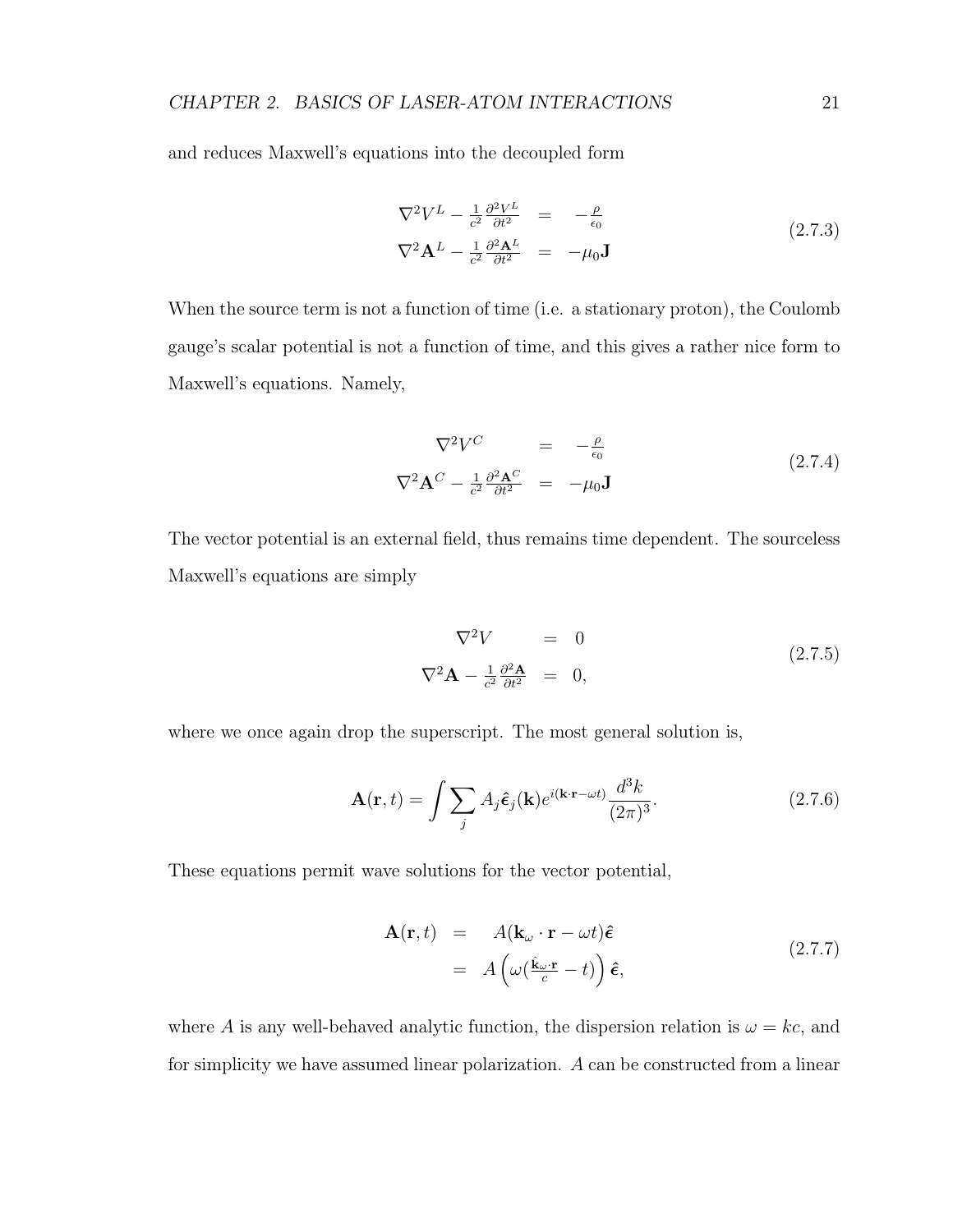combination of plane wave solutions,

$$
A(\mathbf{k}_{\omega} \cdot \mathbf{r} - \omega t) = \sum_{n} A_{n} \cos \left( \omega_{n} \left( \frac{\hat{\mathbf{k}}_{\omega} \cdot \mathbf{r}}{c} - t \right) \right).
$$
 (2.7.8)

That is, that any analytic function can be written as a linear combination of plane wave functions. For this reason, in this study we will focus on analysis consisting of plane wave solutions. We point out that there do exist some smooth functions (i.e. Bump functions) that happen to be non-analytic.

For a pulsed laser, the amplitude is localized in both space and time, and the separation between successive  $\omega_n$  will approach zero as we add up the infinite sum. The infinite sum will effectively become an integral as we approach the continuum. Thus, a wave packet of light will be constructed by

$$
\mathbf{A}(\mathbf{r},t) = \frac{1}{2\pi} \int A(\omega') \cos\left(\omega'(\frac{\hat{\mathbf{k}}_{\omega} \cdot \mathbf{r}}{c} - t)\right) d\omega' \hat{\boldsymbol{\epsilon}}.
$$
 (2.7.9)

Assuming that the laser is truly monochromatic, then  $A(\omega')$  reduces to  $A_0 2\pi \delta(\omega' \omega$ ) leading directly to a plane wave solution with frequency  $\omega$ . That is, monochromatic light is completely localized in the frequency domain and completely delocalized in the time domain. However, for ultra short pulses the shape function  $A(\omega')$  will have a spread that can extend over a range of frequencies. The spread in the wave packet is governed by the Fourier uncertainty principles. Namely,

$$
\Delta\omega\Delta t \ge \frac{1}{2}
$$
  
 
$$
\Delta k\Delta x \ge \frac{1}{2},
$$
 (2.7.10)

where  $\Delta\omega$  is called the uncertainty or spread in the frequency, and is understood to be the standard deviation of the function  $A(\omega)$ . A typical Ti-Sapphire pulsed laser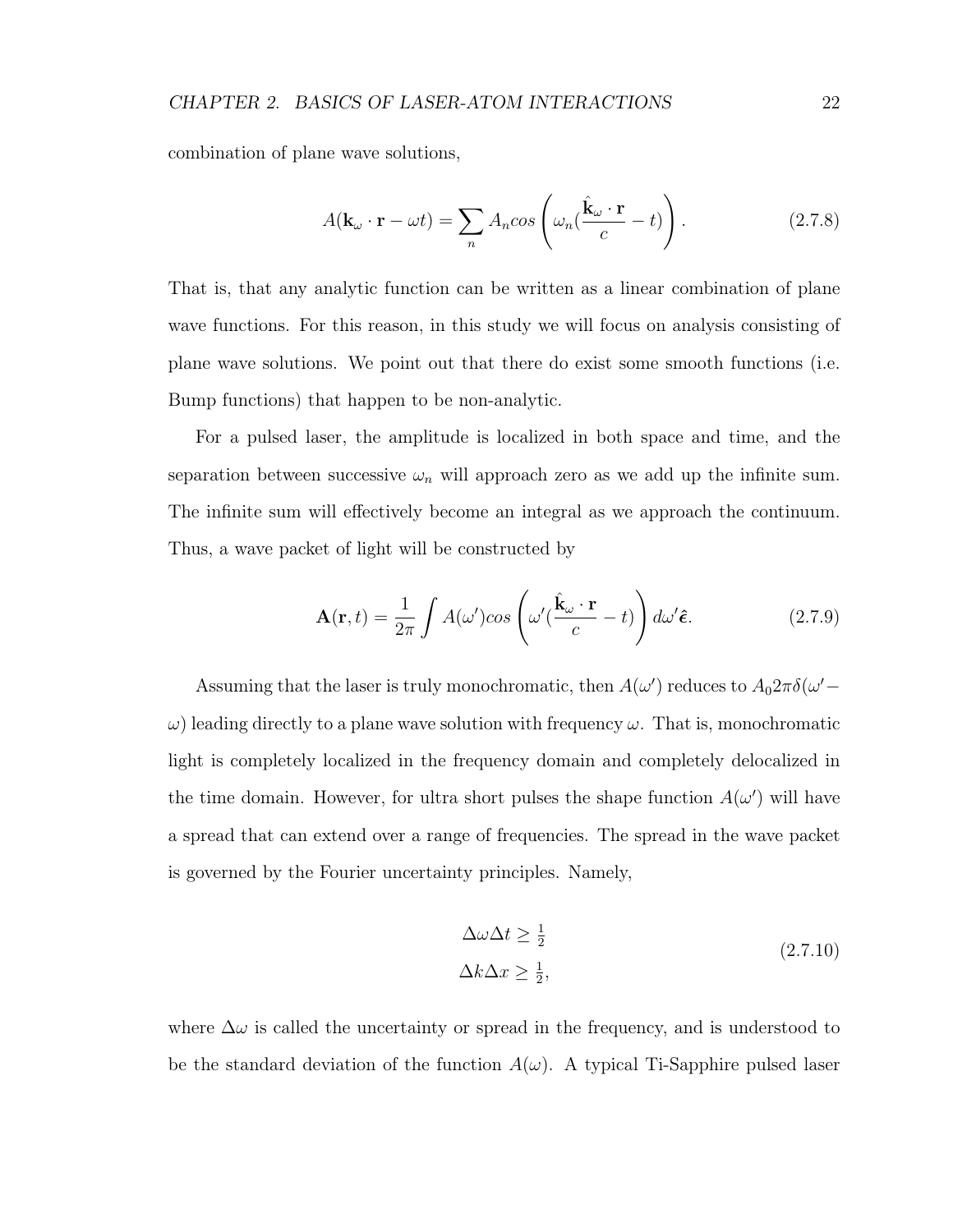might have a pulse duration of about 70 femtoseconds. Using that duration for a rough approximation of the time uncertainty, namely  $\Delta t \sim 70 \times 10^{-15} s$ , we find that  $\Delta f \approx 100 \, THz$ . This gives a color spread  $\Delta \lambda \approx 200 \, nm$  (i.e.  $\Delta f = c\lambda^{-2}\Delta\lambda$ ). This can be further reduced to around  $\Delta \lambda \approx 30 \text{ nm}$  by a technique in optics called "Modelocking." However, we can see from this example that a pulsed laser with a very short pulse time is not exactly monochromatic. Nevertheless, on the basis of the fact that close to the focus of the laser beam, the use of plane wave solutions is justified as long as the pulse lasts about ten optical cycles or more (i.e.  $\tau \gg T$  or more precisely  $\omega\Delta t \gg 1$ , we will assume the laser is monochromatic. For a Ti-Sapphire laser, the pulse width is about  $\tau \sim 70$  femtoseconds and the optical period is about  $T \approx 2.7$ femtoseconds, which has well over ten optical cycles per pulse. On the other hand, with the more recent introduction of laser systems that can obtain attosecond pulses, pulse times can be of the order of the optical period. In the case of attosecond lasers, the pulse time must be dealt with explicitly. Ultra short pulses are discussed further in Appendix A.

In the dipole approximation, the vector potential is not a function of space. Thus,

$$
\mathbf{A}(t) = A(t)\cos(\omega t)\hat{\boldsymbol{\epsilon}},\tag{2.7.11}
$$

where  $A(t)$  is the pulse shape function (i.e. Gaussian, sech or similar function) and is the Fourier pair of the function  $A(\omega')$ . In the case of non-monochromatic light with pulse with about ten optical cycles or more, the wave packet can be modeled by a frequency distribution function such as a Gaussian

$$
A(\omega') = \langle \omega' | A \rangle = A_0 2\pi \frac{1}{\sqrt{2\pi}\Delta\omega} \exp\left(-\frac{1}{2\Delta\omega^2} (\omega' - \omega)^2\right)
$$
  
=  $A_0 2\pi \frac{1}{\sqrt{2\pi}} 2\Delta t \exp\left(-\frac{(2\Delta t)^2}{2} (\omega' - \omega)^2\right).$  (2.7.12)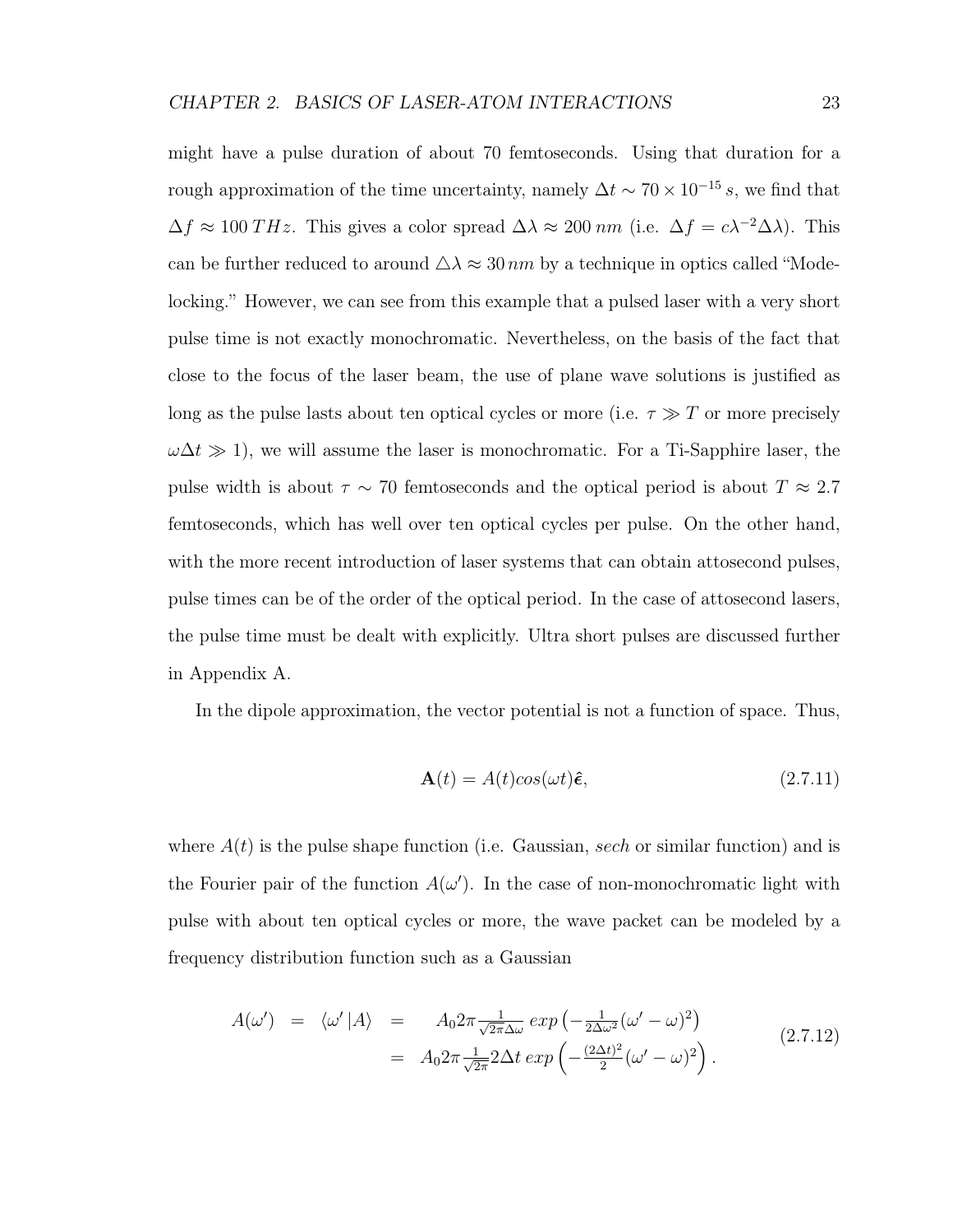

Figure 2.2: Electric Field vs. Time: Pulse period is 70 fs. Wavelength is 800 nm. Notice, there are more than 10 optical periods within the pulse.

We find that the pulse shape function Fourier pair to be

$$
A(t) = \langle t | A \rangle = A_0 exp\left(-\frac{\Delta \omega^2}{2} t^2\right)
$$
  
=  $A_0 exp\left(-\frac{1}{2(2\Delta t)^2} t^2\right)$  (2.7.13)  
=  $A_0 exp\left(-\left(\frac{t}{\tau/2}\right)^2\right),$ 

where  $\tau = 4\sqrt{2}\Delta t$  is the spread in time of the pulse (pulse width) and the second lines have used the Fourier uncertainty principles.

#### 2.8 Two Common Dipole Gauges

The second concept of gauge, which we will call the dipole gauge freedom, is

$$
\Psi'(\mathbf{r},t) = exp\left[-i\frac{e}{\hbar}\Omega(\mathbf{r},t)\right]\Psi(\mathbf{r},t)
$$
\n(2.8.1)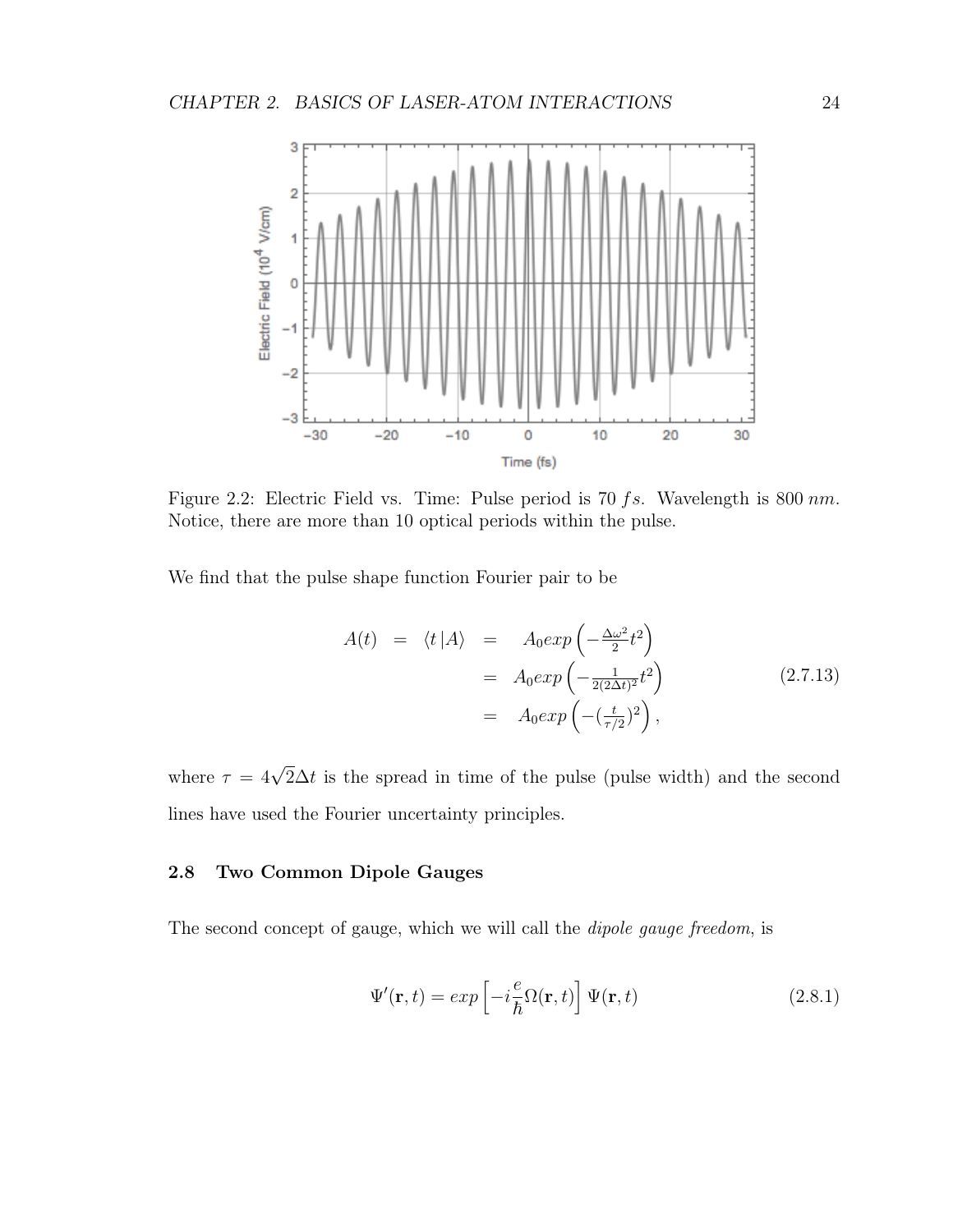

Figure 2.3: Intensity vs. Time: Pulse period is 70 fs. Wavelength is 800  $nm$ .

where we have changed from  $\Lambda(\mathbf{r},t)$  to  $\Omega(\mathbf{r},t)$  to emphasize that these dipole gauge transformations are in addition to the Coulomb gauge transformation. The dipole gauge freedom is only applicable within the dipole approximation [32, 33, 34, 35, 36, 37, 38]. Although a change by an overall phase constant in the wavefunction does not affect measurable quantities, a relative phase does matter. Therefore, the dipole gauge freedom is not a particular case of a unitary transformation. This misunderstanding is found throughout the literature and continues today. However, the choice to use the dipole approximation creates the conditions needed in order to correctly use the dipole gauge freedom. Measurable quantities (such as expectation values or transition probabilties) calculated in different dipole gauges must give the same value [39]. However, in practice differences arise because of approximations used in the calculations (e.g. approximate wavefunctions) leading some to incorrectly speculate that the one dipole gauge is more fundamental than another [40]. However, differences in measurable quantitites due to choice of dipole gauge will be small if accurate wavefunctions are used.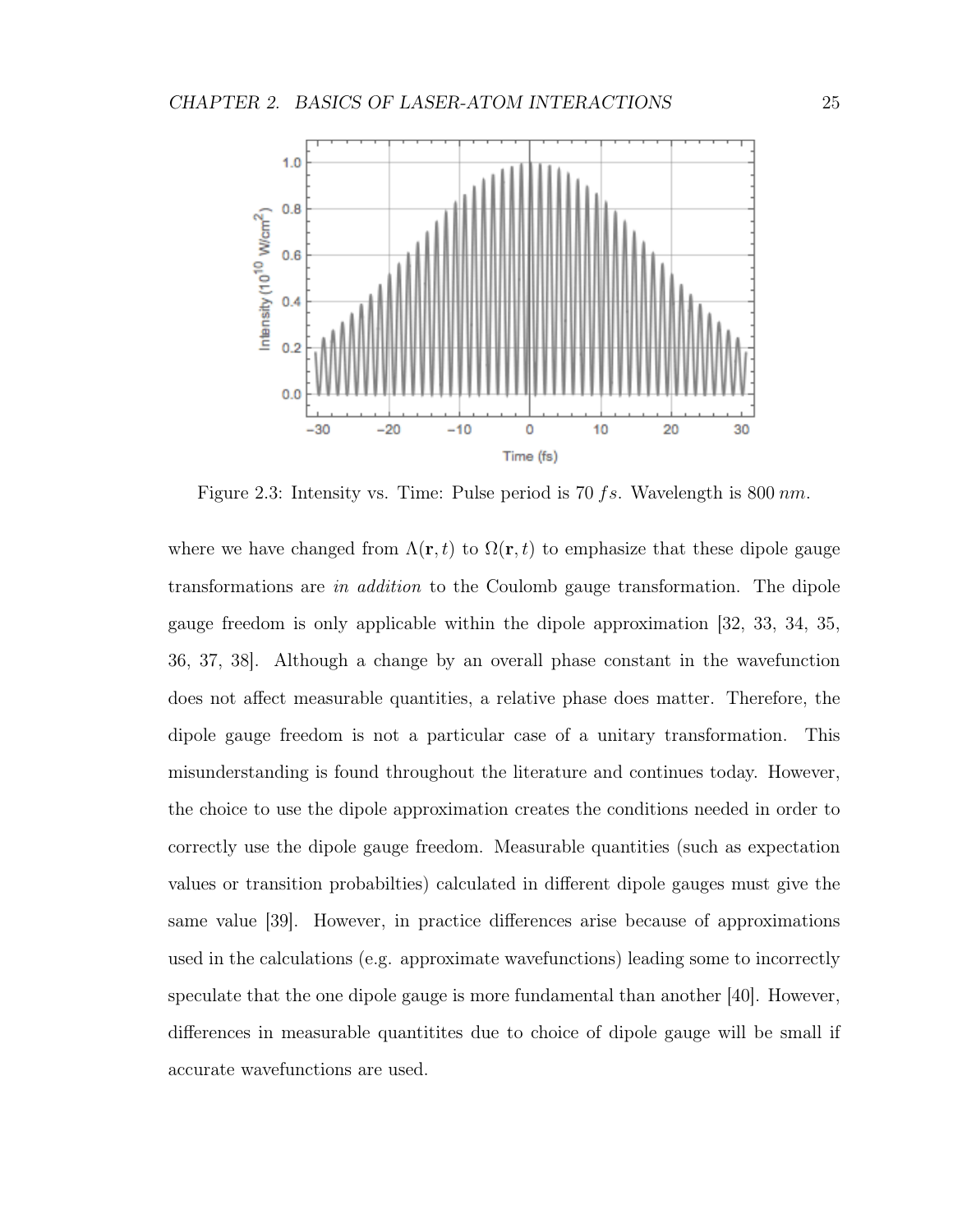#### 2.8.1 The Velocity Gauge

The property of gauge invariance allows us to further simplify the TDSE by an appropriate choice of dipole gauge. We shall now see that, within the dipole approximation, the interaction term in the TDSE can be transformed into a somewhat more compact form.

We first show that the term  $A^2$  in the Hamiltonian can be eliminated via transforming the wavefunction by the time-dependent phase factor according to

$$
\Psi^{V}(\mathbf{r}_{1}, \mathbf{r}_{2}, ..., \mathbf{r}_{N}, t) = exp\left[-\frac{i}{\hbar} \frac{e^{2}N}{2m} \int_{-\infty}^{t} \mathbf{A}^{2}(t')dt'\right] \Psi(\mathbf{r}_{1}, \mathbf{r}_{2}, ..., \mathbf{r}_{N}, t), \quad (2.8.2)
$$

where the vector potential,  $A$ , remember, is already in the Coulomb gauge. That is we have performed a dipole gauge transformtion such that

$$
\Omega^{V}(\mathbf{r}_{1}, \mathbf{r}_{2}, ..., \mathbf{r}_{N}, t) = \frac{eN}{2m} \int_{-\infty}^{t} \mathbf{A}^{2}(t')dt'.
$$
 (2.8.3)

With this choice, we have

$$
\mathbf{A}^V = \mathbf{A} + 0
$$
  
\n
$$
V^V = V - \frac{eN}{2m} \mathbf{A}^2.
$$
\n(2.8.4)

We point out the fact that the dipole approximation makes the vector potential a function of time only, allowing the vector potential to remain un-transformed within this approximation. The resulting TDSE for the new wavefunction is

$$
i\hbar \frac{\partial}{\partial t} \Psi^V(\mathbf{r}_1, \mathbf{r}_2, ..., \mathbf{r}_N, t) = \left[ H_0 + \frac{e}{m} \mathbf{A}(t) \cdot \mathbf{P} \right] \Psi^V(\mathbf{r}_1, \mathbf{r}_2, ..., \mathbf{r}_N, t), \tag{2.8.5}
$$

where the two terms  $\frac{eN}{2m}$ **A**<sup>2</sup> have conveniently cancelled one another. The wavefunction has been transformed. However, the scalar and vector potential are in the good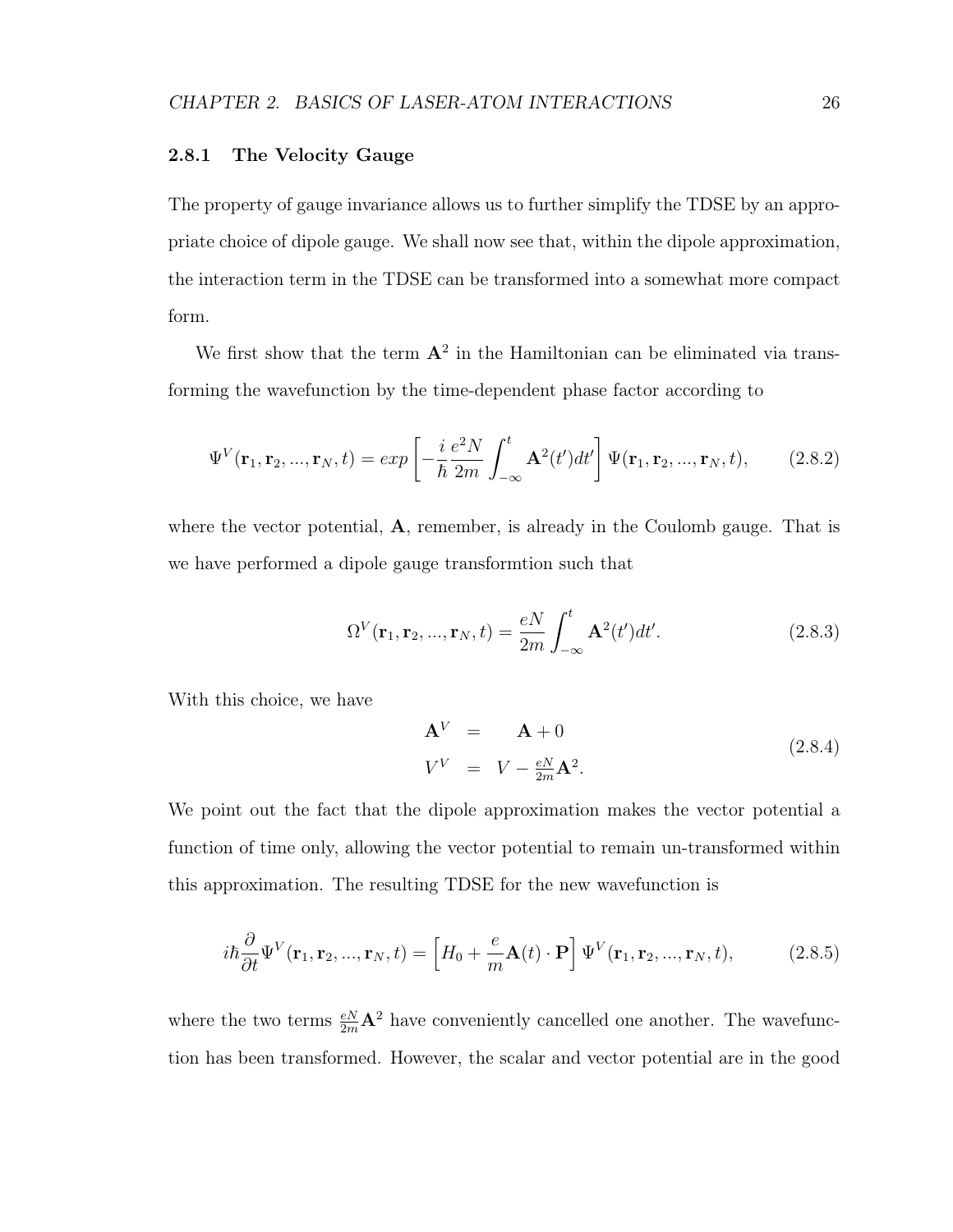old Coulomb gauge. At this point some researchers believe that, as in the case for the electromagnetic gauge transformation, all the fields have been transformed into the new gauge. This is not true for the dipole gauge transformations. Here we have to use a mixture of Coulomb gauge and dipole gauge fields. In this example, the vector potential, A, is in Coulomb gauge only. While the wavefunction,  $\Psi^V$ , is both Coulumb and dipole transformed. This confusion has caused many troubles within this field. This transformation is called the *velocity gauge* since the interaction Hamiltonian

$$
H_{int}^{V}(t) = -\frac{e}{m}\mathbf{A}(t) \cdot \mathbf{P}
$$
 (2.8.6)

couples the vector potential  $\mathbf{A}(t)$  to the operator  $\mathbf{P}/m$ .

## 2.8.2 The Length Gauge

The TDSE in the dipole approximation can be transformed in another way that is also common in the literature. The wavefunction transformation is

$$
\Psi^{L}(\mathbf{r}_{1}, \mathbf{r}_{2}, ..., \mathbf{r}_{N}, t) = exp\left[\frac{i}{\hbar}e\mathbf{A}(t) \cdot \mathbf{R}\right] \Psi(\mathbf{r}_{1}, \mathbf{r}_{2}, ..., \mathbf{r}_{N}, t)
$$
(2.8.7)

where

$$
\mathbf{R} = \sum_{i=1}^{N} \mathbf{r}_i
$$
 (2.8.8)

is the sum of the coordinates of the N electrons. Thus we have performed a dipole gauge transformation such that

$$
\Omega^{L}(\mathbf{r}_{1}, \mathbf{r}_{2}, ..., \mathbf{r}_{N}, t) = -\mathbf{A}(t) \cdot \mathbf{R}.
$$
\n(2.8.9)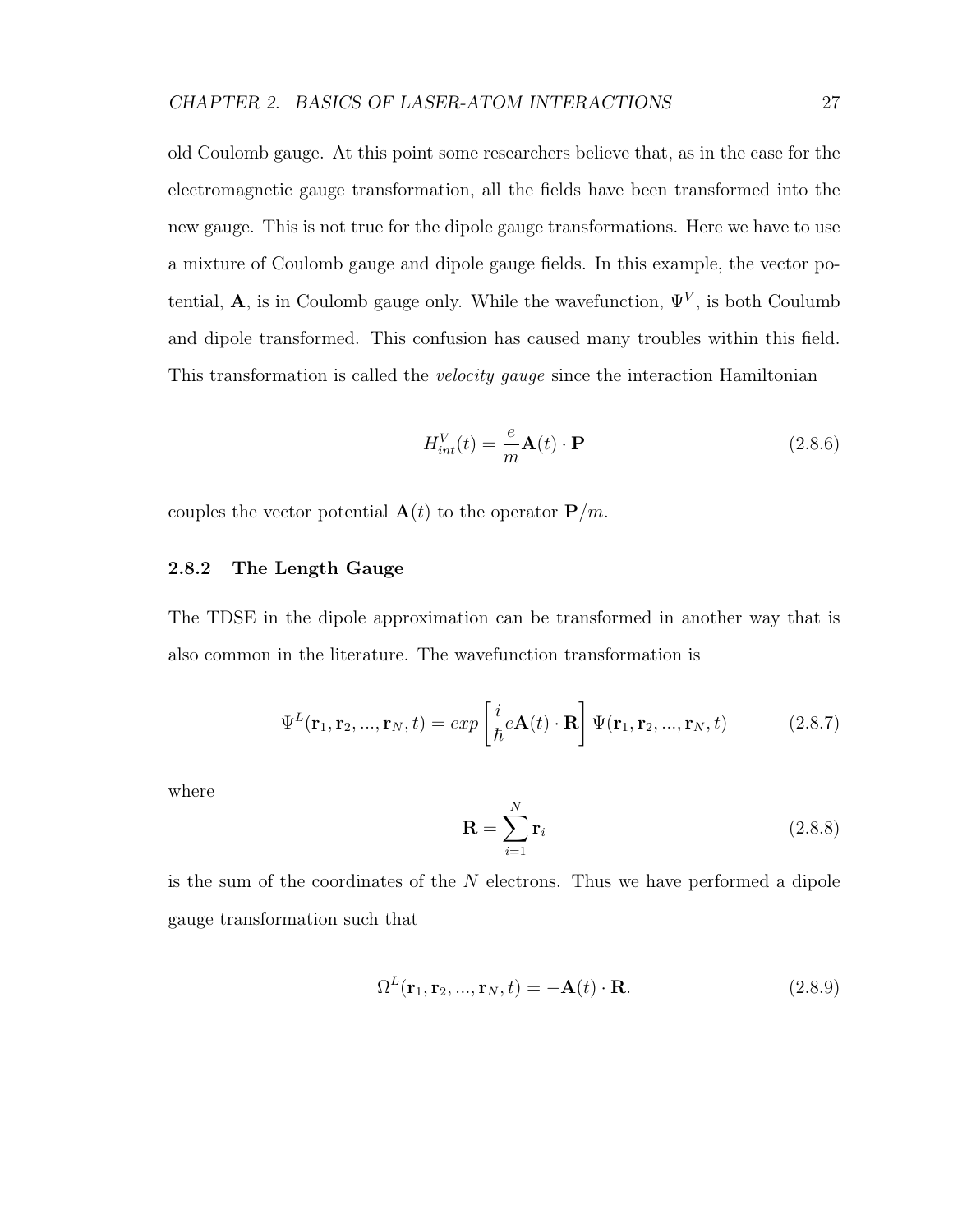With this choice, we have

$$
\mathbf{A}^{L} = \mathbf{A} - A(t) \nabla (\hat{\boldsymbol{\epsilon}} \cdot \mathbf{R})
$$
  
=  $\mathbf{A} - A(t) \hat{\boldsymbol{\epsilon}}$  (2.8.10)  
= 0

and

$$
V^{L} = V - \frac{\partial}{\partial t} (\mathbf{A}(t) \cdot \mathbf{R})
$$
  
=  $V - (\frac{\partial \mathbf{A}}{\partial t} \cdot \mathbf{R})$  (2.8.11)  
=  $V + \mathbf{E}_{trans}(t) \cdot \mathbf{R}$ .

Again, we point out the fact that the dipole approximation makes the vector potential a function of time only, allowing the vector potential to transform to zero within this dipole transformation (i.e. length gauge). The TDSE for this transformation is

$$
i\hbar \frac{\partial}{\partial t} \Psi^L(\mathbf{r}_1, \mathbf{r}_2, ..., \mathbf{r}_N, t) = [H_0 + e\mathbf{E}_{trans}(t) \cdot \mathbf{R}] \Psi^L(\mathbf{r}_1, \mathbf{r}_2, ..., \mathbf{r}_N, t), \quad (2.8.12)
$$

which is said to be in the *length gauge* because the interaction Hamiltonian

$$
H_{int}^{L}(t) = e\mathbf{E}_{trans}(t) \cdot \mathbf{R}
$$
 (2.8.13)

couples the electric field  $\mathbf{E}_{trans}(t)$  to the operator **R**. Notice again the fact that the fields (i.e.  $V$  and  $\mathbf{A}$ ) in the Hamiltonian are the Coulomb gauge fields, not the length gauge fields. However, the wavefunctions are transformed into the length gauge. While the electromatic field, **E**, is gauge independent, the choice of the Coulomb gauge for the electromagnetic gauge freedom means the field must be transverse. This mixing of guages simplifies calculation, while at the same time adds to so much confusion. In some sense, one could look at  $V_{trans} = \mathbf{E}_{trans}(t) \cdot \mathbf{R}$  as a kind of potential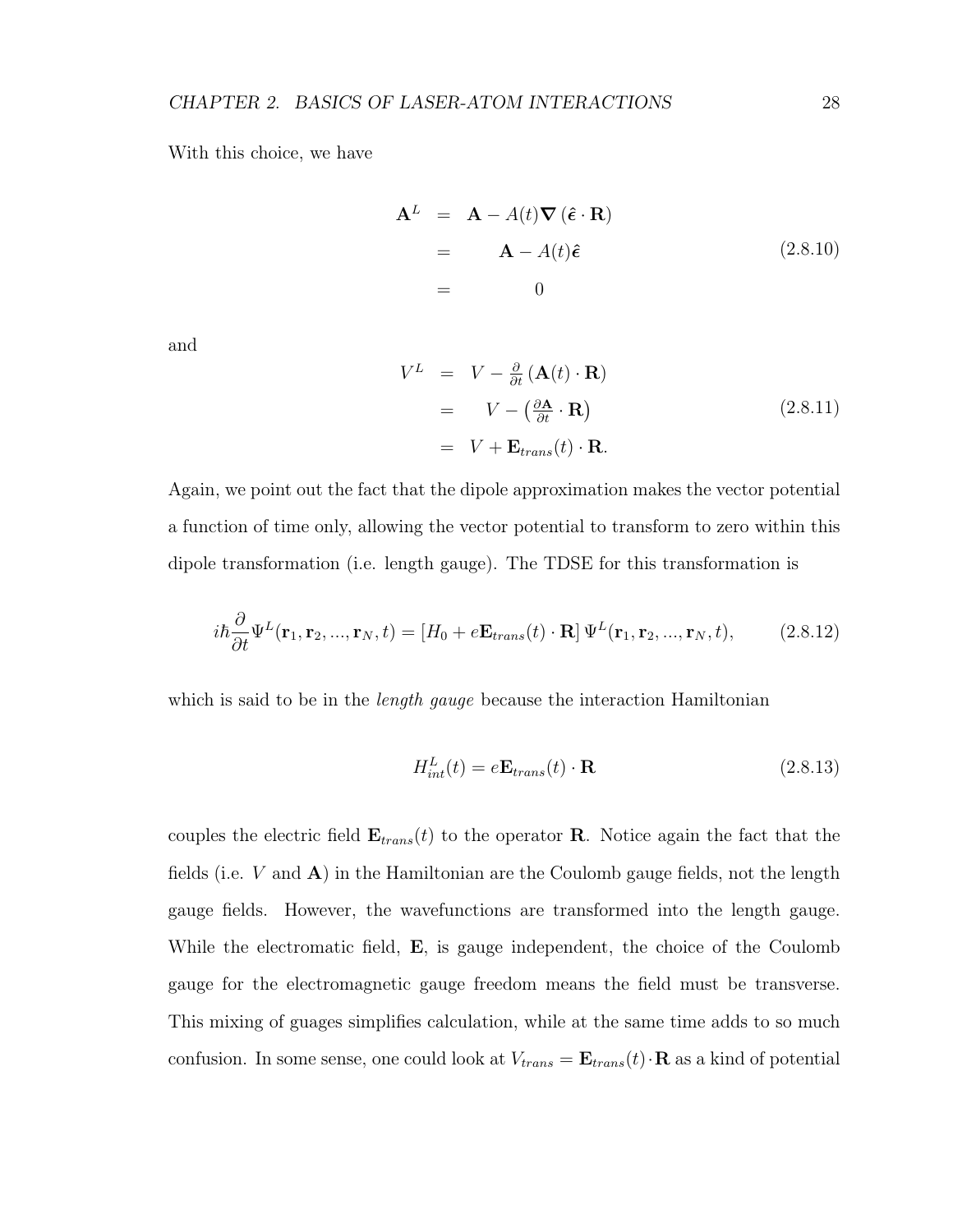

Figure 2.4: Potential vs. Distance: In the length gauge, the interaction acts like a scalar potential that modifies the Coulomb potential. For this reason, many researchers like to use the length gauge.

that raises and lowers the Coulomb potential. However, just as in the case of picking the Coulomb gauge in Section 2.6 makes the potential,  $V$ , act instantaneously over distance (faster than light travel?!), the length gauge picture is not an entirely faithful view of the actual physical process. This unfaithful view is sometimes referred to as Tunneling Ionization. By introducing the electric dipole moment operator

$$
\mathbf{D} = \sum_{i=1}^{N} (-e)\mathbf{r}_i = -e\mathbf{R}.
$$
 (2.8.14)

The interaction Hamiltonian can be written in another common form

$$
H_{int}^{L}(t) = -\mathbf{E}_{trans}(t) \cdot \mathbf{D}.
$$
 (2.8.15)

Some like to claim the length gauge is the "real gauge," "gauge-invariant gauge" and/or "correct gauge" because it has a form with an explicit electric field rather than the "auxiliary functions"  $V$  and  $A$ , but these statements merely show the ignorance of the user to the fact that the length gauge is derived fundamentally from a Hamiltonian function created explicitly of  $V$  and  $A$ , and the length gauge is an approximation (dipole approx.) to this more fundamental Hamiltonian [41]. Although there are many other possible dipole gauge transformations that are of particular interest to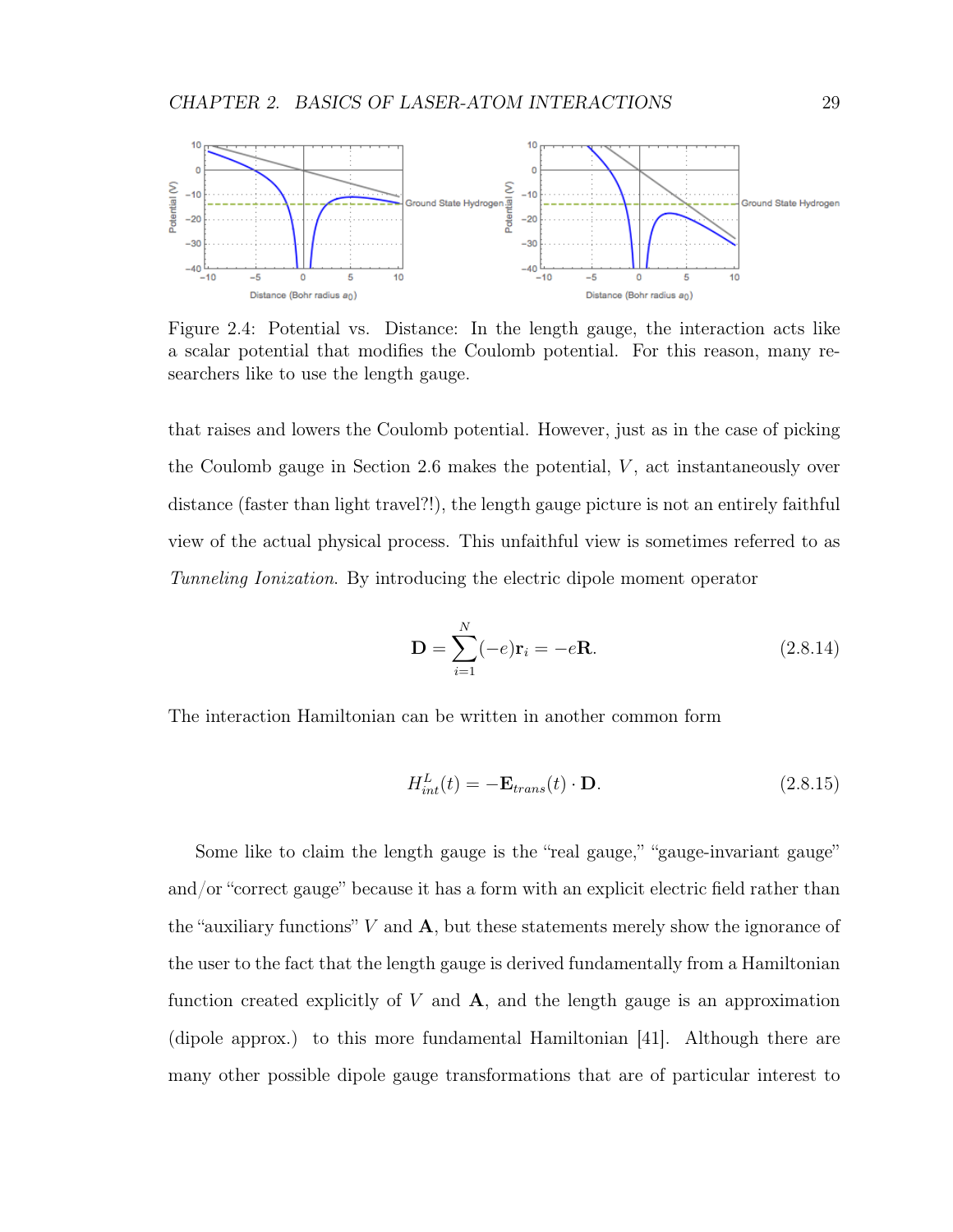specific areas of research, we shall have no need of them.

## 2.9 Interaction of a Single Electron with an EM Field

Let us solve the wavefunction for the simple case of a single "free" electron in the presence of a field under the assumption that the vector potential is only a function of time (dipole approximation). The electron's motion is described by the TDSE

$$
i\hbar \frac{\partial}{\partial t} \chi(\mathbf{r}, t) = \frac{1}{2m} (\mathbf{p} + e\mathbf{A}(t))^2 \chi(\mathbf{r}, t).
$$
 (2.9.1)

We will look for solutions having the form

$$
\chi(\mathbf{r},t) = exp(i\mathbf{k}\cdot\mathbf{r})f(t),\tag{2.9.2}
$$

where **k** is related to the momentum of the electron by  $\mathbf{p} = \hbar \mathbf{k}$ . Plugging into the TDSE,

$$
i\hbar \frac{\partial}{\partial t} (exp(i\mathbf{k}\cdot\mathbf{r})f(t)) = \frac{1}{2m} (\mathbf{p}+e\mathbf{A}(t))^2 (exp(i\mathbf{k}\cdot\mathbf{r})f(t))
$$
  
\n
$$
i\hbar exp(i\mathbf{k}\cdot\mathbf{r}) \frac{\partial}{\partial t} f(t) = \left(\frac{\mathbf{p}^2}{2m} + \frac{e}{2m} \mathbf{p}\cdot\mathbf{A}(t) + \frac{e}{2m} \mathbf{A}(t)\cdot\mathbf{p} + \frac{e^2}{2m} \mathbf{A}^2(t)\right) exp(i\mathbf{k}\cdot\mathbf{r})f(t)
$$
  
\n
$$
i\hbar exp(i\mathbf{k}\cdot\mathbf{r}) \frac{\partial}{\partial t} f(t) = \left(\frac{\hbar^2}{2m} \nabla^2 - i\frac{e\hbar}{2m} \nabla\cdot\mathbf{A}(t) - i\frac{e\hbar}{2m} \mathbf{A}(t)\cdot\mathbf{\nabla} + \frac{e^2}{2m} \mathbf{A}^2(t)\right) exp(i\mathbf{k}\cdot\mathbf{r})f(t)
$$
  
\n
$$
i\hbar exp(i\mathbf{k}\cdot\mathbf{r}) \frac{\partial}{\partial t} f(t) = \left(\frac{\hbar^2 k^2}{2m} + \frac{e\hbar}{2m} \mathbf{k}\cdot\mathbf{A}(t) + \frac{e\hbar}{2m} \mathbf{A}(t)\cdot\mathbf{k} + \frac{e^2}{2m} \mathbf{A}^2(t)\right) exp(i\mathbf{k}\cdot\mathbf{r})f(t)
$$
  
\n
$$
i\hbar \frac{\partial}{\partial t} f(t) = \left(\frac{\hbar^2 k^2}{2m} + \frac{e\hbar}{m} \mathbf{k}\cdot\mathbf{A}(t) + \frac{e^2}{2m} \mathbf{A}^2(t)\right) exp(i\mathbf{k}\cdot\mathbf{r})f(t)
$$
  
\n
$$
i\hbar \frac{\partial}{\partial t} f(t) = \left(\frac{\hbar^2 k^2}{2m} + \frac{e\hbar}{m} \mathbf{k}\cdot\mathbf{A}(t) + \frac{e^2}{2m} \mathbf{A}^2(t)\right) f(t).
$$
\n(2.9.3)

Note that although this result can be derived using the less restrictive Coulomb gauge condition, the fact that the vector potential is only a function of time is sufficient at this point. What would happen had we not used the the Coulomb gauge and dipole approximation? Well, in that case  $A(r,t)$  would still be a function of space, and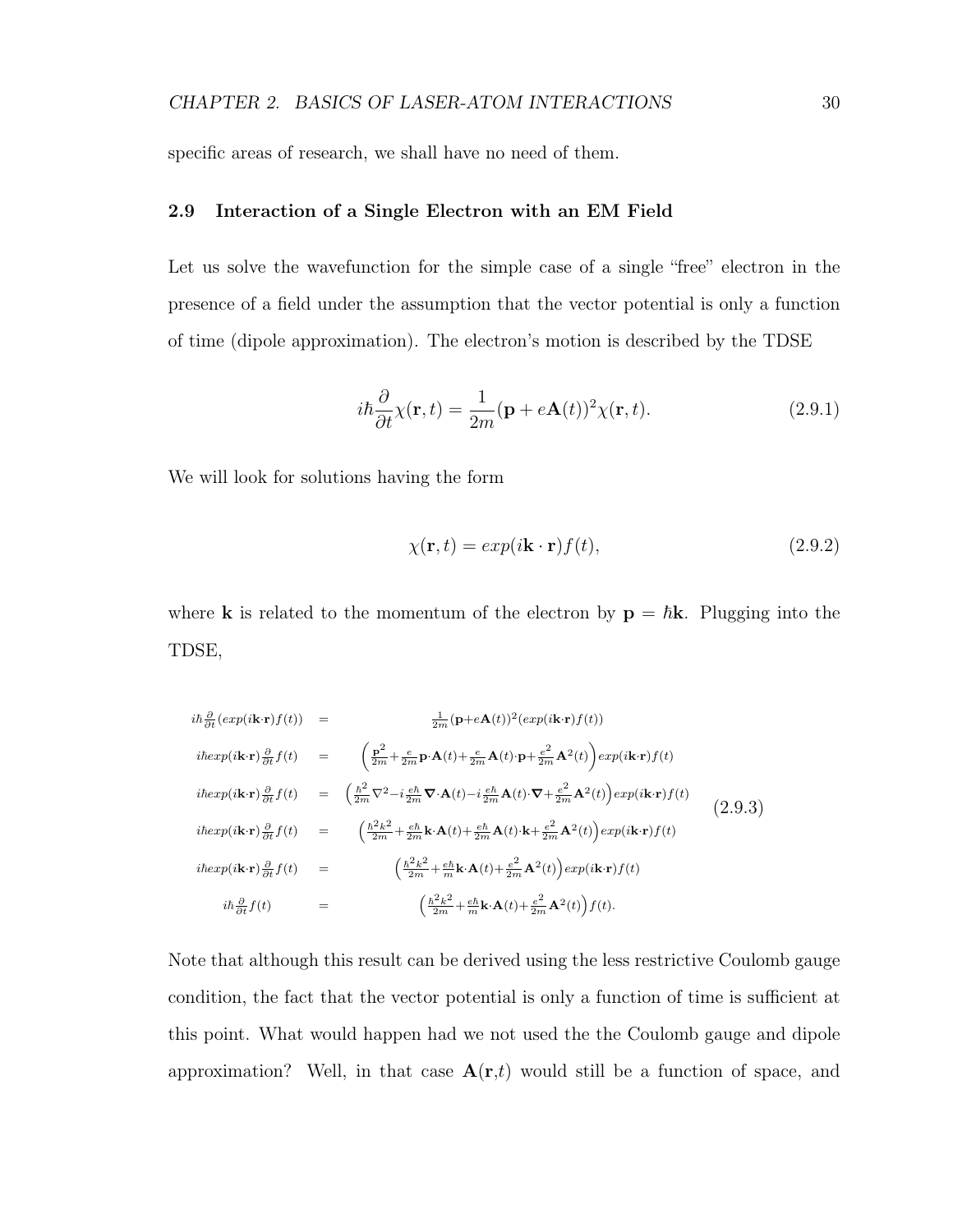we would get factors  $k_{\omega}$  from derivatives of  $\mathbf{A}(\mathbf{r},t)$ . That is, we would find that the momentum and the field no longer commute,

$$
[\mathbf{p}, \mathbf{A}] \neq 0. \tag{2.9.4}
$$

Had we used the version with factors of  $k_{\omega}$ , we would find out later that picking up those factors would hinder our ability to find nice solutions later on (i.e. using integration by parts in the Strong Field analysis.). It seems, at the very least, we should use the Coulomb gauge to prevent the appearance of factors of  $k_{\omega}$ . If we would like a gauge free analysis, then it is probably best to use a fully relativitic theory from the start.

The equation is readily solved for  $f(t)$  to give

$$
f(t) = C \exp\left[-\frac{i}{\hbar} \left(\frac{\hbar^2 k^2}{2m} t + \int \left(\frac{e\hbar}{m} \mathbf{k} \cdot \mathbf{A}(t) + \frac{e^2}{2m} \mathbf{A}^2(t)\right) dt\right)\right]
$$
  
= 
$$
C \exp\left[-\frac{i}{\hbar} \left(E_k t + \int V_{int}(t') dt'\right)\right]
$$
(2.9.5)

where  $E_k = \hbar^2 k^2/(2m)$  is the electron's kinetic energy and

$$
V_{int}(t) = \frac{e\hbar}{m}\mathbf{k} \cdot \mathbf{A}(t) + \frac{e^2}{2m}\mathbf{A}^2(t)
$$
 (2.9.6)

is the interaction potential of the single electron. Thus, the Volkov solution for a single "free" electron in the presence of a field is [42]

$$
\chi(\mathbf{r},t) = \frac{1}{\sqrt{\mathcal{V}}} exp(i\mathbf{k}\cdot\mathbf{r}) exp\left[-\frac{i}{\hbar}\left(E_k t + \int V_{int}(t')dt'\right)\right]
$$
(2.9.7)

where  $V$  is the volume and we have chosen the  $C$  such that the inner product is normalized to unity. Note, within each dipole gauge the Volkov solution takes on the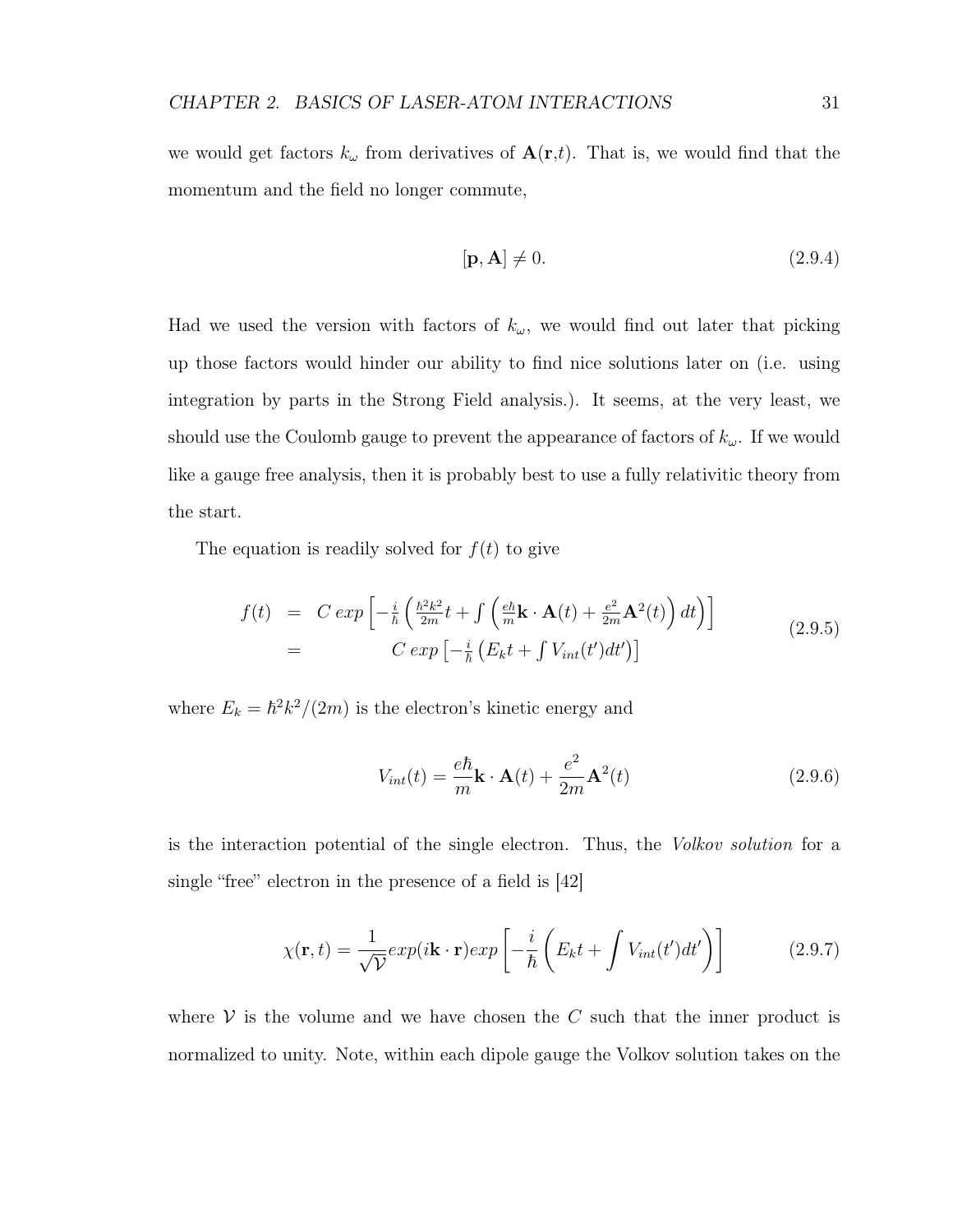form corresponding to that dipole gauge interaction potential.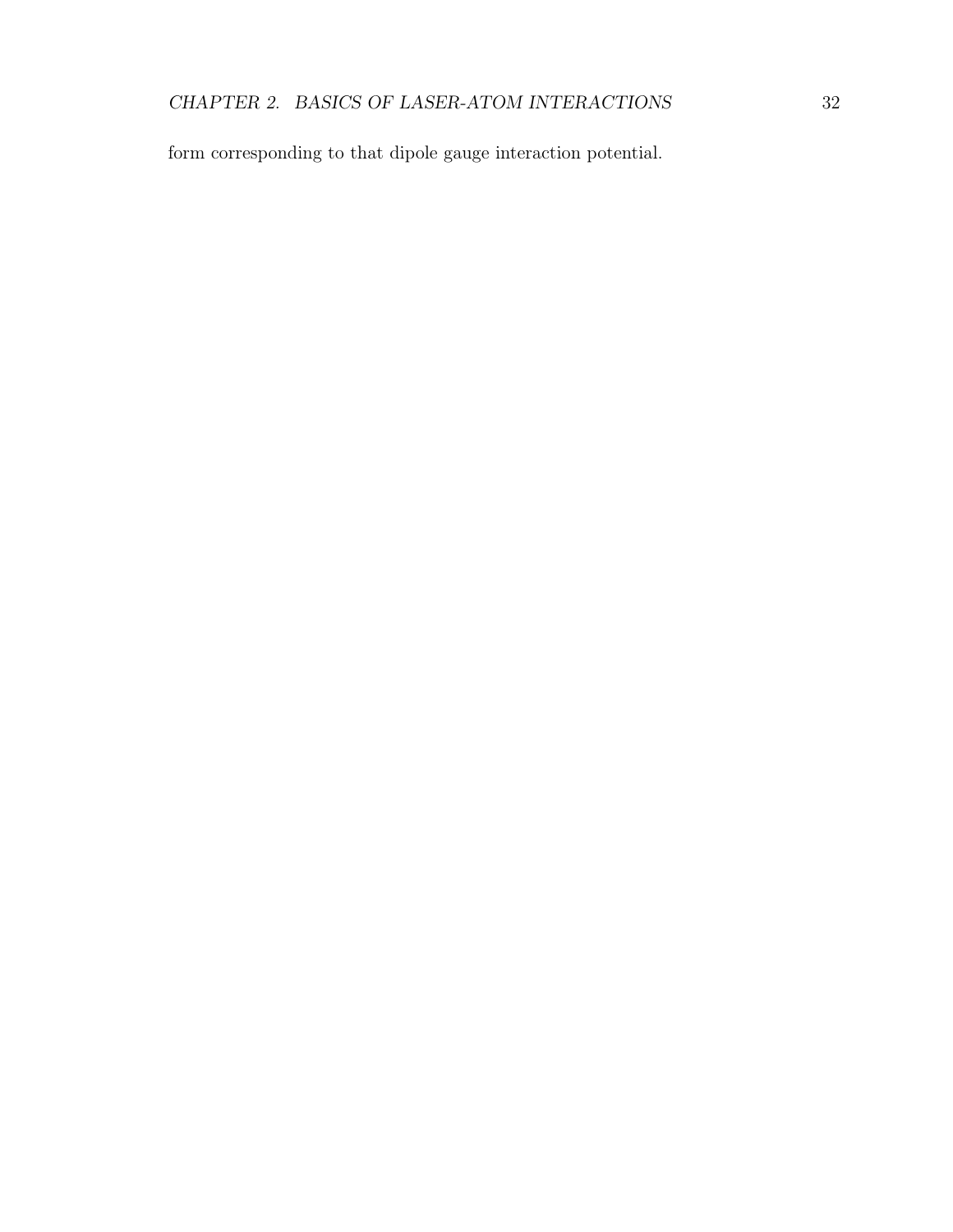### Chapter 3

### Rates, Cross-Sections, and Detailed Balancing

### 3.1 Rate Equation

The rate equation for our system is

$$
\frac{d\mathcal{N}_{H^{-}}}{dt} = \Gamma_{SA}\mathcal{N}_{H} - \Gamma_{PD}\mathcal{N}_{H^{-}} + \Gamma_{RA}\mathcal{N}_{H}
$$
\n(3.1.1)

or

$$
\frac{dn_{H^-}}{dt} = \alpha_{SA} n_e n_H - \alpha_{PD} n_{H^-} + \alpha_{RA} n_e n_H. \tag{3.1.2}
$$

The rate of stimulated radiative attachment of an electron,  $\Gamma_{SA}$ , is sometimes referred to "as the rate of stimulated emission of a photon." Although one can have stimulated emission from a bound, yet excited state, electron, we are only concerned with the transition between continuous and bound states. The rate of photodetachment of an electron,  $\Gamma_{PD}$ , is sometimes referred to as "the rate of absorption of a photon." Although one can have absorption that does not detach an electron, we are only concerned with the ones that do. Finally, rate of radiative attachment,  $\Gamma_{RA}$ , is closely related to the rate of spontaneous emission. Again, we are concerned here with the transition between continuous and bound states. Spontaneous emission is extremely small in comparsion with stimulated radiative attachment in strong laser fields. The subject of spontaneous radiative attachment has been treated by Keating, Charlton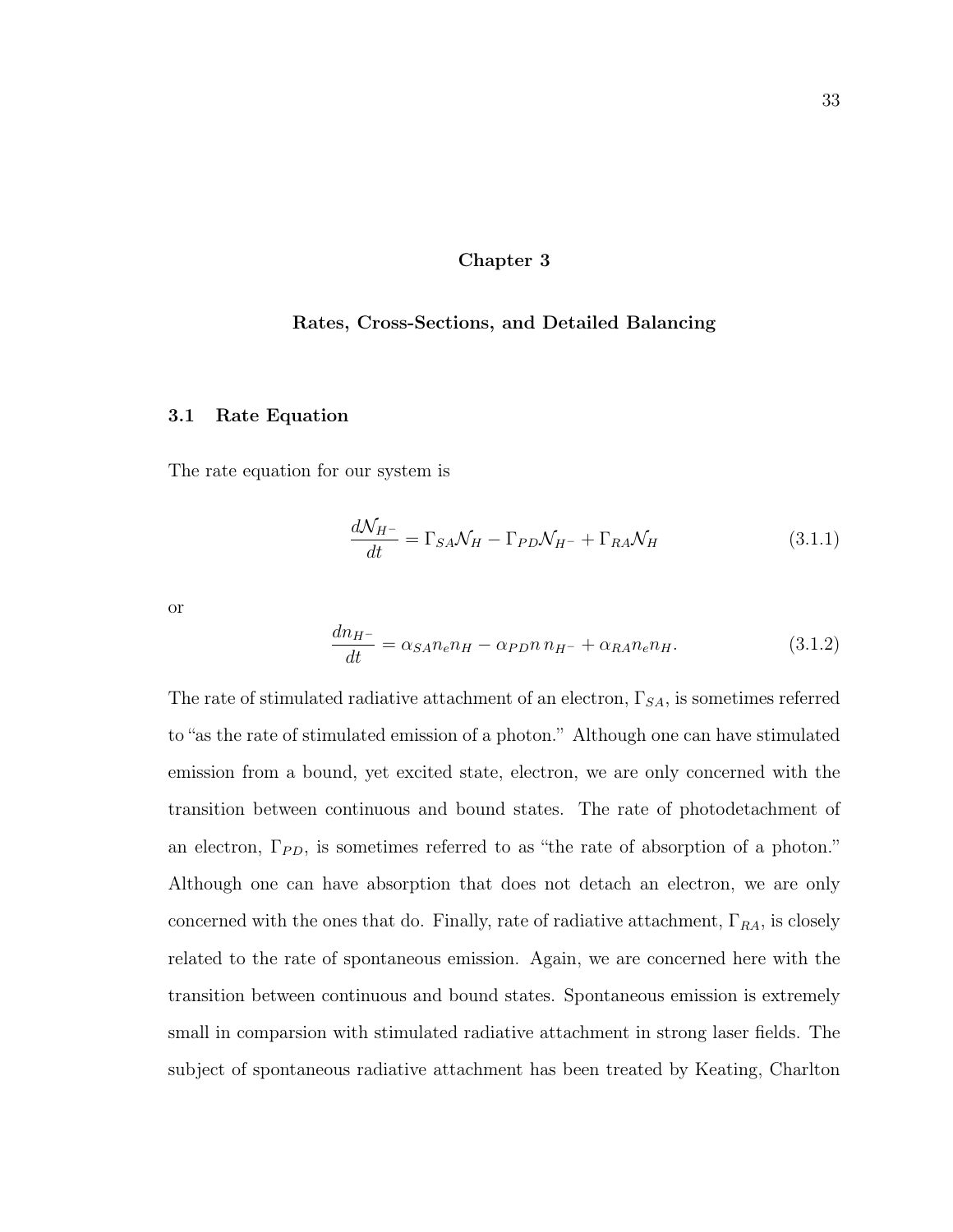and Straton [24, 25]. In the second version of the rate equation,  $n_i = \mathcal{N}_i/\mathcal{V}$  is the number density and  $\alpha_{SA} = \Gamma_{SA}/n_e$  (not to be confused with  $\alpha$ , the fine structure constant) is called "the rate coefficient or constant." It can be shown that  $\alpha_i =$  $v\sigma_i$ , where v is the velocity of the electron. We note that  $\alpha_{SA}(I)$  depends on the intensity (photon number) of the laser field, while the other rate coefficients are, in fact, constants with respect to intensity.

Neumann et al. also put estimates on rates of re-ionization [43]. They claim there is an upper limit on photon number (i.e. laser intensity). The argument says that the cross-section for photodetachment is  $\sigma_{PD} \approx 10^{-17} \, \text{cm}^2$ . The photodetachment rate is

$$
\Gamma_{PD} = \Phi \sigma_{PD},\tag{3.1.3}
$$

where  $\Phi$  is the flux (of photons). If the atom is exposed to the laser field for a time  $\tau$ , then the relation

$$
\Gamma_{PD}\tau = \Phi \sigma_{PD}\tau \le 1\tag{3.1.4}
$$

must hold in order to ensure that the atom formed is not re-ionized. This last statement is somewhat wanting in explanation. Thus,

$$
\Phi \le \frac{1}{\sigma_{PD}\tau},\tag{3.1.5}
$$

with the value of  $\tau \approx 70$  femtoseconds, we find

$$
\Phi \lesssim 10^{30} \frac{photons}{cm^2 s} \tag{3.1.6}
$$

or

$$
I \le 10^{11} \frac{W}{cm^2}.\tag{3.1.7}
$$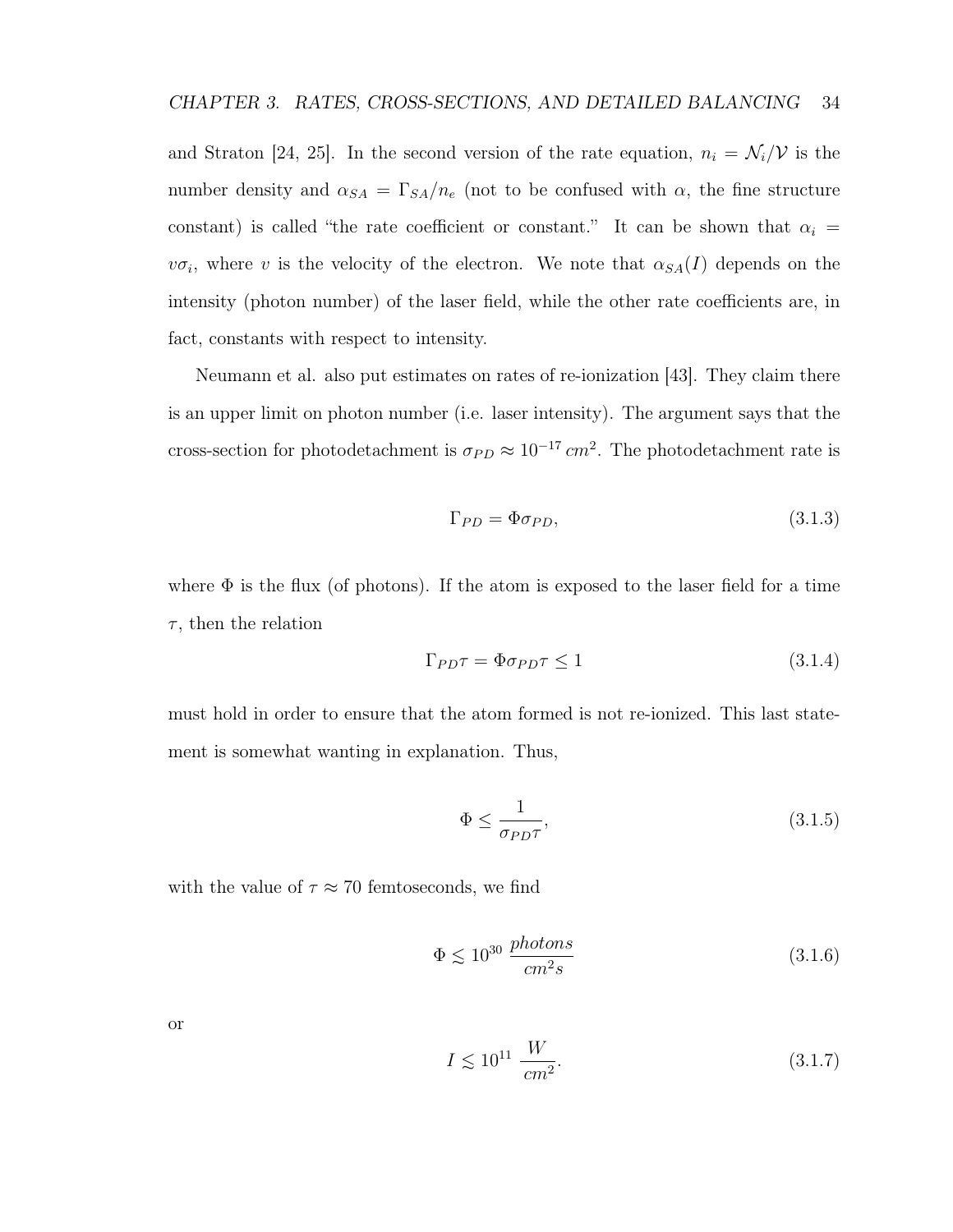However, this estimate does not take into account the rate of attachment. The rate of attachment is a competing process that is happening during the same laser pulse. A more accurate analysis should include the rate of attachment.

Consider instead the case where the stimulated attachment rate coefficient is linear with intensity, that is  $\alpha_{SA}(n) = \beta_{SA}n$ , as is the case for intensities within first order perturbation theory. The argument can be easily generalized to any arbitrary function. Then,

$$
\frac{dn_{H^{-}}}{dt} = \left(\beta_{SA} n_e n_H - \alpha_{PD} n_{H^{-}}\right) n,\tag{3.1.8}
$$

and we find the condition for production of (anti)hydrogen ions to be

$$
\beta_{SA} n_e n_H > \alpha_{PD} n_{H^-}.\tag{3.1.9}
$$

Notice that the photon density does affect the rate of production but does not have an upper limit at which re-ionization dominates attachment. This is a result of the rate coefficient being linear with intensity. This analysis seems to contradict the idea of an upper limit on the laser intensity as a result of the re-ionization process that Neumann claims. Perhaps, the Neumann limit has more to do with the breakdown of first order perturbation than re-ionization.

Since in our case, the reaction is antihydogen limited,  $\mathcal{N}_H \approx 10^4$ , we will need to have a high positron density,  $n_e$ , and actively remove the product, thereby making  $n_{H}$ – small. Although not ideal, we can always allow the system to reach equilibrium. In this case,

$$
n_{H^{-}} = \frac{\beta_{SA}}{\alpha_{PD}} n_e n_H \tag{3.1.10}
$$

and we once again see the need to have a high positron density. Notice that the equilibrium is not a function of photon density. This means we can create a large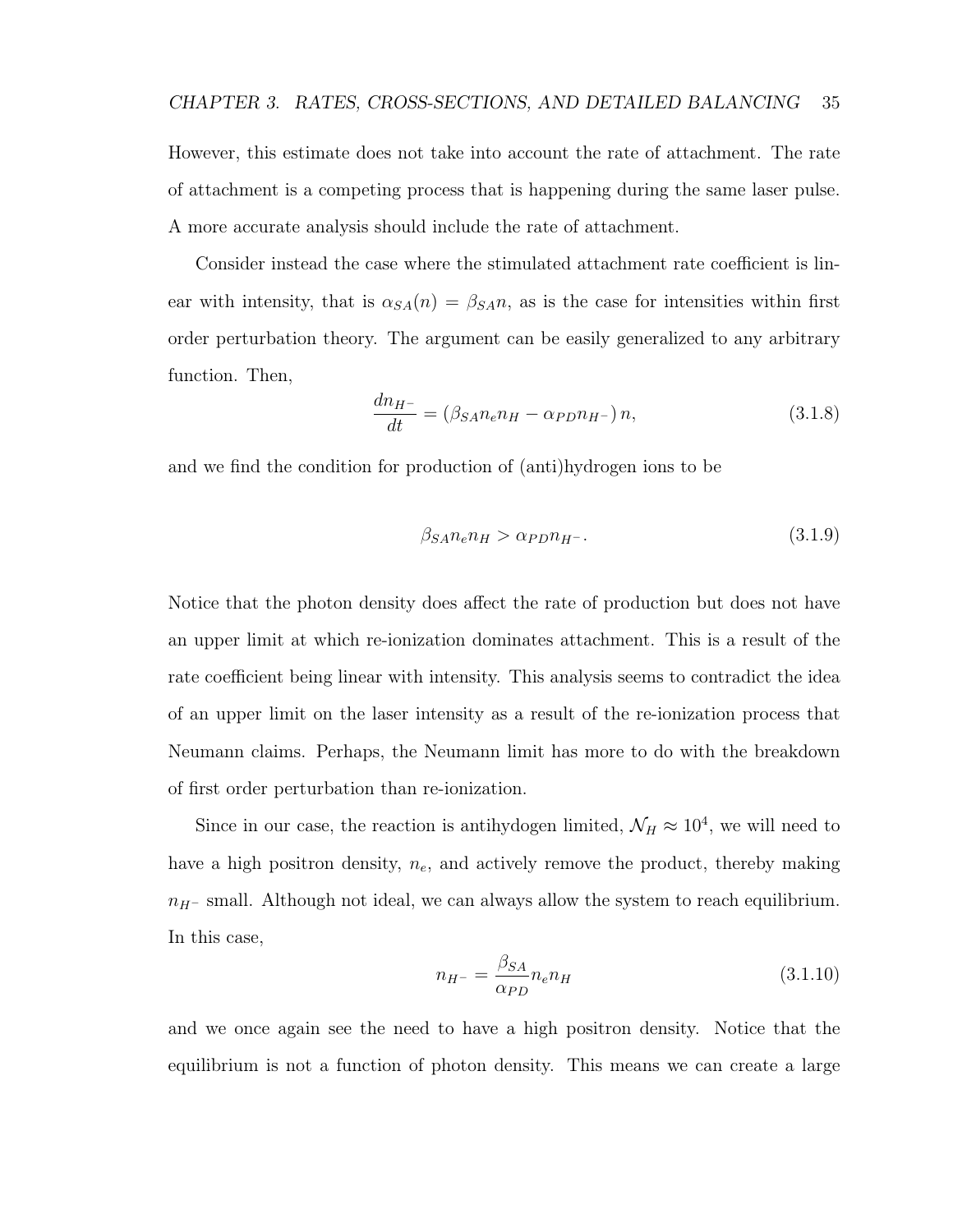photon density (i.e strong intensity laser field) to increase the rates of attachment and, more importantly, when we can turn off the laser field, the product will remain.

## 3.2 Detailed Balancing

It has become standard to use the principle of detailed balancing to find the cross sections for attachment. In order to derive the principle of detailed balancing, we consider a box containing electrons, hydrogen atoms, hydrogen ions, and photons. Ignoring spontanious emission, which is very small in comparsion to the laser field, at equilibrium we find

$$
\Gamma_{SA} \mathcal{N}_H = \Gamma_{PD} \mathcal{N}_{H^-} \tag{3.2.1}
$$

We will need to derive a scattering cross-section. First, note that the power is the energy times rate,  $P = \Gamma E$ , and the intensity is power per cross-section,  $I = P/\sigma =$  $\Gamma E/\sigma$  and flux  $\Phi = \Gamma/\sigma = I/E$ . This gives,

$$
\sigma = \frac{\Gamma E}{I} = \frac{\Gamma}{\Phi}.\tag{3.2.2}
$$

Changing from rates to cross-sections we find

$$
v\sigma_{SA}\mathcal{N}_H\mathcal{N}_e = c\sigma_{PD}\mathcal{N}_H - \mathcal{N}.\tag{3.2.3}
$$

This equation holds if we replace the number of particles by the density of states for each particle. (See Bethe p. 61 for this "hand waving" derivation [44].) We will make this more precise at a later point. Thus,

$$
v\sigma_{SA}[2]\left[\mathcal{N}_e 2\frac{\mathcal{V}}{(2\pi)^3\hbar^3}p^2dp\right] = c\sigma_{PD}[1]\left[\mathcal{N} 2\frac{\mathcal{V}}{(2\pi)^3\hbar^3}\left(\frac{\hbar\omega}{c}\right)^2\frac{\hbar}{c}d\omega\right] \tag{3.2.4}
$$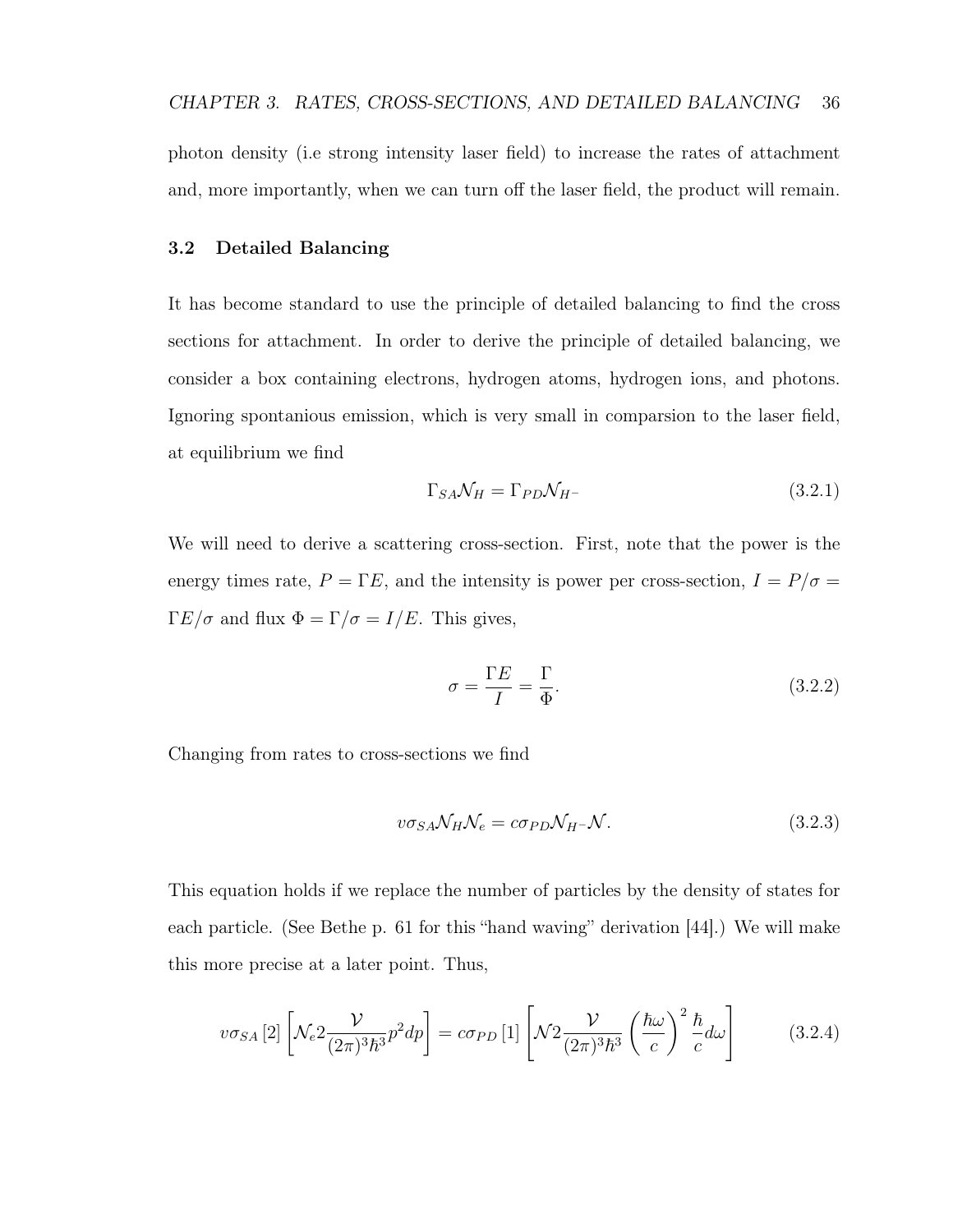where the factors of ones and twos are due to the spin or polarization states. This becomes

$$
\sigma_{SA} \mathcal{N}_e p^2 = \sigma_{PD} \mathcal{N} \frac{1}{2} \left( \frac{\hbar \omega}{c} \right)^2.
$$
 (3.2.5)

Written this way

$$
\sigma_{SA} = \frac{\mathcal{N}}{\mathcal{N}_e} \frac{1}{2} \frac{(\frac{\hbar \omega}{c})^2}{p^2} \sigma_{PD}.
$$
\n(3.2.6)

With only one electron this simplifies to

$$
\sigma_{SA} = \mathcal{N}\frac{1}{2}\frac{(\frac{\hbar\omega}{c})^2}{p^2}\sigma_{PD}.\tag{3.2.7}
$$

This is the *Principle of Detailed Balancing*. It has become standard to calculate cross sections (or rates) for photodetachment, and use the principle of detailed balancing to find the cross sections for attachment. We note that for spontaneous radiative attachment one finds,

$$
\sigma_{RA} = \frac{1}{\mathcal{N}_e} \frac{1}{2} \frac{\left(\frac{\hbar \omega}{c}\right)^2}{p^2} \sigma_{PD}.
$$
\n(3.2.8)

With only one electron, this simplifies to

$$
\sigma_{RA} = \frac{1}{2} \frac{(\frac{\hbar \omega}{c})^2}{p^2} \sigma_{PD}
$$
\n(3.2.9)

for each single electron. The difference between stimulated and spontaneous emission has its origins in the fact that in second quantization

$$
\left| \langle \mathcal{N} + 1 | a^{\dagger} | \mathcal{N} \rangle \right|^2 = \left| \langle \mathcal{N} + 1 | \sqrt{\mathcal{N} + 1} | \mathcal{N} + 1 \rangle \right|^2 = \mathcal{N} + 1 \tag{3.2.10}
$$

where the  $\mathcal N$  is associated with stimulated emission and 1 is associated with spontaneous emission such that  $\Gamma_{SA} = \mathcal{N} \Gamma_{RA}$  and  $\alpha_{SA} = \mathcal{N} \alpha_{RA}$ .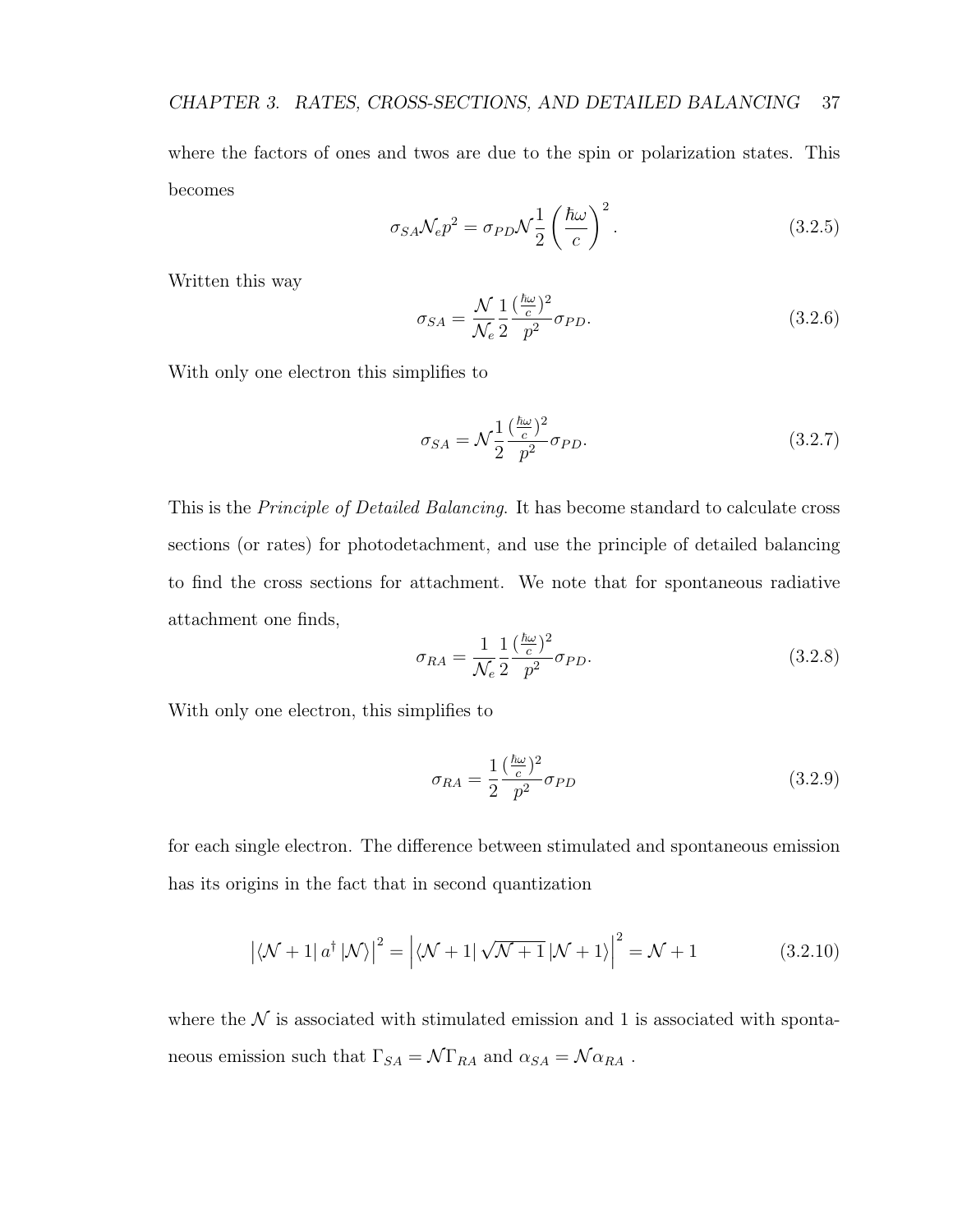Chapter 4

### Perturbation Theory

### 4.1 First Order Perturbation

The first step in time-dependent perturbation theory is to write the Hamiltonian as

$$
H(t) = H_0 + H'(t)
$$
\n(4.1.1)

where the time evolution induced by  $H_0$  can be solved exactly and the perturbation  $H'(t)$  is (in some sense) small. Because the unperturbed basis is a complete set, we can always expand the full time-dependent wavefunction in terms of the unperturbed basis

$$
\Psi(\mathbf{r},t) = \langle \mathbf{r} | \Psi(t) \rangle = \sum_{n} dn \langle \mathbf{r} | n \rangle \langle n | \Psi(t) \rangle = \sum_{n} dn \, c_n(t) \psi_n^{(0)}(\mathbf{r}) \tag{4.1.2}
$$

where we have used the identity  $1 = \sum dn |n\rangle \langle n|$ , n being a general label for the basis states, and  $\langle \mathbf{r} | n \rangle = \psi_n^{(0)}(\mathbf{r}), \langle n | \Psi(t) \rangle = c_n(t)$ . Here our familiar notation for the Hamiltonian translates to  $\langle \mathbf{r} | H(t) | \mathbf{r}' \rangle = \int d^3x \, H(\mathbf{r}', t) \delta^3(\mathbf{r} - \mathbf{r}')$ . When the the unperturbed Hamiltonian has bound states (i.e. Coulomb potential) then the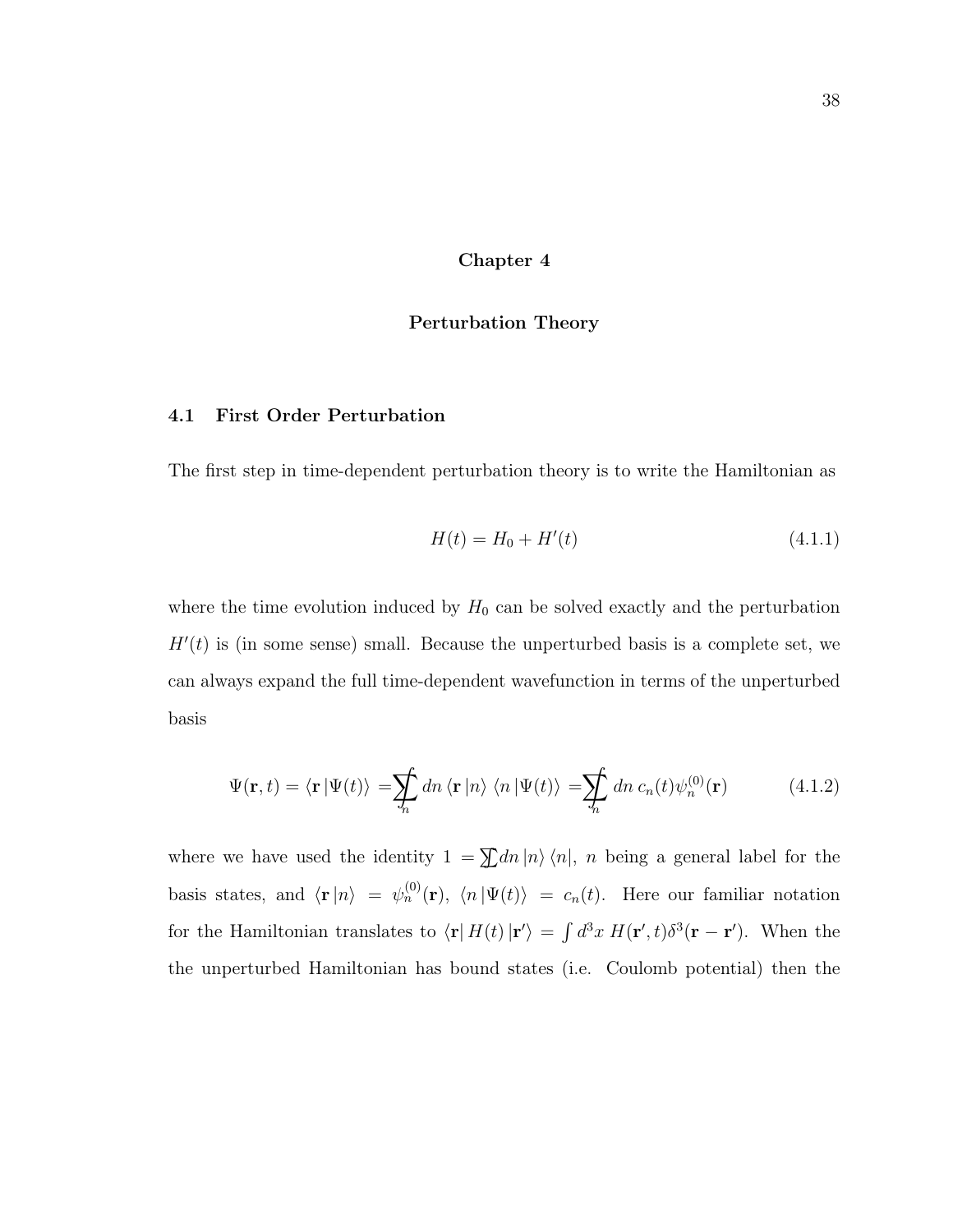spectrum will have both discrete states and continuum states

$$
\Psi(\mathbf{r},t) = \sum_{n} c_n(t) \psi_n^{(0)}(\mathbf{r}) + \int dn \, c_n(t) \psi_n^{(0)}(\mathbf{r}), \tag{4.1.3}
$$

where the sum is over n in the discrete parts of the spectrum  $(n \rightarrow n \text{ln} \text{ for Hydrogen}),$ the integral is over *n* in the continuous parts of the spectrum  $(dn \rightarrow d^3n$  in 3D,  $d^3p = \frac{\hbar^3(2\pi)^3}{v}$  $\frac{(2\pi)^3}{\mathcal{V}}d^3n$ . We note the units of the coefficients  $c_n(t)$  are dimensionless. By convention, the units of the wavefunctions are 1/ √  $\mathcal V$ . Now  $c_n(t)$  changes with time because of both  $H_0$  and  $H'$ . Ignoring  $H'$  for the moment, we find

$$
c_n(t) = c_n(0)e^{-iE_n^{(0)}t/\hbar}
$$
\n(4.1.4)

This gives us the time dependence of the unperturbed system. Knowing this, we now seek the time dependence of the perturbation. Expanding the wavefunction such that the time dependence of the unperturbed system is factored out, allows us to solve for the time dependence of the perturbation. Thus, we expand the wavefunction as

$$
\Psi(\mathbf{r},t) = \sum f d_n(t) e^{-iE_n^{(0)}t/\hbar} \psi_n^{(0)}(\mathbf{r}),\tag{4.1.5}
$$

where  $d_n(t)$  is a new coefficiant that only contains the "dynamic" perturbed time dependence. This idea of factoring out the "kinematic" time dependence is an example of what is called the "Interaction Picture." Next, we insert the expanded wavefunction into the time-dependent Schrödinger equation, multiplying by  $\psi_m^{(0)*}(\mathbf{r})e^{iE_m^{(0)}t/\hbar}$  and integrating over all space. Solving for  $d_m(t)$  we find the "exact solution" to be

$$
d_m(t) = \delta_{mn} - \frac{i}{\hbar} \sum_n \int \int \psi_m^{(0)*}(\mathbf{r}) H'(t) \psi_n^{(0)}(\mathbf{r}) e^{i\omega_{mn}t} d_n(t) d^3x dt,
$$
 (4.1.6)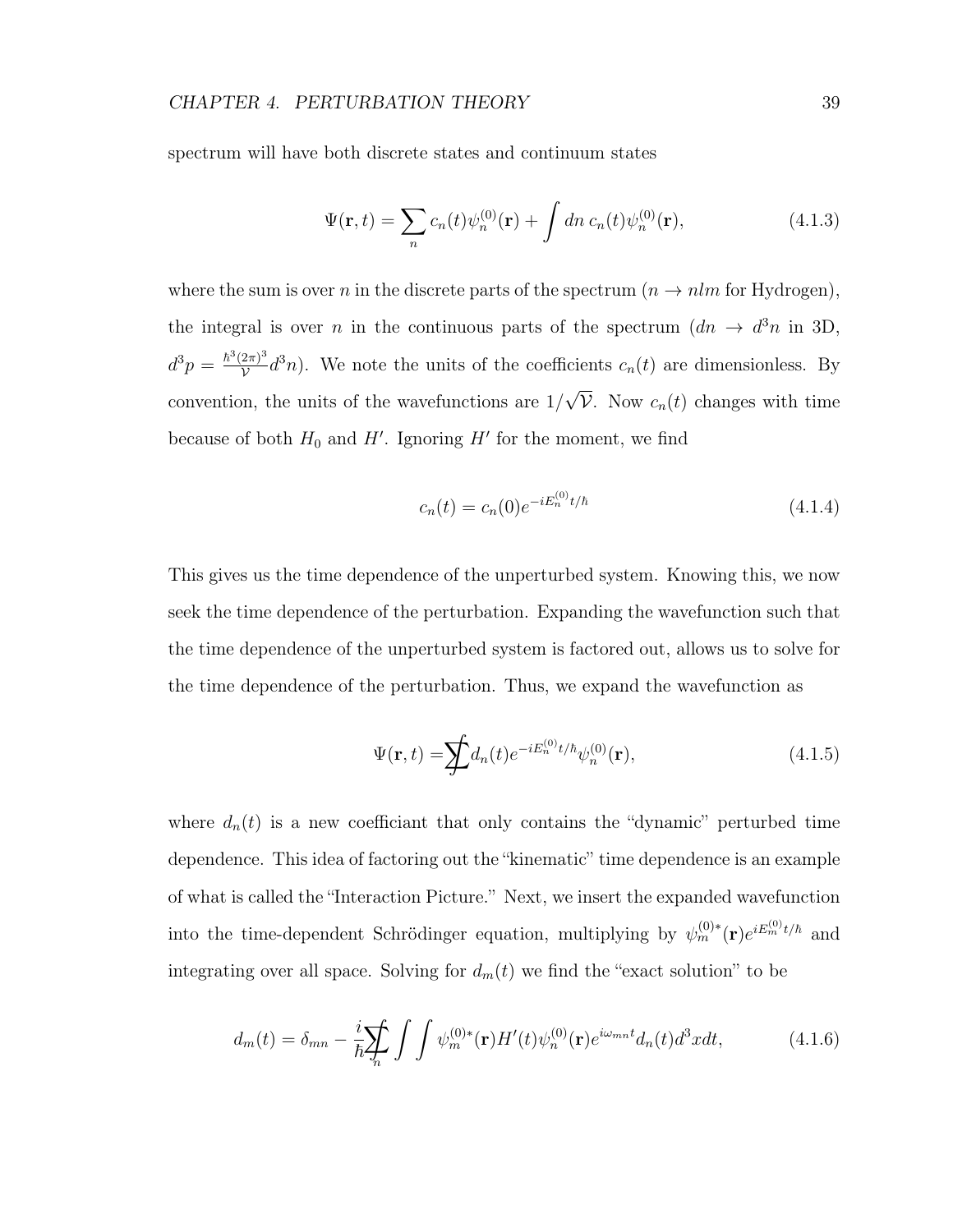where  $\omega_{mn} = (E_m^{(0)} - E_n^{(0)})/\hbar$ . We note that this is not really a solution, rather an integral equation; the solution we seek is also in the integral. Since in the distant past the perturbation was off and in the far future the perturbation is also off, we can say that in both cases the system is in an eigenstate of the unperturbed Hamiltonian (i.e.  $\Psi(\mathbf{r}, -\infty) = \psi_i^{(0)}$  $\stackrel{(0)}{i}(\mathbf{r}),\ \Psi(\mathbf{r},\infty)\,=\,\psi_f^{(0)}$  $f_f^{(0)}(\mathbf{r})$ . Suppose the system starts in the inital state,  $\Psi(\mathbf{r}, -\infty) = \psi_i^{(0)}$  $i^{(0)}(r)$ , in the distant past. We will make the zeroth order approximation, that is no perturbation  $(H'(t) = 0)$ . In this case, the state remains unchanged,  $\Psi(\mathbf{r}, \infty) = \psi_i^{(0)}$  $i^{(0)}(r)$ , after the (un)perturbation. Therefore, the wavefunction is time independent and we can see that to zeroth order

$$
d_m^{(0)}(t) = \delta_{mn}.\tag{4.1.7}
$$

Plugging  $d_i(t) = \delta_{in}$  in to the right hand side, we find the first order approximation to be

$$
d_f(t) \approx \delta_{fi} - \frac{i}{\hbar} \int \int \psi_f^{(0)*}(\mathbf{r}) H'(t) \psi_i^{(0)}(\mathbf{r}) e^{i\omega_{fi}t} d^3x dt \qquad (4.1.8)
$$

where we have changed notation to coincide with the final and initial state. The first order approximation is

$$
d_f^{(1)}(t) = -\frac{i}{\hbar} \int \int \psi_f^{(0)*}(\mathbf{r}) H'(t) \psi_i^{(0)}(\mathbf{r}) e^{i\omega_{fi}t} d^3x dt.
$$
 (4.1.9)

Of course, we could go on to the second order approximations by plugging this first order approximation into the "exact solution,"

$$
d_f^{(2)}(t) = (4.1.10)
$$

$$
\left(\frac{i}{\hbar}\right)^2 \sum_{n} \int \int \psi_f^{(0)*}(\mathbf{r}) H'(t) \psi_n^{(0)}(\mathbf{r}) e^{i\omega_{fn}t} \left[ \int \int \psi_n^{(0)*}(\mathbf{r}') H'(t') \psi_i^{(0)}(\mathbf{r}') e^{i\omega_{ni}t'} d^3x' dt' \right] d^3x dt.
$$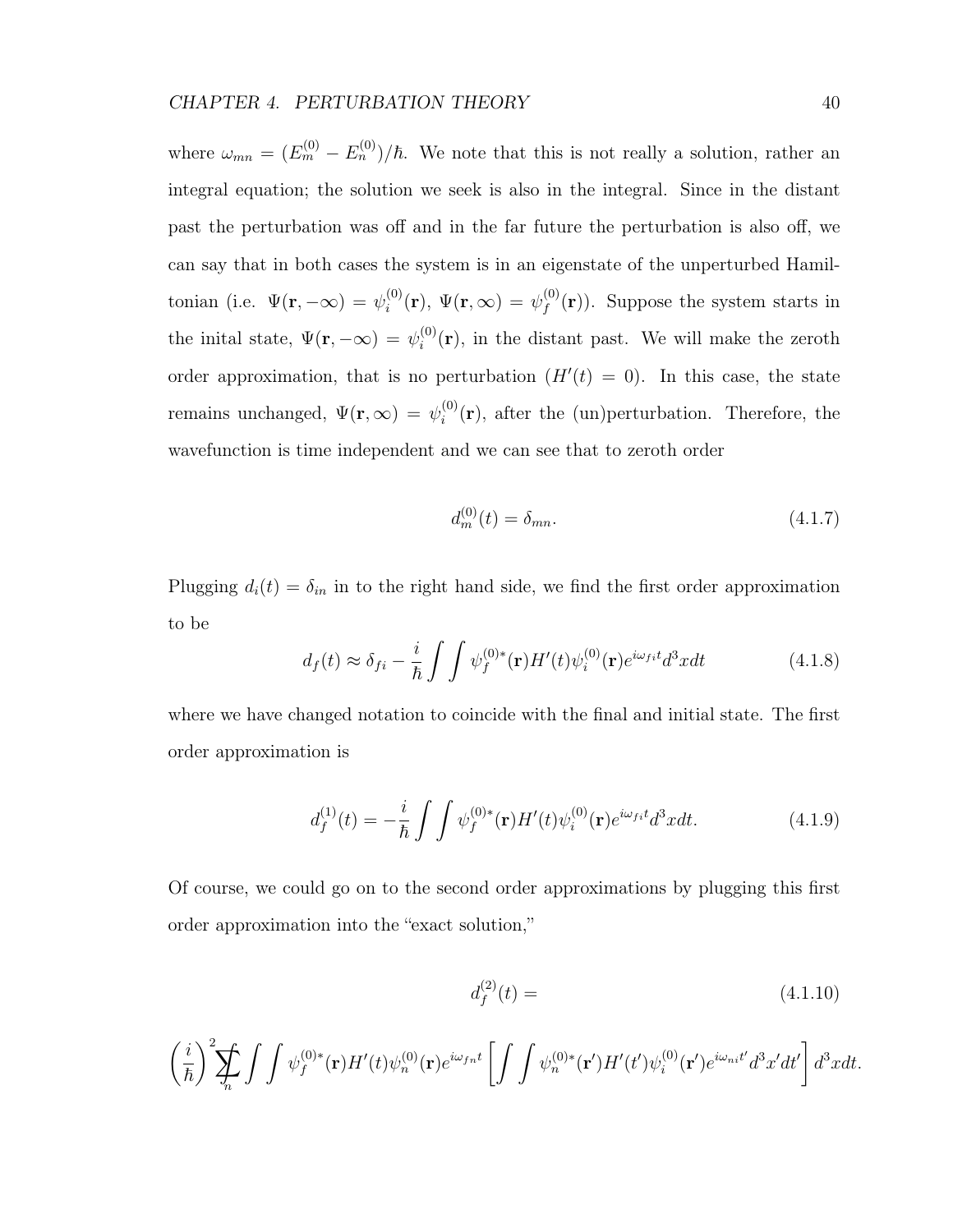However, the second order solution becomes rather messy to work with and the extra term is, in most cases, not needed.

## 4.2 Periodic Perturbation

Now we will consider the system subjected to a periodic perturbation

$$
H'(t) = H'e^{-i\omega t},\tag{4.2.1}
$$

where  $H'(t)$  now has explicit periodic dependence on time and  $H'$  is the time independent part. It is important to remember that the perturbation is at some time in the past turned off as well as in the future turned off. This could be included explicitly by a pulse shape function (e.g.  $f(t) = exp(-t^2/(\tau/2)^2)$  or  $f(t) = rect(t/\tau)$ ), where perturbation time  $\tau$  is large compared to the optical period. These functions are zero at times in the remote past as well as zero at times in the far future. Though the pulse shape function is mathematically more rigorous, it is also more tedious. For brevity, we will not use the pulse shape function here. For those interested, see Appendix B. Plugging the periodic perturbation and noticing that the final state is not the same as the initial state (i.e.  $\delta_{fi} = 0$ ), we find

$$
d_f(t) = -\frac{i}{\hbar} \int \psi_f^{(0)*}(\mathbf{r}) H' \psi_i^{(0)}(\mathbf{r}) d^3 x \int_{t_0}^{t_f} e^{i(\omega_{fi} - \omega)t} dt.
$$
 (4.2.2)

Let us have the perturbation starting at  $t_0 = -\tau/2$  and ending at  $t_f = \tau/2$  for symmetry. For long perturbation times,

$$
d_f(\tau \to \infty) = -2\pi \frac{i}{\hbar} \int \psi_f^{(0)*}(\mathbf{r}) H' \psi_i^{(0)}(\mathbf{r}) d^3 x \, \delta(\omega_{fi} - \omega). \tag{4.2.3}
$$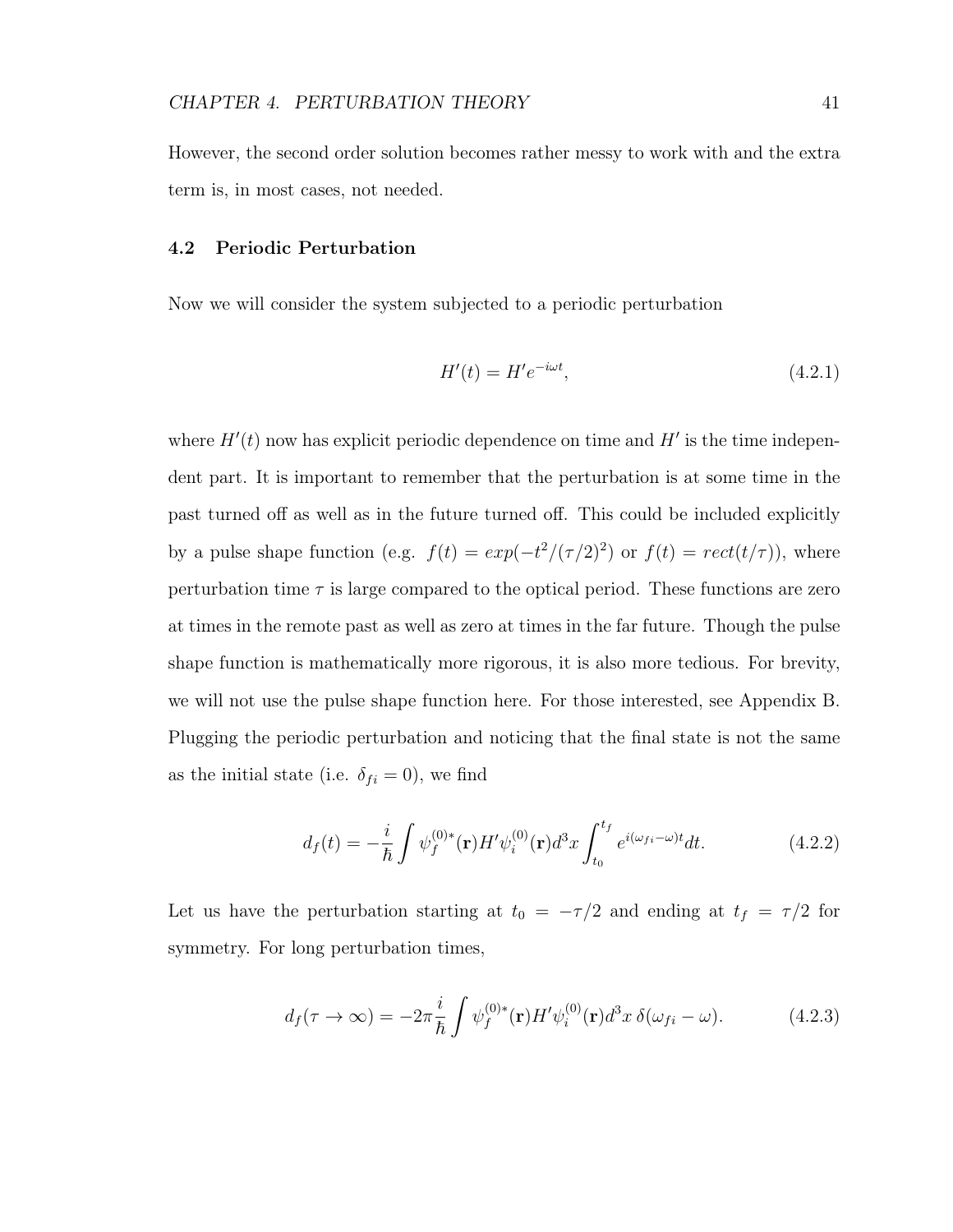# CHAPTER 4. PERTURBATION THEORY 42

The transition probability is defined as

$$
P_{fi}(\tau) \equiv \left| \int \Psi^*(\mathbf{r}, \tau) \Psi(\mathbf{r}, -\infty) d^3x \right|^2 = |d_f(\tau)|^2.
$$
 (4.2.4)

For very long perturbation times, we find

$$
P_{fi}(\tau \to \infty) = \frac{4\pi^2}{\hbar^2} \left| \int \psi_f^{(0)*}(\mathbf{r}) H' \psi_i^{(0)}(\mathbf{r}) d^3x \right|^2 \delta(\omega_{fi} - \omega) \delta(\omega_{fi} - \omega). \tag{4.2.5}
$$

Use the fact,

$$
f(x)\delta(x - x_0) = f(x_0)\delta(x - x_0),
$$
\n(4.2.6)

and assume that the perturbation time, although large, is finite. After all we cannot wait forever to make our measurement. We find

$$
P_{fi}(\tau \to \infty) = \frac{4\pi^2}{\hbar^2} \left| \int \psi_f^{(0)*}(\mathbf{r}) H' \psi_i^{(0)}(\mathbf{r}) d^3 x \right|^2 \delta(0) \delta(\omega_{fi} - \omega) = \frac{4\pi^2}{\hbar^2} \left| \int \psi_f^{(0)*}(\mathbf{r}) H' \psi_i^{(0)}(\mathbf{r}) d^3 x \right|^2 \frac{\tau}{2\pi} \delta(\omega_{fi} - \omega).
$$
(4.2.7)

Although the last few steps may seem lax to a strict mathematician, they do display the brevity in using generalized functions in the physical sciences. Most importantly, generalized functions give us the correct results. The rate of transition can be expressed as

$$
\Gamma_{fi} = \frac{P_{fi}(\tau)}{\tau}.
$$
\n(4.2.8)

Thus, the rate of transition is

$$
\Gamma_{fi} = \frac{2\pi}{\hbar} \left| \int \psi_f^{(0)*}(\mathbf{r}) H' \psi_i^{(0)}(\mathbf{r}) d^3 x \right|^2 \delta(E_f^{(0)} - E_i^{(0)} - \hbar \omega) \tag{4.2.9}
$$

Though found first by Dirac, then Wentzel, it was popularized by Fermi and is called Fermi's Golden Rule. We note that for very short perturbation times  $\delta(E_f^{(0)} - E_i^{(0)} -$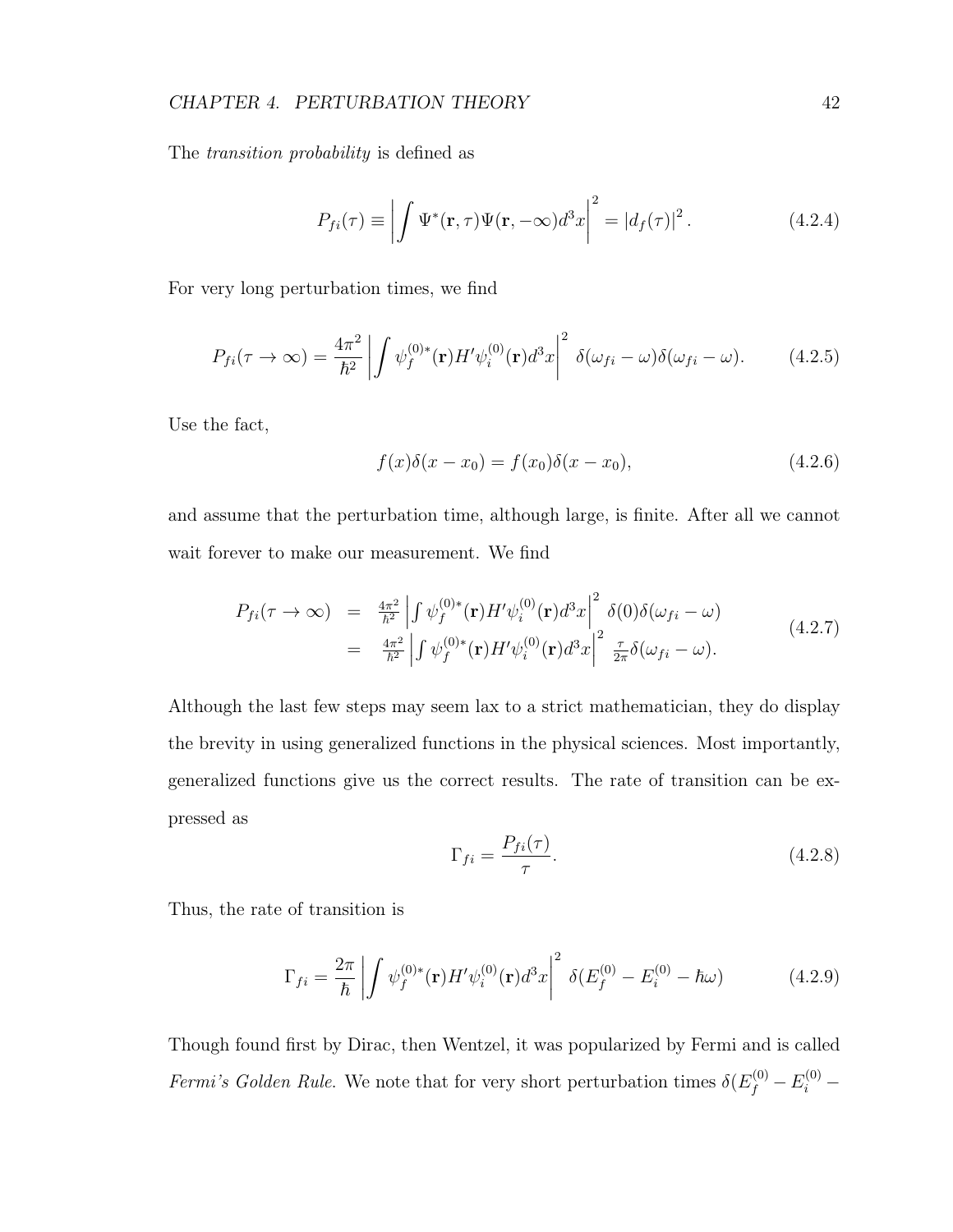$\hbar\omega$ )  $\to f(E_f^{(0)} - E_i^{(0)} - \hbar\omega)$ , where f has a spread in energy of  $\Delta E \ge \hbar/(2\Delta t)$ . This is one example of peak-broadening.

Now we turn our attention to the delta function  $\delta(E_f^{(0)} - E_i^{(0)} - \hbar \omega)$ . For any argument of the delta function

$$
\delta[g(x)] = \sum_{i} \frac{\delta(x - x_i)}{|g'(x_i)|}.
$$
\n(4.2.10)

Thus,

$$
\delta(x^2 - a^2) = \frac{1}{2a} [\delta(x - a) + \delta(x + a)] \tag{4.2.11}
$$

Using this

$$
\delta(E_f^{(0)} - E_i^{(0)} - \hbar\omega) = \frac{m}{p}\delta(p - \sqrt{2m(E_i^{(0)} + \hbar\omega)}),
$$
\n(4.2.12)

where we have kept only the term that takes the system from a lower energy state to a higher one. Thus, the rate of transition is

$$
\Gamma_{fi} = \frac{2\pi}{\hbar} \left| \int \psi_f^{(0)*}(\mathbf{r}) H' \psi_i^{(0)}(\mathbf{r}) d^3 x \right|^2 \frac{m}{p} \delta(p - \sqrt{2m(E_i^{(0)} + \hbar \omega)}) \tag{4.2.13}
$$

The detector is usually only sensitive over a small cross section of space and is usually insensitive to the magnitude of the momentum of the ejected electron. Thus, it is necessary to integrate over the momentum space of the ejected electron, that is  $d^3p = \frac{\hbar^3(2\pi)^3}{v}$  $\frac{2\pi)^3}{\mathcal{V}}d^3n$ , so that

$$
\Gamma_{PD} = \sum_{f} \Gamma_{fi} = \int \Gamma_{fi} d^3 n_f = \tag{4.2.14}
$$

$$
\int\int\left(\frac{2\pi}{\hbar}\left|\int\psi_{f}^{(0)*}(\mathbf{r})H'\psi_{i}^{(0)}(\mathbf{r})d^{3}x\right|^{2}\frac{m}{p}\delta(p-\sqrt{2m(E_{i}^{(0)}+\hbar\omega)})\right)g_{PD}\frac{\mathcal{V}}{(2\pi)^{3}\hbar^{3}}p^{2}dpd\Omega,
$$

where  $g_{PD}$  is the factor accounting for spin and polarization states.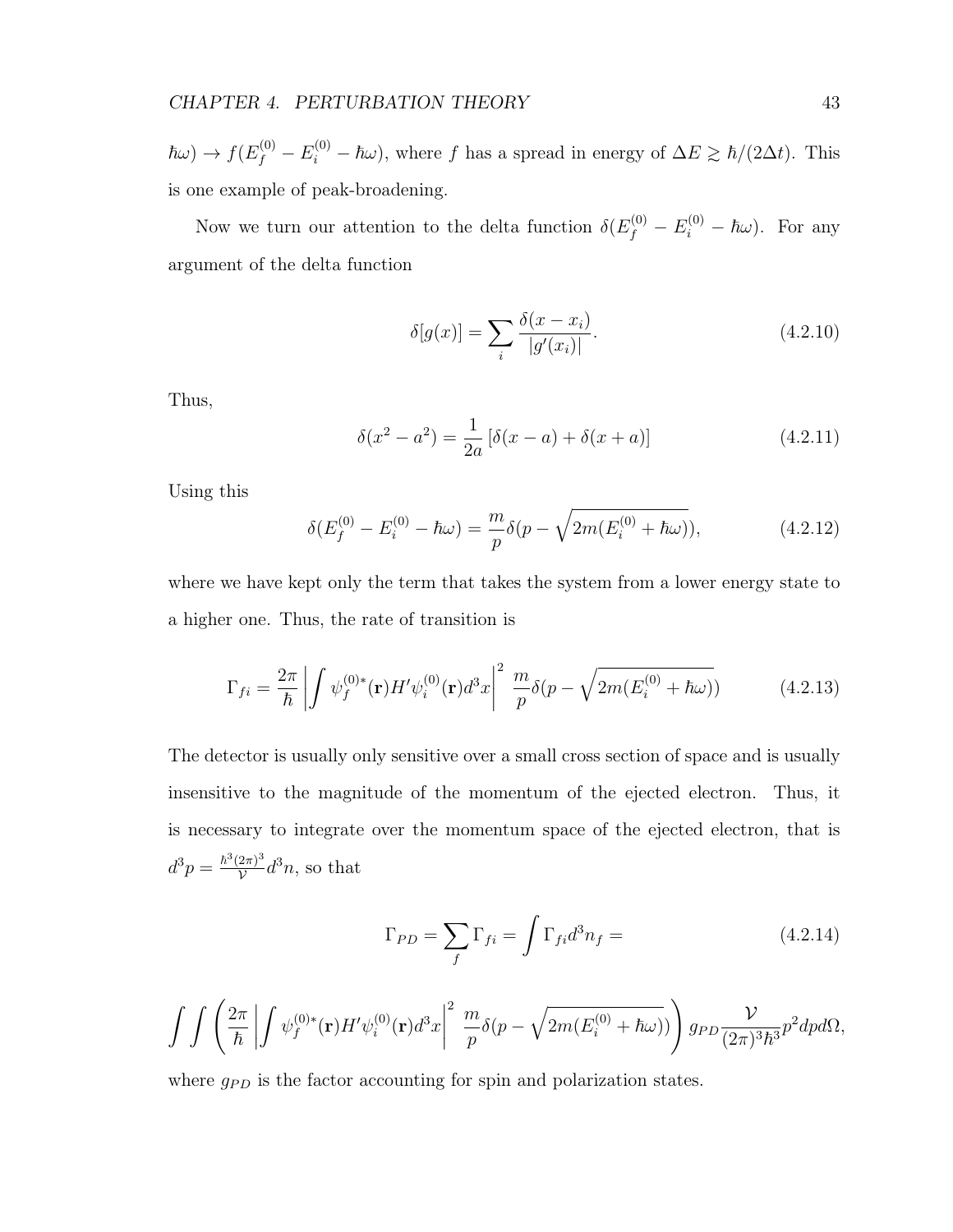Up until this point, we have not been explicit about spin. However, at this point we need to point out that the spin states do affect whether an electric dipole transition will occur. The electric dipole transition selection rules are summed up as follows:

$$
\Delta l = \pm 1
$$
  
\n
$$
\Delta m = 0, \pm 1
$$
  
\n
$$
\Delta s = 0
$$
\n(4.2.15)

Firstly, if our detector is not sensitive to spin, we need to include factor of two for the ejected electron since we will detect both spins without distinguishing between them. We need another factor of two for the two spin states remaining for the Hydrogen atom. However, we also need to account for the unknown spin state of the initial system. The initial state is the three-particle system with a mix of half total-spin coupled  $s = 0$  electron pairs and half  $s = 1$  electron pairs. Since electric dipole selection rules dictate that  $\Delta s = 0$ ,  $s = 0$  initial system states will interact only with  $s = 0$  final state systems and the same for  $s = 1$  initial and final state systems. That means that we overcounted the rate by a factor of two. Finally, there is the polarization of the photon. We do not know the polarization of the photon that interacted with the electron. Therefore, we overcounted by a factor of two again.

In summary,

$$
g_{PD} = (sum final \, spins \, states)(average \, initial \, spin \, states) = \qquad \qquad (4.2.16)
$$

$$
(2s_{electron}+1) (2s_{Hydrogen}+1) \frac{1}{polarization (spin states target)} = (2) (2) \frac{1}{2 (2)} = 1
$$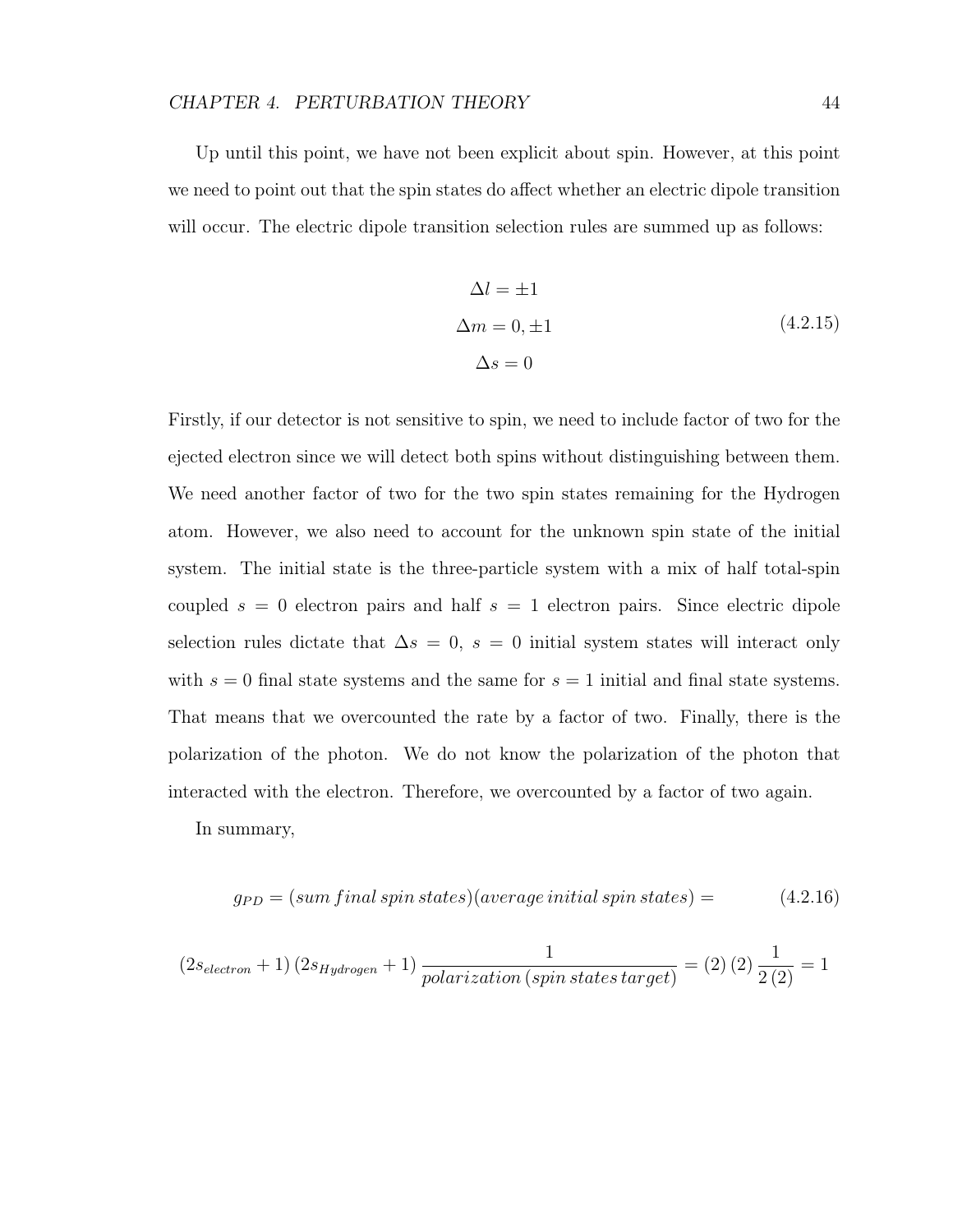### CHAPTER 4. PERTURBATION THEORY 45

Thus, the rate of transition per solid angle is

$$
\frac{d\Gamma_{PD}}{d\Omega} = \frac{\mathcal{V}m}{(2\pi)^2\hbar^4}p \left| \int \psi_f^{(0)*}(\mathbf{r})H'\psi_i^{(0)}(\mathbf{r})d^3x \right|^2.
$$
 (4.2.17)

where  $p = \sqrt{2m(E_i^{(0)} + \hbar\omega)} = \sqrt{2m(\hbar\omega - E_B)}$ . For sinisoidal fields

$$
\sigma_{PD} = \frac{\hbar\omega}{\frac{1}{2}\epsilon_0 c\omega^2 A_0^2} \Gamma_{PD}.
$$
\n(4.2.18)

This gives the differential cross-section as

$$
\frac{d\sigma_{PD}}{d\Omega} = \frac{2\hbar\omega}{\epsilon_0 c\omega^2 A_0^2} \frac{d\Gamma_{PD}}{d\Omega} = \frac{2\mathcal{V}m}{(2\pi)^2 \hbar^3 \epsilon_0 c A_0^2} \frac{p}{\omega} \left| \int \psi_f^{(0)*}(\mathbf{r}) H' \psi_i^{(0)}(\mathbf{r}) d^3x \right|^2. \tag{4.2.19}
$$

### 4.3 Application to Two Particle Systems

Recall that the TDSE of the two particle system with the dipole approximation is

$$
i\hbar \frac{\partial}{\partial t} \Psi(\mathbf{r}_1, \mathbf{r}_2, t) = \left[ H_0 + \frac{e}{m} \mathbf{A}(t) \cdot \mathbf{P} \right] \Psi(\mathbf{r}_1, \mathbf{r}_2, t), \tag{4.3.1}
$$

where we have not included the second order term  $\frac{e^2}{m}\mathbf{A}^2(t)$ . All second order terms are zero in first order perturbation theory. Therefore, the perturbation term will be

$$
H'(t) = \frac{e}{m} \mathbf{A}(t) \cdot \mathbf{P}
$$
  
=  $\frac{e}{m} A_0 \frac{1}{2} (e^{-i\omega t} + e^{i\omega t}) \hat{\boldsymbol{\epsilon}} \cdot \mathbf{P}$   
=  $\frac{e}{m} A_0 \frac{1}{2} e^{-i\omega t} \hat{\boldsymbol{\epsilon}} \cdot \mathbf{P},$  (4.3.2)

where only the first exponential will cause a transition from a lower energy state to a higher one (photodetachment). If we had used a second quantized electromagnetic field, the annihilation operator would have killed the other state. The unperturbed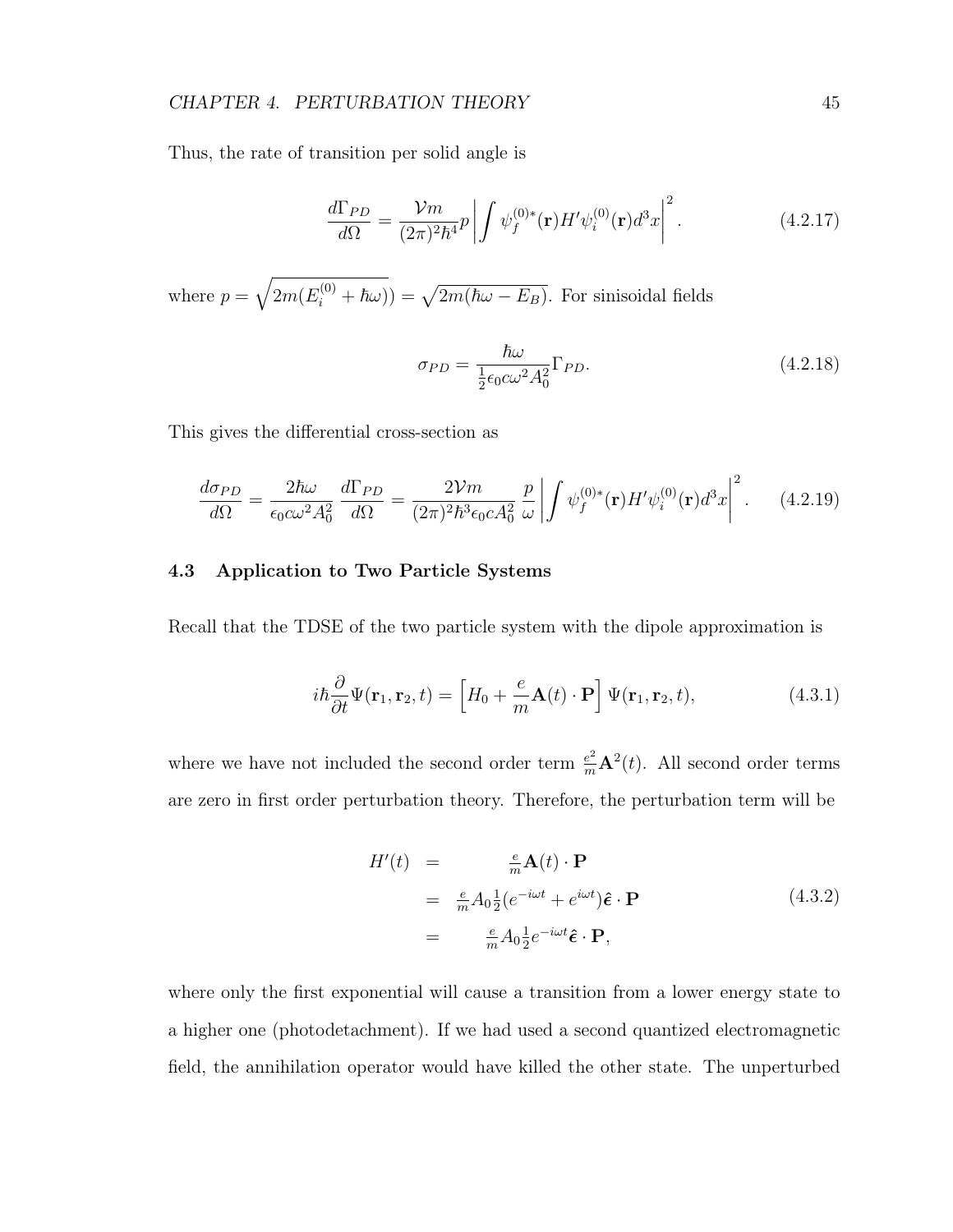Hamiltonian will be

$$
H_0 = \frac{\mathbf{p}_1^2}{2m} + \frac{\mathbf{p}_2^2}{2m} - \frac{Ze^2}{(4\pi\epsilon_0)r_1} - \frac{Ze^2}{(4\pi\epsilon_0)r_2} + \frac{e^2}{(4\pi\epsilon_0)r_{12}}.
$$
(4.3.3)

Solutions to the unperturbed Hamiltonian are simply the wavefunctions  $\psi_n^{(0)}(\mathbf{r}_1, \mathbf{r}_2)$ and can be found by time-independent perturbation theory, the variational principle, or other approximation methods. Keating, Pak and Straton have also done analysis using highly accurate variational wavefunctions [25]. Thus,

$$
\left| \int \psi_f^{(0)*} H' \psi_i^{(0)} d^3 x \right|^2 = \left| \int \int \psi_f^{(0)*} (\mathbf{r}_1, \mathbf{r}_2) \left( \frac{eA_0}{2m} \hat{\boldsymbol{\epsilon}} \cdot \mathbf{P} \right) \psi_i^{(0)} (\mathbf{r}_1, \mathbf{r}_2) d^3 x_1 d^3 x_2 \right|^2
$$
  
= 
$$
\frac{e^2 A_0^2}{4m^2} \left| \int \int \psi_f^{(0)*} (\mathbf{r}_1, \mathbf{r}_2) (\hat{\boldsymbol{\epsilon}} \cdot \mathbf{P}) \psi_i^{(0)} (\mathbf{r}_1, \mathbf{r}_2) d^3 x_1 d^3 x_2 \right|^2
$$
(4.3.4)

where the periodic time dependence of the perturbation was already taken care of by Fermi's Golden Rule.

We will use the so called *effective range theory*, where the term  $\frac{Ze^2}{(4\pi\epsilon_0)r_2} + \frac{e^2}{(4\pi\epsilon_0)}$  $\frac{e^2}{(4\pi\epsilon_0)r_{12}}$  is considered roughly a constant  $eV_{eff}$  over some small effective range a and zero outside it for the (outer) second electron. The second electron is effectively in a finite spherical well. With the effective range approximation, the two electron wavefunctions become separable. This alleviates a fair amount of complexity from our further analysis. For details on effective range theory see Appendix C.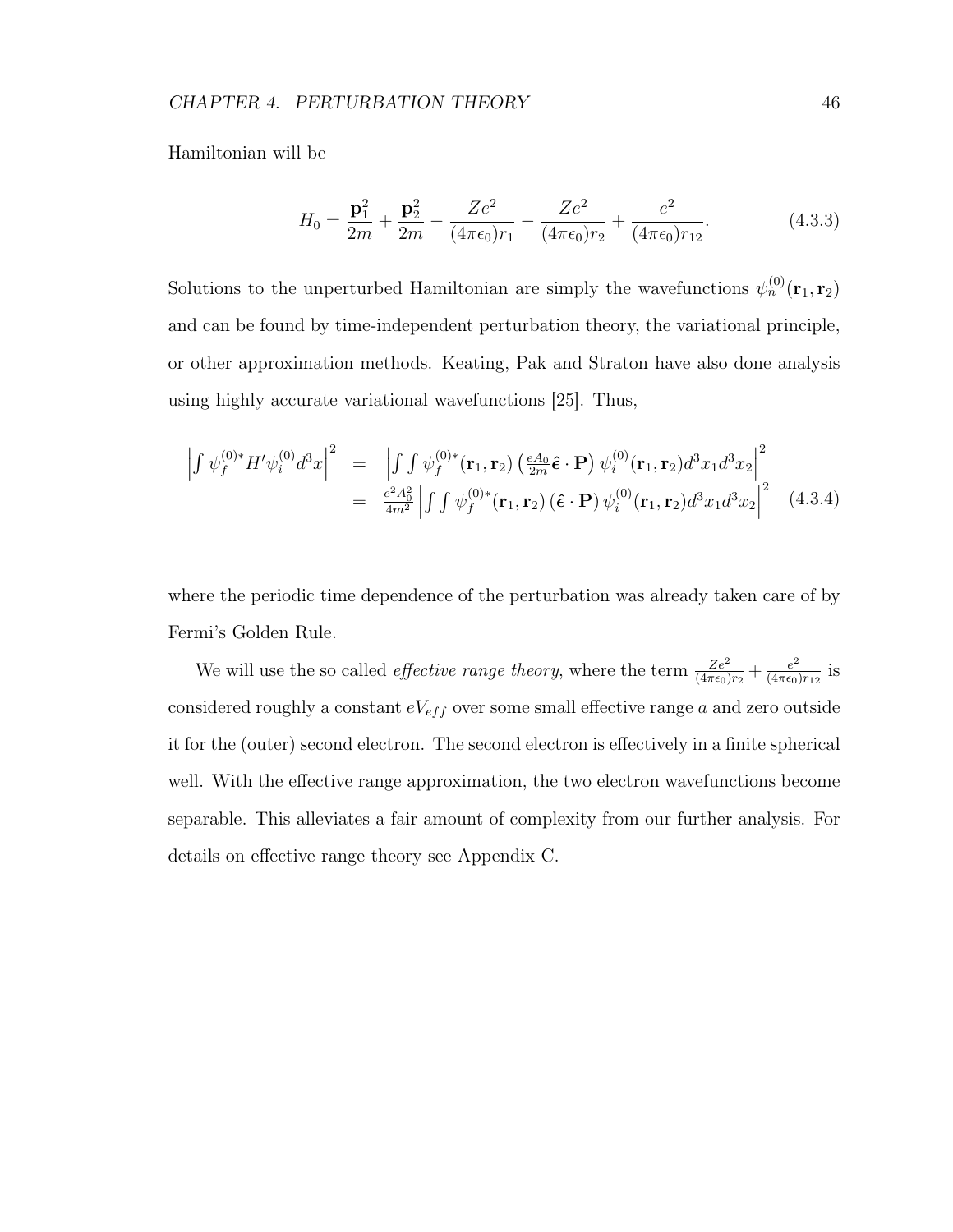### Chapter 5

### The Negative Hydrogen Ion

### 5.1 Photodetachment (PD)

In this section, we are concerned mainly with Photodetachment (PD) of two particle systems.

$$
H^{-}(1s^{2} {}^{1}S^{e}) + \hbar \omega \to H(1s) + e^{-}
$$
\n(5.1.1)

The final state will be a free particle and bound particle (total spin  $s = 0, l = 1$ ,  $m_s = 0$ ) [45] represented by,

$$
\psi_f^{(0)}(\mathbf{r}_1, \mathbf{r}_2) = \psi_{s=0,l=1,m_s=0}(\mathbf{r}_1, \mathbf{r}_2) = \frac{1}{\sqrt{2}} \left[ \psi_{plane wave}(\mathbf{r}_1) \psi_{1s}(\mathbf{r}_2) + \psi_{plane wave}(\mathbf{r}_2) \psi_{1s}(\mathbf{r}_1) \right]
$$
(5.1.2)

and the initial state will be the ground state of the two particle wavefunction (total spin  $s = 0, l = 0, m_s = 0$ ,

$$
\psi_i^{(0)}(\mathbf{r}_1, \mathbf{r}_2) = \psi_{s=0, l=0, m_s=0}(\mathbf{r}_1, \mathbf{r}_2) = \frac{1}{\sqrt{2}} \left[ \psi_{eff}(\mathbf{r}_1) \psi_{1s}(\mathbf{r}_2) + \psi_{eff}(\mathbf{r}_2) \psi_{1s}(\mathbf{r}_1) \right] (5.1.3)
$$

where

$$
\psi_{eff}(\mathbf{r}) = \frac{C}{r} exp(-\gamma r) \tag{5.1.4}
$$

is the effective range (or rather zero range!) wavefunction of Bethe [44] and Ohmura and Ohmura (Yes, both authors are Ohmura) [46, 47]. For details on effective range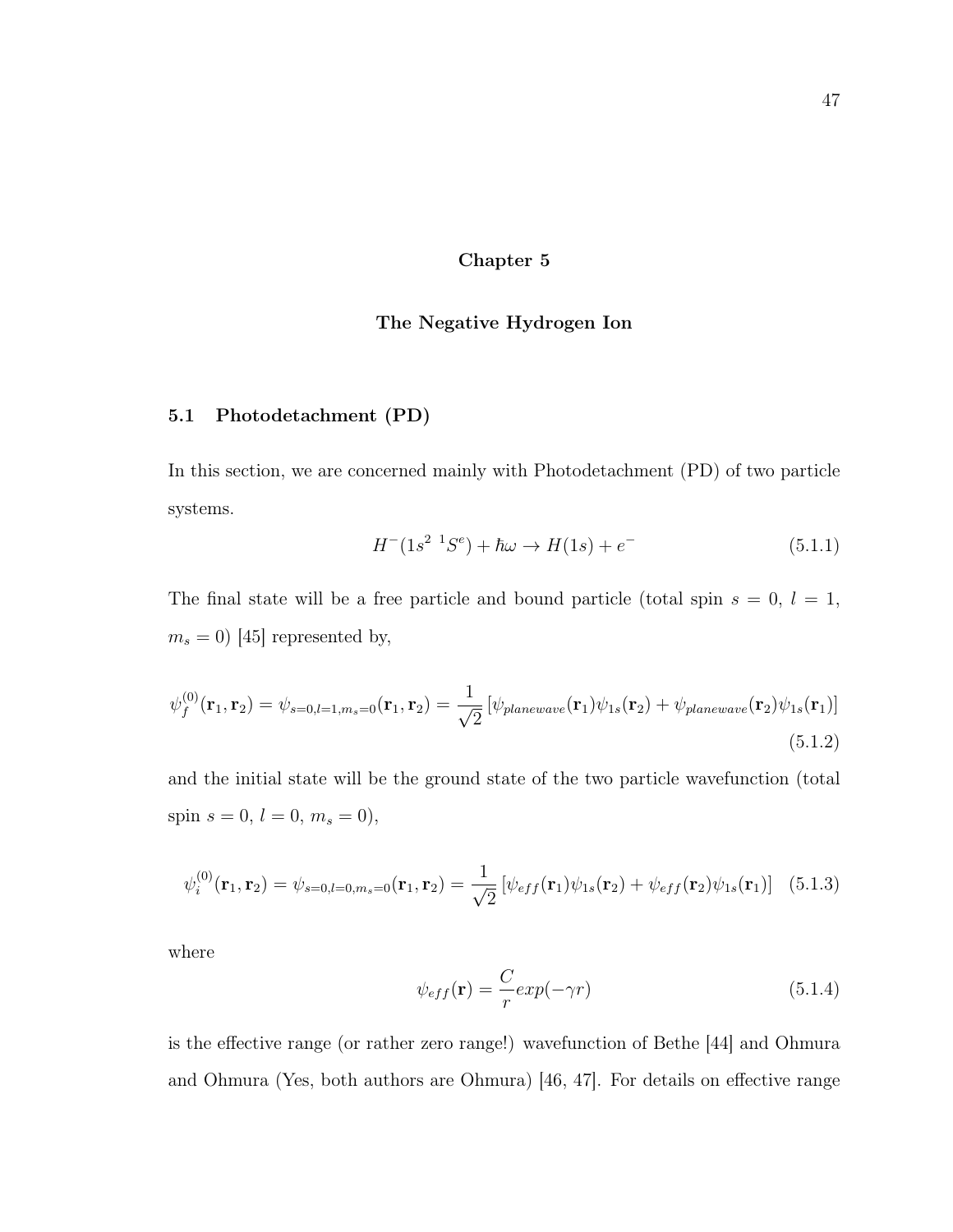

Figure 5.1: Effective Range Potential: The potential felt by the second electron is approximated by a finite square well. The x-axis is the distance in the linear coordinate  $x$ , not the radius.

theory see Appendix C. (The photon in the initial state will carry  $l = 1$  angular momentum. We will not be explicit about the spinner or photon components of the states, although one should keep them in mind when thinking about conservation of energy and momentum.)

In fact, the negative hydrogen ion has only one bound state. The bound state energy for the negative hydrogen ion without higher order corrections of mass polarization and relativistic corrections is  $E_B = 0.7551 \text{ eV} = 1.210 \times 10^{-19} \text{ J} = 0.02775$ Hartree,  $\gamma =$  $\sqrt{2mE_B}/\hbar = 4.452 \times 10^9 \; m^{-1} = 0.2356 \, a_0^{-1} \text{ or } 1/\gamma = 4.245 \, a_0, \text{ where}$  $E_B = -E_i^{(0)}$ <sup>(0)</sup>. Bethe normalizes the wavefunction over all space, giving  $C = \sqrt{\gamma/2\pi}$ . However, we know that Bethe's effective range wavefunction behavior close to the origin is poor. In fact, the wavefunction overestimates (a lot) the probability near the origin and underestimates (a little) the probability far from the origin. To remedy the effective range wavefunction Bethe later defined

$$
\psi_{eff}(\mathbf{r}) = \begin{cases} \frac{A}{r} sin(k'r) & r < a \\ \frac{C}{r} exp(-\gamma r) & r > a \end{cases}
$$
(5.1.5)

where a is the effective range, and adjusted the value of C up somewhat from  $\sqrt{\gamma/2\pi}$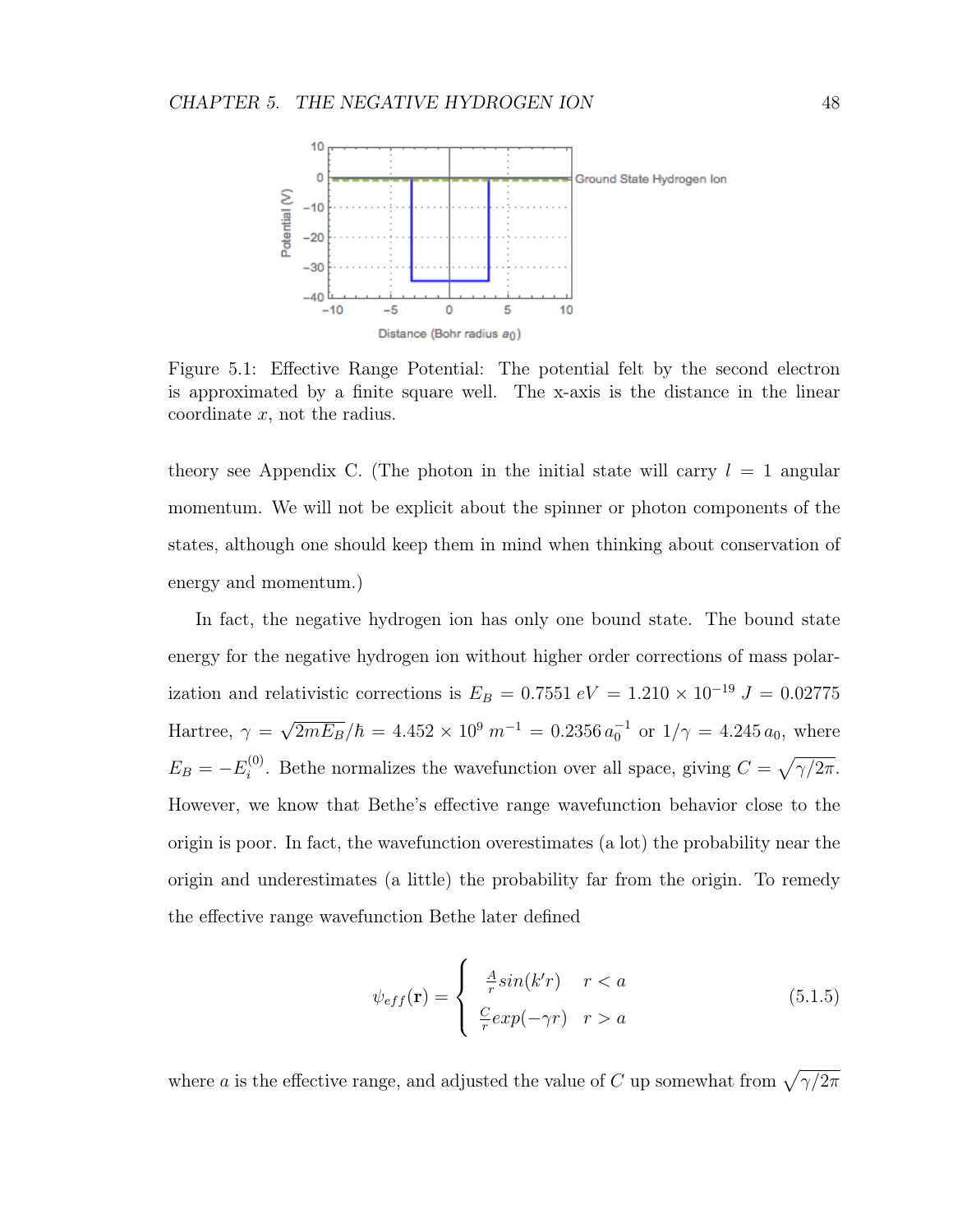to get a more accurate representation of the wavefunction far from the origin.

The wavefunction and its derivative should be continuous at  $r = 0$ , leading to the choice of  $sin(k'r)$  near the origin. The wavefunction and its derivative should also be continuous at  $r = a$ . This condition gives

$$
cot(k'a) = -\frac{\gamma}{k'} = -\frac{\gamma a}{k'a},\tag{5.1.6}
$$

which conveniently does not involve A and C and given  $\gamma =$  $\frac{\sqrt{2mE_B}}{\hbar}$  and a sets k'. This in turn can be used to determine  $V_{eff}$ , the depth of the spherical well,

$$
eV_{eff} = \frac{\hbar^2 k'^2}{2m} + E_B \approx 34 \, eV \tag{5.1.7}
$$

For atomic systems the effective range is on the order of the Bohr radius; for the hydrogen ion  $a \approx 3.3 a_0$ . These values set  $k'a \ge \pi/2$  or more precisely

$$
k'a = 1.95.\t(5.1.8)
$$

Given  $\gamma$  and a, the normalization sets the value of C, to

$$
C = \frac{\sqrt{\gamma/2\pi}e^{\gamma a}}{\sqrt{1 + \frac{\gamma a}{\sin^2(k'a)}(1 - \frac{\sin(2k'a)}{2k'a})}}
$$
(5.1.9)

which has the approximations in literature of  $C \approx \sqrt{\gamma/2\pi} \left(1 + \frac{1}{2}\gamma a + \frac{3}{8}\right)$  $\frac{3}{8}(\gamma a)^2$  and the less accurate  $C \approx \sqrt{\gamma/2\pi} (1 - \gamma a)^{-1/2}$ .

Yet another effective wavefunction that has been used is:

$$
\psi_{eff}(\mathbf{r}) = \begin{cases}\n0 & r < a \\
\frac{C}{r} exp(-\gamma r) & r > a\n\end{cases},\n\tag{5.1.10}
$$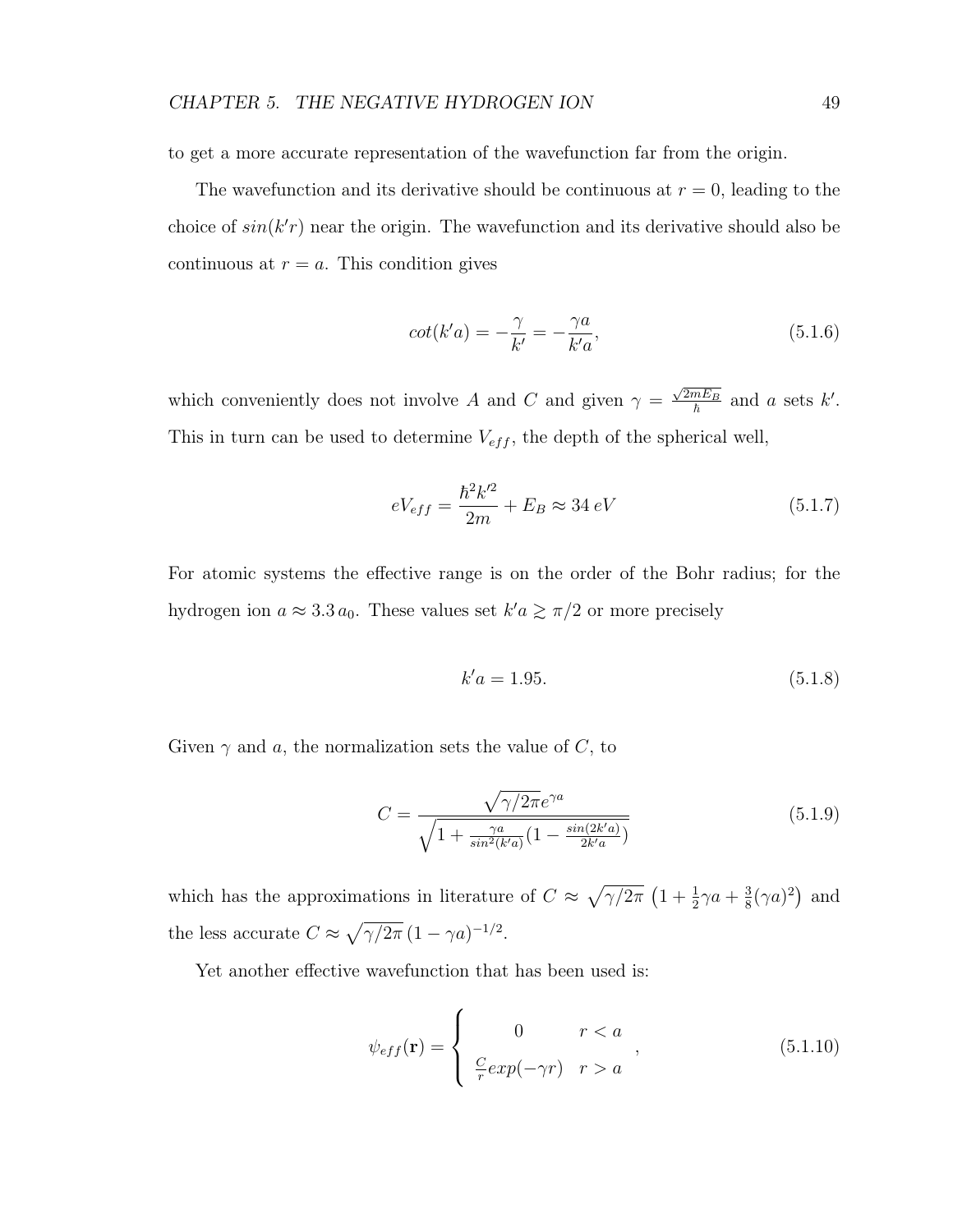where normalization constant is  $C = \sqrt{\gamma/2\pi}e^{\gamma a}$ . Suffice to say, the normalization constant C is of theoretical interest and finding an accurate value is important in finding good agreement with experiment. Determining the value of  $C$  is now equivalent to finding the value of a. We find

$$
C = 4.343 \times 10^4 \, m^{-1/2} = 0.3159 \, a_0^{-1/2},\tag{5.1.11}
$$

where m is meters and  $a_0$  is the bohr radius. In practice, variational calculations are used to find highly accurate ground state energies and wavefunctions. In fact, the values of C are usually inferred from the highly accurate (and more complicated) variational wavefunctions (see [46, 47, 48, 49, 50]) and the effective range is then determined. From the variational calculations, one can easily "fit" the much simpler effective range wavefunction to highly accurate values for  $C$ . At this point, it becomes useful to define a constant that is related to  $C$  and is unitless, namely

$$
C = \frac{C}{\sqrt{\gamma/2\pi}} = 1.631,
$$
\n(5.1.12)

which is the correction factor from Bethe's first (not so great) approximation.

Having defined the wavefunctions for the system, we now look at perturbation amplitude. There are many forms found in literature. One commonly used form within the dipole approximation is the so called length form. Using the fact that  $\mathbf{P} = \frac{m}{i\hbar} \left[ \mathbf{R}, H_0 \right],$ 

$$
\begin{split}\n\left| \int \psi_f^{(0)*}(\mathbf{r}) H' \psi_i^{(0)}(\mathbf{r}) d^3 x \right|^2 &= \left| \int \int \psi_f^{(0)*}(\mathbf{r}_1, \mathbf{r}_2) \left( \frac{eA_0}{2m} \hat{\boldsymbol{\epsilon}} \cdot \mathbf{P} \right) \psi_i^{(0)}(\mathbf{r}_1, \mathbf{r}_2) d^3 x_1 d^3 x_2 \right|^2 \\
&= \left| \frac{e^2 A_0^2}{4m^2} \int \int \psi_f^{(0)*}(\mathbf{r}_1, \mathbf{r}_2) \left( \hat{\boldsymbol{\epsilon}} \cdot \frac{m}{i\hbar} [\mathbf{R}, H_0] \right) \psi_i^{(0)}(\mathbf{r}_1, \mathbf{r}_2) d^3 x_1 d^3 x_2 \right|^2 \\
&= \left| \frac{e^2 A_0^2}{4m^2} \frac{m^2}{\hbar^2} (E_f^{(0)} - E_i^{(0)})^2 \right| \int \int \psi_f^{(0)*}(\mathbf{r}_1, \mathbf{r}_2) (\hat{\boldsymbol{\epsilon}} \cdot \mathbf{R}) \psi_i^{(0)}(\mathbf{r}_1, \mathbf{r}_2) d^3 x_1 d^3 x_2 \right|^2\n\end{split} \tag{5.1.13}
$$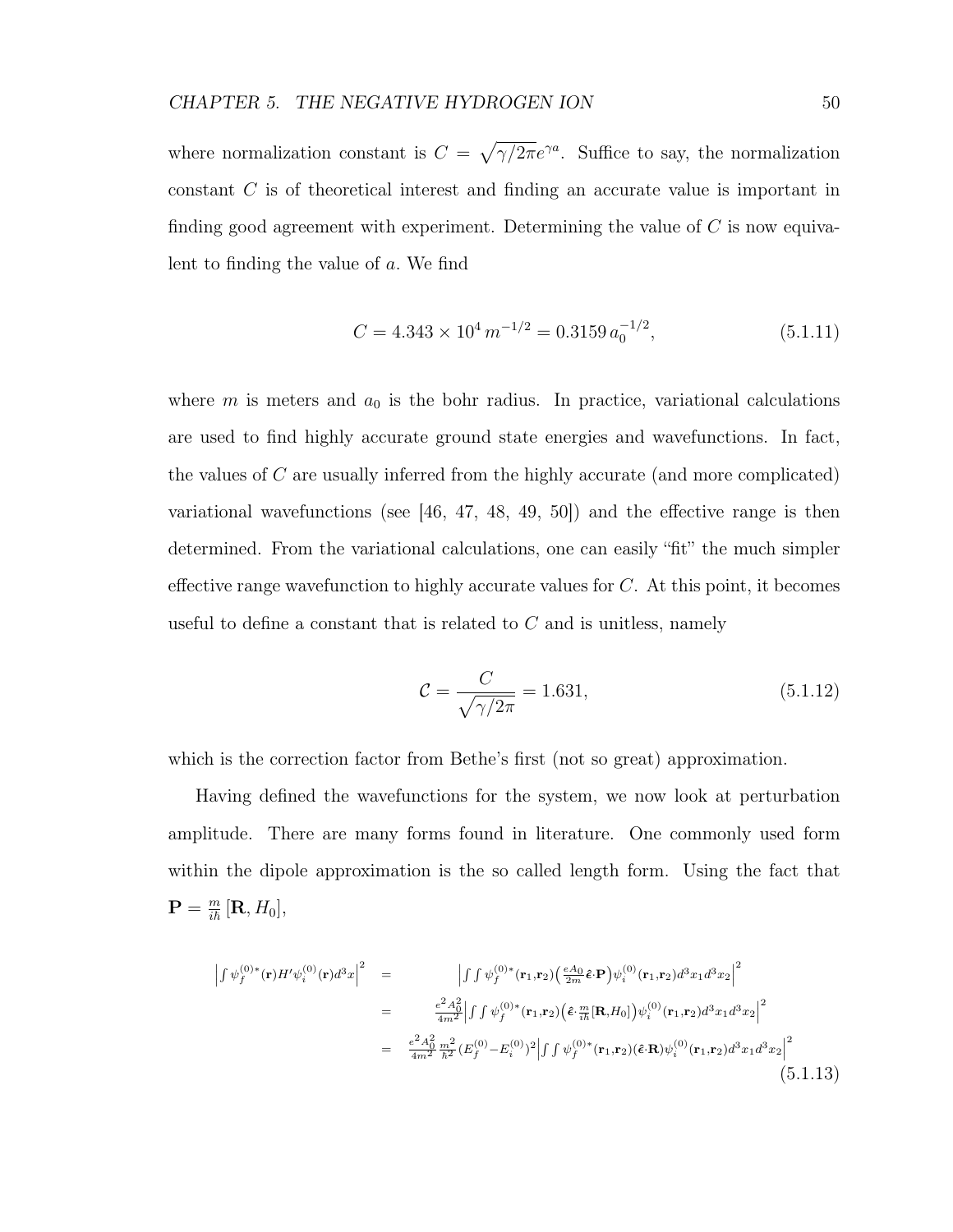We note that the above procedure is only applicable within the dipole approximation. Using  $\mathbf{D} = -e\mathbf{R}$ , we find

$$
\frac{d\sigma_{PD}}{d\Omega} = \frac{\mathcal{V}m}{2(2\pi)^2\hbar^3\epsilon_0 c} p\omega \left| \int \int \psi_f^{(0)*}(\mathbf{r}_1, \mathbf{r}_2) \left(\hat{\boldsymbol{\epsilon}} \cdot \mathbf{D}\right) \psi_i^{(0)}(\mathbf{r}_1, \mathbf{r}_2) d^3 x_1 d^3 x_2 \right|^2 \tag{5.1.14}
$$

or

$$
\frac{d\sigma_{PD}}{d\Omega} = \alpha \frac{(2\pi)^2 \mathcal{V}m^2}{h^2 e^2} f v \left| \int \int \psi_f^{(0)*}(\mathbf{r}_1, \mathbf{r}_2) \left(\hat{\boldsymbol{\epsilon}} \cdot \mathbf{D}\right) \psi_i^{(0)}(\mathbf{r}_1, \mathbf{r}_2) d^3 x_1 d^3 x_2 \right|^2 \tag{5.1.15}
$$

is also a commonly seen form, where  $f$  is the frequency of the laser field.

Going back to the so called velocity form, we find

$$
\left| \int \psi_f^{(0)*} H' \psi_i^{(0)} d^3 x \right|^2 = \frac{e^2 A_0^2}{4m^2} \left| \int \frac{1}{\sqrt{\mathcal{V}}} exp(-i\mathbf{k} \cdot \mathbf{r}) \left( \hat{\boldsymbol{\epsilon}} \cdot \mathbf{p} \right) \frac{C}{r} exp(-\gamma r) d^3 x \right|^2. \tag{5.1.16}
$$

Using integration by parts (or the fact that **p** is Hermitian), we find the photodetachment differential cross-section to be

$$
\frac{d\sigma_{PD}}{d\Omega} = \frac{\alpha}{2\pi} \frac{\mathcal{V}}{\hbar^2 m} \frac{p}{\omega} \left| \int \frac{1}{\sqrt{\mathcal{V}}} exp(-i\mathbf{k} \cdot \mathbf{r}) (\hat{\boldsymbol{\epsilon}} \cdot \mathbf{p}) \psi_{eff}(\mathbf{r}) d^3 x \right|^2
$$
\n
$$
= \frac{\alpha}{2\pi} \frac{\mathcal{V}}{m} \frac{p}{\omega} \left| \int (\hat{\boldsymbol{\epsilon}} \cdot \nabla \frac{1}{\sqrt{\mathcal{V}}} exp(-i\mathbf{k} \cdot \mathbf{r})) \psi_{eff}(\mathbf{r}) d^3 x \right|^2
$$
\n
$$
= \frac{\alpha}{2\pi} \frac{\mathcal{V}}{\hbar^2 m} \frac{p}{\omega} |\hat{\boldsymbol{\epsilon}} \cdot \mathbf{p}|^2 \left| \widetilde{\psi}_{eff}(\mathbf{k}) \right|^2
$$
\n(5.1.17)

where  $\widetilde{\psi}_{ion}(\mathbf{k})$  is the Fourier transfrom of  $\psi_{eff}(\mathbf{r}),$ 

$$
\widetilde{\psi}_{eff}(\mathbf{k}) = \frac{1}{\sqrt{\mathcal{V}}} \int exp(-i\mathbf{k} \cdot \mathbf{r}) \psi_{eff}(\mathbf{r}) d^3 x.
$$
\n(5.1.18)

This is the starting point of Keating's paper [24]. Notice the cross section is not a function of the amplitude of the field  $A_0$ . The  $A_0^2$  terms in both the numerator and denominator canceled each other out. In first order perturbation theory, the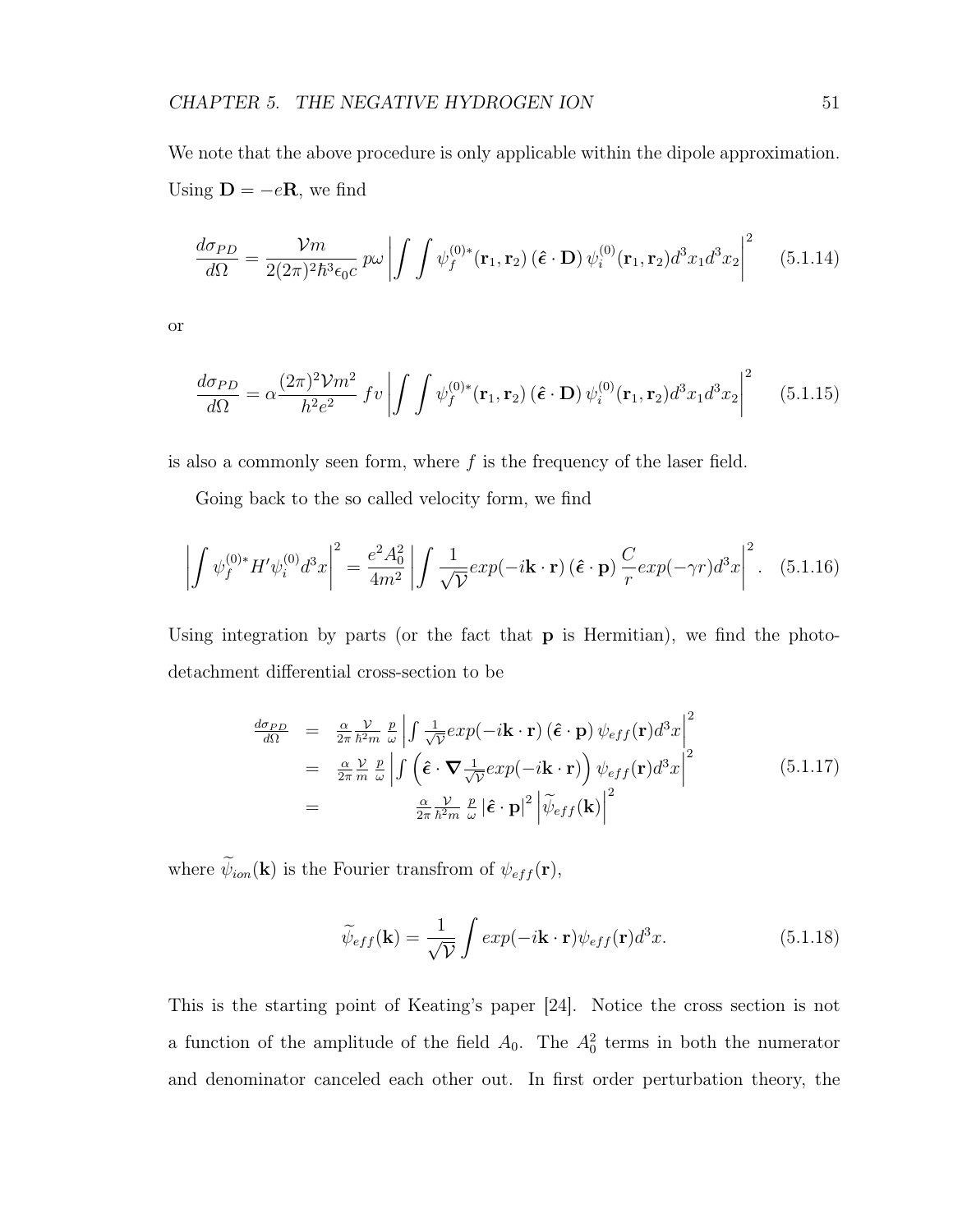# CHAPTER 5. THE NEGATIVE HYDROGEN ION 52



Figure 5.2: Cross Section vs. Momentum for Photodetachment (PD)

calculation of cross-section will have the amplitude of the field cancel in this way. However, we know that actual cross-section is a function of field strength; therefore, we will need to look for methods that go beyond perturbation theory.

The integral in the last equation is a simple Fourier transform. Thus,

$$
\widetilde{\psi}_{eff}(\mathbf{k}) = \frac{1}{\sqrt{\mathcal{V}}} \int exp(-i\mathbf{k} \cdot \mathbf{r}) \frac{C}{r} exp(-\gamma r) d^3 x
$$
\n
$$
= \frac{1}{\sqrt{\mathcal{V}}} \frac{4\pi C}{k^2 + \gamma^2},
$$
\n(5.1.19)

giving us a differential cross section,

$$
\frac{d\sigma_{PD}}{d\Omega} = \frac{\alpha}{2\pi} \frac{C^2}{\hbar^2 m} \frac{p}{\omega} |\hat{\boldsymbol{\epsilon}} \cdot \mathbf{p}|^2 \frac{16\pi^2}{(k^2 + \gamma^2)^2}.
$$
(5.1.20)

Noting that  $\int |\hat{\epsilon} \cdot \mathbf{p}|^2 d\Omega = \frac{4\pi}{3} p^2$ . The total cross-section written in atomic units is

$$
\sigma_{PD}(k) = \alpha \frac{32\pi}{3} \mathcal{C}^2 a_0^2 \left(\gamma a_0\right) \frac{(ka_0)^3}{\left((ka_0)^2 + (\gamma a_0)^2\right)^3} \tag{5.1.21}
$$

or more simply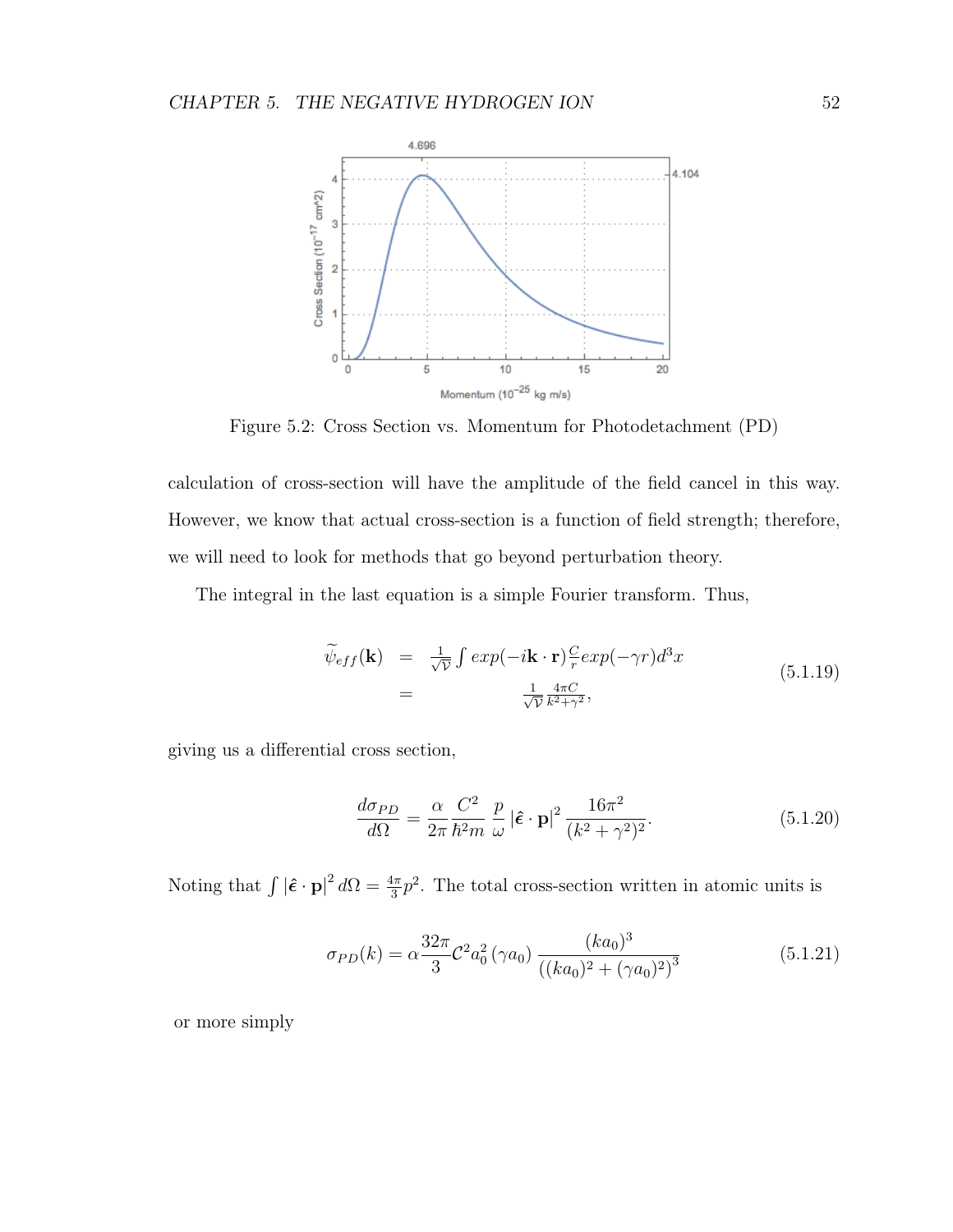

Figure 5.3: Cross Section vs. Electron Energy for Photodetachment (PD)

$$
\sigma_{PD}(k) = 4.293 \times 10^{-18} \, \text{cm}^2 \, \frac{(ka_0)^3}{\left( (ka_0)^2 + (\gamma a_0)^2 \right)^3}.\tag{5.1.22}
$$

The total cross-section as a function of electron momentum and in terms of  $p_0 =$  $\hbar\gamma = 4.695 \times 10^{-25} \text{ kg}\frac{m}{s} = 0.2356 \text{ au } (v_0 = 5.154 \times 10^5 \text{ m/s})$  is

$$
\sigma_{PD}(p) = 3.283 \times 10^{-16} \, \text{cm}^2 \, \frac{\left(\frac{p}{p_0}\right)^3}{\left(\left(\frac{p}{p_0}\right)^2 + 1\right)^3},\tag{5.1.23}
$$

which is a maximum at  $p = p_0$ , giving us the maximum cross-section to be

$$
\sigma_{PD}(p_0) = 4.104 \times 10^{-17} cm^2. \tag{5.1.24}
$$

The maximum rate coefficient is therefore

$$
\alpha_{PD}(max) = c \sigma_{PD}(max) = 1.230 \times 10^{-6} \frac{cm^3}{s}.
$$
 (5.1.25)

and rms rate coefficient is

$$
\alpha_{PD}(p_{rms}) = c \sigma_{PD}(p_{rms}) = 6.940 \times 10^{-10} \frac{cm^3}{s}.
$$
\n(5.1.26)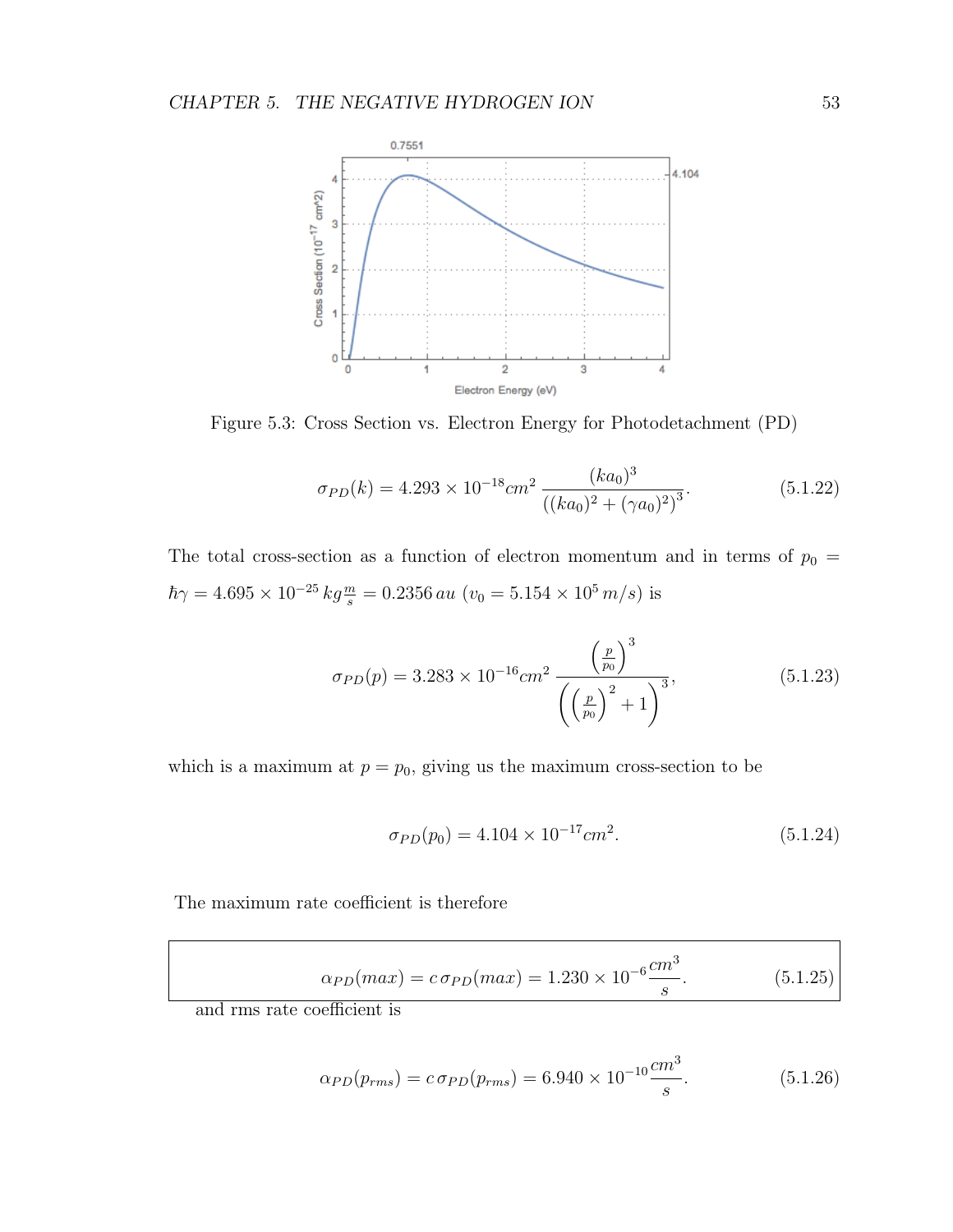

Figure 5.4: Cross Section vs. Photon Energy for Photodetachment (PD)

If the experiment detects the ejected electrons and measures their energy, we have the total cross-section as a function of electron energy. This would be

$$
\sigma_{PD}(E_k) = 3.283 \times 10^{-16} \, \text{cm}^2 \, \frac{\left(\frac{E_k}{E_B}\right)^{3/2}}{\left(\frac{E_k}{E_B} + 1\right)^3}.\tag{5.1.27}
$$

In experiments, we usually don't have direct control over the momentum of the ejected electrons. Rather, we control the incoming photon energy, that is to say the wavelength of the light. Using the fact,  $\hbar \omega = \frac{p^2}{2m} + E_B$ , we find the total cross-section as a function of photon energy to be

$$
\sigma_{PD}(\hbar\omega) = 3.283 \times 10^{-16} cm^2 \frac{\left(\frac{\hbar\omega}{E_B} - 1\right)^{3/2}}{\left(\frac{\hbar\omega}{E_B}\right)^3},\tag{5.1.28}
$$

which is maximum at  $\hbar \omega = 2E_B$ .

This implies the wavelength at which maximum photo-detachment is

$$
\lambda_{max} = \frac{hc}{2E_B} = 821 \, nm. \tag{5.1.29}
$$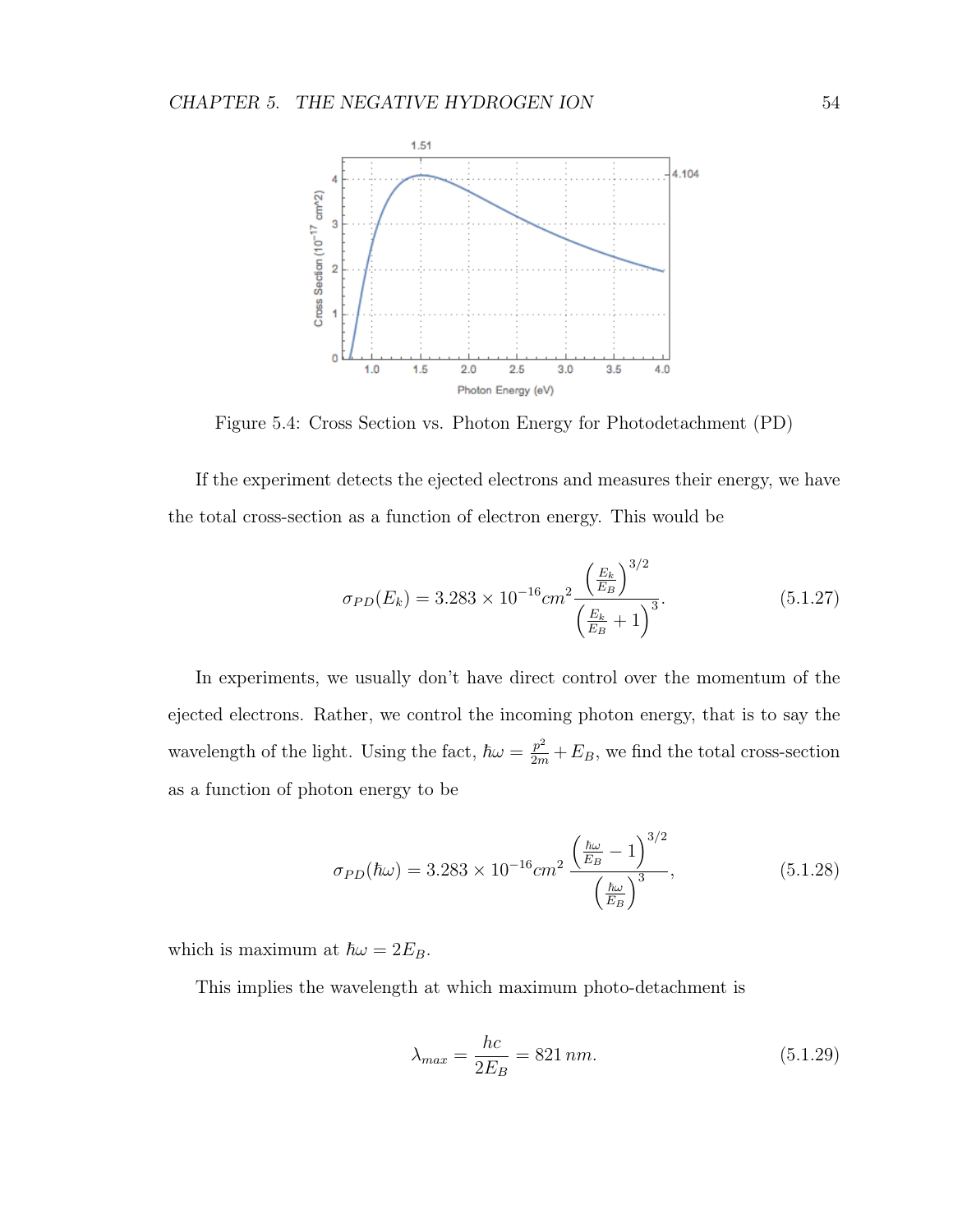

Figure 5.5: Cross Section vs. Wavelength for Photodetachment (PD). For comparison and agreement with experiments see Keating [24, 25].

where  $h = 6.626 \times 10^{-34} \frac{kg \cdot m^2}{s}$  is Planck's constant,  $c = 2.998 \times 10^8 \frac{m}{s}$  is the speed of light and  $\lambda$  is the wavelength. We can write the total cross-section as a function of wavelength, we find

$$
\sigma_{PD}(\lambda) = 3.283 \times 10^{-16} \, \text{cm}^2 \, \left(\frac{\lambda}{\lambda_0}\right)^{3/2} \left(1 - \frac{\lambda}{\lambda_0}\right)^{3/2},\tag{5.1.30}
$$

where  $\lambda_0 = hc/E_B = 1642 \, nm$ . Once we have the total cross-section, one can easily go back to total rates by

$$
\Gamma_{PD} = \frac{I}{\hbar \omega} \sigma_{PD}.
$$
\n(5.1.31)

where we see that the total rate is linear in laser intensity.

## 5.2 Spontaneous Radiative Attachment (RA)

In this section, we are concerned mainly with Spontaneous Radiative Attachment (RA) of two particle systems.

$$
H(1s) + e^- \to H^-(1s^2 \ {}^1S^e) + \hbar\omega. \tag{5.2.1}
$$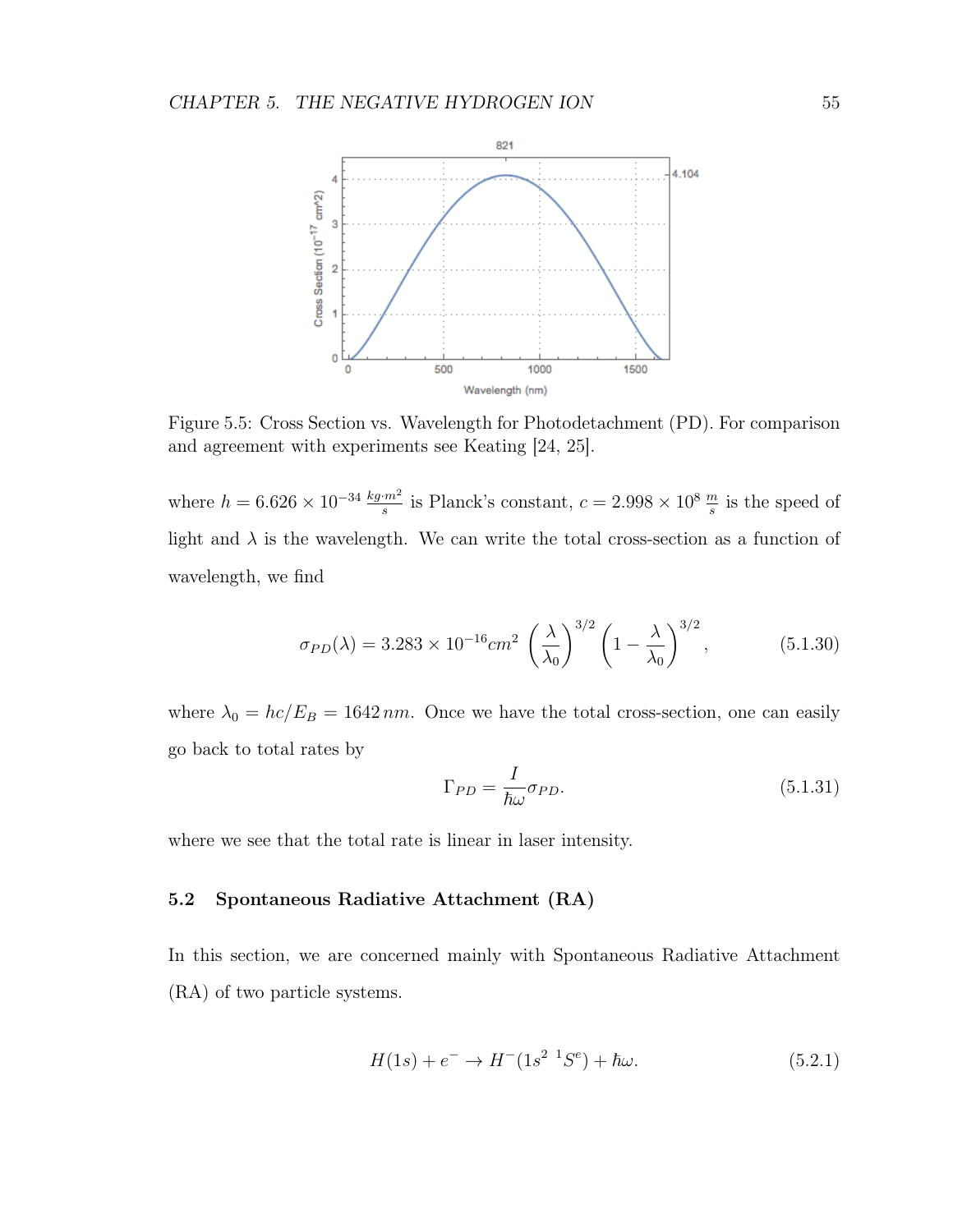Since there is no applied field with Spontaneous Radiative Attachment (RA) of electrons, it is not easily explained within the framework of the Schrödinger equation. The cleanest way of getting spontaneous emission of a photon (attachment of electron) is by means of second quantization. However, Einstein was the first person able to deduce spontaneous emission. He did so not through second quantization, which was not yet known, but through the use of the rate equation and the Planck distribution. Recall the rate equation (with spontaneous emission!) is

$$
\frac{dn_{H^{-}}}{dt} = \beta_{SA} n n_e n_H - \alpha_{PD} n n_{H^{-}} + \alpha_{RA} n_e n_H.
$$
\n(5.2.2)

At equilibrium we have

$$
\alpha_{PD} n n_{H^-} - \beta_{SA} n n_e n_H = \alpha_{RA} n_e n_H. \tag{5.2.3}
$$

Solving for the photon number density

$$
n = \frac{\alpha_{RA} n_e}{\alpha_{PD} \left(\frac{n_{H^-}}{n_H}\right) - \beta_{SA} n_e}.
$$
\n(5.2.4)

We know from statistical mechanics the number of particles with energy  $\hbar\omega$ , in thermal equilibrium at temperature  $T$ , is proportional to the Boltzmann factor,  $exp(\hbar\omega/k_BT)$ . Therefore,

$$
\frac{\mathcal{N}_{H^-}}{\mathcal{N}_H} = e^{\frac{\hbar\omega}{k_B T}}.\tag{5.2.5}
$$

Plugging this into the previous equation, we find

$$
n = \frac{n_e}{\frac{\alpha_{PD}}{\alpha_{RA}}e^{\frac{\hbar\omega}{k_BT}} - \frac{\beta_{SAR}}{\alpha_{RA}}}.
$$
\n(5.2.6)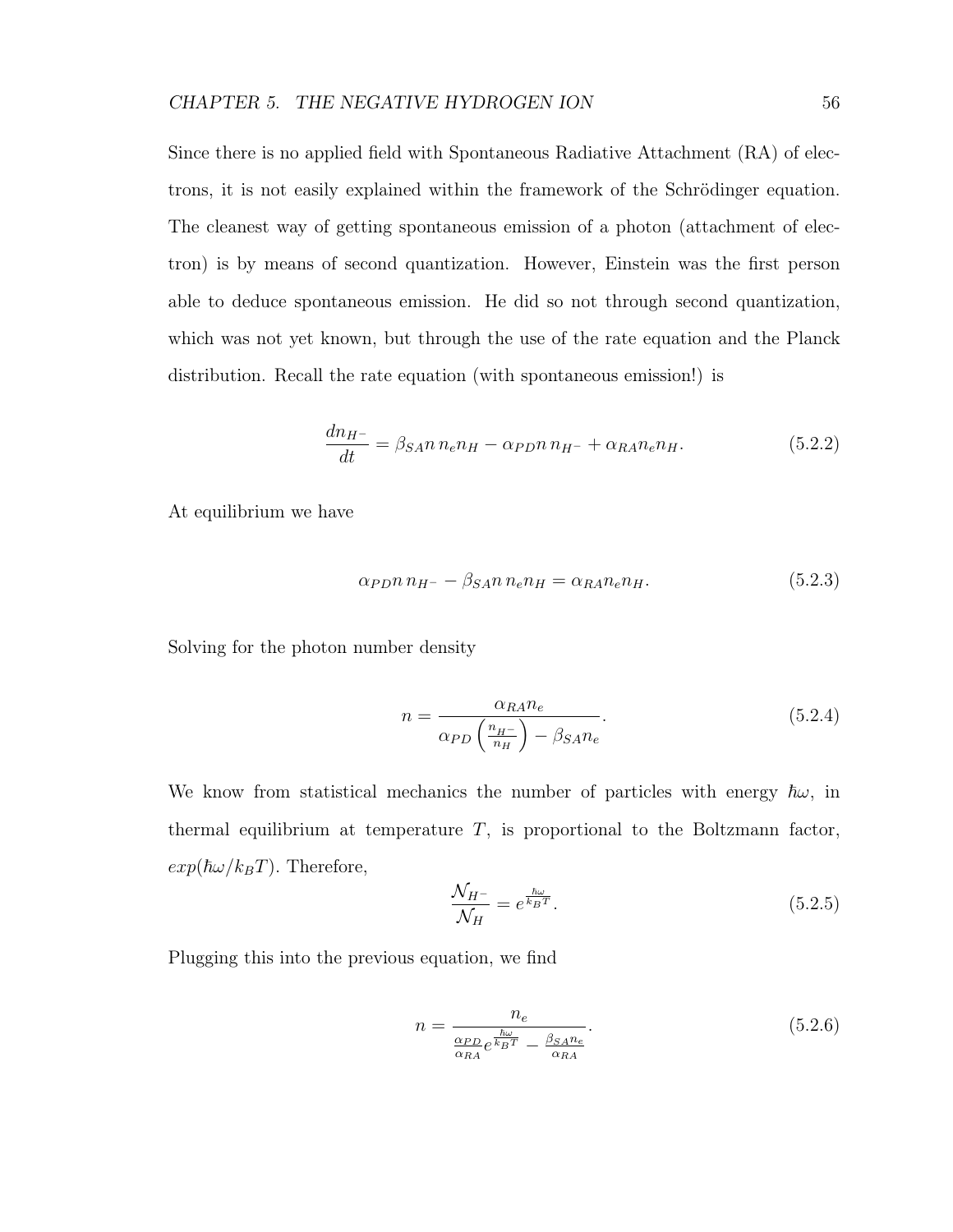At this point, Einstein knew the Planck distribution was

$$
\frac{\mathcal{N}}{\mathcal{N}_e} = \frac{1}{e^{\frac{\hbar \omega}{k_B T}} - 1}.
$$
\n(5.2.7)

By comparing the last two equations we conclude that at equilibrium,

$$
\alpha_{PD} = \alpha_{RA} \tag{5.2.8}
$$

and

$$
\beta_{SA} n_e = \alpha_{RA}.\tag{5.2.9}
$$

Combining these two equations,

$$
\beta_{SA} n_e = \alpha_{PD},\tag{5.2.10}
$$

which is again a form of the *principle of detailed balancing*. Had we not included spontaneous emission in the rate equation, then we would not be able to get to the Planck distribution. In essence, Einstein was forced to add spontaneous emission into the rate equation in order for Planck to have the correct distribution. Since the Planck distribution was backed up by experiment, Einstein had good reason to believe it correct. By adding spontaneous emission, Einstein made the two theories consistent.

Now we will use the principle of detailed balancing to obtain the cross-section for spontaneous radiative attachment of a second electron. Starting with the principle of detailed balancing,

$$
\sigma_{RA} = \frac{1}{2} \frac{(\frac{\hbar \omega}{c})^2}{p^2} \sigma_{PD},\tag{5.2.11}
$$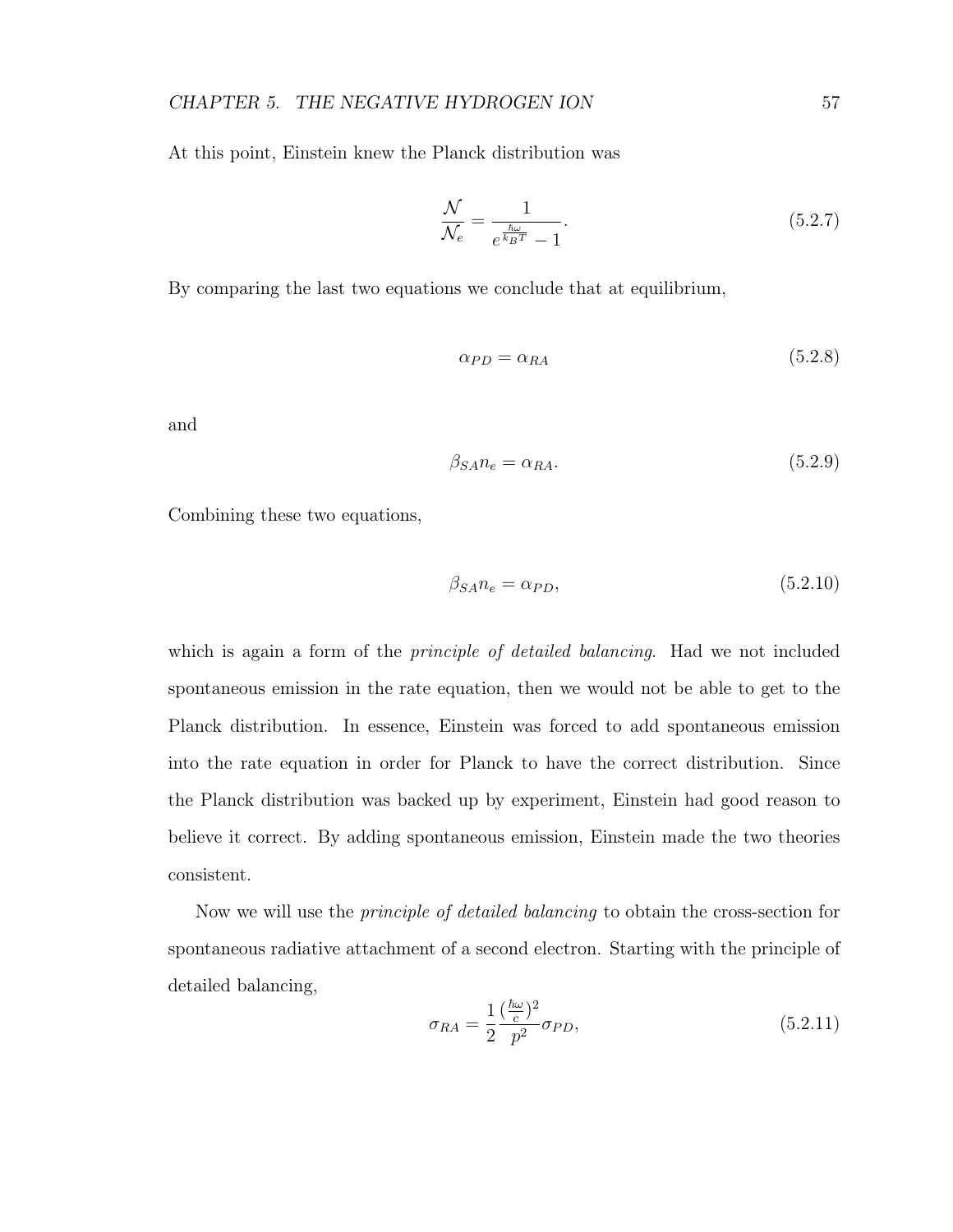

Figure 5.6: Cross Sections for Spontaneous Radiative Attachment (RA): Left - vs. Momentum. Right - vs. Electron Energy.

we find the cross-section as a function of momentum to be

$$
\sigma_{RA}(p) = 1.213 \times 10^{-22} \, cm^2 \, \frac{\left(\frac{p}{p_0}\right)}{\left(\frac{p}{p_0}\right)^2 + 1},\tag{5.2.12}
$$

which is a maximum at  $p = p_0$ , where  $\sigma_{RA}(p_0) = 6.065 \times 10^{-23}$  cm<sup>2</sup>. As a function of electron energy the cross-section is

$$
\sigma_{RA}(E_k) = 1.213 \times 10^{-22} \, \text{cm}^2 \, \frac{\left(\frac{E_k}{E_B}\right)^{1/2}}{\left(\frac{E_k}{E_B}\right) + 1}.\tag{5.2.13}
$$

In experiments, the incoming electrons with a known momentum and flux are made to collide with target atoms such that the rate can be given by

$$
\Gamma_{RA} = \frac{\mathcal{N}_e}{\mathcal{V}} \alpha_{RA} = \frac{\mathcal{N}_e}{\mathcal{V}} v \sigma_{RA},
$$
\n(5.2.14)

where v is the velocity of the electrons and  $\alpha_{RA}(v) = v \sigma_{RA}$  (not to be confused with  $\alpha$ , the fine structure constant) is called the *attachment rate coefficient* or constant. The rate coefficient is defined in such a way as to get all velocity dependence into one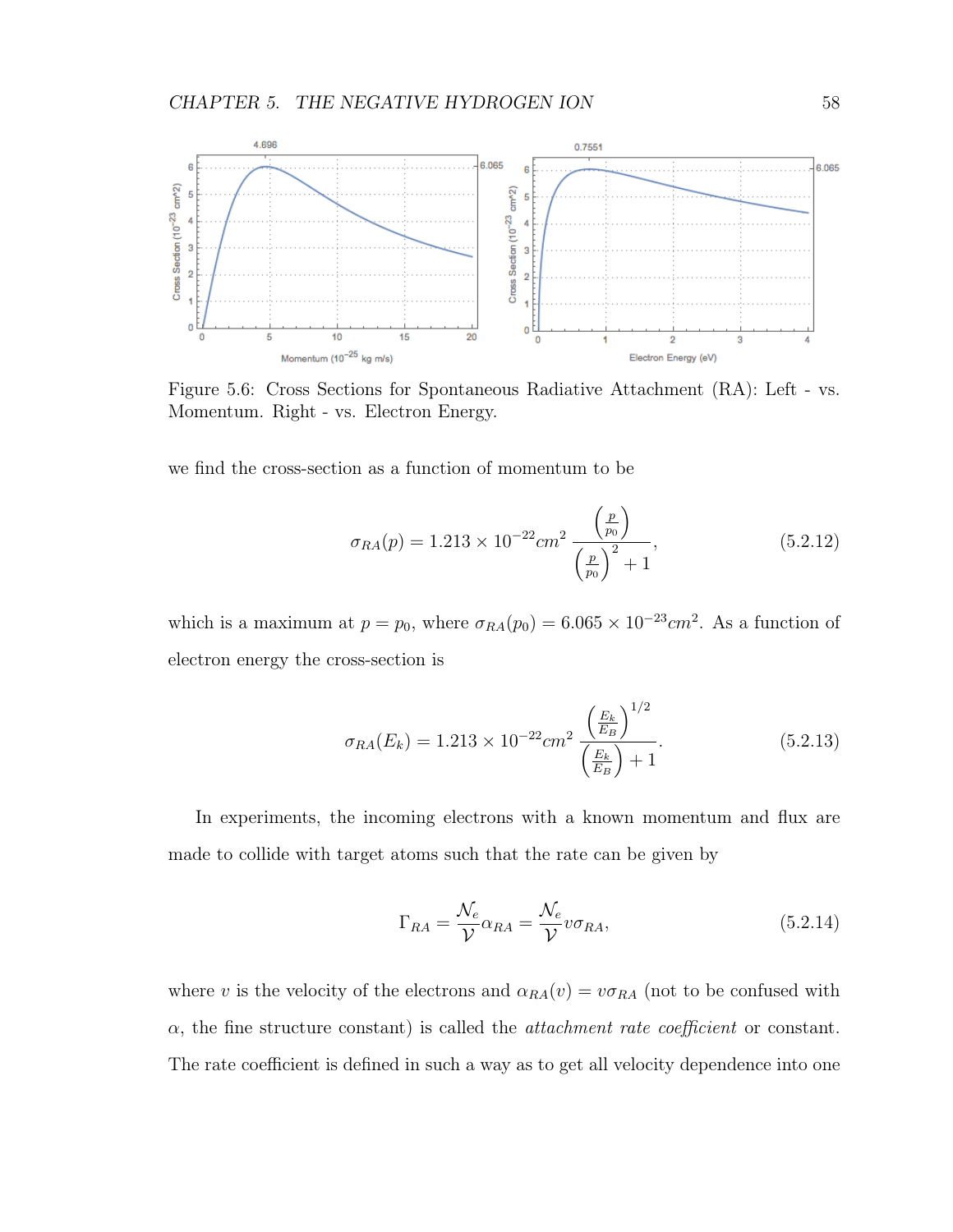

Figure 5.7: Maxwell-Boltzmann Distributions: Left - Electron. Right - Proton. The Temperature is  $T = 10 K$ .

 $\alpha_{RA}(max) = v_0 \sigma_{RA}(max) =$ 

coefficient. If all the electrons were at the velocity  $v_0 = 5.154 \times 10^5 \, m/s$ , then

$$
(5.154 \times 10^7 \, \text{cm/s}) \left(6.065 \times 10^{-23} \text{cm}^2\right) = 3.123 \times 10^{-15} \frac{\text{cm}^3}{\text{s}}.\tag{5.2.15}
$$

However, in reality the flux of electrons has a distribution of velocities. This distribrution of velocities is best characterized by the temperature of the electron gas. Our electron gas happens to have a temperature of about  $10 K$ . The distribution of electron velocities is described by the Maxwell-Boltzmann distribution

$$
f(v) = \left(\frac{m}{2\pi k_B T}\right)^{3/2} 4\pi v^2 e^{-\frac{mv^2}{2k_B T}},
$$
\n(5.2.16)

or as a function of electron energy

$$
f(E_k) = \left(\frac{m}{2\pi k_B T}\right)^{3/2} 4\pi \frac{2}{m} E_k e^{-\frac{E_k}{k_B T}}, \tag{5.2.17}
$$

where  $k_B = 8.617 \times 10^{-5} eV/K = 1.381 \times 10^{-23} J/K$  is the Boltzmann's constant, T is temperature and  $f(v)$  is normalized such that  $\int f(v)dv = 1$ . The temperature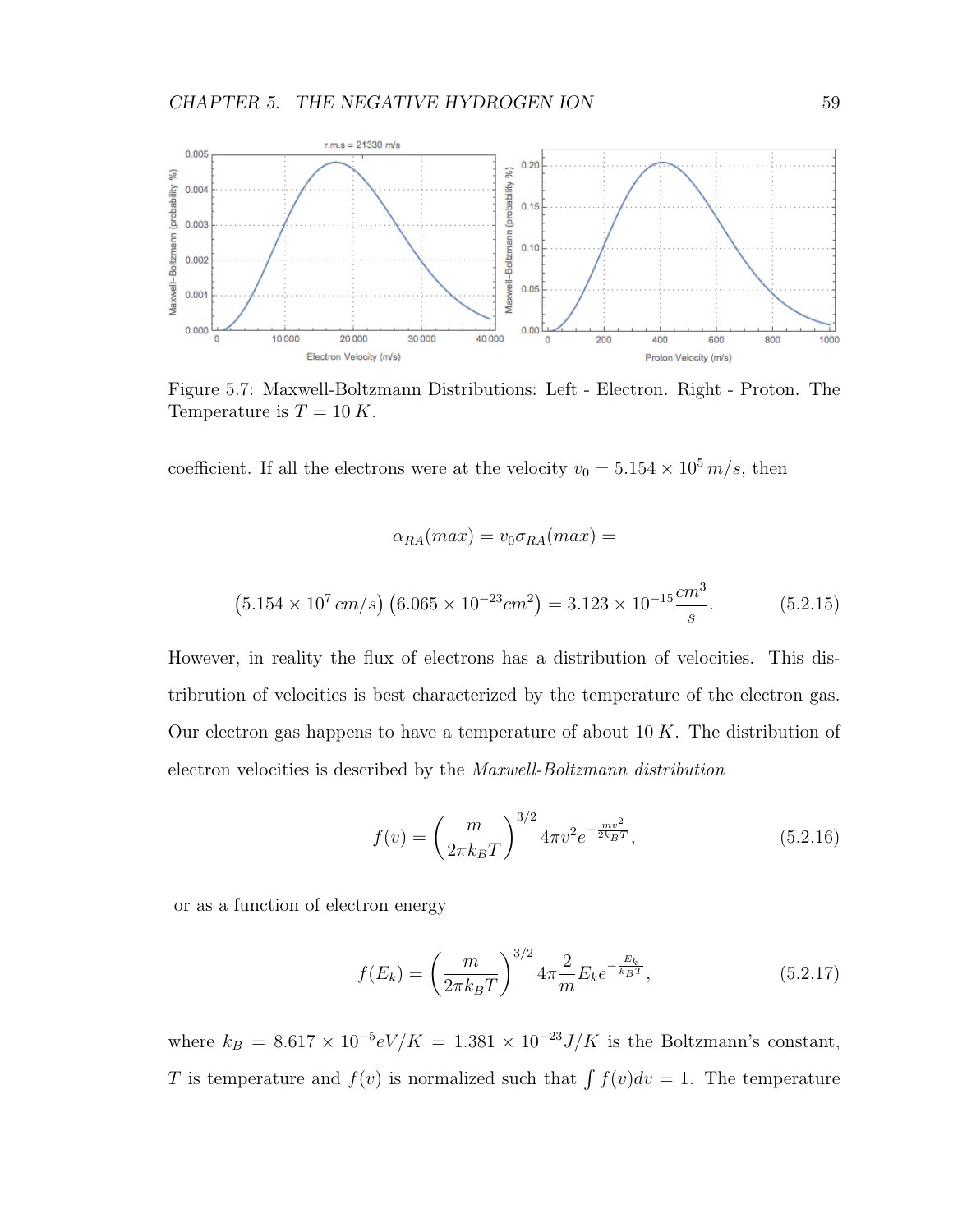dependent rate coefficient is then

$$
\alpha_{RA}(T) = \int_0^\infty \alpha_{RA}(v) f(v) dv = \int_0^\infty v \sigma_{RA}(v) f(v) dv \qquad (5.2.18)
$$

or in terms of electron energy

$$
\alpha_{RA}(T) = \frac{1}{m} \int_0^\infty \sigma_{RA}(E_k) f(E_k) dE_k.
$$
\n(5.2.19)

Plugging in the cross-section and Maxwell-Boltzmann distribution, we get

$$
\alpha_{RA}(T) = 1.213 \times 10^{-22} \, \text{cm}^2 \left(\frac{m}{2\pi k_B T}\right)^{3/2} \frac{8\pi E_B}{m^2} \int_0^\infty \frac{\left(\frac{E_k}{E_B}\right)^{3/2}}{\left(\frac{E_k}{E_B}\right) + 1} e^{-\frac{E_k}{k_B T}} dE_k. \tag{5.2.20}
$$

Changing variables to  $x = \frac{E_k}{k_B T}$  makes this a bit simpler:

$$
\alpha_{RA}(T) = 1.213 \times 10^{-22} cm^2 \left(\frac{m}{2\pi}\right)^{3/2} \frac{8\pi}{m^2} \sqrt{E_B} \int_0^\infty \frac{x^{3/2}}{x + \frac{E_B}{k_B T}} e^{-x} dx. \tag{5.2.21}
$$

The integral can be found in a table of integrals [51] (GR 3.383.10).

$$
\int_0^\infty \frac{x^{3/2}}{x+\mu} e^{-x} dx = \mu^{3/2} e^{\mu} \Gamma\left(\frac{5}{2}\right) \Gamma\left(-\frac{3}{2}, \mu\right) = \frac{3}{4} \sqrt{\pi} \mu^{3/2} e^{\mu} \Gamma\left(-\frac{3}{2}, \mu\right) \tag{5.2.22}
$$

where  $\Gamma(s,c) = \int_c^{\infty} y^{s-1} e^{-y} dy$  is the incomplete gamma function (not to be confused with the rate) and  $\mu$  is a "constant" that happens to be  $\frac{E_B}{k_bT}$  for us. Thus,

$$
\alpha_{RA}(T) = 1.213 \times 10^{-22} \, \text{cm}^2 \, \text{3} \sqrt{\frac{E_B}{2m}} \left(\frac{E_B}{k_B T}\right)^{3/2} e^{\frac{E_B}{k_B T}} \Gamma\left(-\frac{3}{2}, \frac{E_B}{k_B T}\right). \tag{5.2.23}
$$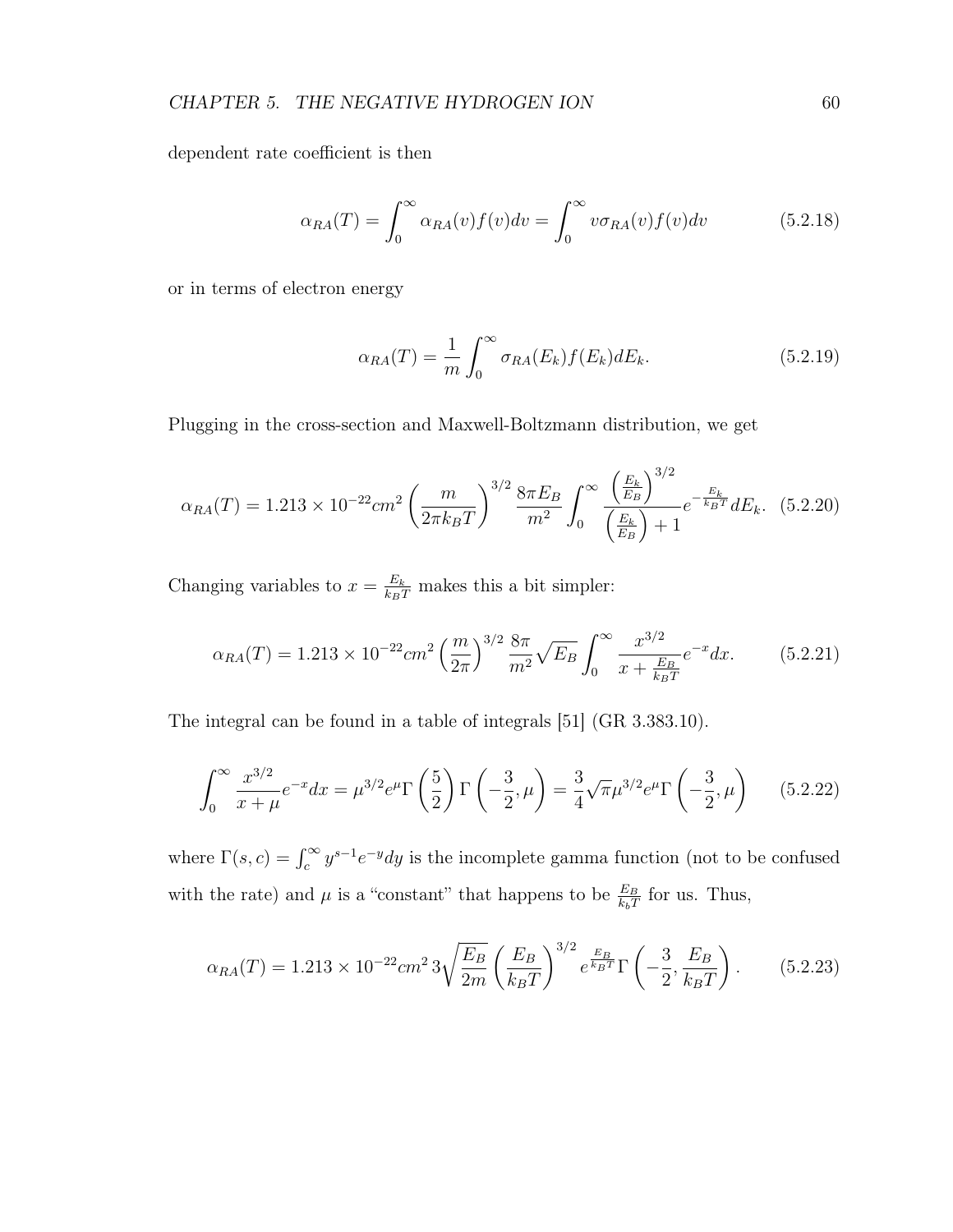At low temperatures,  $\mu$  is large. Therefore, we will use

$$
\Gamma(-\frac{3}{2}, \mu) \approx e^{-\mu} \mu^{-5/2} \quad \mu \gg 1 \quad .
$$
 (5.2.24)

Thus, for  $T \ll \frac{E_B}{k_B} \approx 9000 K$ , we have

$$
\alpha_{RA}(T) \approx 9.378 \times 10^{-15} \frac{cm^3}{s} \left(\frac{k_B T}{E_B}\right),
$$
\n(5.2.25)

in standard units. In atomic units, we find

$$
\alpha_{RA}(T) \approx 3.379 \times 10^{-13} \frac{cm^3}{s} \left(\frac{k_B T}{E_{a.u.}}\right). \tag{5.2.26}
$$

Finally, in "SI like" units

$$
\alpha_{RA}(T) \approx 1.070 \times 10^{-18} \frac{cm^3}{s \cdot K} T,\tag{5.2.27}
$$

which we can see is linear in temperature.

It so happens that at our low temperatures,  $T = 10K$ , the distribution of velocities of the electrons is not all that broad. This means most of the electrons have velocities very close to the most probable velocity. Therefore, we could approximate the rate coefficient by considering that most of the electrons are at, or around, the most probable velocity, which happens to be

$$
v_p = \sqrt{\frac{2k_B T}{m}} = 1.741 \times 10^4 \, m/s. \tag{5.2.28}
$$

In turn, the most probable momentum is

$$
p_p = mv_p = 1.585 \times 10^{-26} \, kg \frac{m}{s}.\tag{5.2.29}
$$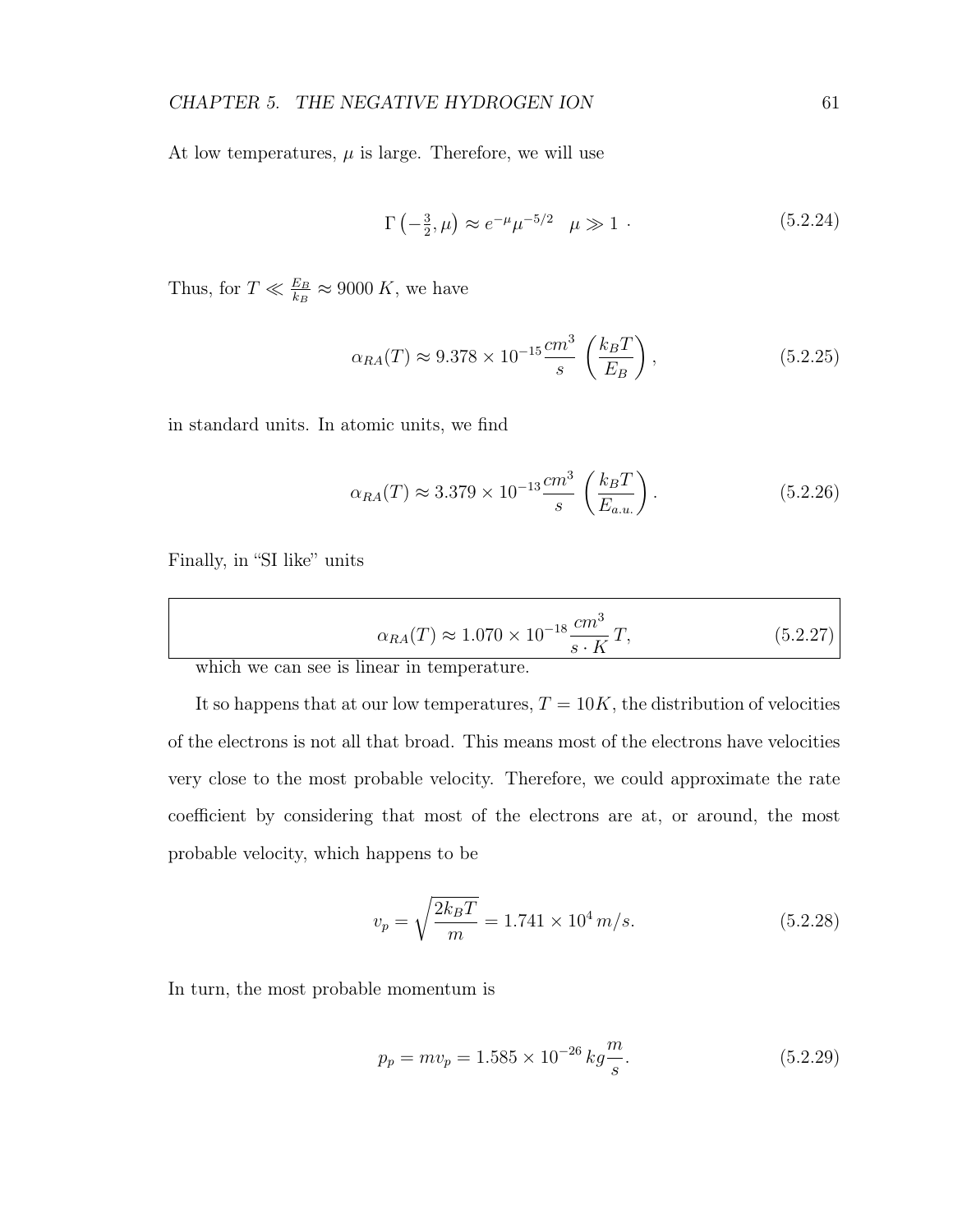Using the most probable momentum, we find the cross section to be

$$
\sigma_{RA}(p_p) = 1.213 \times 10^{-22} \, \text{cm}^2 \, \frac{\left(\frac{p_p}{p_0}\right)}{\left(\frac{p_p}{p_0}\right)^2 + 1} = 4.090 \times 10^{-24} \, \text{cm}^2. \tag{5.2.30}
$$

This gives a rate coefficient of

$$
\alpha_{RA}(p_p) = v_p \sigma_{RA}(p_p) =
$$
  
(1.741 × 10<sup>6</sup> cm/s)(4.090 × 10<sup>-24</sup> cm<sup>2</sup>) = 7.121 × 10<sup>-18</sup>  $\frac{cm^3}{s}$ . (5.2.31)

This approximate value is only about 30% lower than the exact Maxwell-Boltzmann distribution calculation. Another way of approximating the rate coefficient is the average velocity,

$$
v_{ave} = \sqrt{\frac{8 k_B T}{\pi m}} = 1.865 \times 10^4 m/s.
$$
 (5.2.32)

This gives the average momentum as

$$
p_{ave} = mv_{ave} = 1.790 \times 10^{-26} \, kg \frac{m}{s}.\tag{5.2.33}
$$

Using the average momentum, we find the cross section to be

$$
\sigma_{RA}(p_{ave}) = 1.213 \times 10^{-22} \, \text{cm}^2 \, \frac{\left(\frac{p_{ave}}{p_0}\right)}{\left(\frac{p_{ave}}{p_0}\right)^2 + 1} = 4.617 \times 10^{-24} \, \text{cm}^2. \tag{5.2.34}
$$

This gives a rate coefficient of

$$
\alpha_{RA}(p_{ave}) = v_{ave}\sigma_{RA}(p_{ave}) =
$$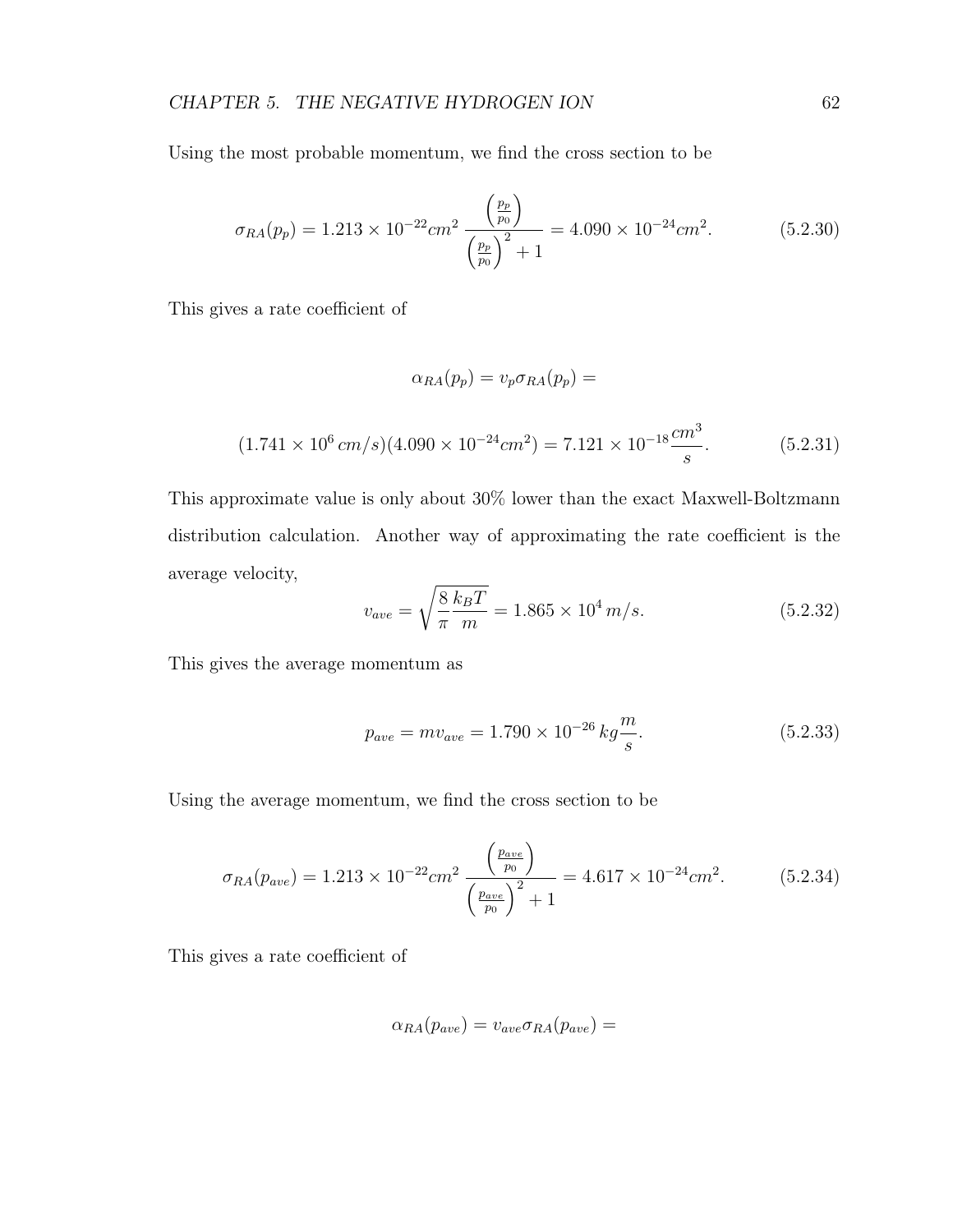$$
(1.865 \times 10^6 \, \text{cm/s})(4.617 \times 10^{-24} \text{cm}^2) = 8.612 \times 10^{-18} \frac{\text{cm}^3}{\text{s}}. \tag{5.2.35}
$$

This value for the rate coefficient is even more accurate than using the most probable momentum. Finally, the best way to approximate the rate coefficient is the root mean square (rms) velocity,

$$
v_{rms} = \sqrt{\frac{3k_B T}{m}} = 2.133 \times 10^4 \, m/s,\tag{5.2.36}
$$

giving us the rms momentum,

$$
p_{rms} = mv_{rms} = 1.943 \times 10^{-26} \, kg \frac{m}{s} = 9.749 \times 10^{-3} \, a.u. \tag{5.2.37}
$$

Using the rms momentum, we find the cross section to be

$$
\sigma_{RA}(p_{rms}) = 1.213 \times 10^{-22} cm^2 \frac{\left(\frac{p_{rms}}{p_0}\right)}{\left(\frac{p_{rms}}{p_0}\right)^2 + 1} = 5.011 \times 10^{-24} cm^2 \tag{5.2.38}
$$

This gives us a rate coefficient of

$$
\alpha_{RA}(p_{rms}) = v_{rms}\sigma_{RA}(p_{rms}) =
$$
  
(2.133 × 10<sup>6</sup> cm/s)(5.011 × 10<sup>-24</sup> cm<sup>2</sup>) = 1.069 × 10<sup>-17</sup>  $\frac{cm^3}{s}$ . (5.2.39)

This is not a bad estimate of the rate coefficient! This shows that integrating over the Maxwell-Boltzmann distribution is not necessary for rough approximations of rates. If rough approximations of rates are desired, then simply using the most probable velocity or average velocity is okay and the rms velocity is extremely accurate (at least at temperatures of  $T = 10 K$ ). Plugging the rms velocity into the cross section, we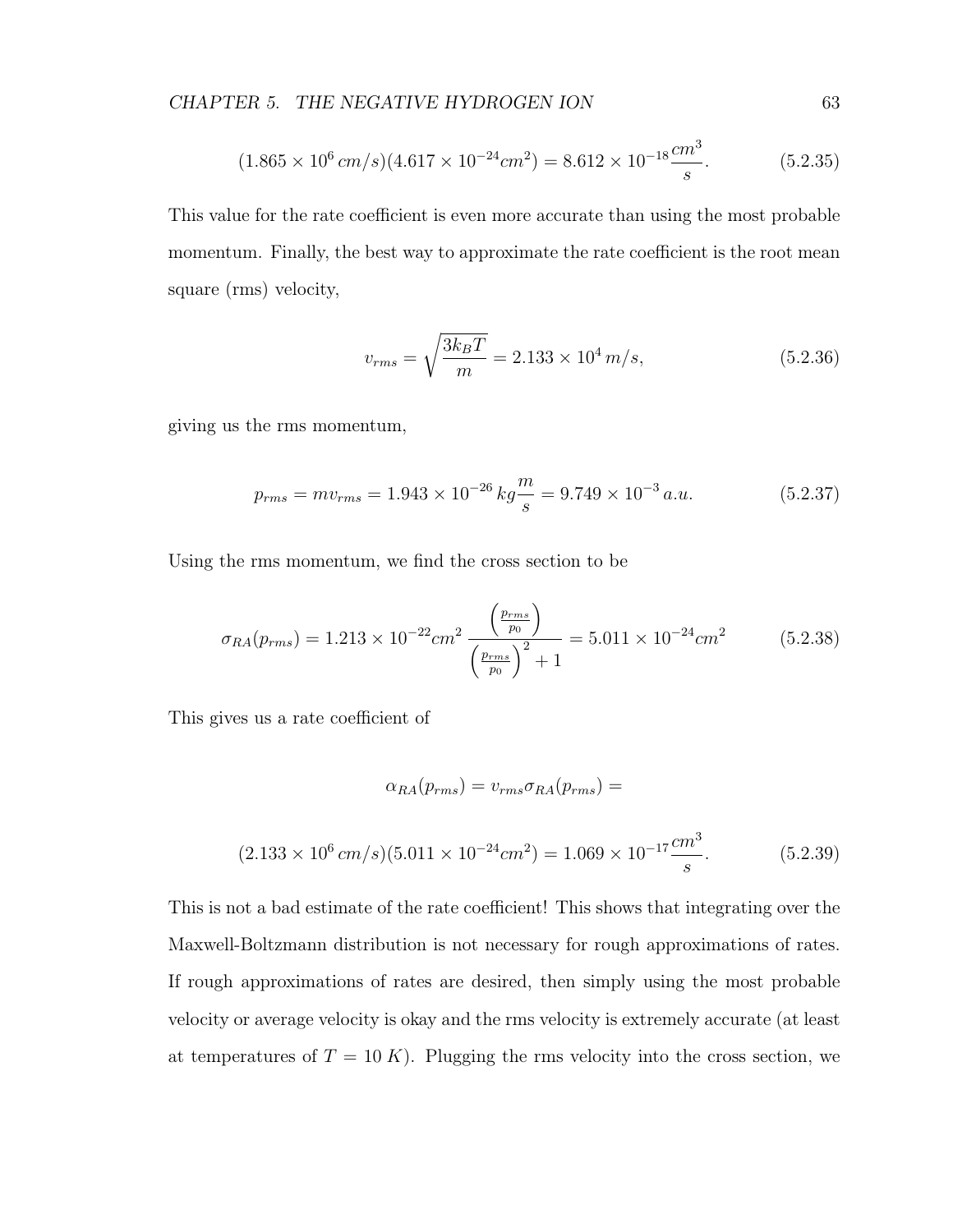find that the rms velocity reproduces the rate coefficient from the Maxwell-Boltzmann distribution perfectly.

$$
\alpha_{RA}(T) \approx \sqrt{\frac{3k_B T}{m}} \sigma_{RA}(m\sqrt{\frac{3k_B T}{m}}) \approx 1.213 \times 10^{-22} cm^2 v_0 \frac{\frac{1}{v_0^2} \frac{3k_B T}{m}}{\frac{1}{v_0^2} \frac{3k_B T}{m} + 1}
$$
(5.2.40)

$$
\approx 6.252 \times 10^{-15} \frac{cm^3}{s} \frac{1}{v_0^2} \frac{3k_B T}{m} = 1.070 \times 10^{-18} \frac{cm^3}{s \cdot K} T \tag{5.2.41}
$$

where we have used the approximation  $x/(x+1) \approx x$  for small x and  $v_0 = 5.154 \times$  $10^5$  m/s. From now on, using the rms velocity will save us from having to do the extra integration over the Maxwell-Boltzmann distribution.

Finally, we are in the position to estimate the rate of radiative attachment of the second electron. The rate equation is

$$
\frac{dn_{H^-}}{dt} = \alpha_{SA} n_e n_H - \alpha_{PD} n n_{H^-} + \alpha_{RA} n_e n_H \tag{5.2.42}
$$

Assuming we do not have a laser field on  $(\alpha_{SA} = 0)$ , and the reaction starts out with no hydrogen ions, we find the rate to be

$$
\frac{d\mathcal{N}_{H^{-}}}{dt}\big|_{t=0} = \alpha_{RA} n_e \mathcal{N}_H. \tag{5.2.43}
$$

The electron number density of the incoming beam is of the order

$$
n_e = \frac{\mathcal{N}_e}{\mathcal{V}} = 10^{10} \frac{e^-}{cm^3}.
$$
\n(5.2.44)

A reasonable achievable temperature for the electron beam is about  $T = 10 K$ . We could, of course, increase the temperature of the electron gas, thereby increasing the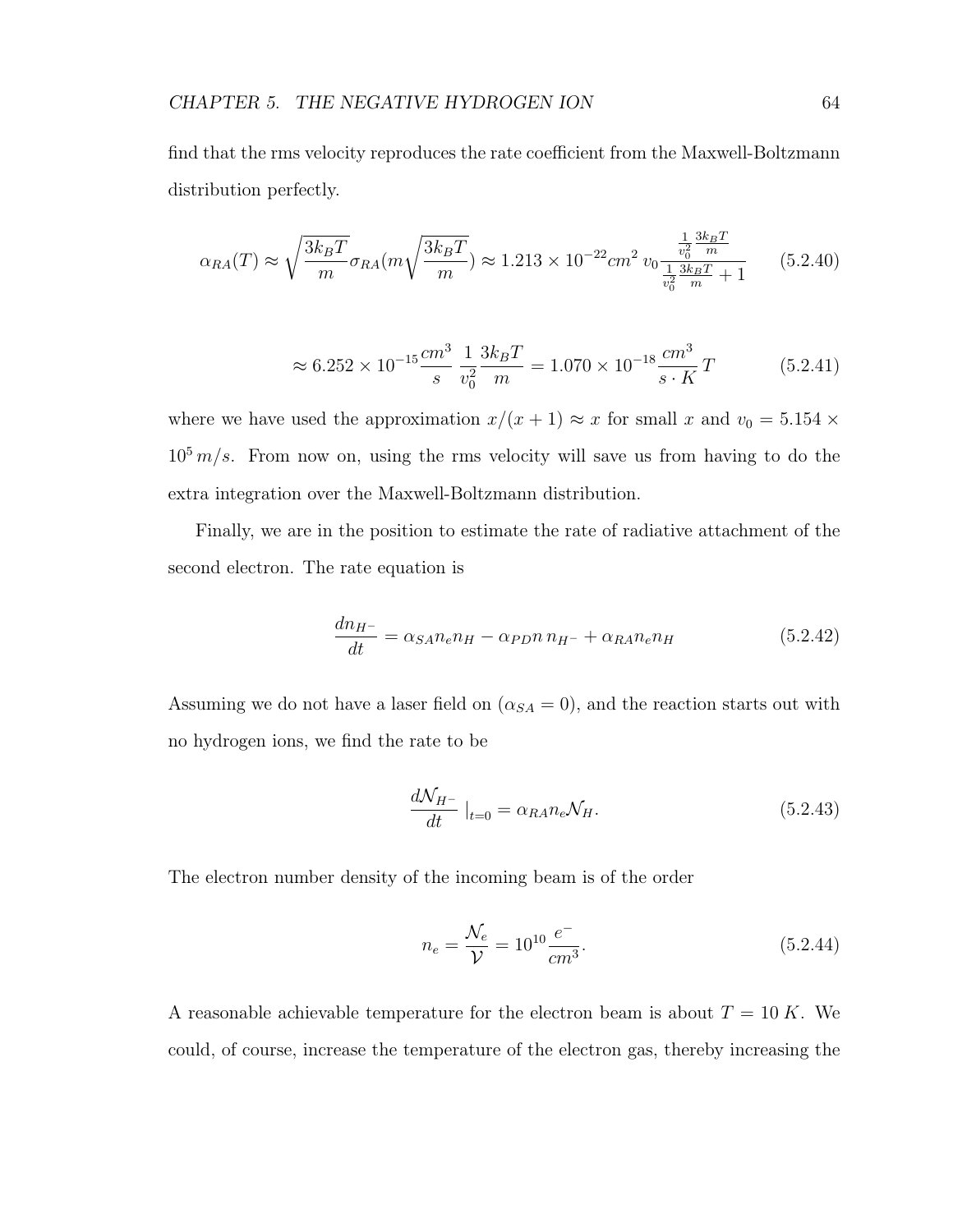rate coefficient. However, this would lead to the escape of our hydrogen ions from their magnetic trap. Using  $T = 10 K$ , gives us

$$
\alpha_{RA}(10\ K) = 10^{-17} \frac{cm^3}{s} \tag{5.2.45}
$$

Thus, we find the rate of hydrogen ions produced to be

$$
\frac{dN_{H^{-}}}{dt}|_{t=0} = \left(10^{-17} \frac{cm^{3}}{s}\right) \left(10^{10} \frac{e^{-}}{cm^{3}}\right) \left(10^{4} H\right) = 10^{-3} \frac{H^{-}}{s} \tag{5.2.46}
$$

which is low. With even optimistic projections on our trapped antihydrogen yields and active cooling techniques, a rate this low could be difficult to observe. We will therefore look at the stimulated process, which should increase the rates.

# 5.3 Stimulated Attachment (SA)

In this section, we are concerned mainly with Stimulated Attachment (SA) of two particle systems.

$$
H(1s) + e^- + \mathcal{N}\hbar\omega \to H^-(1s^{2} {}^{1}S) + (\mathcal{N} + 1)\hbar\omega
$$
 (5.3.1)

Laser assisted attachment was introduced by Neumann in 1983 [43]. Since there is an external laser field stimulating the process, we can easily set up this system within the framework of the Schrödinger equation. Thus,

$$
\Gamma_{fi} = \frac{2\pi}{\hbar} \left| \int \psi_f^{(0)*}(\mathbf{r}) H' \psi_i^{(0)}(\mathbf{r}) d^3 x \right|^2 \delta(E_f^{(0)} - E_i^{(0)} + \hbar \omega) \tag{5.3.2}
$$

The detector is usually only sensitive over a small cross section of space and is usually insensitive to the magnitude of the momentum of the ejected photon. Thus, we integrate over all final frequencies of the outgoing photon. Note, we control the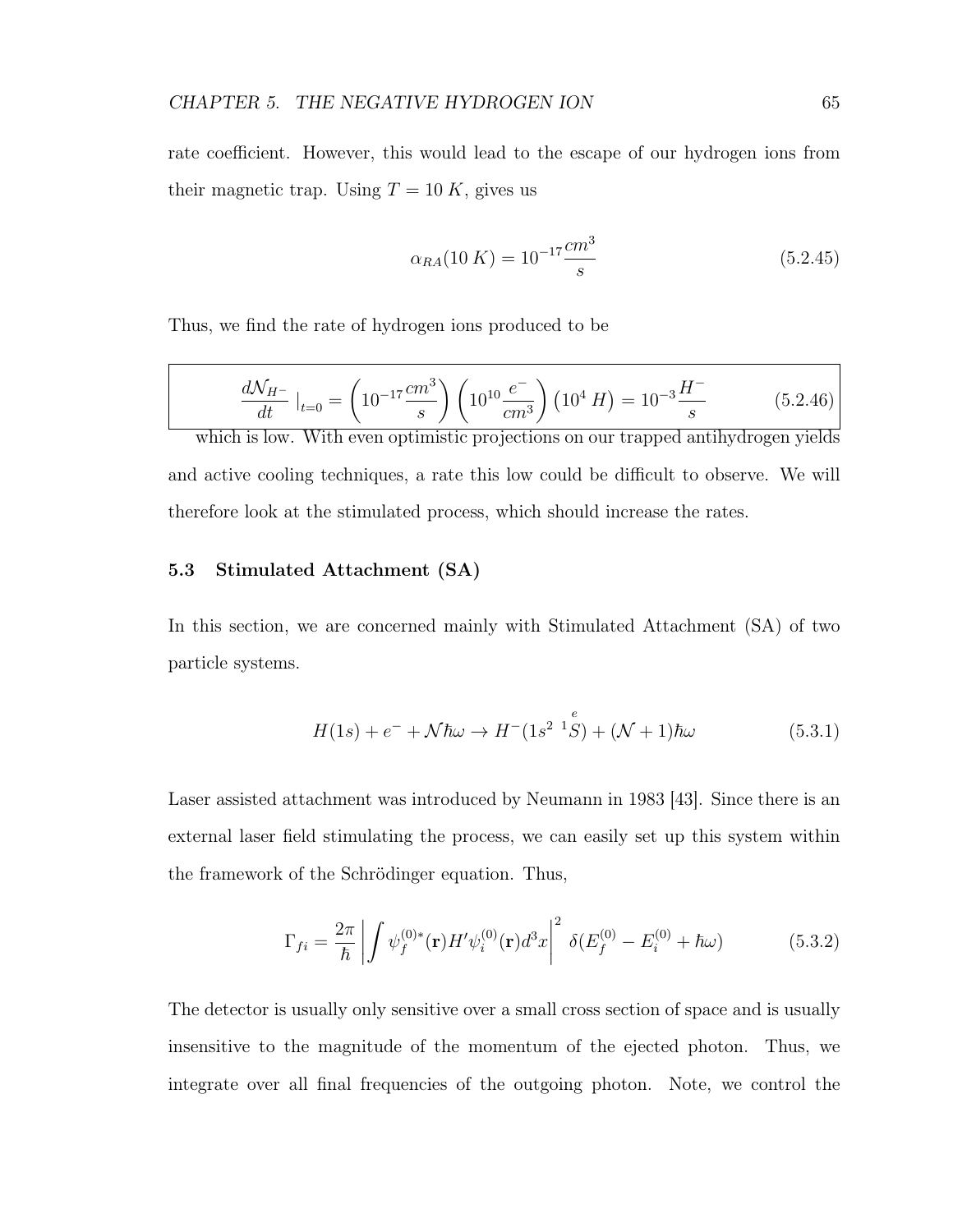initial energy of the electron beam and the frequency of the laser. Therefore, the transition rate will be

$$
\Gamma_{SA} = \sum_{f} \Gamma_{fi} = \int \Gamma_{fi} d^3 n_f = \tag{5.3.3}
$$

$$
\int\int\left(\frac{2\pi}{\hbar}\left|\int\psi_f^{(0)*}(\mathbf{r})H'\psi_i^{(0)}(\mathbf{r})d^3x\right|^2\frac{1}{\hbar}\delta(\omega_{fi}+\omega)\right)g_{SA}\frac{\mathcal{V}}{(2\pi)^3\hbar^3}\left(\frac{\hbar\omega}{c}\right)^2\frac{\hbar}{c}d\omega d\Omega.
$$

We will assume that our detector does not distinguish between polarizations of the ejected photon. The spin correction factor is

$$
g_{RA} = (sum final spin states)(average initial spin states) = (5.3.4)
$$

$$
polarization (spins states ion) \frac{1}{(2s_{electron}+1)(2s_{Hydrogen}+1)} = (2) (1) \frac{1}{(2) (2)} = \frac{1}{2},
$$

where this time we are only interested in the one spin state of the final ion. Thus, the rate of transition per solid angle is

$$
\frac{d\Gamma_{SA}}{d\Omega} = \frac{\mathcal{V}}{(2\pi)^2\hbar^4} \frac{1}{c} \left(\frac{\hbar\omega}{c}\right)^2 \left| \int \psi_f^{(0)*}(\mathbf{r}) H'\psi_i^{(0)}(\mathbf{r}) d^3x \right|^2.
$$
 (5.3.5)

where this time  $\omega = -\left(E_f^{(0)} - E_i^{(0)}\right)$  $\binom{0)}{i}/\hbar = \left(E_B + \frac{p^2}{2m}\right)$  $\left(\frac{p^2}{2m}\right)$  / $\hbar$  and we drop the subscripts on the frequency. Using the rms momentum,  $p_{rms} = 1.943 \times 10^{-26} kg \frac{m}{s}$ , and  $E_B =$  $1.210\times10^{-19}$  J, we find the frequency of the laser where stimulated attachment occurs to be

| $\omega_{SA} = 1.149 \times 10^{15} s^{-1}$ | (5.3.6) |
|---------------------------------------------|---------|
|---------------------------------------------|---------|

Since our temperature is low,  $p_{rms}^2/2m$  is so small in comparsion with  $E_B$ , this value has not strayed too far from  $\hbar\omega = E_B$ . Thus, the wavelength of the laser where stimulated (resonant) attachment occurs is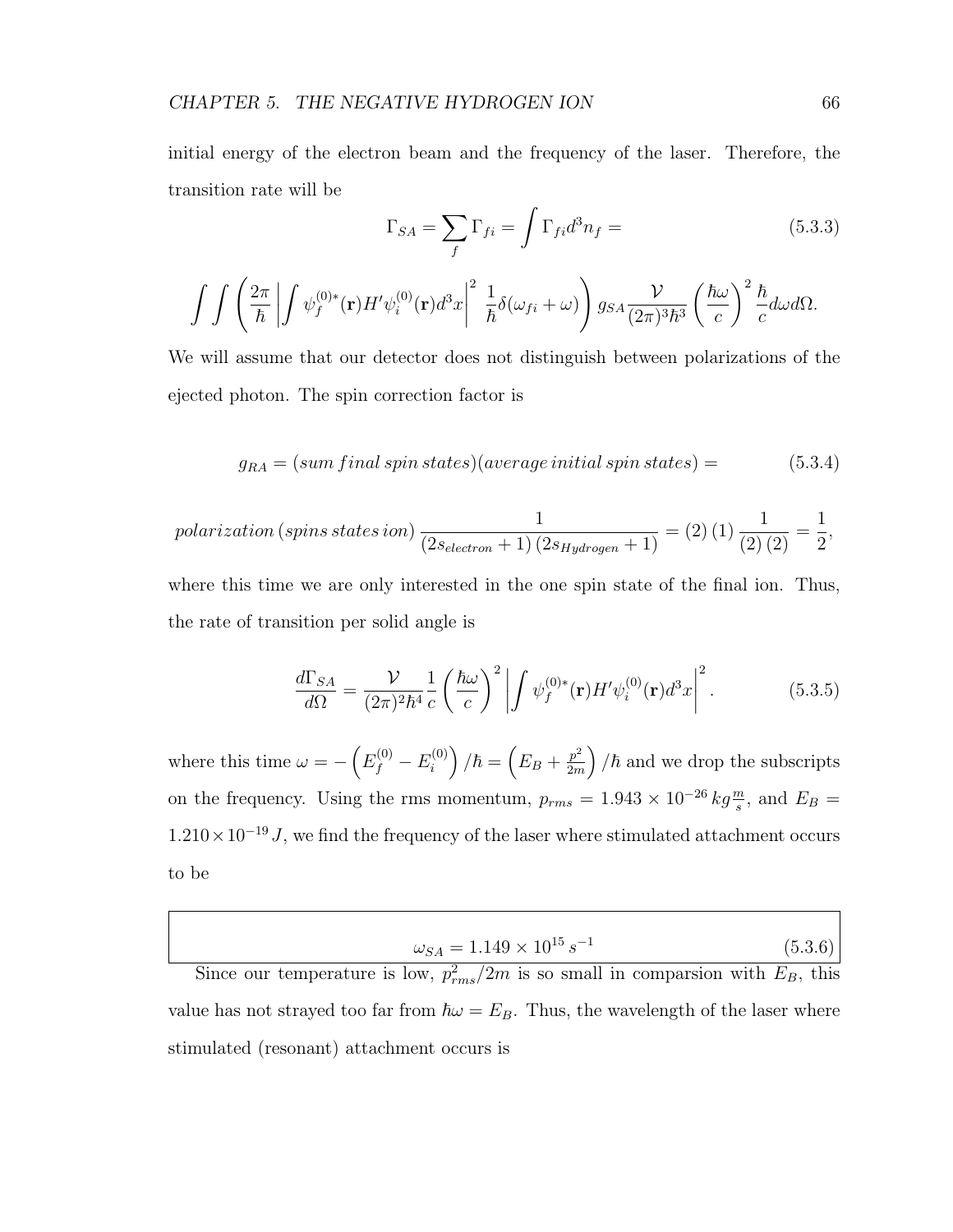$$
\lambda_{SA} = 1639 \, nm,\tag{5.3.7}
$$

which is in the infrared. From th total cross section, we find

$$
\sigma_{SA} = \frac{\Gamma_{SA}}{\Phi_e} = \frac{\Gamma_{SA}}{\mathcal{N}_e p / (\mathcal{V}m)} = \frac{\hbar \omega}{\frac{1}{2} \epsilon_0 c \omega^2 A_0^2} \frac{mc}{p} \frac{\mathcal{N}}{\mathcal{N}_e} \Gamma_{SA},
$$
(5.3.8)

the differential cross-section to be

$$
\frac{d\sigma_{SA}}{d\Omega} = \frac{\hbar\omega}{\frac{1}{2}\epsilon_0 c\omega^2 A_0^2} \frac{mc}{p} \frac{\mathcal{N}}{\mathcal{N}_e} \frac{d\Gamma_{SA}}{d\Omega} =
$$
\n
$$
\frac{\hbar\omega}{\frac{1}{2}\epsilon_0 c\omega^2 A_0^2} \frac{mc}{p} \frac{\mathcal{V}}{(2\pi)^2 \hbar^4} \frac{1}{c} \frac{\mathcal{N}}{\mathcal{N}_e} \left(\frac{\hbar\omega}{c}\right)^2 \frac{1}{2} \left| \int \psi_f^{(0)*}(\mathbf{r}) H'\psi_i^{(0)}(\mathbf{r}) d^3x \right|^2. \tag{5.3.9}
$$

If we divide the cross-section for stimulated attachment by the cross-section for photodetachment, we find ~ω  $\overline{a}$ 

$$
\frac{\sigma_{SA}}{\sigma_{PD}} = \frac{\mathcal{N}}{\mathcal{N}_e} \frac{1}{2} \frac{\left(\frac{\hbar \omega}{c}\right)^2}{p^2},\tag{5.3.10}
$$

which is consistent with the *principle of detailed balancing*. This could be considered the least hand-waving path to the principle of detailed balancing. Using the principle of detailed balancing we find

$$
\alpha_{SA} = \mathcal{N}\alpha_{RA} = \mathcal{N}\left(1.070 \times 10^{-18} \frac{cm^3}{s \cdot K} T\right). \tag{5.3.11}
$$

where the number of photons for a reasonable laser intensity that is well within the limits of perturbation theory,  $I = 10^{10} \frac{W}{cm^2}$ , is

$$
\mathcal{N} = \frac{IV}{\hbar \omega c} = \frac{(10^{10} \, W/cm^2) (1 \, cm^3)}{(1.212 \times 10^{-19} \, J) (2.998 \times 10^{10} \frac{cm}{s})} = 2.752 \times 10^{18} \text{photons.}
$$
 (5.3.12)

This gives a rate coefficent for stimulated attachment of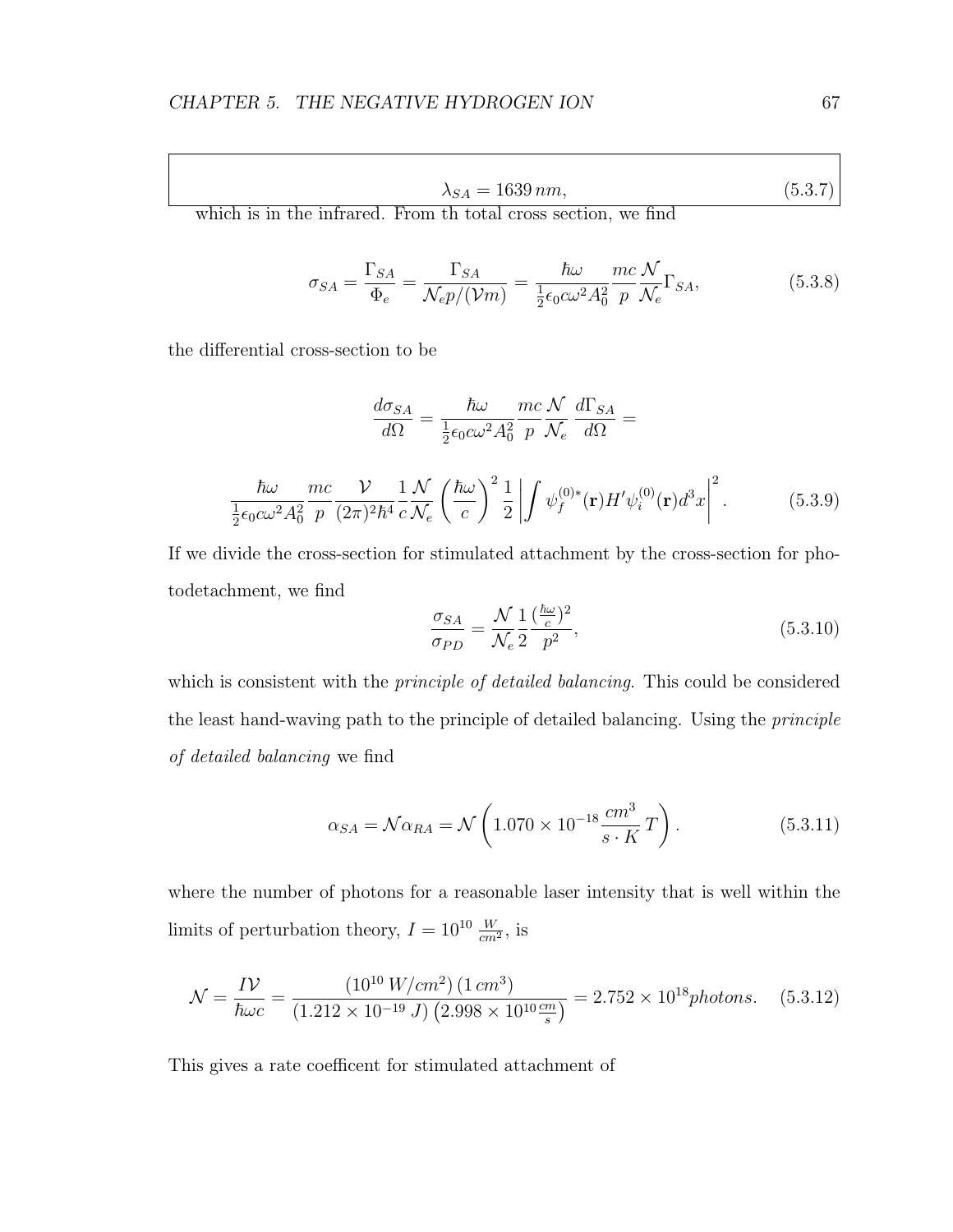$$
\alpha_{SA}(T = 10 \, K) = (2.752 \times 10^{18} \, photons) \left( 1.070 \times 10^{-17} \frac{cm^3}{s} \right) \approx 2.945 \times 10^1 \frac{cm^3}{s} \tag{5.3.13}
$$

The rate of stimulated attachment is

$$
\frac{d\mathcal{N}_{H^-}}{dt}\big|_{t=0} = \alpha_{SA} n_e \mathcal{N}_H. \tag{5.3.14}
$$

Therefore, we find

$$
\frac{dN_{H^{-}}}{dt}|_{t=0} = \left(2.945 \times 10^{1} \frac{cm^{3}}{s}\right) \left(10^{10} \frac{e^{-}}{cm^{3}}\right) \left(10^{4} H\right) = 3 \times 10^{15} \frac{H^{-}}{s} \tag{5.3.15}
$$

This is a high rate of production. That rate is for continuous operation but a typical Ti-Sapphire pulse repetition rate is on the order of  $70 MHz$ . That is a pulse repetition period of  $15 ns$ . This means the laser is only interacting with the hydrogen for about  $5 \mu s$  out of each second of operation. This reduces the rate of production by a factor of  $5 \times 10^{-6}$ , giving a rate of about  $1.5 \times 10^{10} s^{-1}$ . This is still a decent rate of production. In order to maintain this rate, we would need to actively remove the product. If we cannot remove the product, then the system will eventually reach equilibrium. At equilibrium, we found

$$
n_{H^{-}} = \frac{\beta_{SA}}{\alpha_{PD}} n_e n_H = \frac{\left(1.070 \times 10^{-18} \frac{cm^6}{s \cdot K} T\right)}{\left(1.230 \times 10^{-6} \frac{cm^3}{s}\right)} n_e n_H \tag{5.3.16}
$$

or

$$
n_{H^-} = n_e n_H (8.699 \times 10^{-13} \, \text{cm}^3 \, \text{K}^{-1} \, \text{T}). \tag{5.3.17}
$$

Thus, at  $T = 10 K$ , we find at equilibrium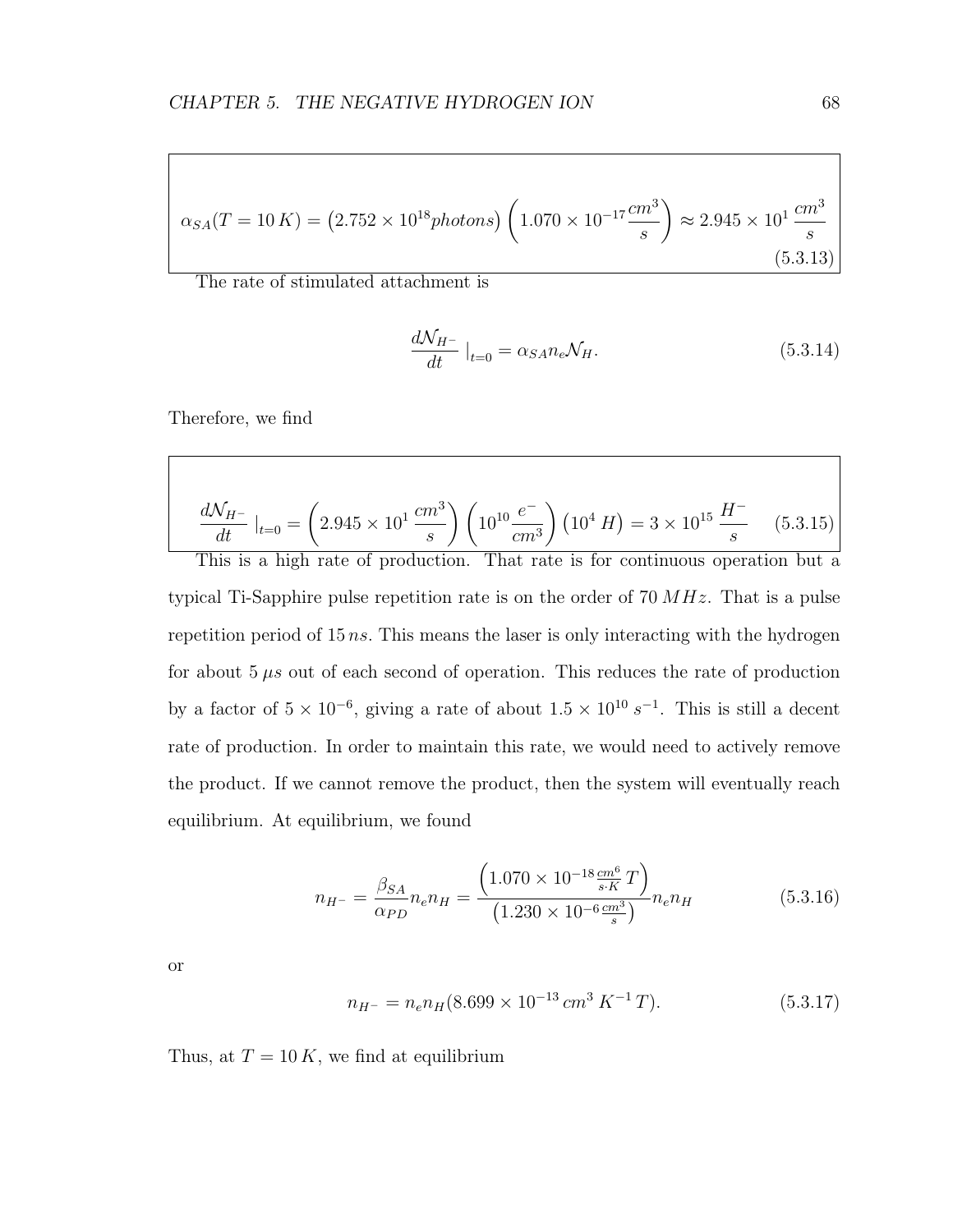$$
n_{H^{-}} = \left(10^{10} \frac{e^{-}}{cm^{3}}\right) \left(10^{4} \frac{H}{cm^{3}}\right) (8.699 \times 10^{-12} cm^{3}) \approx 1000 \frac{H^{-}}{cm^{3}} \tag{5.3.18}
$$

This amount of antihydrogen ions is observable. Next, we will look at a method that goes beyond perturbation theory. This will allow us to analyze laser intensities up to the point where the dipole approximation breaks down and should help increase rates.

 $\overline{1}$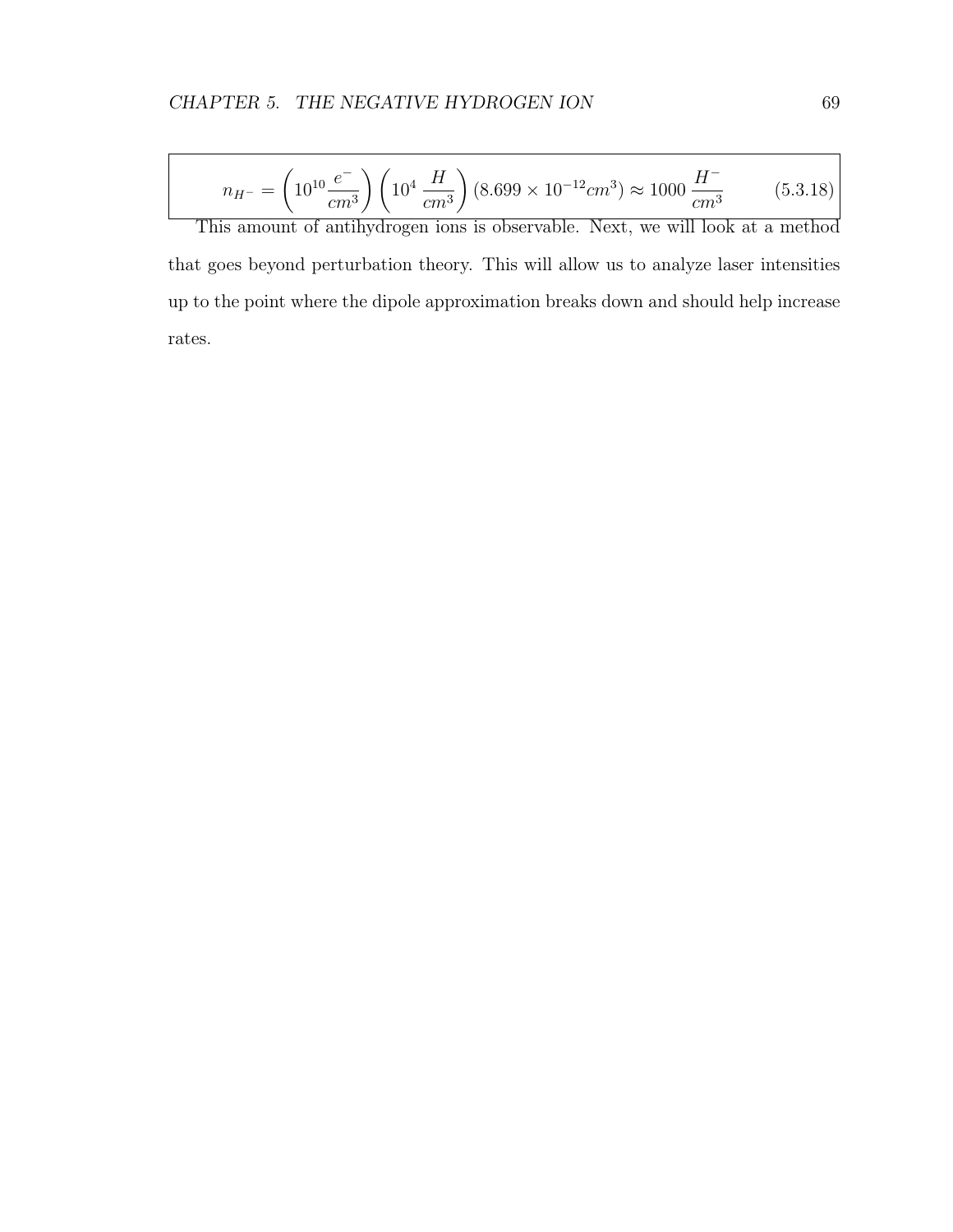Chapter 6

# Beyond Perturbation

# 6.1 S-matrix and T-matrix

In order to go beyond perturbation theory, we need to devise a general system for calculating quantum transition rates in which the mathematical environment is not built on a foundation of approximations. Luckily, Wheeler has devised just such a mathematical environment [52]. While Wheeler was interested in nuclear scattering (free-free transitions), the Scattering matrix (S-matrix) is a general system that can be applied to any system of intial and final states, such as bound-bound transition or free-bound transitions. Howard R. Reiss recognized the importance of this method of calculation for non-scattering (bound-free and free-bound) systems [53, 54, 55, 56, 32, 26]. A less elegant, yet earlier, method was used by Keldysh [57].

The non-interacting solutions are given by the non-interacting Schrödinger equation,

$$
i\hbar \frac{\partial}{\partial t} \Psi^{(0)} = H_0 \Psi^{(0)} \tag{6.1.1}
$$

and the interacting solutions are given by the interacting Schrödinger equation,

$$
i\hbar \frac{\partial}{\partial t} \Psi = (H_0 + H_{int}) \Psi.
$$
\n(6.1.2)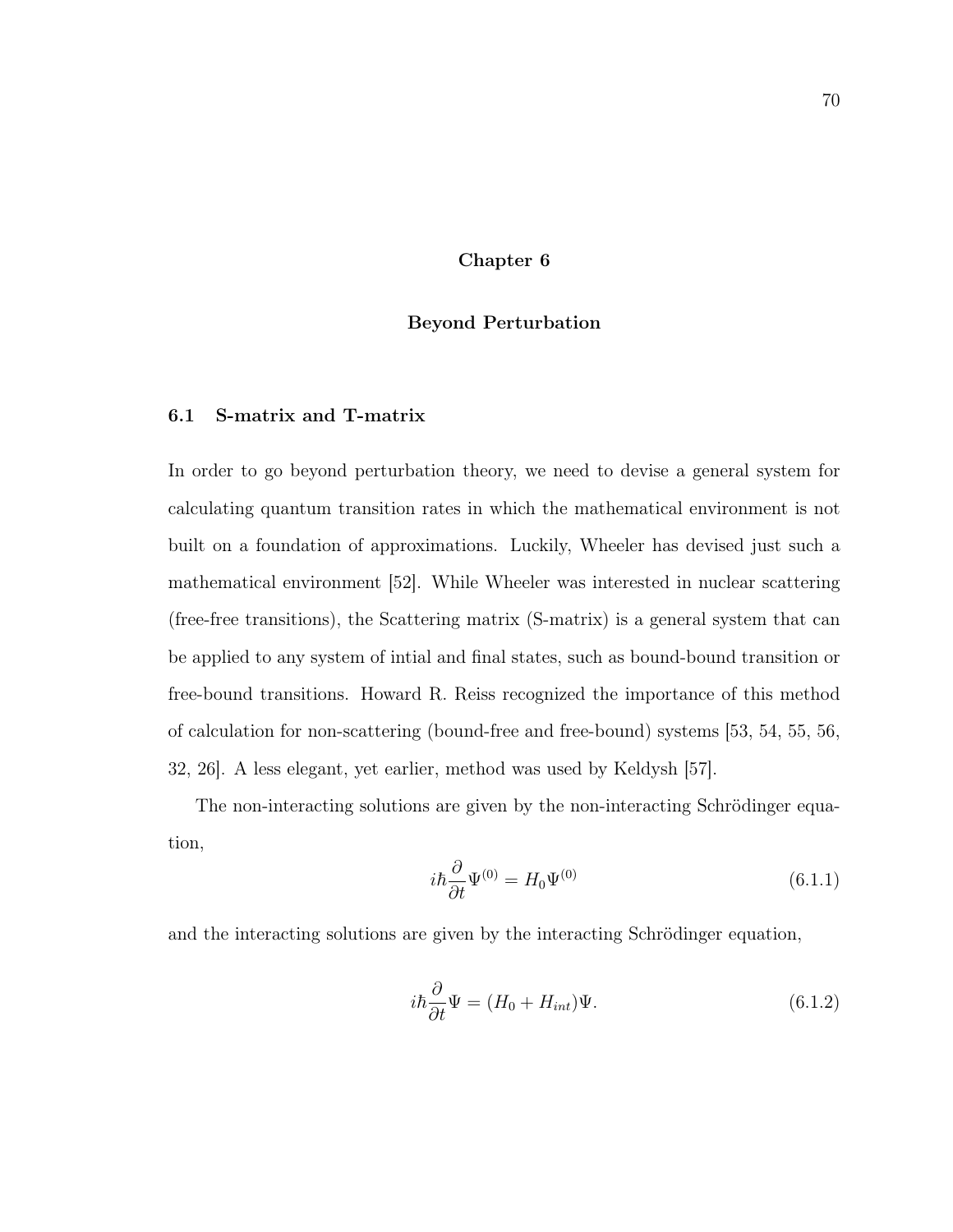It is understood that the vector potential A satisfies the asymptotic condition

$$
\lim_{t \to \pm \infty} \mathbf{A}(t) = 0 \implies \lim_{t \to \pm \infty} H_{int}(t) = 0 \tag{6.1.3}
$$

That is, at some time in the long past the interaction was turned off, and at some time in the far future it is also off. Here "long" and "far" could be a femtosecond pulse! The atomic system was prepared initially in a well-defined non-interacting initial state  $\Psi_i^{(0)}$  $i^{(0)}(t)$ , such that

$$
\lim_{t \to -\infty} \Psi_i(t) = \Psi_i^{(0)}(t). \tag{6.1.4}
$$

The system also has a non-interacting final state  $\Psi_f^{(0)}$  $f^{(0)}(t)$ , such that

$$
\lim_{t \to \infty} \Psi_f(t) = \Psi_f^{(0)}(t). \tag{6.1.5}
$$

Then the *Scattering matrix* (S-matrix) can be defined as

$$
S_{fi} = \lim_{t \to \infty} \int \Psi_f^{(0)*}(t) \Psi_i(t) d^3 x,\tag{6.1.6}
$$

which is the amplitude of the non-interacting final state overlapped with the interacting initial state.

It is useful to define a Transition matrix (T-matrix)

$$
T_{fi} = S_{fi} - \delta_{fi},\tag{6.1.7}
$$

which simply subtracts off the probability of no transition from the S-matrix. Using,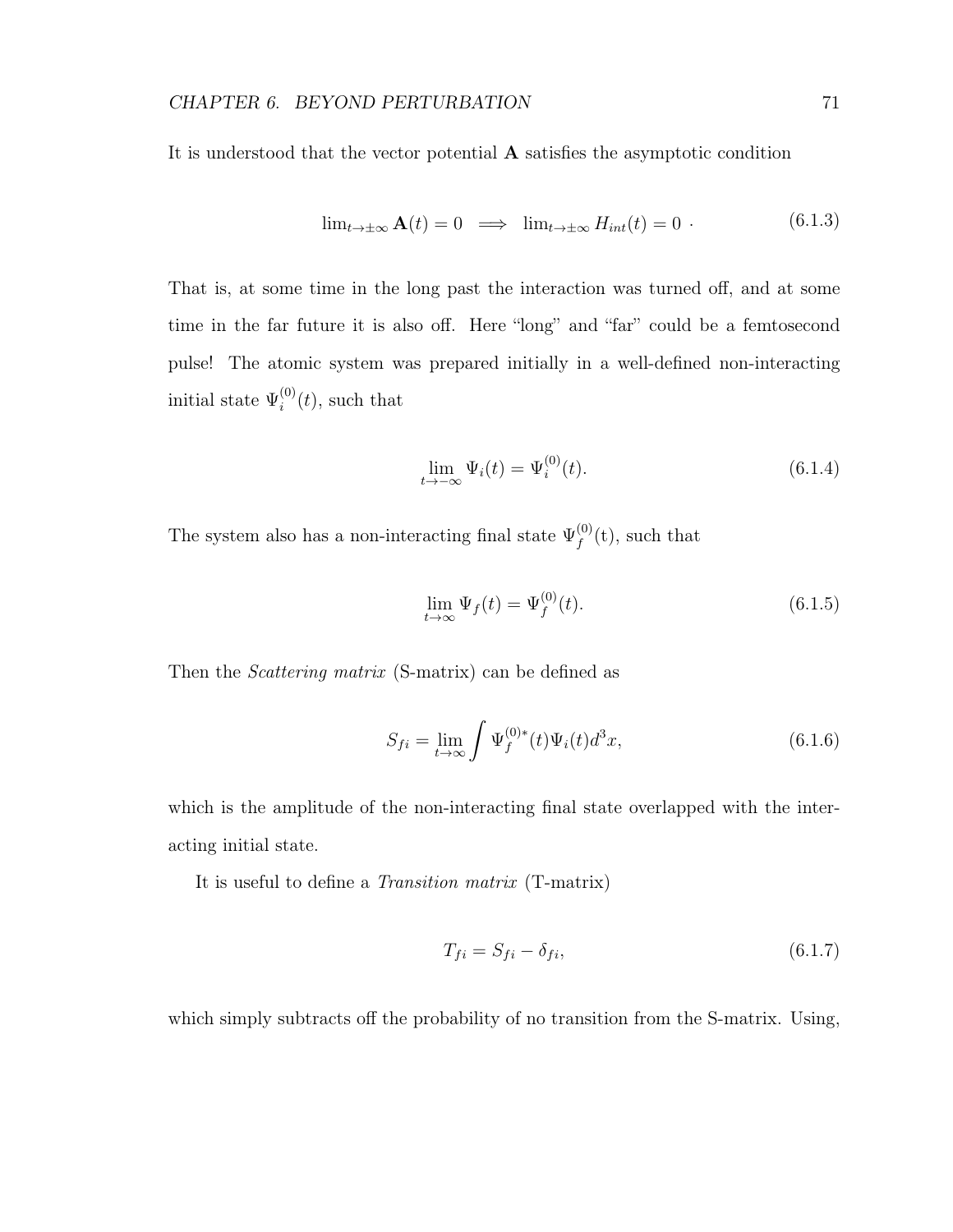$$
\delta_{fi} = \int \Psi_f^{(0)*}(t) \Psi_i^{(0)}(t) d^3x
$$
 and  $\lim_{t \to -\infty} \Psi_i(t) = \Psi_i^{(0)}(t)$ , the T-matrix can be written

$$
T_{fi} = \lim_{t \to \infty} \int \Psi_f^{(0)*}(t) \Psi_i(t) d^3x - \int \Psi_f^{(0)*}(t) \Psi_i^{(0)}(t) d^3x \tag{6.1.8}
$$

$$
= \lim_{t \to \infty} \int \Psi_f^{(0)*}(t) \Psi_i(t) d^3x - \lim_{t \to -\infty} \int \Psi_f^{(0)*}(t) \Psi_i(t) d^3x
$$

$$
= \frac{\partial}{\partial t} \int \int \Psi_f^{(0)*}(t) \Psi_i(t) d^3x dt,
$$

where in the last step we applied the fundamental theorem of calculus. Using the Schrödinger equation to replace time derivative with Hamiltonians,

$$
T_{fi} = -\frac{i}{\hbar} \int \int \left[ H_0 \Psi_f^{(0)*}(t) \right] \Psi_i(t) d^3x dt - \frac{i}{\hbar} \int \int \Psi_f^{(0)*}(t) (H_0 + H_{int}) \Psi_i(t) d^3x dt.
$$
\n(6.1.9)

Using integration by parts (or Hemiticity of  $H_0$ ) on the first term,

$$
T_{fi} = \frac{i}{\hbar} \int \int \Psi_f^{(0)*}(t) H_0 \Psi_i(t) d^3x dt - \frac{i}{\hbar} \int \int \Psi_f^{(0)*}(t) (H_0 + H_{int}) \Psi_i(t) d^3x dt, \tag{6.1.10}
$$

and noting the first two terms with integrals of  $H_0$  cancel,

$$
T_{fi} = -\frac{i}{\hbar} \int \int \Psi_f^{(0)*}(t) H_{int} \Psi_i(t) d^3x dt.
$$
 (6.1.11)

This gives us a S-matrix

$$
S_{fi} = \delta_{fi} - \frac{i}{\hbar} \int \int \Psi_f^{(0)*}(t) H_{int}(t) \Psi_i(t) d^3x dt.
$$
 (6.1.12)

We note that no approximations were used in this derivation. These are the general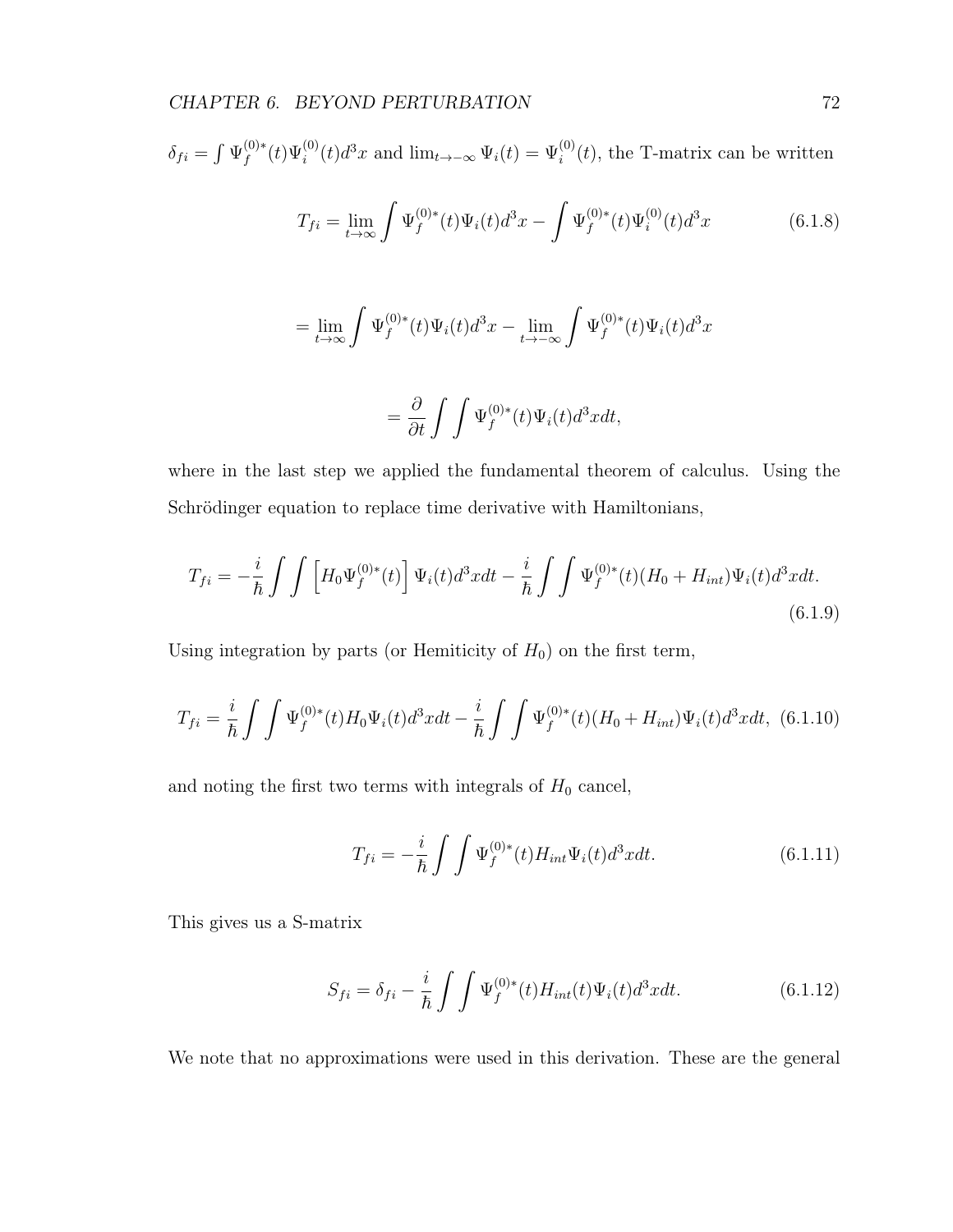quantum S-matrix and T-matrix. They are exact. This is the basis on which the Strong Field Approximation is built.

The equations of motion are invariant under time reversal; therefore, we can form the fully equivalent S-matrices and T-matrices,

$$
S_{fi} = \lim_{t \to -\infty} \int \Psi_f^*(t) \Psi_i^{(0)}(t) d^3 x.
$$
 (6.1.13)

$$
T_{fi} = -\frac{i}{\hbar} \int \int \Psi_f^*(t) H_{int} \Psi_i^{(0)}(t) d^3x dt.
$$
 (6.1.14)

We will now continue on to the Strong Field Approximation.

# 6.2 Strong Field Approximation (SFA)

If the applied laser field is sufficiently large, then a perturbation expansion will simply not converge. It is thus necessary to have other methods to extend our knowledge of the behavior of atoms in intense laser fields. The Strong Field Approximation (SFA) is a nonperturbative, analytical approximation that leads naturally to formulations of transition amplitudes. It is formulated in the time-reversed transition amplitude where the interacting state is the final state, rather than the intitial state. For the Hydrogen atom, one can put a limit for when the SFA begins to break down. This condition is when the Coulomb interaction (or, in our case, finite range interaction) starts to become as prominent as the external field. Thus,

$$
E_B \gg U_p,\tag{6.2.1}
$$

where  $E_B$  is the binding energy of the electron. This leads to

$$
I_{SFA} = \frac{2\epsilon_0 mc}{e^2} E_B \omega^2 = \left(\frac{E_B}{\hbar \omega}\right) \frac{1}{\alpha} \frac{1}{2\pi} m \omega^3.
$$
 (6.2.2)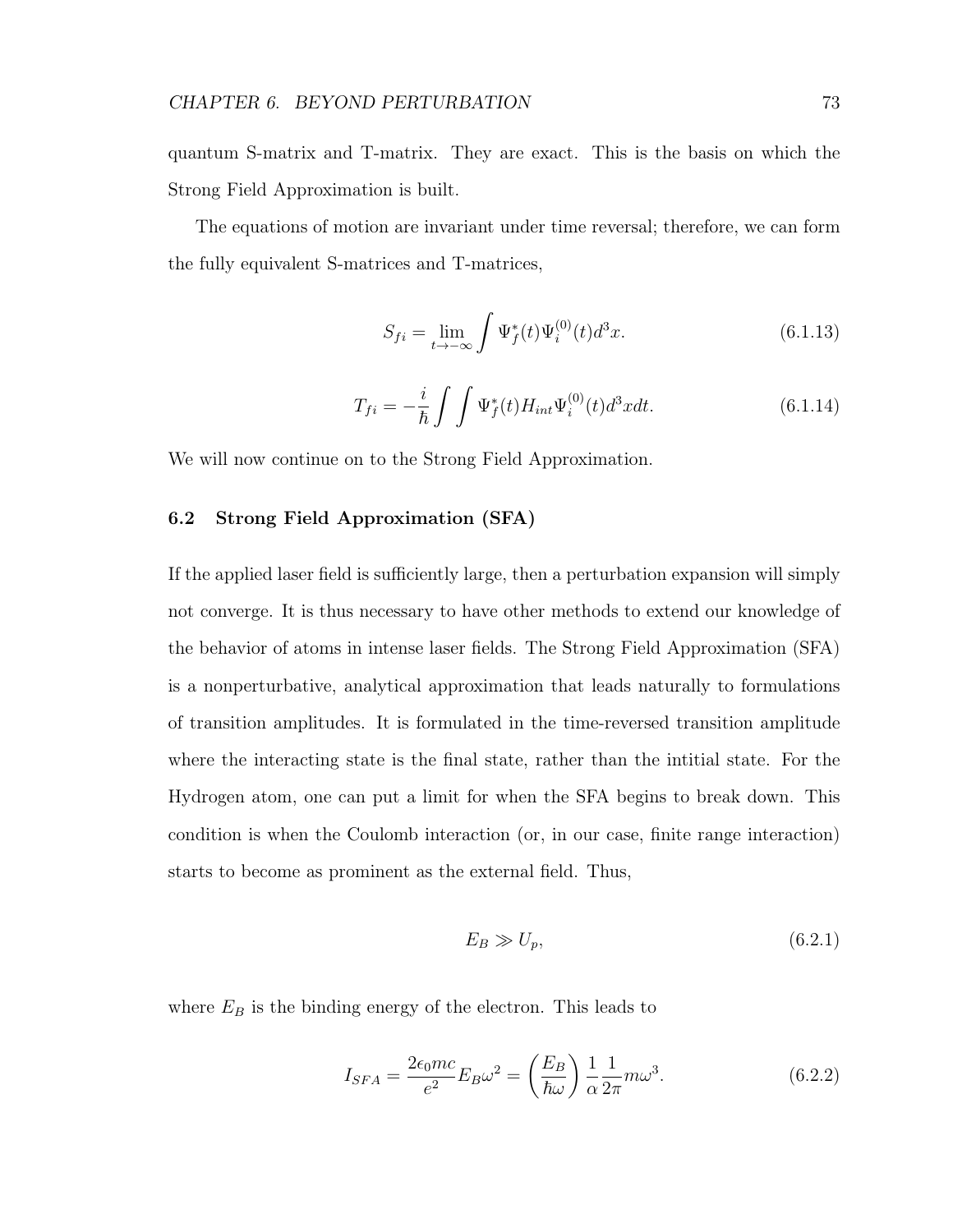Thus, with a Ti-Sapphire laser ( $\lambda = 800 \, nm$ ) and  $E_B \approx 1 \, eV$ , the assumptions of the SFA should begin to weaken at intensities

$$
I \ll I_{SFA} \approx 1.6 \times 10^{13} \, W/cm^2. \tag{6.2.3}
$$

However, this quantity has a history of misinterpretations. Is it related to tunneling in anyway? In fact, this has been shown not to be the case. Is it the limit where multiphoton interactions begin to overlap? Perhaps. At any rate, one can see that this approximation is good for our system with a loosely bound electron where we have a neutral target and the proton is almost entirely screened by a bound electron. This quantity is sometimes presented as a unitless parameter in literature called the field-dominated intensity parameter,

$$
z_1 = \frac{2U_p}{E_B}.\t(6.2.4)
$$

The SFA can be thought of as a zeroth order perturbation of the Coulomb interaction of the free electron with the nucleus. Zeroth order meaning that we ignore the interaction with the nucleus. The exact wavefunction would take into account both interaction of the electron with the laser field and the nucleus. The exact transition amplitude is

$$
T_{fi} = -\frac{i}{\hbar} \int \int \Psi_f^*(t) H_{int} \Psi_i^{(0)}(t) d^3x dt.
$$
 (6.2.5)

In the case of photodetachment, the state  $\Psi_f(t)$  is the fully detached state. The Strong Field Approximation statement can be summarized by saying, "in the continuum 'free' electron state assume that the laser field is sufficiently strong so as to dominate over the effects of the atomic potential which are 'far away.'" In other words, we will assume the Coulomb potential has no effect on the detached electron. Therefore,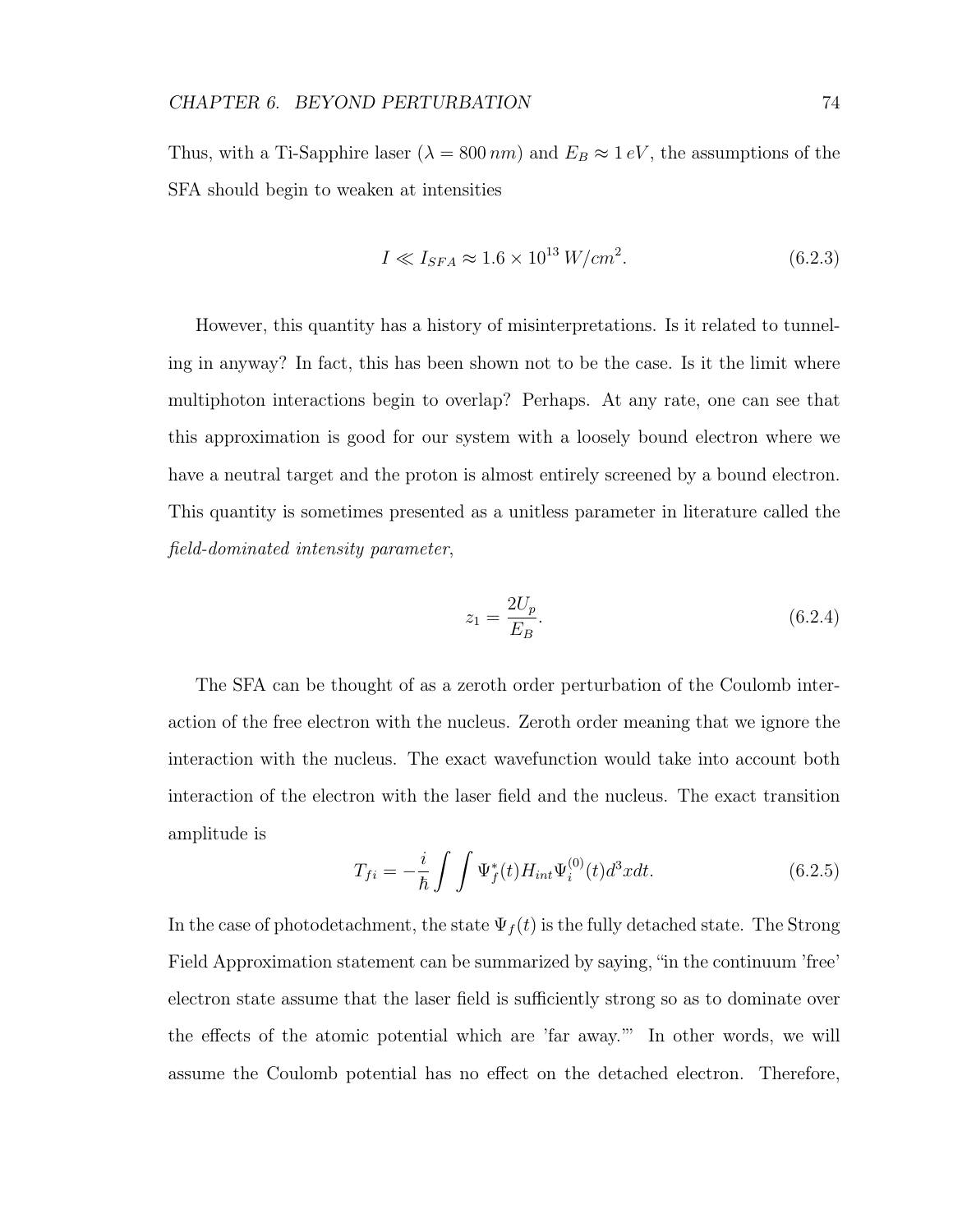(ignoring the other possible electrons for the moment), we approximate  $\Psi_f(t)$  by the Volkov solution for a "free" particle in a field. Namely

$$
\Psi_f(t) \approx \chi(\mathbf{r}, t) = \frac{1}{\sqrt{\mathcal{V}}} exp(-i\mathbf{k} \cdot \mathbf{r}) exp\left[\frac{i}{\hbar} \left(E_k t + \int V_{int}(t') dt'\right)\right]
$$
(6.2.6)

so that the T-matrix is

$$
T_{fi} = -\frac{i}{\hbar} \int \int \chi^*(\mathbf{r}, t) H_{int} \Psi_i^{(0)}(t) d^3x dt.
$$
 (6.2.7)

This is the (zeroth order) Strong Field Approximation. It is an interesting fact that because we choose in our calculations to use the finite range approximation, all higher order corrections factors are in fact zero. That is, within our finite range approximation, the two electrons wavefunction are completely separable. Therefore, the "free" electron only feels the laser field and does not feel the atom. The bound electron only feels the nucleus and laser field. This means, as we will soon see, that our calculation will "work" for intensities down to zero. We will not be constrained by the field-dominated intensity parameter. This would not be the case had we used the exact Coulomb potential.

# 6.3 Applicaton of the Strong Field Approximation

Starting with photodetachment of two particle systems, the final state will be a Volkov particle and bound particle [59, 58, 60],

$$
\Psi_f(\mathbf{r}_1, \mathbf{r}_2, t) = \frac{1}{\sqrt{2}} \left[ \chi(\mathbf{r}_1, t) \Psi_{1s}(\mathbf{r}_2, t) + \chi(\mathbf{r}_2, t) \Psi_{1s}(\mathbf{r}_1, t) \right]. \tag{6.3.1}
$$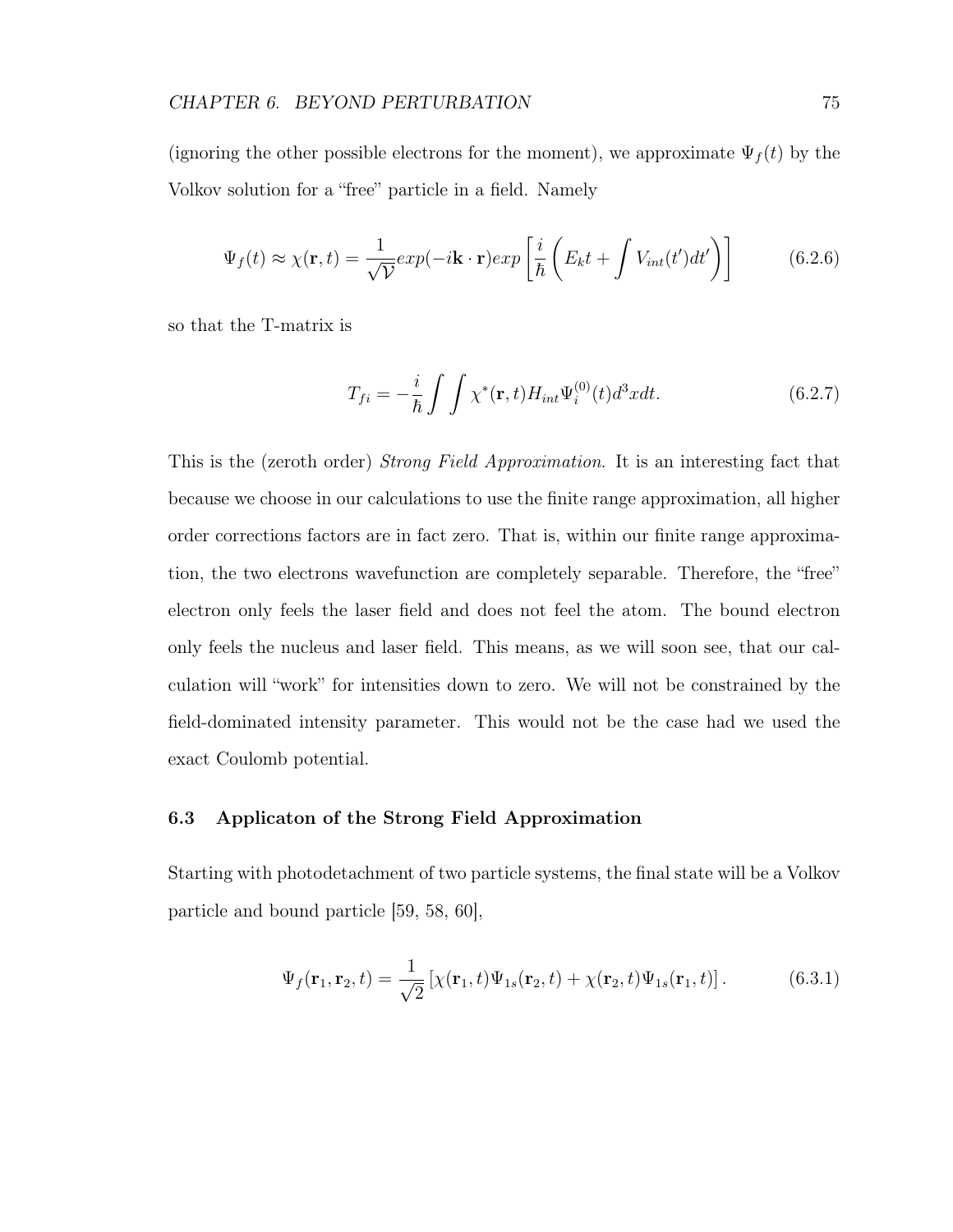The initial state will be the ion,

$$
\Psi_i^{(0)}(\mathbf{r}_1, \mathbf{r}_2, t) = \begin{cases} \psi_{eff}(\mathbf{r}_1)\psi_{1s}(\mathbf{r}_2)exp(-\frac{i}{\hbar}E_{ion}t) & r_1 > r_2 \\ \psi_{eff}(\mathbf{r}_2)\psi_{1s}(\mathbf{r}_1)exp(-\frac{i}{\hbar}E_{ion}t) & r_2 > r_1 \end{cases}, \quad (6.3.2)
$$

where

$$
E_{ion} = E_{1s} + E_{eff} \tag{6.3.3}
$$

The T-matrix simplifies to

$$
T_{fi} = -\frac{i}{\hbar} \int \int \chi^*(\mathbf{r}, t) H_{int} \psi_{eff}(\mathbf{r}) exp(\frac{i}{\hbar} E_B t) d^3x dt,
$$
 (6.3.4)

where

$$
E_B = E_{1s} - E_{ion}.\t\t(6.3.5)
$$

We point out that  $E_{ion}$  is a more negative number than  $E_{1s}$ , making the binding energy  $E_B$  a positive quantity by convention (i.e.  $E_B = -E_{eff}$ ). The term  $H_{int}\Psi_{ion}$ is not very easily worked out; therefore, we carry out an integration by parts over  $t$ . The T-matrix for this situation is

$$
T_{fi} = (6.3.6)
$$

$$
-\frac{i}{\hbar} \int \int \frac{1}{\sqrt{\mathcal{V}}} exp(-i\mathbf{k} \cdot \mathbf{r}) exp\left[\frac{i}{\hbar} \left(E_k t + \int V_{int}(t') dt'\right)\right] H_{int} \psi_{eff}(\mathbf{r}) exp(\frac{i}{\hbar} E_B t) d^3x dt.
$$

We let

$$
u = -\frac{1}{\sqrt{\mathcal{V}}} exp(\frac{i}{\hbar} E_k t) exp(\frac{i}{\hbar} E_B t) exp(-i\mathbf{k} \cdot \mathbf{r})
$$
(6.3.7)  

$$
du = -\frac{1}{\sqrt{\mathcal{V}}} \frac{i}{\hbar} (E_k + E_B) exp(\frac{i}{\hbar} E_k t) exp(\frac{i}{\hbar} E_B t) exp(-i\mathbf{k} \cdot \mathbf{r}) dt
$$

$$
dv = \frac{i}{\hbar} exp\left[\frac{i}{\hbar} \int_{-\infty}^t V_{int}(t') dt'\right] H_{int} \psi_{eff}(\mathbf{r}) dt
$$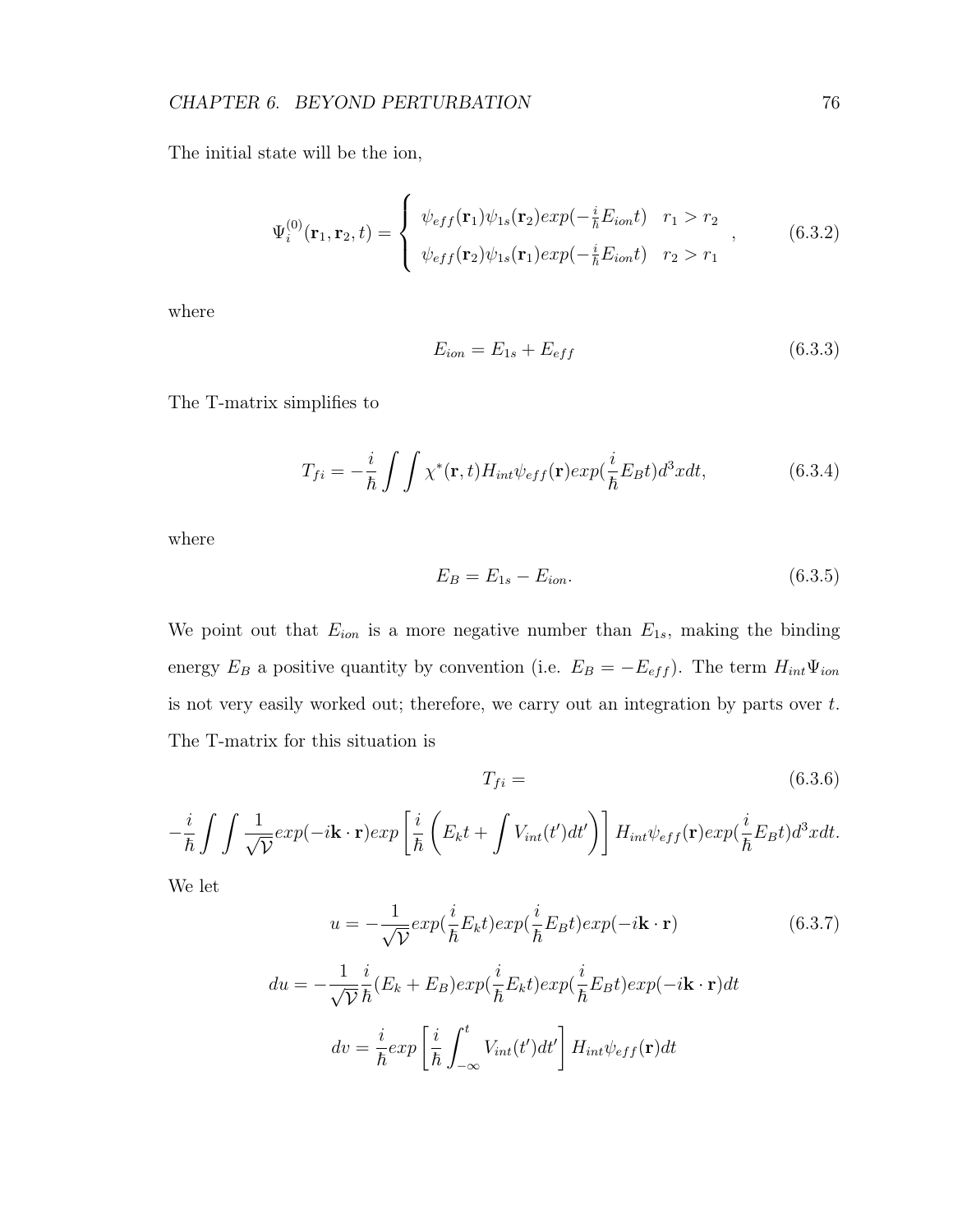$$
v = exp\left[\frac{i}{\hbar} \int_{-\infty}^{t} V_{int}(t')dt'\right] \psi_{eff}(\mathbf{r})
$$

. We note that integration parts over  $t$  is useful when we choose the Volkov wavefunction for the final state. It does not produce any advantage with a planewave wavefunction. Integration by parts states that  $\int u dv = - \int v du$  (because uv  $\left|_{\text{limits}} = 0\right|$ ) so that

$$
-\int \frac{1}{\sqrt{\mathcal{V}}} exp(\frac{i}{\hbar} E_k t) exp(\frac{i}{\hbar} E_B t) exp(-i\mathbf{k} \cdot \mathbf{r}) \frac{i}{\hbar} exp\left[\frac{i}{\hbar} \left(E_k t + \int V_{int}(t') dt'\right)\right] H_{int} \psi_{eff}(\mathbf{r}) dt
$$

$$
= \int exp\left[\frac{i}{\hbar} \int V_{int}(t') dt'\right] \psi_{eff}(\mathbf{r}) \frac{1}{\sqrt{\mathcal{V}}} \frac{i}{\hbar} (E_k + E_B) exp(\frac{i}{\hbar} E_k t) exp(\frac{i}{\hbar} E_B t) exp(-i\mathbf{k} \cdot \mathbf{r}) dt.
$$
(6.3.8)

This transforms the T-matrix,

$$
T_{fi} = (6.3.9)
$$

$$
\frac{1}{\sqrt{\mathcal{V}}}\frac{i}{\hbar}(E_k + E_B) \int exp(-i\mathbf{k}\cdot\mathbf{r})\psi_{eff}(\mathbf{r})d^3x \int exp\left[\frac{i}{\hbar}\int V_{int}(t')dt'\right]exp(\frac{i}{\hbar}E_kt)exp(\frac{i}{\hbar}E_Bt)dt
$$
to

$$
T_{fi} = \frac{i}{\hbar} (E_k + E_B) \widetilde{\psi}_{eff}(\mathbf{k}) \int exp\left[\frac{i}{\hbar} \left( (E_k + E_B)t \right)\right] exp\left[\frac{i}{\hbar} \int V_{int}(t') dt'\right] dt \quad (6.3.10)
$$

where  $\widetilde{\psi}_{eff}(\mathbf{k})$  is the Fourier transform of  $\psi_{eff}(\mathbf{r}),$ 

$$
\widetilde{\psi}_{eff}(\mathbf{k}) = \frac{1}{\sqrt{\mathcal{V}}} \int exp(-i\mathbf{k} \cdot \mathbf{r}) \psi_{eff}(\mathbf{r}) d^3 x.
$$
\n(6.3.11)

Focusing our attention on the term with the interaction potential, we have

$$
\frac{1}{\hbar} \int V_{int}(t')dt' = \int \left(\frac{e}{m}\mathbf{k} \cdot \mathbf{A}(t') + \frac{e^2}{2m\hbar} \mathbf{A}^2(t')\right) dt'
$$
(6.3.12)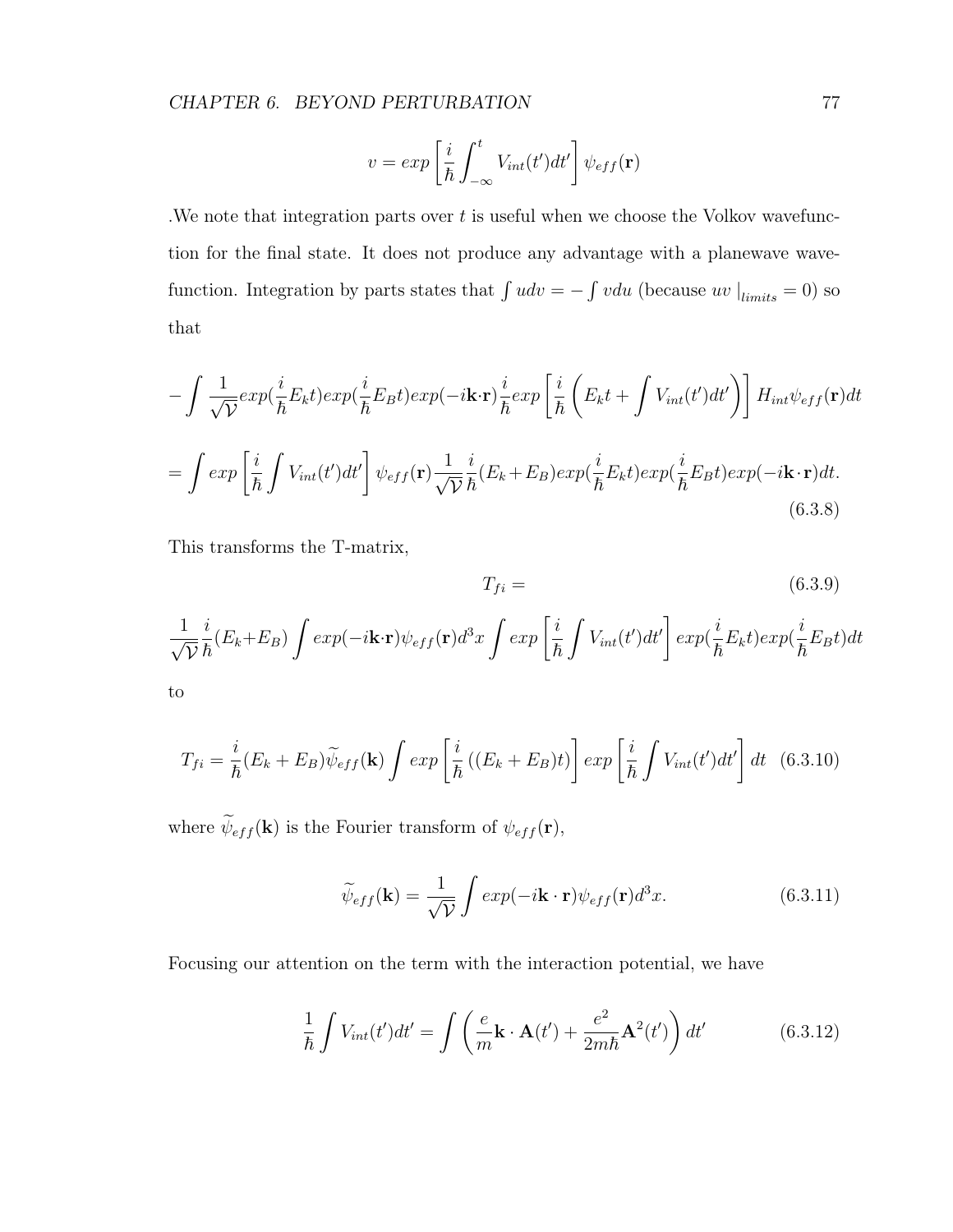# FIGURE-8 MOTION OF A FREE ELECTRON IN A LINEARLY POLARIZED PLANE-WAVE FIELD  $\bf k$  $\bm{\beta}_0$  $\boldsymbol{\alpha}_0$

Figure 6.1: The quiver amplitude  $\alpha_0$  , the shiver amplitude  $\beta_0$  , and the direction of propagation k.

$$
= \int \left( \frac{e}{m} A_0 \cos(\omega t') \mathbf{k} \cdot \hat{\boldsymbol{\epsilon}} + \frac{e^2}{2m\hbar} A_0^2 \cos^2(\omega t') \right) dt' \tag{6.3.13}
$$

$$
= \mathbf{k} \cdot \left(\frac{eA_0}{m\omega}\hat{\epsilon}\right) \sin(\omega t) + k \frac{e^2 A_0^2}{8m\hbar\omega k} \sin(2\omega t) + k \frac{e^2 A_0^2}{4m\hbar\omega k} \omega t \tag{6.3.14}
$$

$$
= \mathbf{k} \cdot \boldsymbol{\alpha}_0 \sin(\omega t) + k\beta_0 \sin(2\omega t) + 2k\beta_0 \omega t.
$$
 (6.3.15)

It is useful to define the quiver motion of the electron in the laser field (not to be confused with  $\alpha$ , the fine structure constant) as

$$
\boldsymbol{\alpha}(t) = \frac{e}{m} \int \mathbf{A}(t')dt' = \boldsymbol{\alpha}_0 \sin(\omega t) \tag{6.3.16}
$$

where

$$
\boldsymbol{\alpha}_0 = \frac{eA_0}{m\omega}\hat{\boldsymbol{\epsilon}} = \frac{eE_0}{m\omega^2}\hat{\boldsymbol{\epsilon}}.\tag{6.3.17}
$$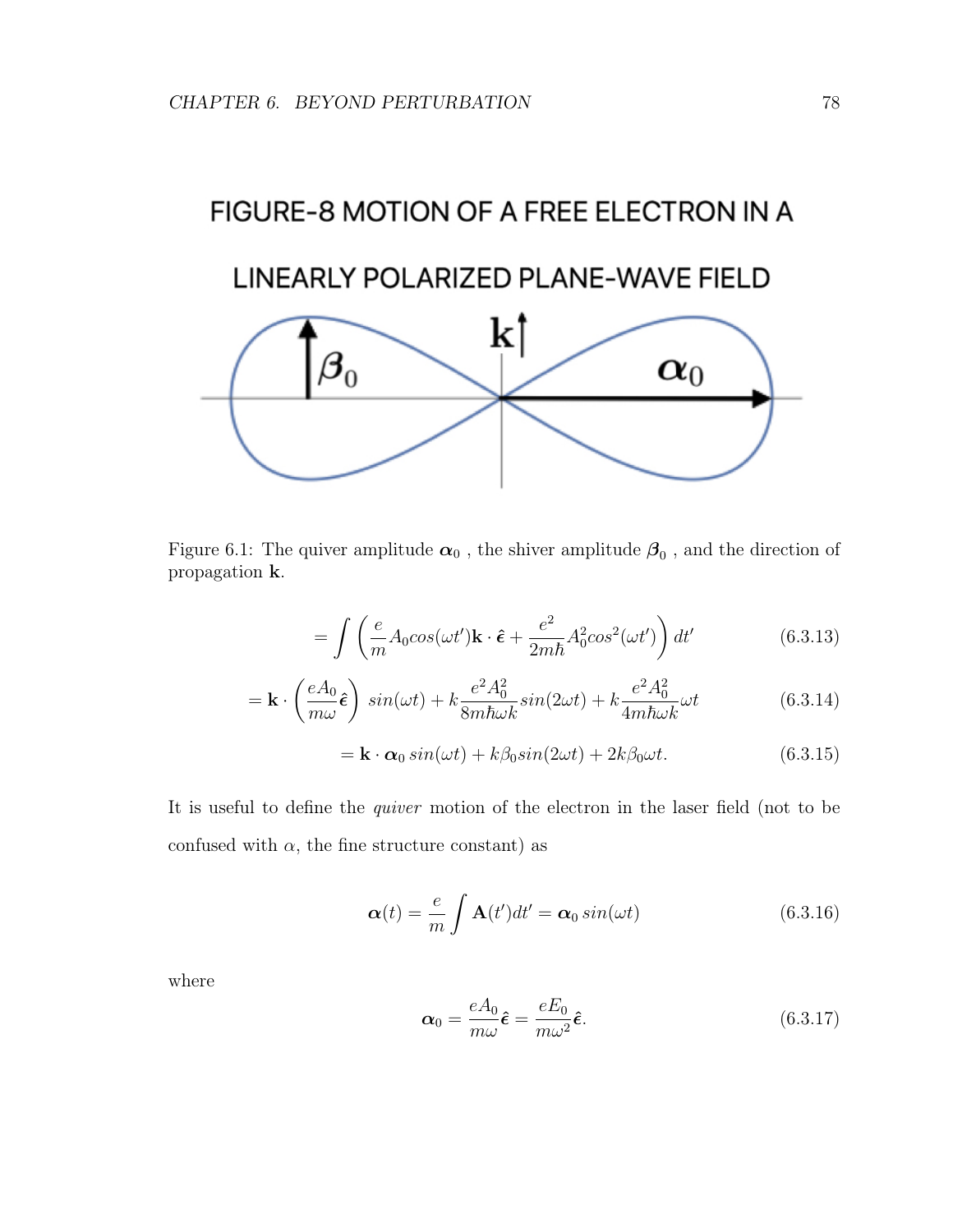and

$$
\alpha_0 = \frac{eA_0}{m\omega} = \frac{eE_0}{m\omega^2} = \sqrt{\frac{4\hbar z}{m\omega}} = \sqrt{\frac{4U_p}{m\omega^2}}.
$$
\n(6.3.18)

The *quiver* (amplitude) is simply the amplitude of the motion of an electron in a laser field along the direction of the electric field. That is to say, the quivering electron moves in the  $\hat{\epsilon}$  direction, extending back and forth between  $-\alpha_0$  and  $\alpha_0$ . The quantity

$$
\beta_0 = \frac{e^2 A_0^2}{8m\hbar\omega k} \tag{6.3.19}
$$

is called the shiver. The shiver is the amplitude of the motion of an electron in a laser field along the direction of propagation and is twice the frequancy as the quiver motion. This implies that a "free" electron in a plane-wave field will move with a figure-8 pattern. It is convenient to also define the unitless quantity

$$
z = 2k\beta_0 = \frac{e^2 A_0^2}{4m\hbar\omega} = \frac{U_p}{\hbar\omega} = \frac{I}{I_0}.
$$
 (6.3.20)

This quantity is called the *non-perturbative intensity parameter*. Its importance has already been discussed. In order for a perturbative series to converge  $z \ll 1$ .

At this point it is necessary to define  $J_n(x, y)$  the generalized Bessel function. Integral representation:

$$
J_n(x,y) = \frac{1}{2\pi} \int_{-\pi}^{\pi} exp[i(x \sin(\theta) + y \sin(2\theta) - n\theta)] d\theta \qquad (6.3.21)
$$

Series representation:

$$
J_n(x,y) = \sum_{k=-\infty}^{\infty} J_{n-2k}(x) J_k(y)
$$
 (6.3.22)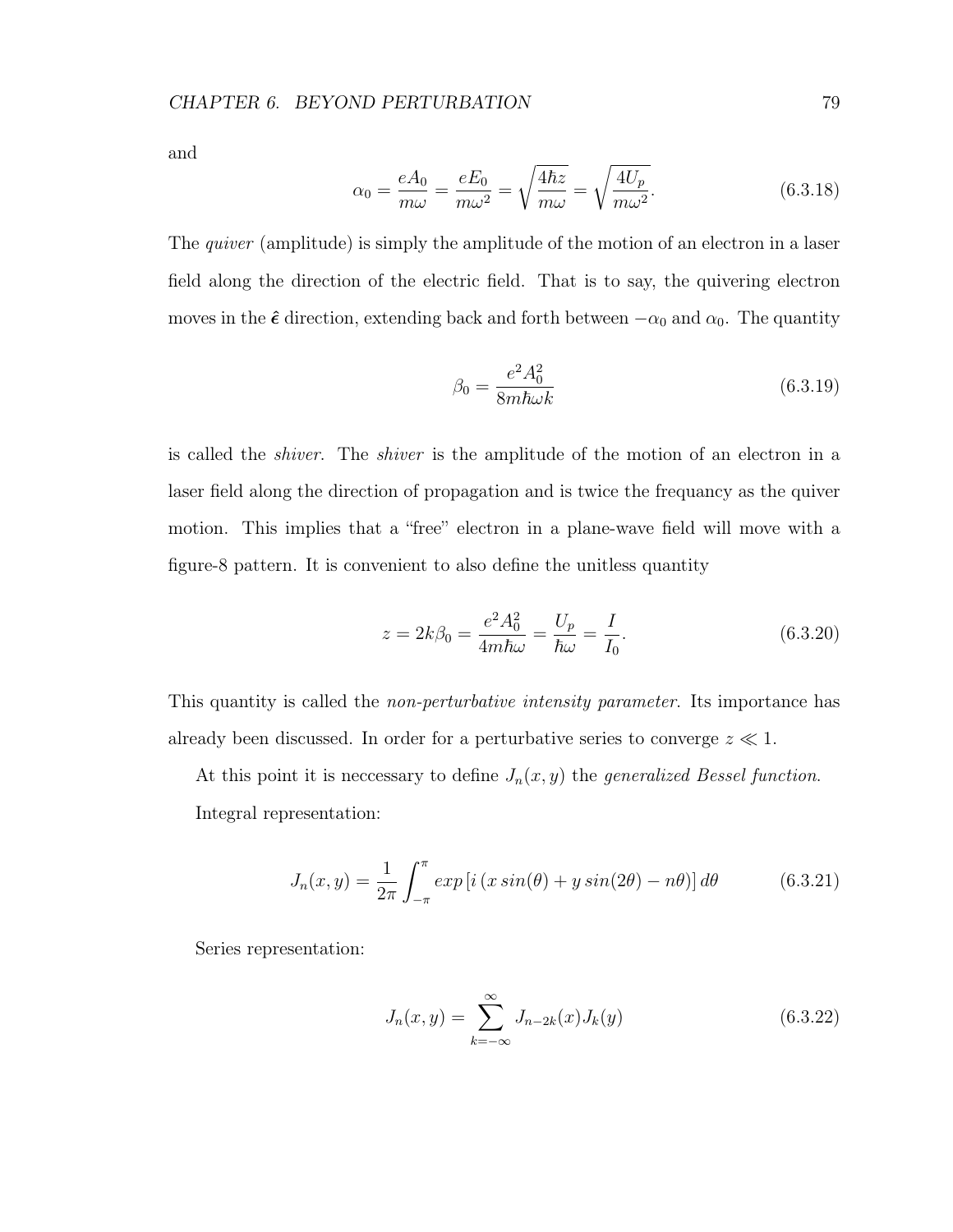# CHAPTER 6. BEYOND PERTURBATION 80

Generating function:

$$
exp[i(x\sin(\theta) + y\sin(2\theta))] = \sum_{n=-\infty}^{\infty} e^{in\theta} J_n(x, y)
$$
(6.3.23)

where  $J_n(x)$  is the ordinary Bessel function. We also point out the useful properties

$$
J_{-n}(x,y) = (-1)^n J_n(x,-y) = J_n(-x,-y), \qquad (6.3.24)
$$

$$
J_n(x,y) \approx J_n(x) + \frac{1}{2}y \left[ J_{n-2}(x) - J_{n+2}(x) \right] \quad |y| \ll 1 \quad , \tag{6.3.25}
$$

and

$$
J_1(x, y) \approx \frac{x}{2} \quad x, |y| \ll 1 \tag{6.3.26}
$$

$$
J_2(x,y) \approx \frac{y}{2} + \frac{1}{2} \left(\frac{x}{2}\right)^2 \quad x, |y| \ll 1 \quad . \tag{6.3.27}
$$

For large argument  $y \gg 1$ , the asymptotic approximation is (see H.J. Korsch [61])

$$
J_n(x,y) \to \begin{cases} \sqrt{\frac{2}{\pi y}} \cos(\frac{x}{\sqrt{2}}) \cos(y - (n+1)\frac{\pi}{4}) & n \text{ even} \\ -\sqrt{\frac{2}{\pi y}} \sin(\frac{x}{\sqrt{2}}) \sin(y - (n+1)\frac{\pi}{4}) & n \text{ odd} \end{cases}
$$
(6.3.28)

except in the vicinity of  $y = \frac{x}{2}$  where the asymptotic approximation diverges. Or for negative the second argument,  $y\ll -1,$ 

$$
J_n(x,y) \rightarrow \begin{cases} -i\sqrt{\frac{2}{\pi y}}cos(\frac{x}{\sqrt{2}})cos(y-(n-1)\frac{\pi}{4}) & n \text{ even} \\ i\sqrt{\frac{2}{\pi y}}sin(\frac{x}{\sqrt{2}})sin(y-(n-1)\frac{\pi}{4}) & n \text{ odd} \end{cases}
$$
(6.3.29)

In the notation of the generalized Bessel, the T-matrix is

$$
T_{fi} = (6.3.30)
$$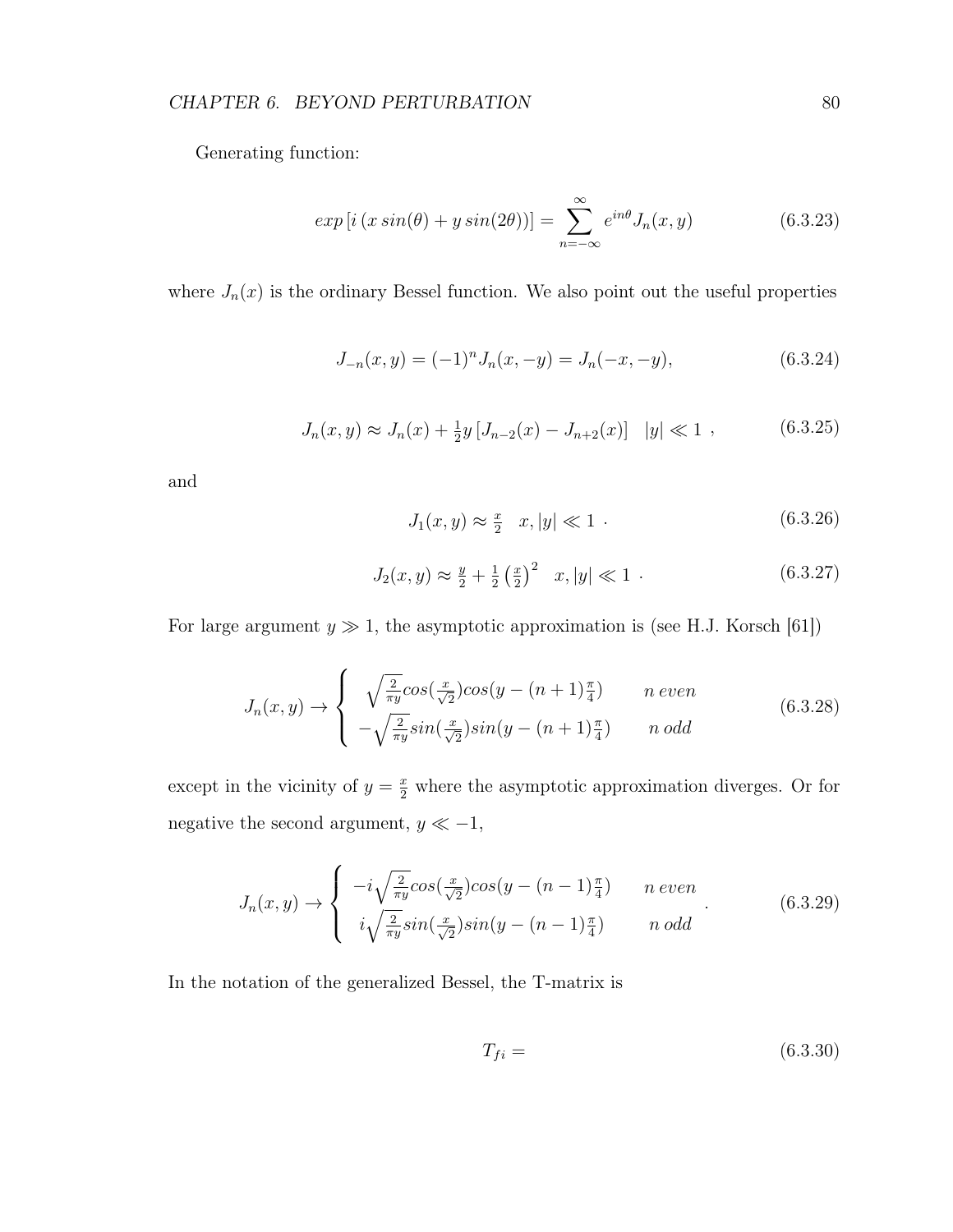$$
\frac{i}{\hbar}(E_k + E_B)\widetilde{\psi}_{eff}(\mathbf{k}) \int exp\left[\frac{i}{\hbar}\left((E_k + E_B + U_p)t\right)\right] \sum_{n=-\infty}^{\infty} e^{-in\omega t}(-1)^n J_n(\mathbf{k} \cdot \boldsymbol{\alpha}_0, -\frac{z}{2}) dt
$$

or

$$
T_{fi} = \sum_{n=-\infty}^{\infty} 2\pi i (E_k + E_B) \widetilde{\psi}_{eff}(\mathbf{k}) (-1)^n J_n(\mathbf{k} \cdot \boldsymbol{\alpha}_0, -\frac{z}{2}) \delta(E_k + E_B + U_p - n\hbar\omega). \tag{6.3.31}
$$

The average rate of transition can be expressed as

$$
\Gamma_{fi} = \frac{|T_{fi}|^2}{t}.\tag{6.3.32}
$$

Focusing our attention on the term  $|T_{fi}|^2$ , we have

$$
|T_{fi}|^2 = \sum_{n'=-\infty}^{\infty} \sum_{n=-\infty}^{\infty} (2\pi)^2 (E_k + E_B)^2 \left| \widetilde{\psi}_{eff}(\mathbf{k}) \right|^2 J_{n'}(\mathbf{k} \cdot \boldsymbol{\alpha}_0, -z) J_n(\mathbf{k} \cdot \boldsymbol{\alpha}_0, -\frac{z}{2})
$$

$$
\times \delta(E_k + E_B + U_p - n'\hbar\omega) \delta(E_k + E_B + U_p - n\hbar\omega).
$$
(6.3.33)

Using the fact,

$$
f(x)\delta(x - x_0) = f(x_0)\delta(x - x_0),
$$
\n(6.3.34)

we find,

$$
|T_{fi}|^2 = \sum_{n'=-\infty}^{\infty} \sum_{n=-\infty}^{\infty} (2\pi)^2 (E_k + E_B)^2 \left| \widetilde{\psi}_{eff}(\mathbf{k}) \right|^2
$$
  
 
$$
\times J_{n'}(\mathbf{k} \cdot \boldsymbol{\alpha}_0, -\frac{z}{2}) J_n(\mathbf{k} \cdot \boldsymbol{\alpha}_0, -\frac{z}{2}) \delta((n - n') \hbar \omega) \delta(E_k + E_B + U_p - n \hbar \omega).
$$
 (6.3.35)

We note that the only non-zero terms in this series are when  $n - n' = 0$ . Therefore,

$$
|T_{fi}|^2 = \sum_{n=-\infty}^{\infty} (2\pi)^2 (E_k + E_B)^2 \left| \widetilde{\psi}_{eff}(\mathbf{k}) \right|^2 J_n^2(\mathbf{k} \cdot \boldsymbol{\alpha}_0, -\frac{z}{2}) \delta(0) \delta(E_k + E_B + U_p - n\hbar\omega).
$$
\n(6.3.36)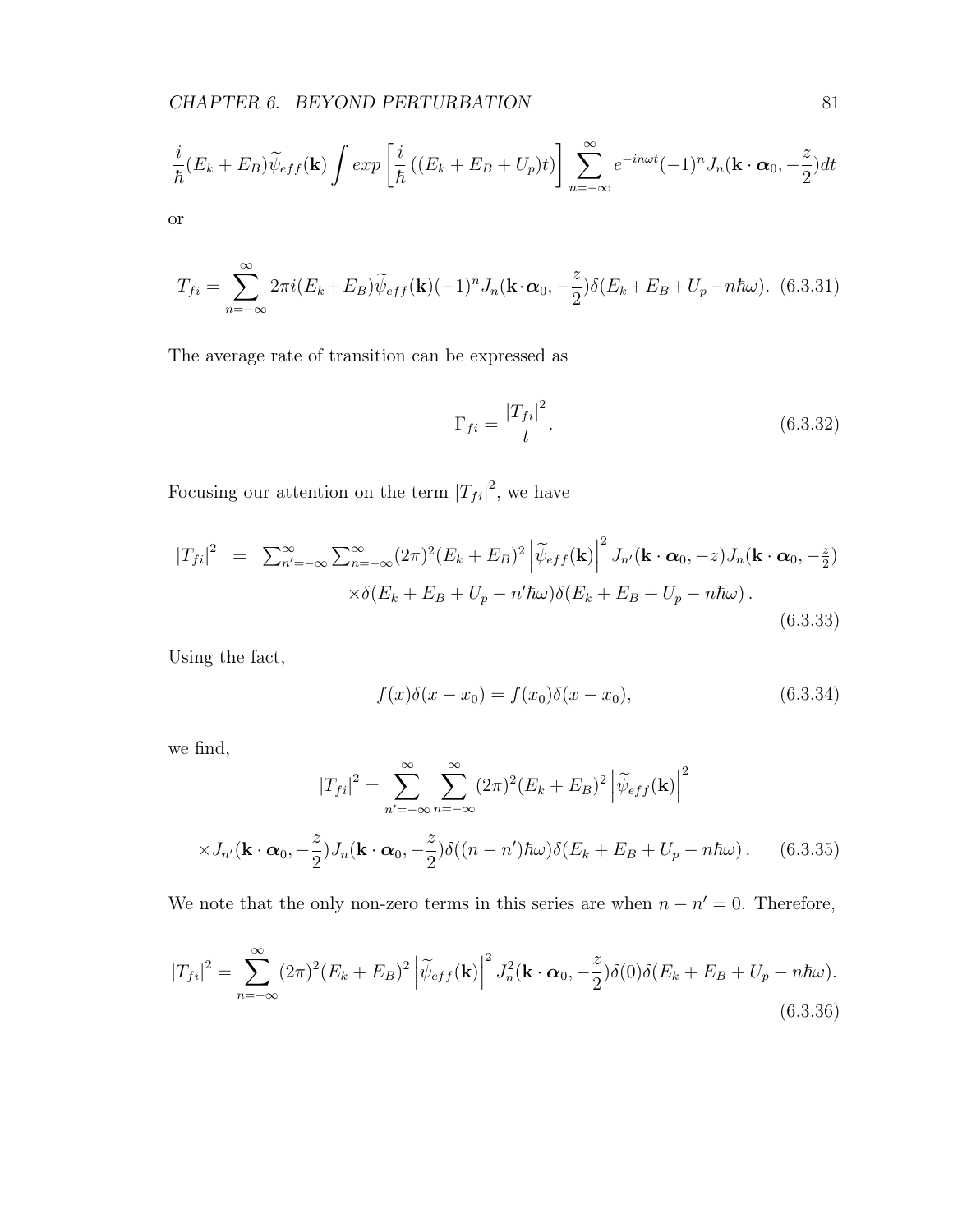Assume that the interaction time (although large) is finite then

$$
|T_{fi}|^2 = \sum_{n=-\infty}^{\infty} (2\pi)^2 (E_k + E_B)^2 \left| \tilde{\psi}_{eff}(\mathbf{k}) \right|^2 J_n^2(\mathbf{k} \cdot \boldsymbol{\alpha}_0, -\frac{z}{2}) \frac{t}{2\pi\hbar} \delta(E_k + E_B + U_p - n\hbar\omega).
$$
(6.3.37)

This gives us the average rate of the transition as

$$
\Gamma_{fi} = \sum_{n=-\infty}^{\infty} \frac{2\pi}{\hbar} (E_k + E_B)^2 \left| \widetilde{\psi}_{eff}(\mathbf{k}) \right|^2 J_n^2(\mathbf{k} \cdot \boldsymbol{\alpha}_0, -\frac{z}{2}) \delta(E_k + E_B + U_p - n\hbar\omega). \tag{6.3.38}
$$

This expression is something like a Golden Rule for Strong Fields. Now we turn our attention to the delta function  $\delta(E_k + E_B + U_p - n\hbar\omega)$ . Using

$$
\delta(E_k + E_B + U_p - n\hbar\omega) = \frac{m}{p}\delta(p - \sqrt{2m(n\hbar\omega - (E_B + U_p))}),\tag{6.3.39}
$$

gives us the expression

$$
\Gamma_{PD} = \sum_{f} \Gamma_{fi} = \int \Gamma_{fi} d^3 n_f =
$$

$$
\int \left( \sum_{n=-\infty}^{\infty} \frac{2\pi}{\hbar} (E_k + E_B)^2 \left| \widetilde{\psi}_{eff}(\mathbf{k}) \right|^2 J_n^2(\mathbf{k} \cdot \boldsymbol{\alpha}_0, -\frac{z}{2}) \frac{m}{p} \delta(p - \sqrt{2m(n\hbar\omega - (E_B + U_p)))} \right) \times \frac{\mathcal{V}}{(2\pi)^3 \hbar^3} p^2 dp d\Omega.
$$
 (6.3.40)

Upon integrating over momentum of the ejected electron, we find

$$
\Gamma_{PD} = \sum_{n=n_0}^{\infty} \frac{\mathcal{V}m}{(2\pi)^2 \hbar^4} p(E_k + E_B)^2 \left| \widetilde{\psi}_{eff}(\mathbf{k}) \right|^2 \int J_n^2(\mathbf{k} \cdot \boldsymbol{\alpha}_0, -\frac{z}{2}) d\Omega, \tag{6.3.41}
$$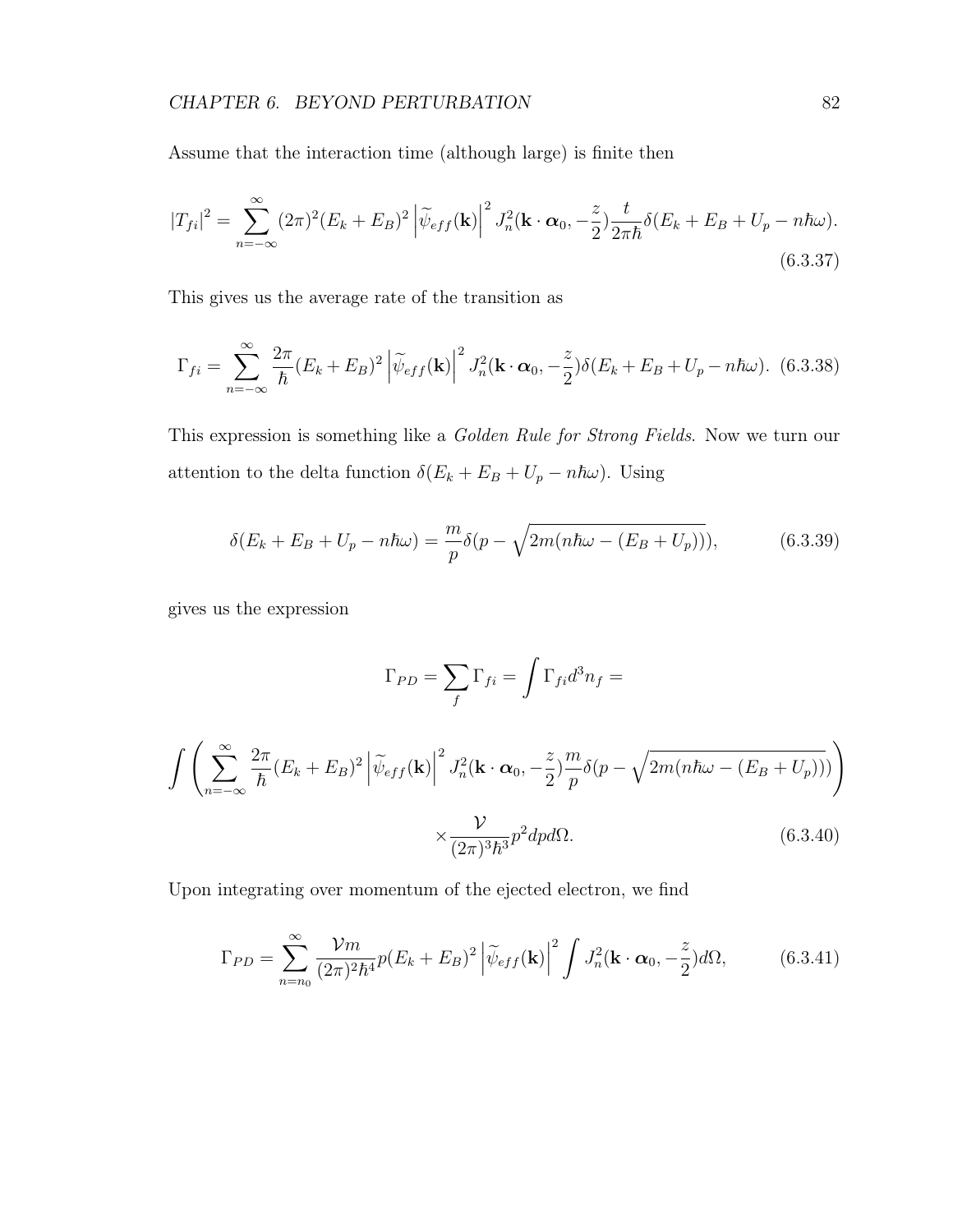or the differential cross-section

$$
\frac{d\Gamma_{PD}}{d\Omega} = \sum_{n=n_0}^{\infty} \frac{\mathcal{V}m}{(2\pi)^2 \hbar^4} p(E_k + E_B)^2 \left| \widetilde{\psi}_{eff}(\mathbf{k}) \right|^2 J_n^2(\mathbf{k} \cdot \boldsymbol{\alpha}_0, -\frac{z}{2}), \tag{6.3.42}
$$

where now  $p = \sqrt{2m(n\hbar\omega - (E_B + U_p))}$  and we have dropped subscripts.

In order for the electron to be photodetached, we need to get enough energy from the field in the form of photons  $(n\hbar\omega)$  to get out of the bound state and begin its quiver and shiver motion. The minimum number of photons needed in order to begin detachment is set by

$$
n_0 = \left\lceil \frac{E_B + U_p}{\hbar \omega} \right\rceil = \left\lceil \frac{E_B}{\hbar \omega} + z \right\rceil, \tag{6.3.43}
$$

where the upper bracket notation  $\lceil x \rceil$  means to round x up to the next integer. For most frequencies (wavelengths) and intensities, the mininum number of photons needed will simply be  $n_0 = 1$ . In our case,

$$
n_0 = \left[\frac{.75 \, eV}{1.5 \, eV} + z\right] = \left[ .5 + z \right],\tag{6.3.44}
$$

Thus  $n_0 = 1$  up to intensities of  $z \approx .5$ . After that, for intensities between  $.5 \lesssim$  $z \lesssim 1.5$ ,  $n_0 = 2$ . and for intensities  $1.5 \lesssim z \lesssim 2.5$ ,  $n_0 = 3$ . This is a result of the one photon transition not being energetically possible due to the high ponderomotive energy.

For large intensities, it is sometimes convenient to define  $s = n - n_0$ , so that

$$
\frac{d\Gamma_{PD}}{d\Omega} = \sum_{s=0}^{\infty} \frac{\mathcal{V}m}{(2\pi)^2 \hbar^4} p(E_k + E_B)^2 \left| \widetilde{\psi}_{eff}(\mathbf{k}) \right|^2 J_{n_0+s}^2(\mathbf{k} \cdot \boldsymbol{\alpha}_0, -\frac{z}{2}), \tag{6.3.45}
$$

with the summation starting from zero.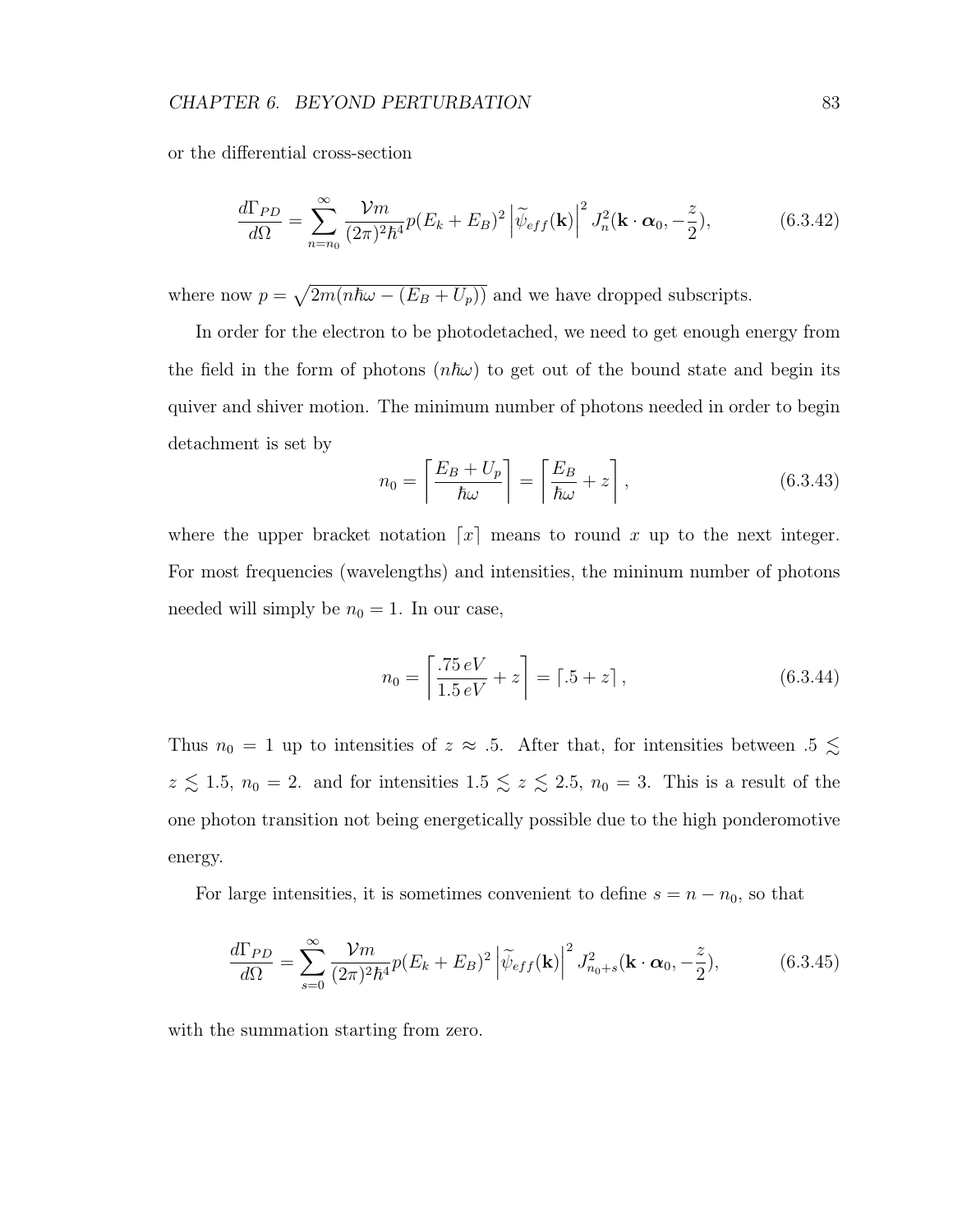# 6.4 The Weak Field Limit

Now, we will check the weak field limit. For weak fields (i.e.  $\mathbf{k} \cdot \boldsymbol{\alpha}_0 \ll 1$  and  $z \ll 1$ ),

$$
J_1^2(\mathbf{k} \cdot \boldsymbol{\alpha}_0, -z) \approx \left(\frac{\mathbf{k} \cdot \boldsymbol{\alpha}_0}{2}\right)^2, \tag{6.4.1}
$$

which is proportional to,  $I$ , the intensity. In the weak field limit, we find the differential rate to be

$$
\frac{d\Gamma_{PD}}{d\Omega} \approx \frac{\mathcal{V}m}{(2\pi)^2\hbar^4} p(E_k + E_B)^2 \left| \widetilde{\psi}_{eff}(\mathbf{k}) \right|^2 \left( \frac{\mathbf{k} \cdot \boldsymbol{\alpha}_0}{2} \right)^2. \tag{6.4.2}
$$

Thus, for sinisoidal fields the differential cross-section is

$$
\frac{d\sigma_{PD}}{d\Omega} = \sum_{n=n_0}^{\infty} \frac{\hbar \omega}{\frac{1}{2} \epsilon_0 c \omega^2 A_0^2} \frac{\mathcal{V}m}{(2\pi)^2 \hbar^4} p(E_k + E_B)^2 \left| \widetilde{\psi}_{eff}(\mathbf{k}) \right|^2 \left( \frac{\mathbf{k} \cdot \mathbf{\alpha}_0}{2} \right)^2.
$$
 (6.4.3)

This simplifies to

$$
\sigma_{PD} \approx \alpha \frac{32\pi}{3} \mathcal{C}^2 \gamma \frac{k^3}{(k^2 + \gamma^2)^3}
$$
\n(6.4.4)

or

$$
\sigma_{PD} \approx \alpha \frac{32\pi}{3} \mathcal{C}^2 a_0^2 (\gamma a_0) \frac{(ka_0)^3}{((ka_0)^2 + (\gamma a_0)^2)^3},
$$
\n(6.4.5)

reproducing the result of Chapter 5 using first order perturbation. We note that the next term in the series has

$$
J_2^2(\mathbf{k} \cdot \boldsymbol{\alpha}_0, -\frac{z}{2}) \approx \left(\frac{1}{2}\left(-\frac{z}{2}\right) + \frac{1}{2}\left(\frac{\mathbf{k} \cdot \boldsymbol{\alpha}_0}{2}\right)^2\right)^2
$$

$$
= \frac{1}{4}\left(-\frac{z}{2}\right)^2 + \left(-\frac{z}{2}\right)\frac{1}{2}\left(\frac{\mathbf{k} \cdot \boldsymbol{\alpha}_0}{2}\right)^2 + \frac{1}{4}\left(\frac{\mathbf{k} \cdot \boldsymbol{\alpha}_0}{2}\right)^4 \tag{6.4.6}
$$

which is proportional to  $I^2$ , consistent with second order perturbation theory.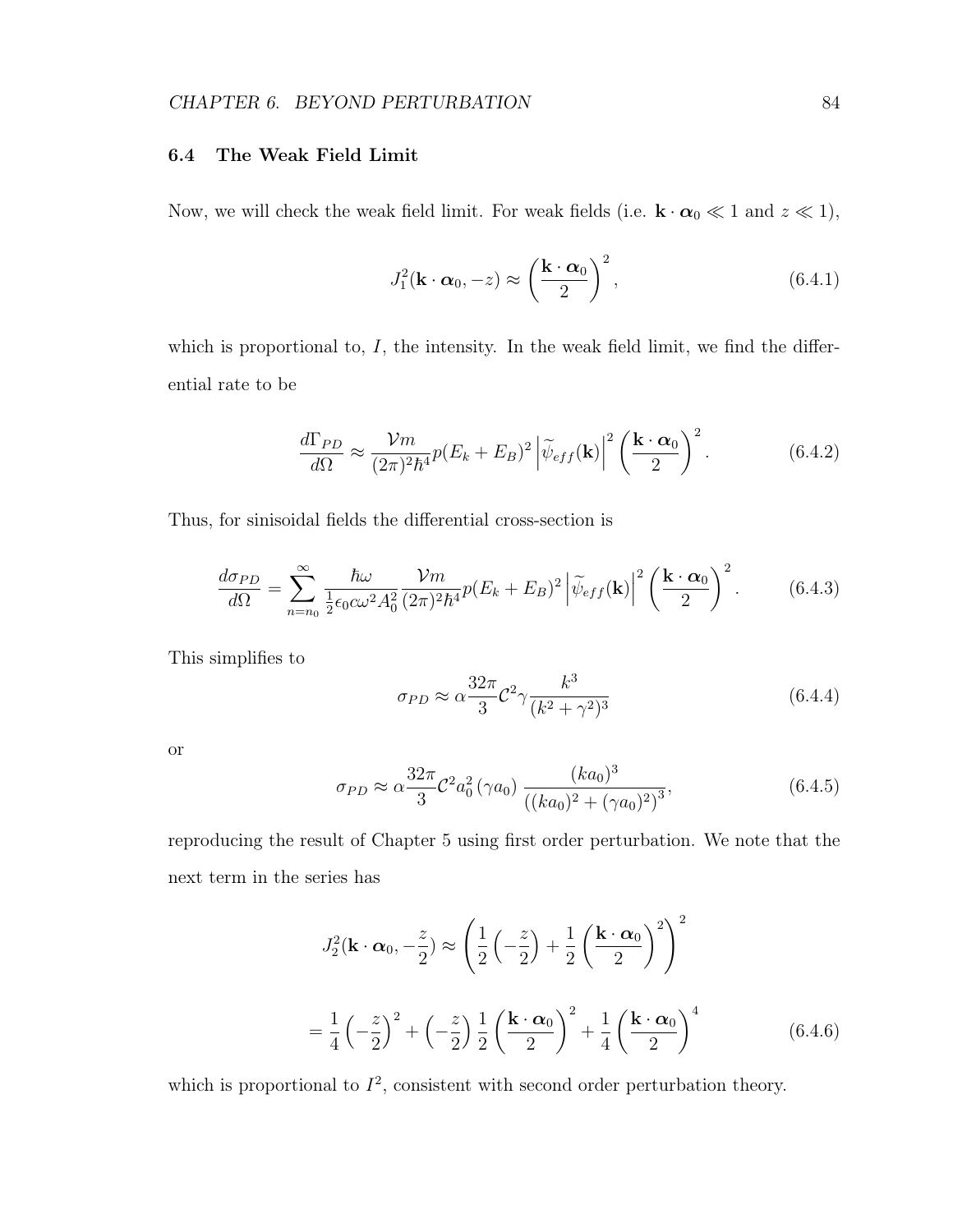#### **6.5** The Function  $\Xi_n(k\alpha_0, -\frac{z}{2})$  $\frac{z}{2}$

In order to proceed with the analysis of rates in strong fields, we will need to tackle the integral over the solid angle. In strong fields the rate is

$$
\Gamma_{PD} = \sum_{n=n_0}^{\infty} \frac{\mathcal{V}m}{(2\pi)^2 \hbar^4} p(E_k + E_B)^2 \left| \widetilde{\psi}_{eff}(\mathbf{k}) \right|^2 \int J_n^2(\mathbf{k} \cdot \boldsymbol{\alpha}_0, -\frac{z}{2}) d\Omega, \tag{6.5.1}
$$

while cross section is

$$
\sigma_{PD} = \sum_{n=n_0}^{\infty} \frac{\hbar \omega}{\frac{1}{2} \epsilon_0 c \omega^2 A_0^2} \frac{\mathcal{V}m}{(2\pi)^2 \hbar^4} p(E_k + E_B)^2 \left| \widetilde{\psi}_{eff}(\mathbf{k}) \right|^2 \int J_n^2(\mathbf{k} \cdot \boldsymbol{\alpha}_0, -\frac{z}{2}) d\Omega. \tag{6.5.2}
$$

Both require the integral of the square of the generalized Bessel function over the solid angle. Let us define,

$$
\Xi_n(k\alpha_0, -\frac{z}{2}) \equiv \int J_n^2(\mathbf{k} \cdot \boldsymbol{\alpha}_0, -\frac{z}{2})d\Omega,\tag{6.5.3}
$$

focusing our analysis on this function. This integral can be solved analytically by expanding the generalized Bessel function in terms of spherical harmonics

$$
J_n(\mathbf{k} \cdot \boldsymbol{\alpha}_0, -\frac{z}{2}) = \sum_{lm} F_{lm}^n(k\alpha_0, -\frac{z}{2}) Y_{lm}(\theta, \phi).
$$
 (6.5.4)

The analytic solution can be summarized by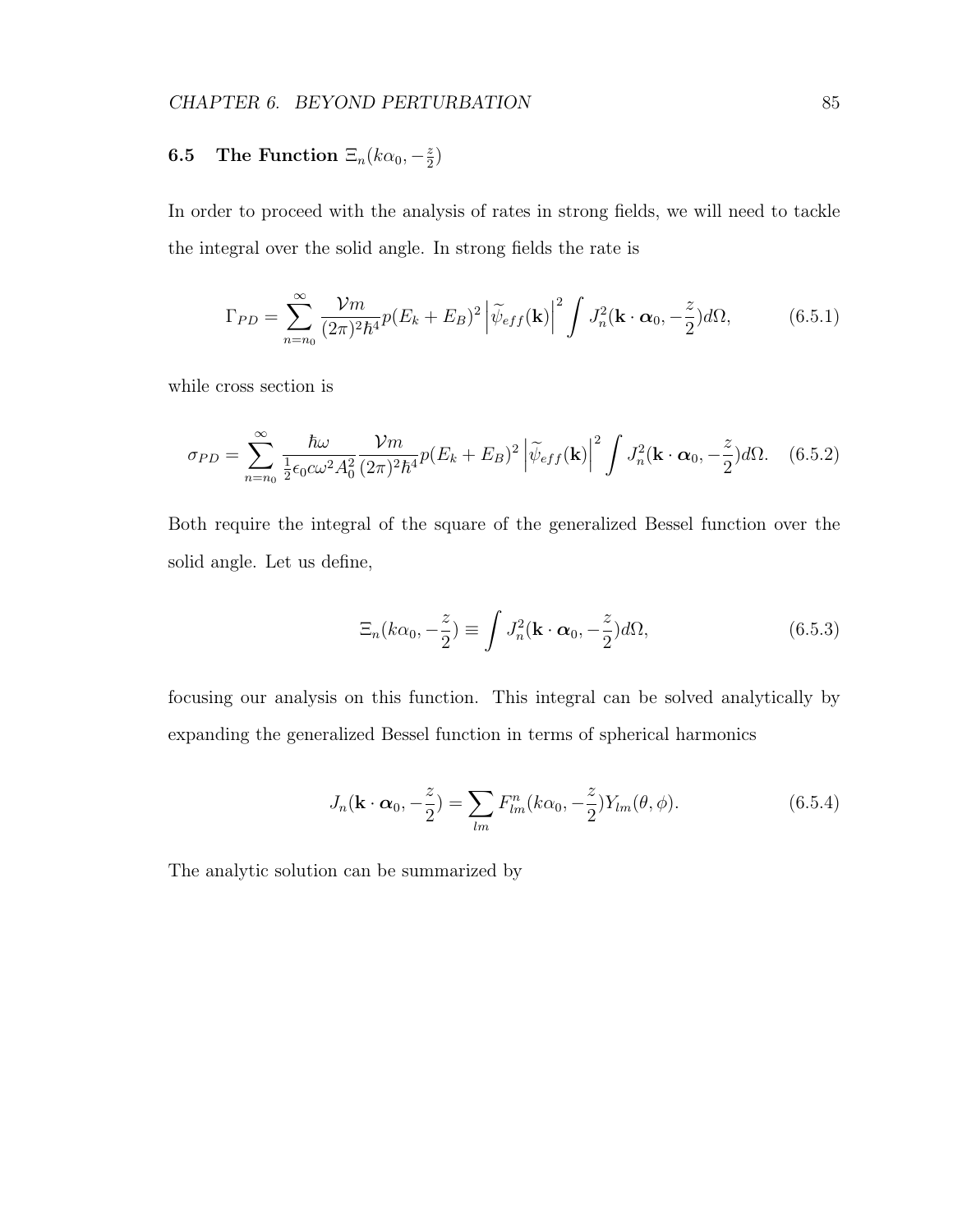$$
\Xi_n(k\alpha_0, -\frac{z}{2}) = \sum_{l=0}^{\infty} \left| F_{nl}(k\alpha_0, -\frac{z}{2}) \right|^2 \tag{6.5.5}
$$

$$
F_{nl}(k\alpha_0, -\frac{z}{2}) = \sum_{\eta = -\infty}^{\infty} \mathbb{J}_{n-2\eta, l}(k\alpha_0) J_{\eta}(-\frac{z}{2})
$$
(6.5.6)

$$
\mathbb{J}_{n-2\eta,l}(k\alpha_0) = (-1)^l \sqrt{\frac{2l+1}{4\pi}} \mathcal{J}_{n-2\eta,l}(k\alpha_0)
$$
\n(6.5.7)

$$
\mathcal{J}_{n'l}(x) = \begin{cases}\n2i^{l-n'}\pi^{3/2} \sum_{k=0}^{\infty} \frac{(-1)^k}{k!\Gamma(k+l+3/2)} \begin{pmatrix} 2k+l \\ \frac{2k+l+|n'|}{2} \end{pmatrix} \begin{pmatrix} \frac{x}{4} \end{pmatrix}^{2k+l} \mod (n'+l,2)=0 \\
\frac{2k+l+|n'|}{2} \end{cases} (6.5.8)
$$
\n
$$
\mod (n'+l,2) \neq 0
$$

For details about the derivation of these functions see Appendix D. This gives us a strong field rate of

$$
\Gamma_{PD} = \sum_{n=n_0}^{\infty} \frac{\mathcal{V}m}{(2\pi)^2 \hbar^4} p(E_k + E_B)^2 \left| \widetilde{\psi}_{eff}(\mathbf{k}) \right|^2 \Xi_n(k\alpha_0, -\frac{z}{2}) \tag{6.5.9}
$$

and cross section

$$
\sigma_{PD} = \sum_{n=n_0}^{\infty} \frac{\hbar \omega}{\frac{1}{2} \epsilon_0 c \omega^2 A_0^2} \frac{\mathcal{V}m}{(2\pi)^2 \hbar^4} p(E_k + E_B)^2 \left| \widetilde{\psi}_{eff}(\mathbf{k}) \right|^2 \Xi_n(k\alpha_0, -\frac{z}{2}). \tag{6.5.10}
$$

# 6.6 Strong Field Photodetachment (PD)

Using the function  $\Xi_n(k\alpha_0, -\frac{z}{2})$  $(\frac{z}{2})$ , the strong field rate is

$$
\Gamma_{PD} = \sum_{n=n_0}^{\infty} \frac{1}{2\pi} C^2 \frac{p_0}{m} k \Xi_n(k\alpha_0, -\frac{z}{2})
$$
\n(6.6.1)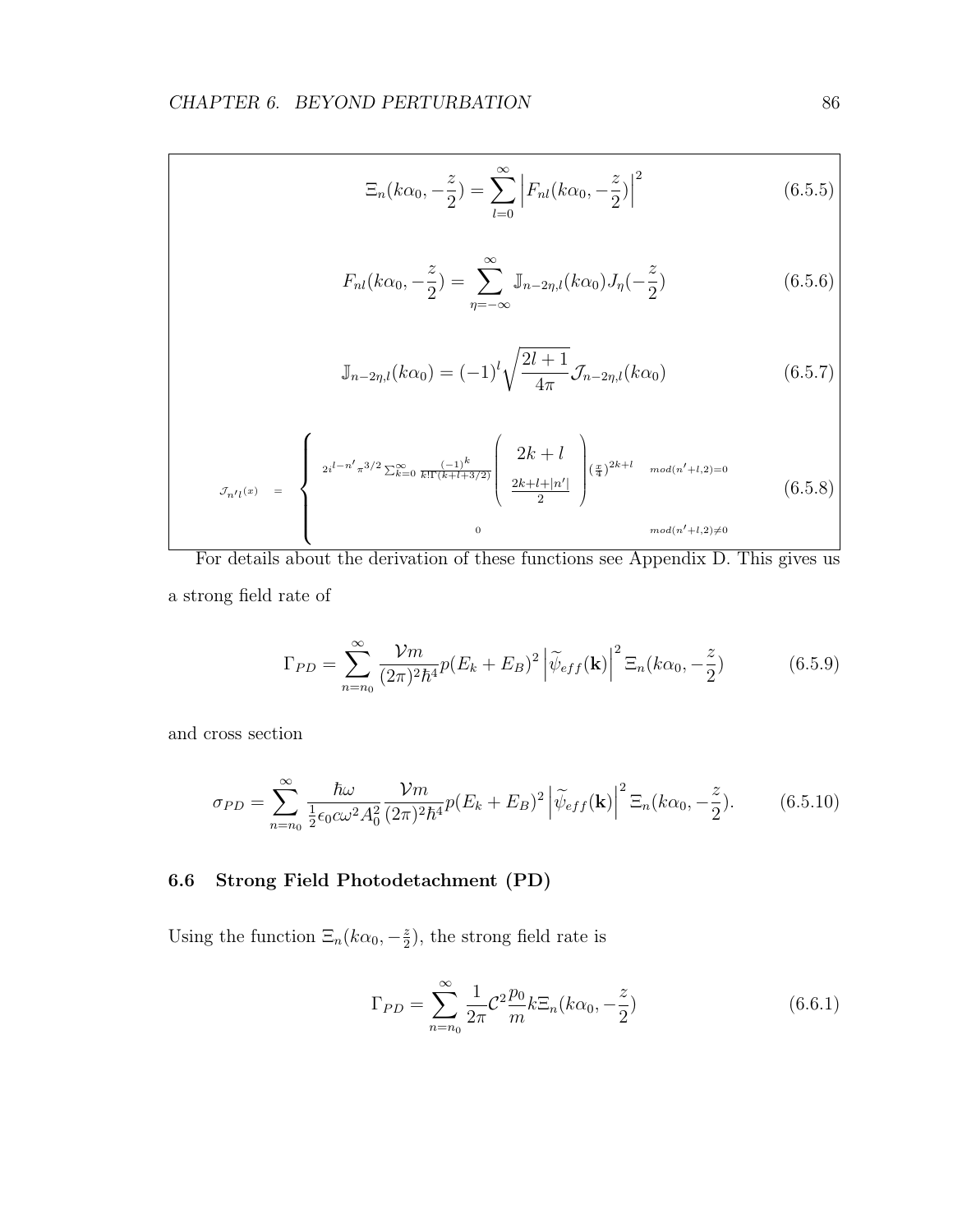

Figure 6.2: Cross Section vs. Wavelength for Photodetachment (PD). The dotted line is  $z = 0.5$ . The dashed line is the dipole limit  $z = 0.01$ .

and the strong field cross-section is

$$
\sigma_{PD} = \sum_{n=n_0}^{\infty} \frac{\hbar \omega}{\frac{1}{2} \epsilon_0 c \omega^2 A_0^2} \frac{1}{2\pi} C^2 \frac{p_0}{m \hbar} p \Xi_n(k\alpha_0, -\frac{z}{2}), \tag{6.6.2}
$$

where we have used the fact

$$
\left| \widetilde{\psi}_{eff}(\mathbf{k}) \right|^2 = \frac{1}{\mathcal{V}} \frac{16\pi^2 C^2}{(k^2 + \gamma^2)^2}.
$$
 (6.6.3)

The cross-section can be further simplified to

$$
\sigma_{PD} = \sum_{n=n_0}^{\infty} \alpha 2\pi \frac{\hbar}{m\omega^2} \frac{1}{z} \left( \frac{1}{2\pi} C^2 \frac{p_0}{m} k \Xi_n (k\alpha_0, -\frac{z}{2}) \right). \tag{6.6.4}
$$

The maximum cross-section for photodetachement at  $z = 0.5$  is

$$
\sigma_{PD}(z=0.5) \approx 10^{-16} \, \text{cm}^2. \tag{6.6.5}
$$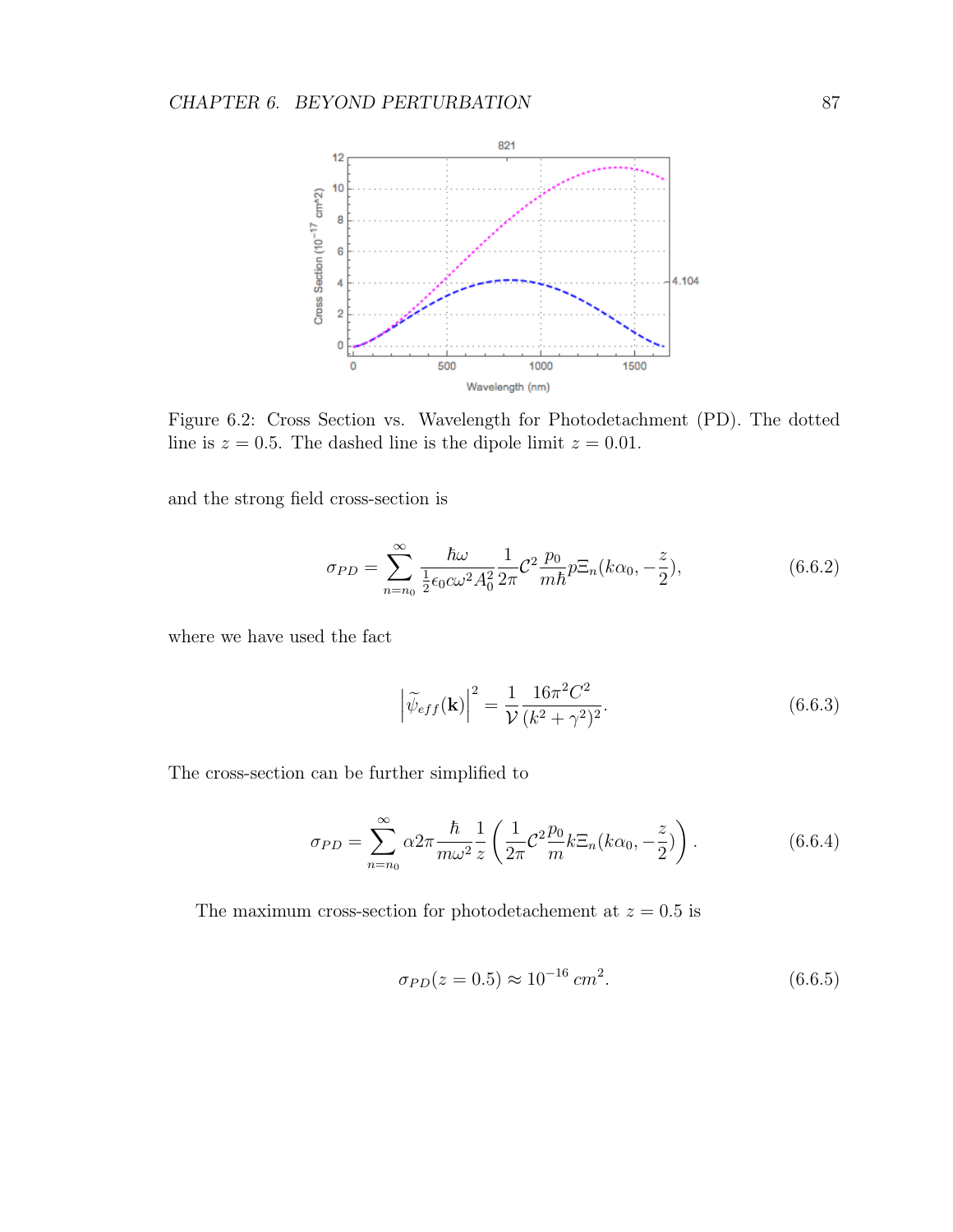The rate coefficient is

$$
\alpha_{PD}(z=0.5) = c\sigma_{PD} \approx 10^{-6} \frac{cm^3}{s}.
$$
\n(6.6.6)

# 6.7 Strong Field Spontaneous Radiative Attachment (RA)

Once again, we will use the principle of detailed balancing in order to obtain the cross-section for spontaneous radiative attachment,

$$
\sigma_{RA} = \frac{1}{2} \frac{\left(\frac{\hbar \omega}{c}\right)^2}{p^2} \sigma_{PD}.
$$
\n(6.7.1)

For spontaneous radiative attachment there is no laser field present (i.e.  $z \rightarrow 0$ ). Therefore,

$$
\sigma_{RA} = \lim_{z \to 0} \sum_{n=n_0}^{\infty} \frac{1}{2} \frac{(\frac{\hbar \omega}{c})^2}{p^2} \alpha 2\pi \frac{\hbar}{m \omega^2} \frac{1}{z} \left( \frac{1}{2\pi} C^2 \frac{p_0}{m} k \Xi_n (k \alpha_0, -\frac{z}{2}) \right), \tag{6.7.2}
$$

where we must use the condition that,

$$
n\hbar\omega = E_k + E_B + U_p(z=0) \tag{6.7.3}
$$

or

$$
n\hbar\omega = E_k + E_B. \tag{6.7.4}
$$

The kinetic energy and bound state energy are both positive quantities. This equation always has a solution for  $n\geq 1,$  so that for the sum we start at

$$
n_0 = 1.\t\t(6.7.5)
$$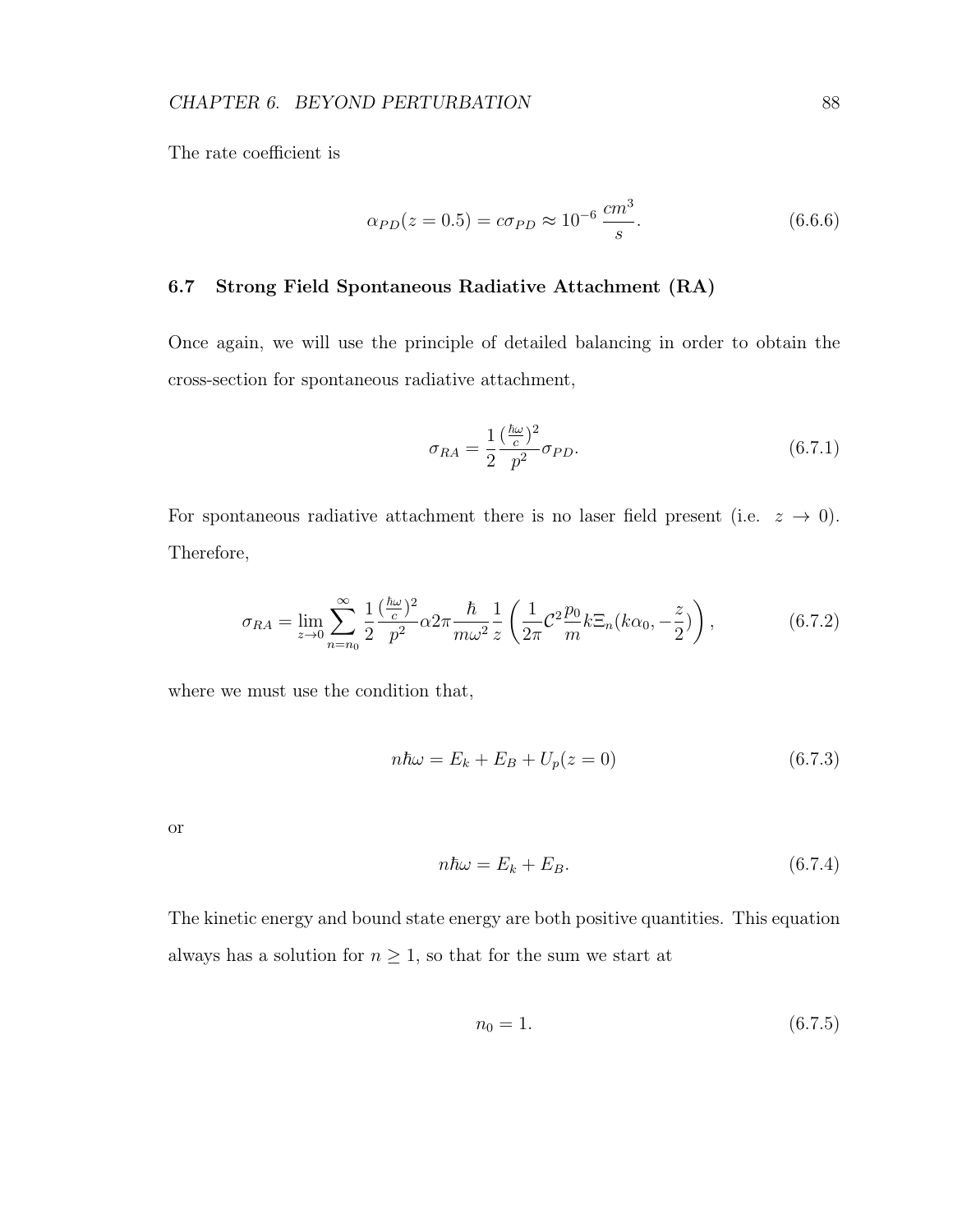Solving for  $\hbar\omega$ , we find

$$
\hbar\omega = \frac{E_k + E_B}{n},\tag{6.7.6}
$$

where the lower limit on the sum prevents this quantity from having a singularity. Remembering that for radiative attachment we control the incoming electron energy.

$$
\sigma_{RA} = \lim_{z \to 0} \sum_{n=1}^{\infty} \frac{1}{2} \frac{1}{k^2 c^2} \alpha 2\pi \frac{\hbar}{m} \frac{1}{z} \left( \frac{1}{2\pi} C^2 \frac{p_0}{m} k \Xi_n (k\alpha_0, -\frac{z}{2}) \right).
$$
 (6.7.7)

Evaluation of the limit leads to the same results as first order perturbation theory.

Since  $z = 0$  is indeed a weak field, we can also use the weak field limit. Thus,

$$
\sigma_{RA} = \lim_{z \to 0} \frac{1}{2} \frac{1}{k^2 c^2} \alpha 2\pi \frac{\hbar}{m} \frac{1}{z} \left( \frac{1}{2\pi} C^2 \frac{p_0}{m} k \int \left( \frac{\mathbf{k} \cdot \mathbf{\alpha}_0}{2} \right)^2 d\Omega \right)
$$
  
= 1.213 × 10<sup>-22</sup> cm<sup>2</sup>  $\frac{\left( \frac{p}{p_0} \right)}{\left( \frac{p}{p_0} \right)^2 + 1}$ . (6.7.8)

which is the same result as first order perturbation theory in Chapter 5.

# 6.8 Strong Field Stimulated Attachment (SA)

In this section, we analyze strong field stimulated attachment in hopes of increasing the rates of production. Starting with the T-matrix, we switch the final and initial state from that of photodetachment and again use integration by parts on the time integral. We find the T-matrix to be the same as the one for photodetachment,

$$
T_{fi} = \sum_{n=-\infty}^{\infty} 2\pi i (E_k + E_B) \widetilde{\psi}_{eff}(\mathbf{k}) (-1)^n J_n(\mathbf{k} \cdot \boldsymbol{\alpha}_0, -\frac{z}{2}) \delta(E_k + E_B + U_p - n\hbar\omega). \tag{6.8.1}
$$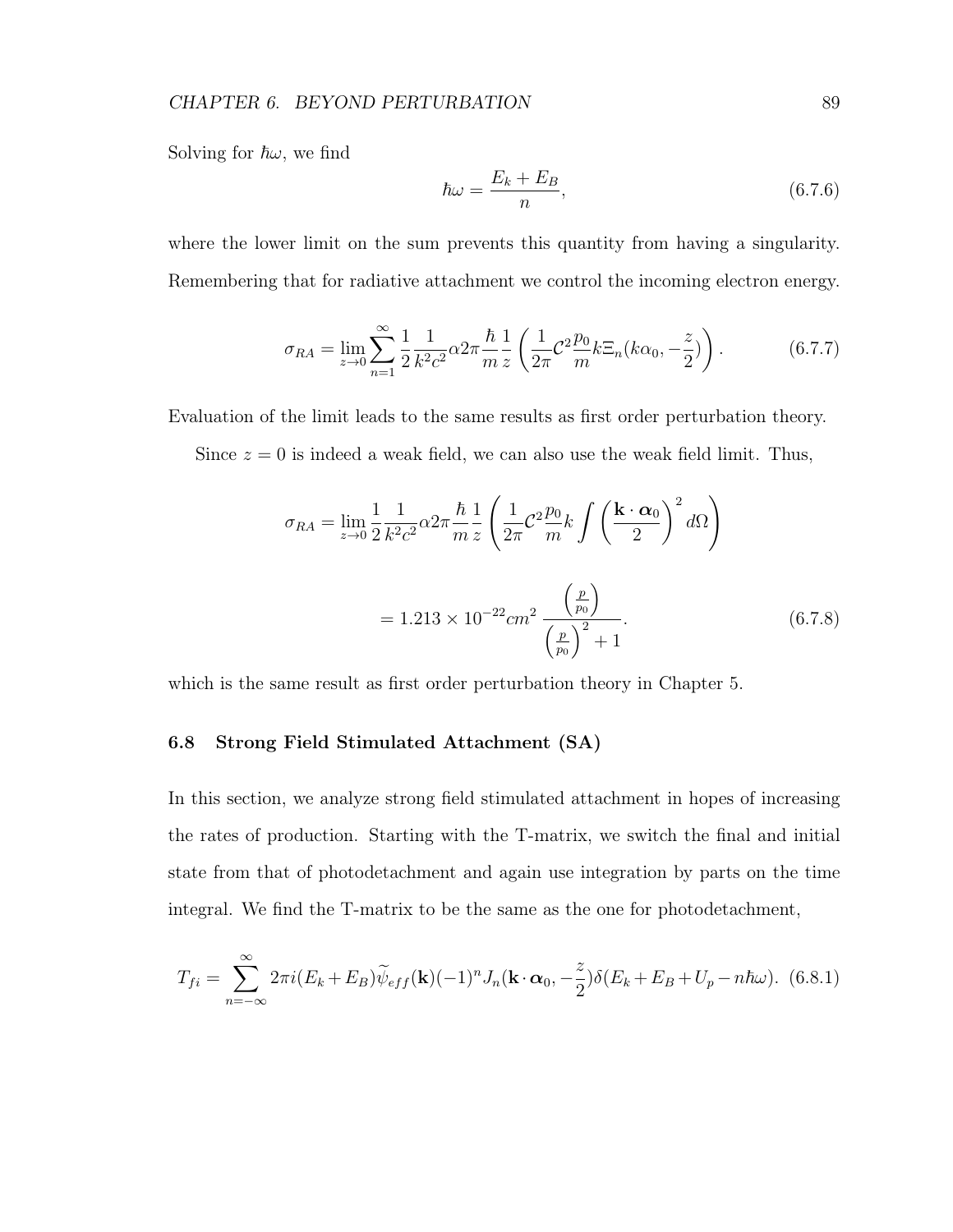Next, we find the rate by integrating over the possible ejected photon frequencies,

$$
\Gamma_{SA} = \sum_{f} \Gamma_{fi} = \int \Gamma_{fi} d^{3}n_{f} =
$$
\n
$$
\int \left( \sum_{n=-\infty}^{\infty} \frac{2\pi}{\hbar} (E_{k} + E_{B})^{2} \left| \tilde{\psi}_{eff}(\mathbf{k}) \right|^{2} J_{n}^{2}(\mathbf{k} \cdot \boldsymbol{\alpha}_{0}, -\frac{z}{2}) \delta(E_{k} + E_{B} - \hbar \omega (n - z)) \right)
$$
\n
$$
\times g_{SA} \frac{\mathcal{V}}{(2\pi)^{3} \hbar^{3}} (\frac{\hbar \omega}{c})^{2} \frac{\hbar}{c} d\omega d\Omega \qquad (6.8.2)
$$

or

$$
\Gamma_{SA} = \sum_{n=n_0}^{\infty} \frac{2\pi}{\hbar} (E_k + E_B)^2 \left| \widetilde{\psi}_{eff}(\mathbf{k}) \right|^2 g_{SA} \frac{\mathcal{V}}{(2\pi)^3 \hbar^3} (\frac{\hbar \omega}{c})^2 \frac{\hbar}{c} \int J_n^2(\mathbf{k} \cdot \boldsymbol{\alpha}_0, -\frac{z}{2}) d\Omega. \tag{6.8.3}
$$

At this point we can divide the strong field cross-section for stimulated attachment by the cross-section for radiative attachment. We again, find the principle of detailed balancing. That is,

$$
\sigma_{SA} = \mathcal{N}\frac{1}{2}\frac{(\frac{\hbar\omega}{c})^2}{p^2}\sigma_{PD}.\tag{6.8.4}
$$

This shows that the *principle of detailed balancing* is a general principle that does not depend on the assumptions of perturbation theory. Using the principle of detailed balancing, we find

$$
\sigma_{SA} = \sum_{n=n_0}^{\infty} \mathcal{N} \frac{1}{2} \frac{(\frac{\hbar \omega}{c})^2}{p^2} \alpha 2\pi \frac{\hbar}{m \omega^2} \frac{1}{z} \left( \frac{1}{2\pi} \mathcal{C}^2 \frac{p_0}{m} k \Xi_n (k \alpha_0, -\frac{z}{2}). \right), \tag{6.8.5}
$$

where we must use the condition that,

$$
n\hbar\omega = E_k + E_B + U_p(z) \tag{6.8.6}
$$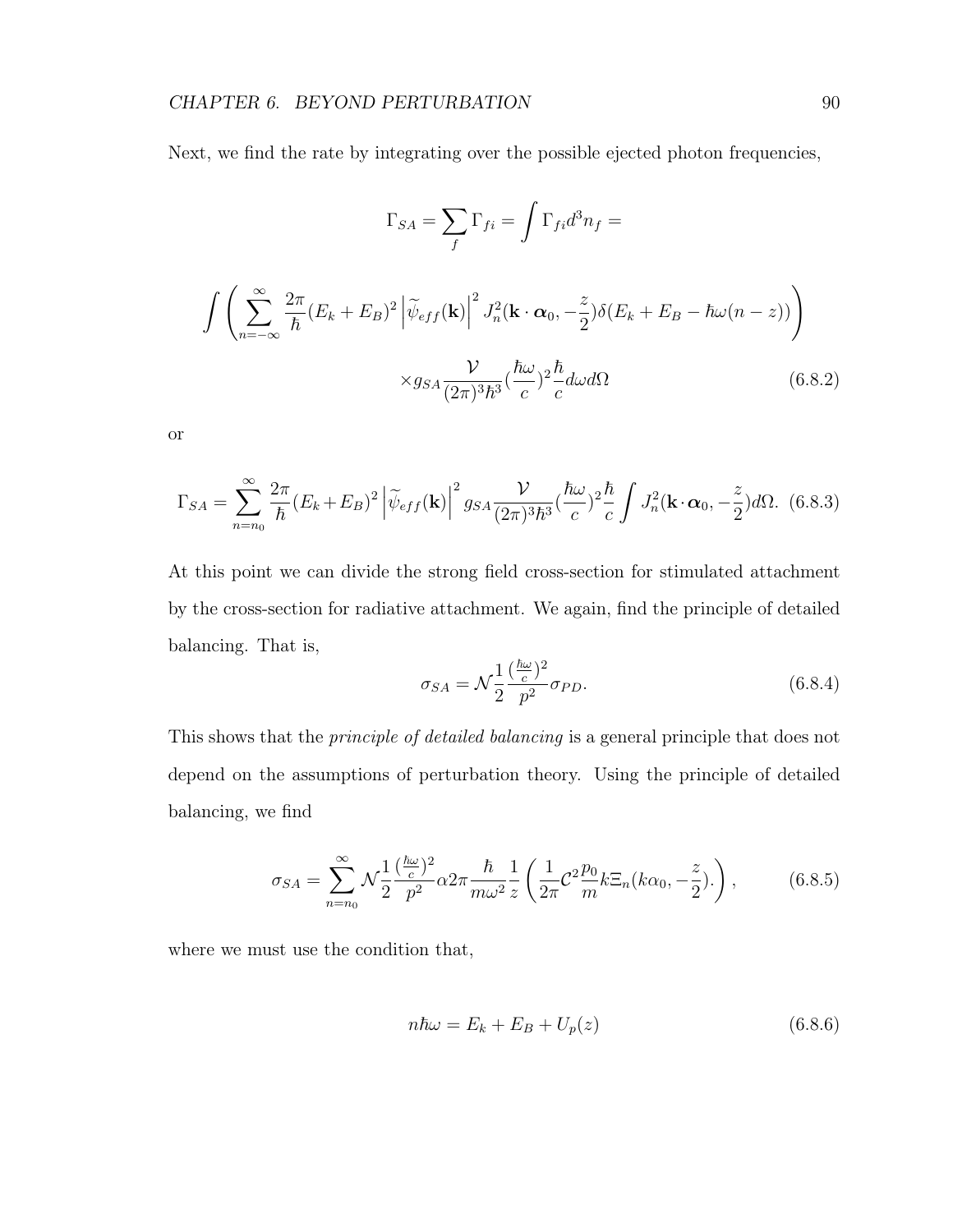

Figure 6.3: Cross Section (per photon) vs. Wavelength for Stimulated Attachment (SA). The dotted line is  $z = 0.5$ . The dashed line is the dipole limit  $z = 0.01$ .

or

$$
n\hbar\omega = E_k + E_B + \hbar\omega z.
$$
\n(6.8.7)

Because the kinetic energy and bound state energy are both positive quantities, when  $n = 1$ , the equation has no solutions for  $z > 1$ . However, the equation does permit solutions for  $n \geq 2$  for  $1 \leq z \leq 2$ . This sets the lower limit on where we start the sum.

$$
n_0 = \lceil z \rceil \tag{6.8.8}
$$

This means that when  $1 \leq z \leq 2$ , the single photon interaction is forbidden by the strength of the ponderomotive energy of the laser field. Solving for  $\hbar\omega$ ,

$$
\hbar\omega = \frac{E_k + E_B}{n - z},\tag{6.8.9}
$$

where the lower limit on the sum prevents this quantity from both becoming negative and as well as having a singularity.

Remember that for stimulated attachment we control the incoming electron en-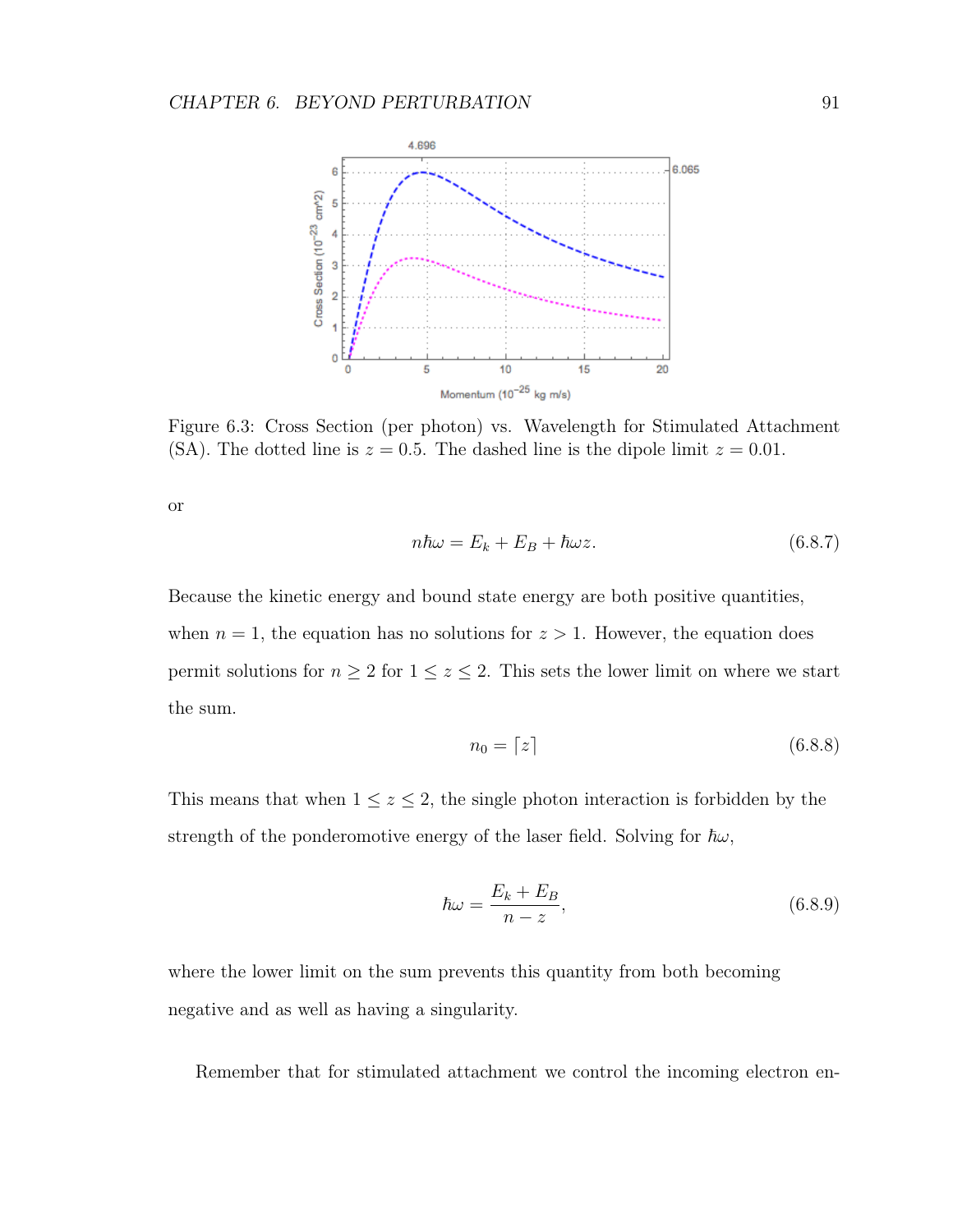ergy. For the,  $n = 1$ , single photon attachment at  $z = 0.5$  we find the frequency of the laser where stimulated attachment occurs to be, using  $p_{rms} = 1.943 \times 10^{-26} kg \frac{m}{s}$ ,  $E_B = 1.210 \times 10^{-19}$  J,

$$
\omega_{SA}(z = 0.5) = 2.298 \times 10^{15} s^{-1} \tag{6.8.10}
$$

This is twice the frequency as it was at perturbative intensity of  $10^{10}W/cm^2$ , which was  $\omega_{SA} = 1.149 \times 10^{15} s^{-1}$ . This shift in frequency is a direct result of strong field effects. Once again, our temperature is low;  $p_{rms}^2/2m$  is so small in comparion with  $E_B$  that this value has not strayed too far from  $\hbar \omega = E_B/(n-z)$ . The wavelength of the laser where stimulated attachment occurs is

| $\lambda_{SA}(z = 0.5) = 820 \, nm$ | (6.8.11) |
|-------------------------------------|----------|
|-------------------------------------|----------|

which is in the near infrared. We can see that the wavelength at which stimulated attachment occurs is now a function of the laser intensity! For  $n = 2$ , there is also another resonance at  $\omega_{SA}(z = 0.5) = 0.7660 \times 10^{15} s^{-1}$  or  $\lambda_{SA}(z = 0.5) =$  $2458\,nm$ . However, the two photon interaction is almost always less probable than the one photon interaction, with the exception being the case where the single photon interaction is forbidden by the high intensity of the laser field. Simplifying the crosssection a bit, we find

$$
\sigma_{SA} = \sum_{n=n_0}^{\infty} \mathcal{N} \frac{1}{2} \frac{1}{k^2 c^2} \alpha 2\pi \frac{\hbar}{m} \frac{1}{z} \left( \frac{1}{2\pi} \mathcal{C}^2 \frac{p_0}{m} k \Xi_n (k\alpha_0, -\frac{z}{2}) \right).
$$
 (6.8.12)

The number of photons is

$$
\mathcal{N} = \frac{IV}{\hbar \omega c} = \frac{(10^{13} \, W/cm^2) (1 \, cm^3)}{(2.424 \times 10^{-19} \, J) (2.998 \times 10^{10} \frac{cm}{s})} = 1.4 \times 10^{21} \, photons. \tag{6.8.13}
$$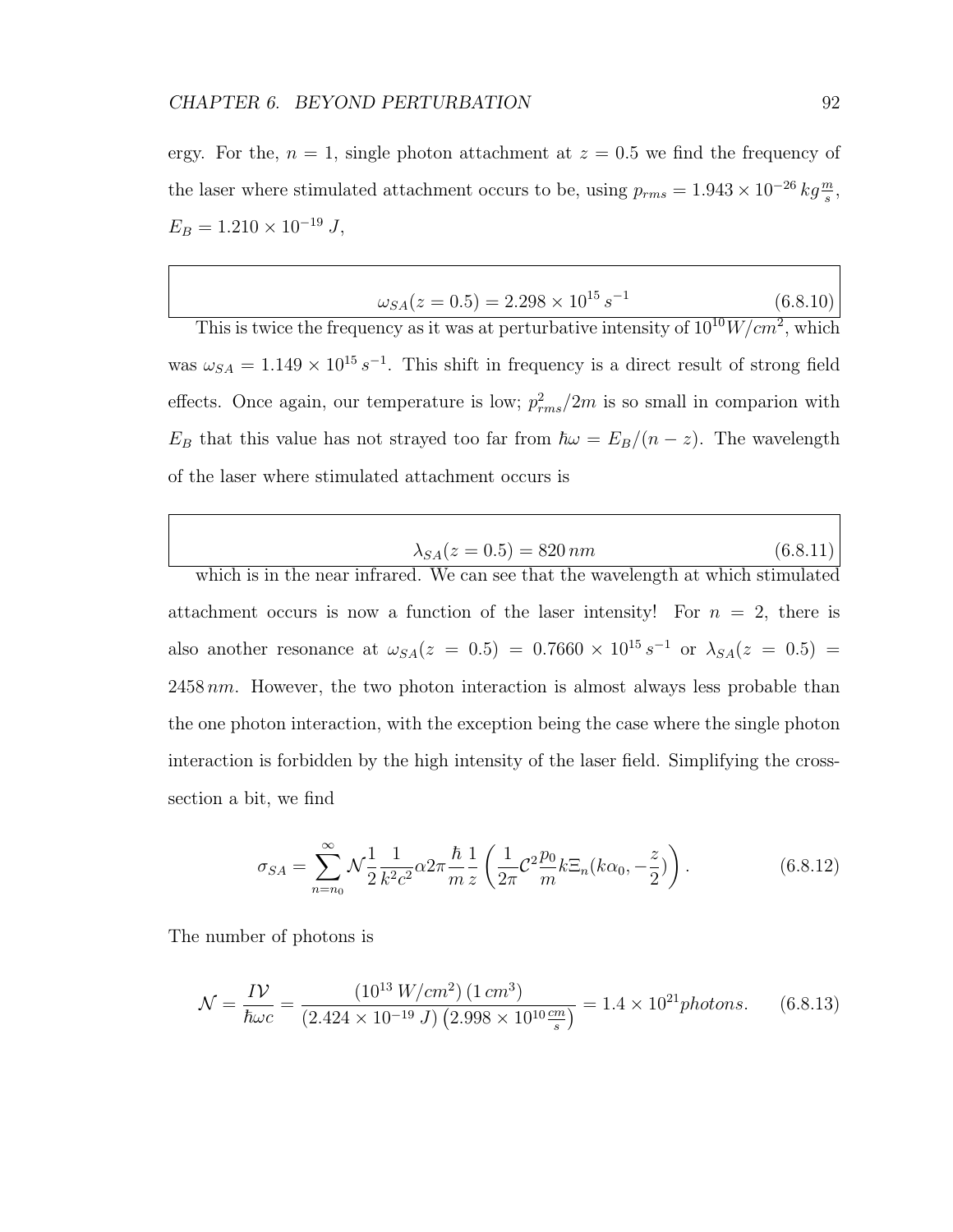Or we can convert the photons into an intensity by

$$
\mathcal{N} = \frac{IV}{\hbar \omega c} \frac{I_0}{I_0} = \frac{IV}{\hbar \omega c} \frac{1}{I_0} \frac{1}{\alpha} \frac{1}{2\pi} m \omega^3 = \frac{V}{\hbar c} \frac{1}{\alpha} \frac{1}{2\pi} m \omega^2 z
$$
(6.8.14)

Using this conversion, the cross-section is

$$
\sigma_{SA} = \sum_{n=n_0}^{\infty} \frac{1}{2} \mathcal{V} \frac{\omega^2}{k^2 c^3} \left( \frac{1}{2\pi} \mathcal{C}^2 \frac{p_0}{m} k \Xi_n (k\alpha_0, -\frac{z}{2}) \right).
$$
 (6.8.15)

Evaluating the cross-section at  $z = 0.5$ , we find

$$
\frac{\sigma_{SA}(z=0.5)}{\mathcal{N}} = 5.004 \times 10^{-24} cm^2 \tag{6.8.16}
$$

or

$$
\sigma_{SA}(z = 0.5) = 7.005 \times 10^{-3} cm^2 \tag{6.8.17}
$$

$$
\alpha_{SA}(z=0.5) = v_{rms}\sigma_{SA} = (2.133 \times 10^6 \, \text{cm/s}) \left(7.005 \times 10^{-3} \, \text{cm}^2\right) = 1.494 \times 10^4 \, \frac{\text{cm}^3}{\text{s}} \tag{6.8.18}
$$

The rate equation is

$$
\frac{d\mathcal{N}_{H^-}}{dt}\big|_{t=0} = \alpha_{SA} n_e \mathcal{N}_H \tag{6.8.19}
$$

$$
\frac{dN_{H^-}}{dt}|_{t=0} = \left(1.494 \times 10^4 \frac{cm^3}{s}\right) \left(10^{10} \frac{e^-}{cm^3}\right) \left(10^4 H\right) = 1.494 \times 10^{18} \frac{H^-}{s} \tag{6.8.20}
$$

This is an even higher rate of production than we had from perturbation theory. Again, that rate is for continuous operation; a typical Ti-Sapphire pulse repetition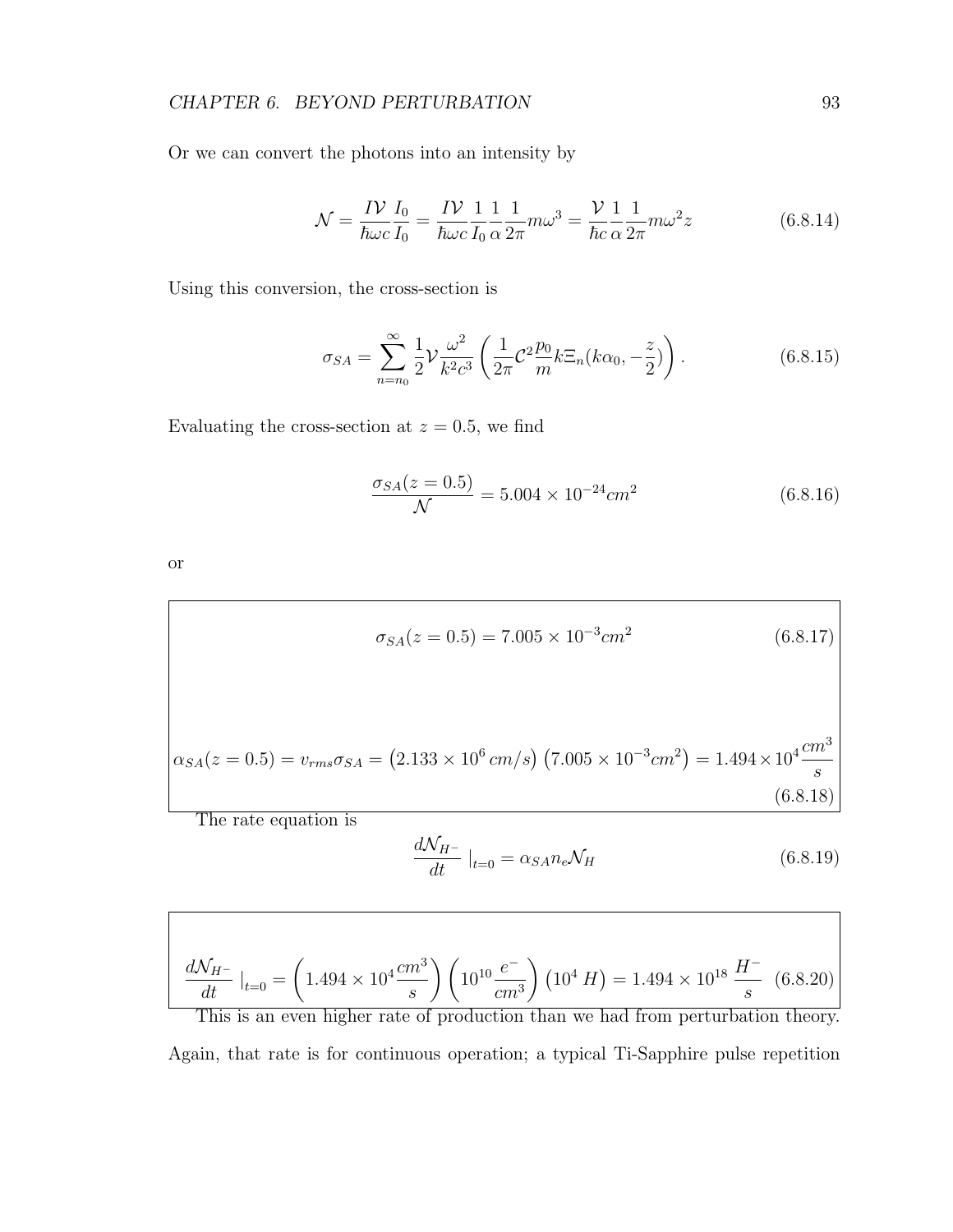rate is on the order of  $70 MHz$ . That is a pulse repetition period of 15ns. This means the laser is only interacting with the hydrogen for about  $5 \mu s$  out of each second of operation. This reduces the rate of production by a factor of  $5 \times 10^{-6}$ , giving a rate of about  $7.5 \times 10^{12} s^{-1}$ . This is still a high rate of production. In order to maintain this rate, we would need to actively remove the product. If we cannot remove the product, then the system will eventually reach equilibrium. At equilibrium, we find

$$
n_{H^{-}} = \frac{\beta_{SA}}{\alpha_{PD}} n_e n_H = \frac{\left(1.494 \times 10^{-17} \frac{cm^6}{s}\right)}{\left(10^{-6} \frac{cm^3}{s}\right)} n_e n_H \tag{6.8.21}
$$

or

$$
n_{H^-} = \left(10^{10} \frac{e^-}{cm^3}\right) \left(10^4 \frac{H}{cm^3}\right) (1.494 \times 10^{-11} cm^3) \approx 1500 \frac{H^-}{cm^3} \tag{6.8.22}
$$

Again, this amount of antihydrogen ions is observable.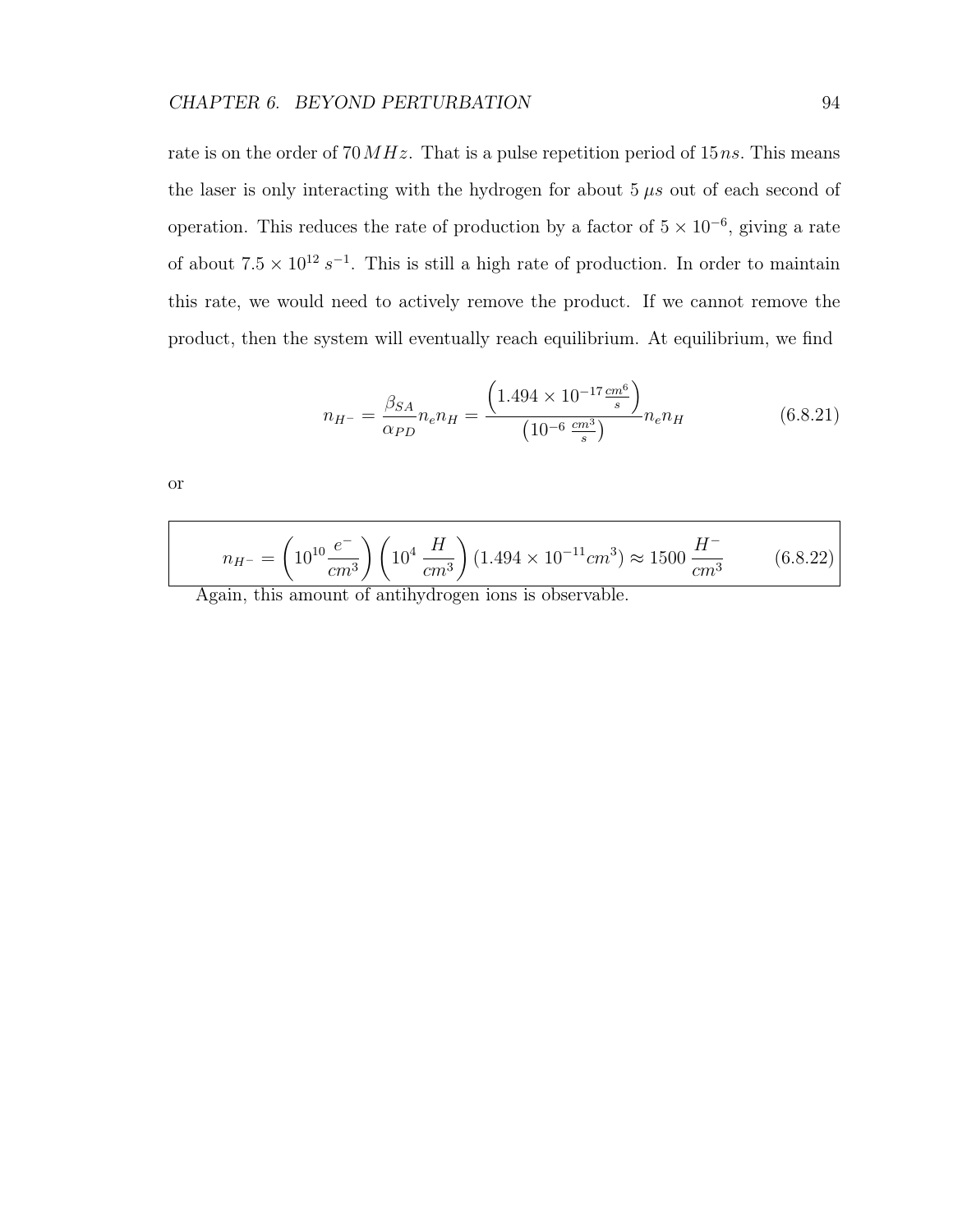# Chapter 7

# Conclusion

# 7.1 Concluding Remarks

In most antihydrogen experiments conducted to date, the positron plasmas are cold and dense enough that the antihydogen is produced in very weakly bound states via the three-body reaction [12, 16, 21]

$$
e^{+} + e^{+} + \bar{p} \to e^{+} + \bar{H}.
$$
\n(7.1.1)

But the probability of a further positron interacting to produce the antihydrogrion ion is small becuase the length scale governing the rate of reaction is the Thomson radius,  $r_c = e^2/4\pi\epsilon_0 k_B T$ , typically of order  $\mu$ m. Production of small quantitites of  $\overline{H}^+$ via double charge exchange [62, 63, 64, 65, 66, 10]

$$
\overline{p} + Ps \to \overline{H} + e^-, \tag{7.1.2}
$$

where  $\bar{p}$  is an antiproton and the positronium (Ps) may be in an excited state, followed by the reaction

$$
\bar{H} + Ps \to \bar{H}^+ + e^-, \tag{7.1.3}
$$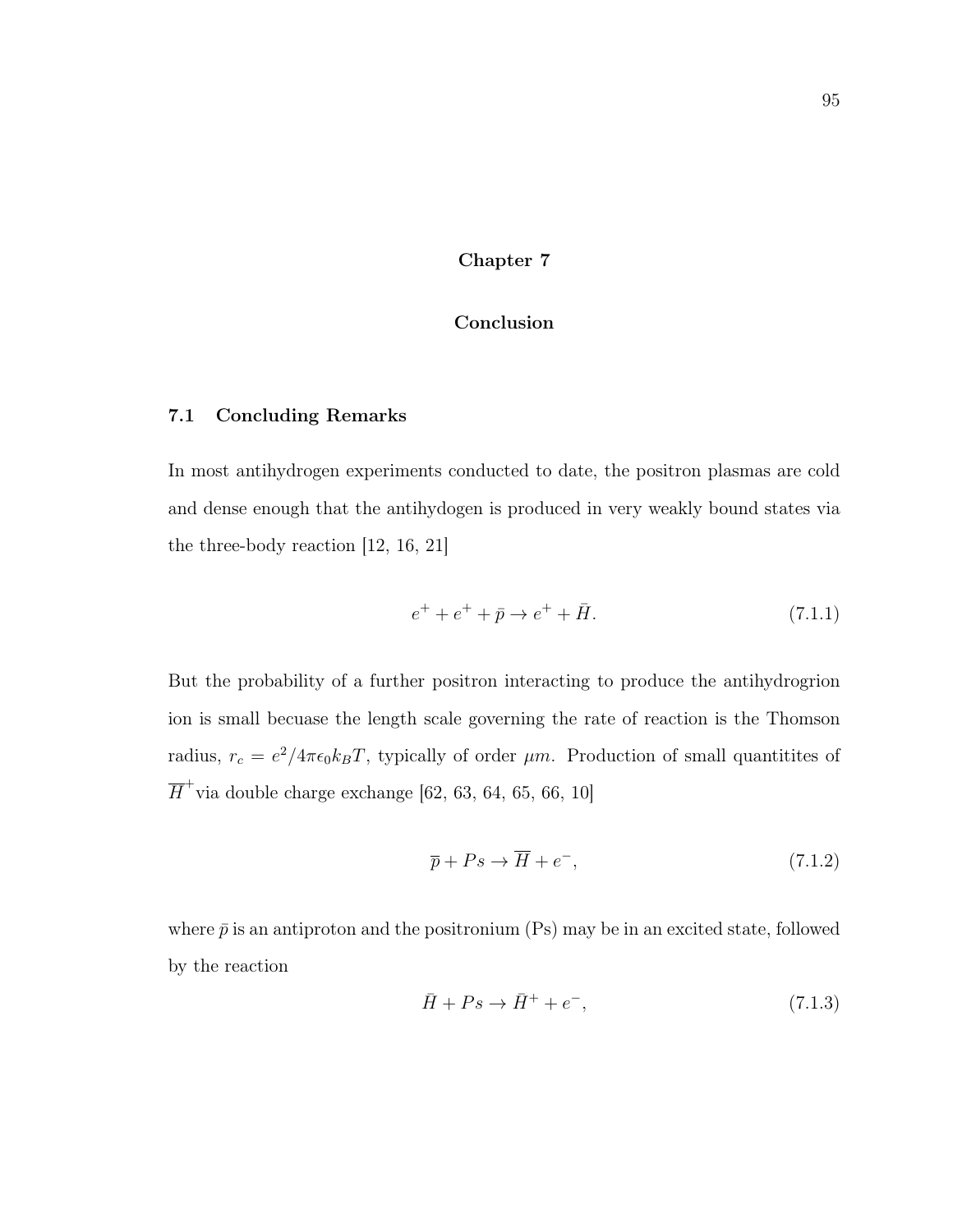would yield less than one  $\overline{H}^+$  per 60 million  $\overline{p}$  for a Ps cloud of density of around  $7 \times 10^{11}$  cm<sup>-3</sup>, with the latter produced using an intense  $(3 \times 10^8 \text{ s}^{-1})$  positron beam accumulated for just over 100 s. The low yield of this Ps route to  $\overline{H}^+$  has motivated the present study. Now that  $\overline{H}$  can be trapped for extended periods, it will be feasible to exploit the positron-antihydrogen reaction to produce the  $\overline{H}^+$  ions and our yield of 1500  $\frac{\overline{H}^+}{cm^3}$  argues favorably for this new approach. The ions can then be cooled by sympathic cooling techniques for use in spectroscopic experiments or the gravitation test of antimatter preformed by the GBAR experiment.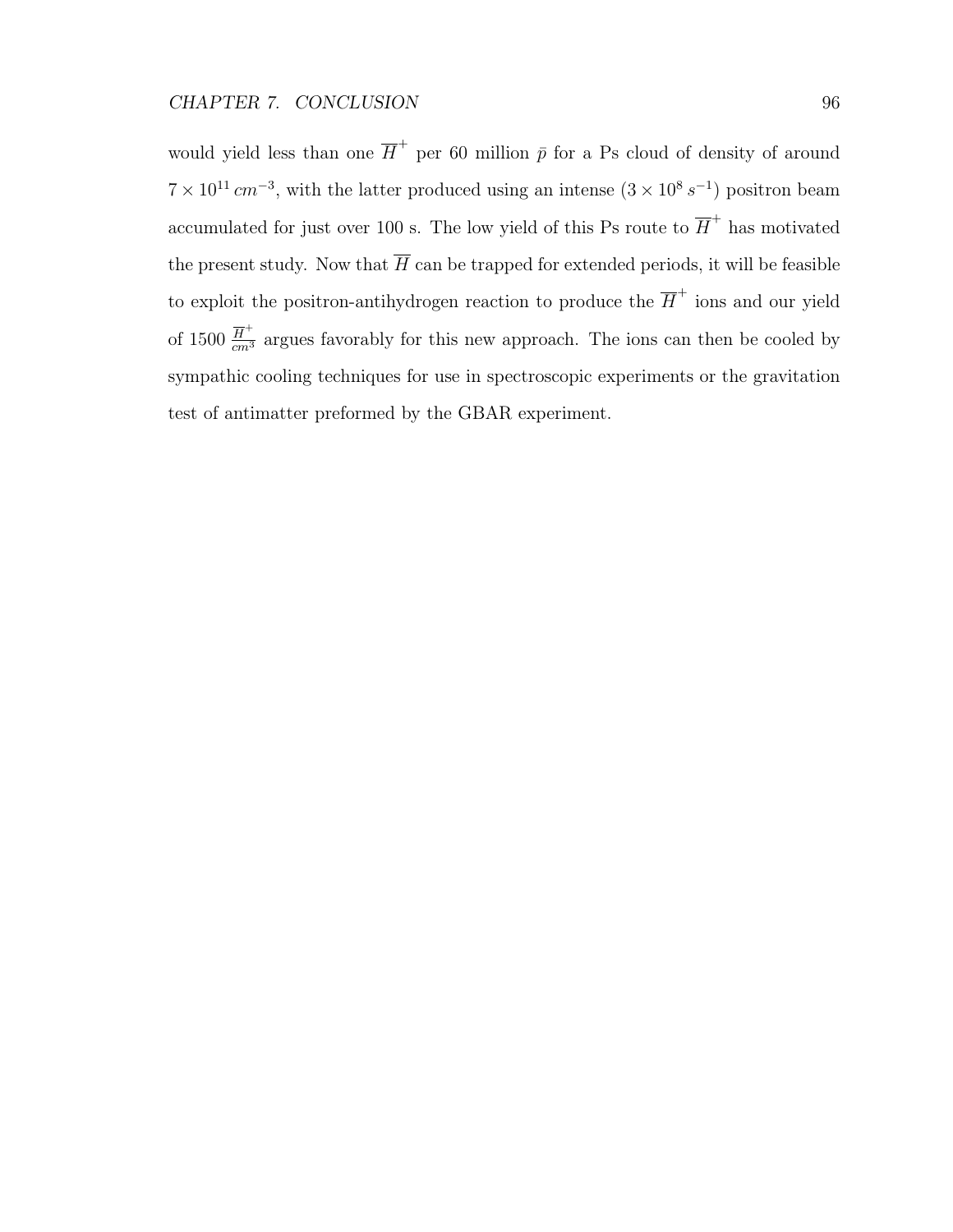# Bibliography

- [1] "Tara Shears Antimatter: Why the anti-world matters," Tara Shears, https://www.youtube.com/watch?v=0Fy6oiIRwJc, 2013.
- [2] "Carl Anderson Discovery of the Position," Alaina G. Levine. https://www.aps.org/programs/outreach/history/historicsites/anderson.cfm, 2009.
- [3] "Evidence for the  $2\pi$  decay of the  $K_2^0$  meson," J. H. Christenson, J. W. Cronin, V.L. Fitch, R. Turlay. Phys. Rev. Lett., (1964) 13 138.
- [4] "Observation of Direct CP Violation in  $K_{S,L} \to \pi\pi$  Decys," A. Alavi-Harati etal. Phys. Rev. Lett. 83 (1999) 22.
- [5] "A New measurement of direct CP vioation in two pion decays of the neutral kaon," B. Fanti et al. Phys. Lett. B. 465 (1990) 335.
- [6] "Measurement of CP-vioating asymmetried in  $B^0$  decays of CP Eigenstates," The BABAR Collaboration, B Aubet et al. Phys. Rev. Lett. 86 (2001) 2515.
- [7] "Observation of Large CP Violation in the Neutral B Meson System," The Belle Collatbortaion, K. Abe et al. Phys. Rev. Lett. 87 (2001).
- [8] "First Observation of CP Violatoin in the Decays of  $B_s^0$  Mesons" LHCB Collaboration," R. Aaaij et al. Phys. Rev. Lett. 110 (2013).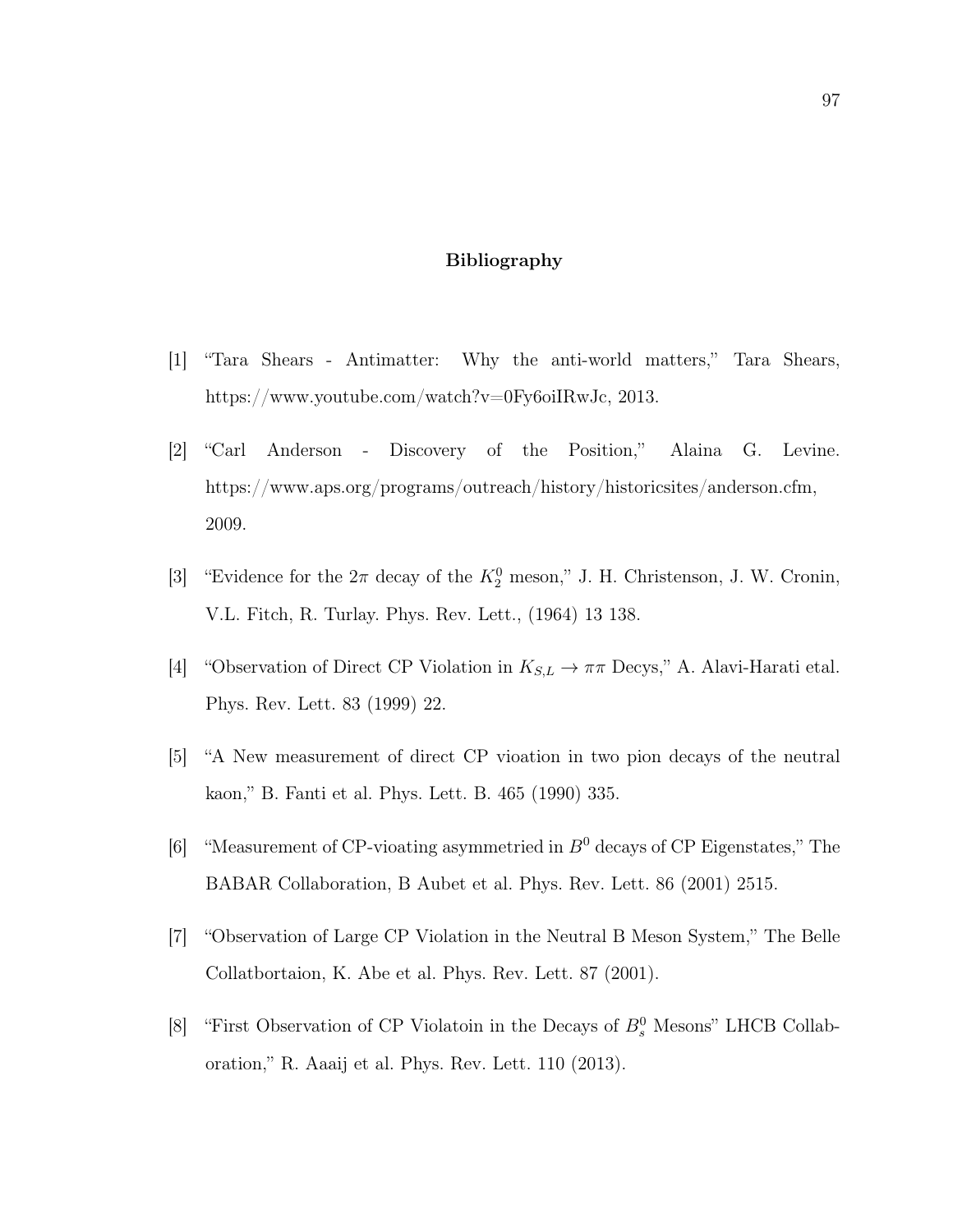# BIBLIOGRAPHY 98

- [9] "Antimatter matters," John Ellis. Nature, 424 (2003) 631.
- [10] "Antihydrogen physics," M. Charlton et al. Phys. Rep (1994).
- [11] "Production and detection of cold antihydrogen atoms," M. Amoretti et al. Nature 419 (2002) 456.
- [12] "Driven Production of Cold Antihydrogen and the First Measured Distribution of Antihydrogen States," G. Gabrelse et al. Phys. Rev. Lett., 89 (2002) 213401.
- [13] "Convinement of antihydrogen for 1,000 seconds," The ALPHA Collaboration. Nature Physics 7 (2011) 558.
- [14] "CPT and Lorentz Tests in Hydrogen and Antihydrogen," R. Bluhm, V. A. Kostelechy, N. Russell. Phys. Res. Lett. 82 (1999) 2254.
- [15] "Production and detection of cold antihydrogen atoms," M. Amoretti etal. Nature 419 (2002) 456.
- [16] "Background-Free Observation of Cold Antihydrgen with Field-Ionization Analysis of its States," G. Gabrilese et al. Phys. Rev. Lett. 89 (2002) 213401.
- [17] "Observation of the 1S-2S transtion in trapped antihydrogen," M. Ahmadi, et al. Nature Letter. 541, 26 (2017).
- [18] "Positron trapping in an electrostatic well by inelastic collisions with nitrogen molecules," T. J. Murphy and C. M. Surko. Phys Rev. A. 46, 5696 (1992).
- [19] "Thousandfold improvement in the measured antiproton mass," G. Gabrielse, etal. (ATRAP Collaboration) Phys. Rev. Lett. 63 1360 (1989).
- [20] "New source of dense, cryogenic positron plasmas," L. V. Jorgensen, etal. (ATHENA Collaboration) Phys. Rev. Lett. 95 025002 (2005).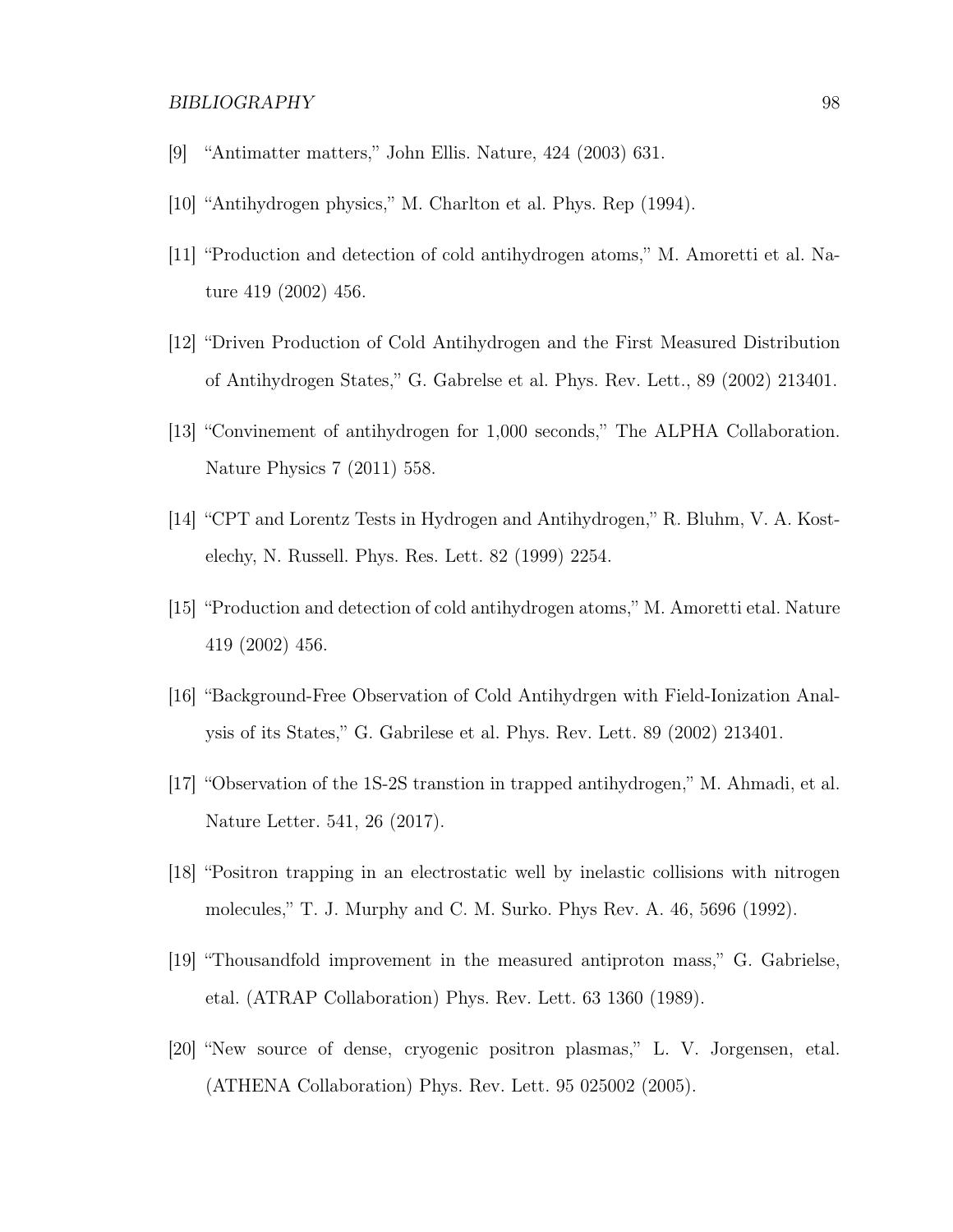- [21] "Evaporative cooling of antiprotons to cryogenic temperatures," G. B. Andresen, etal. (ALPHA Collaboration) Phys. Rev. Lett. 105 013003 (2010).
- [22] "Adiabatic cooling of antiprotons," G. Gabrielse, etal. (ATRAP Collaboration) Phys. Rev. Lett. 106 073002 (2011).
- [23] J. Walz and T. W. Hänsch. Gen. Relativ. Gravit. 36 561 (2004)
- [24] "On the production of the positive antihydrogen ion  $\overline{H}^+$  via radiative attachment," C. M. Keating, M Charlton and Jack C Straton. J. Phys. B. 47 (2014) 225202.
- [25] "Producing the positive antihydrogen ion  $\overline{H}^+$  via radiative attachment," C. M. Keating, K. Y. Pak and Jack C Straton. J. Phys. B. 49 (2016) 074002.
- [26] "Limits on Tunneling Theories of Strong-Field Ionization," H. R. Reiss. Phys. Rev. Lett. 101, 043002 (2008).
- [27] "Atoms in Intense Laser Fields," C. J. Joachain, N. J. Kylstra, R. M. Potvliege. Cambridge University Press, 2012.
- [28] "Dipole-approximation magnetic fields in strong laser beams," H. R. Reiss. Phys. Rev. A 63, 013409 (2000).
- [29] "Introduction to the Theory of Laser-Atom Interactions," 2nd ed., Marvin H Mittleman. Plenum Press, 1993.
- [30] "Historical roots of gauge invariance," J. D. Jackson, L. B. Okun. Rev. Mod. Phys. 73, 663 (2001).
- [31] "From Lorenz to Coulomb and other explicit gauge transformations," J. D. Jackson. American Jour. Phys. 70, 917 (2002).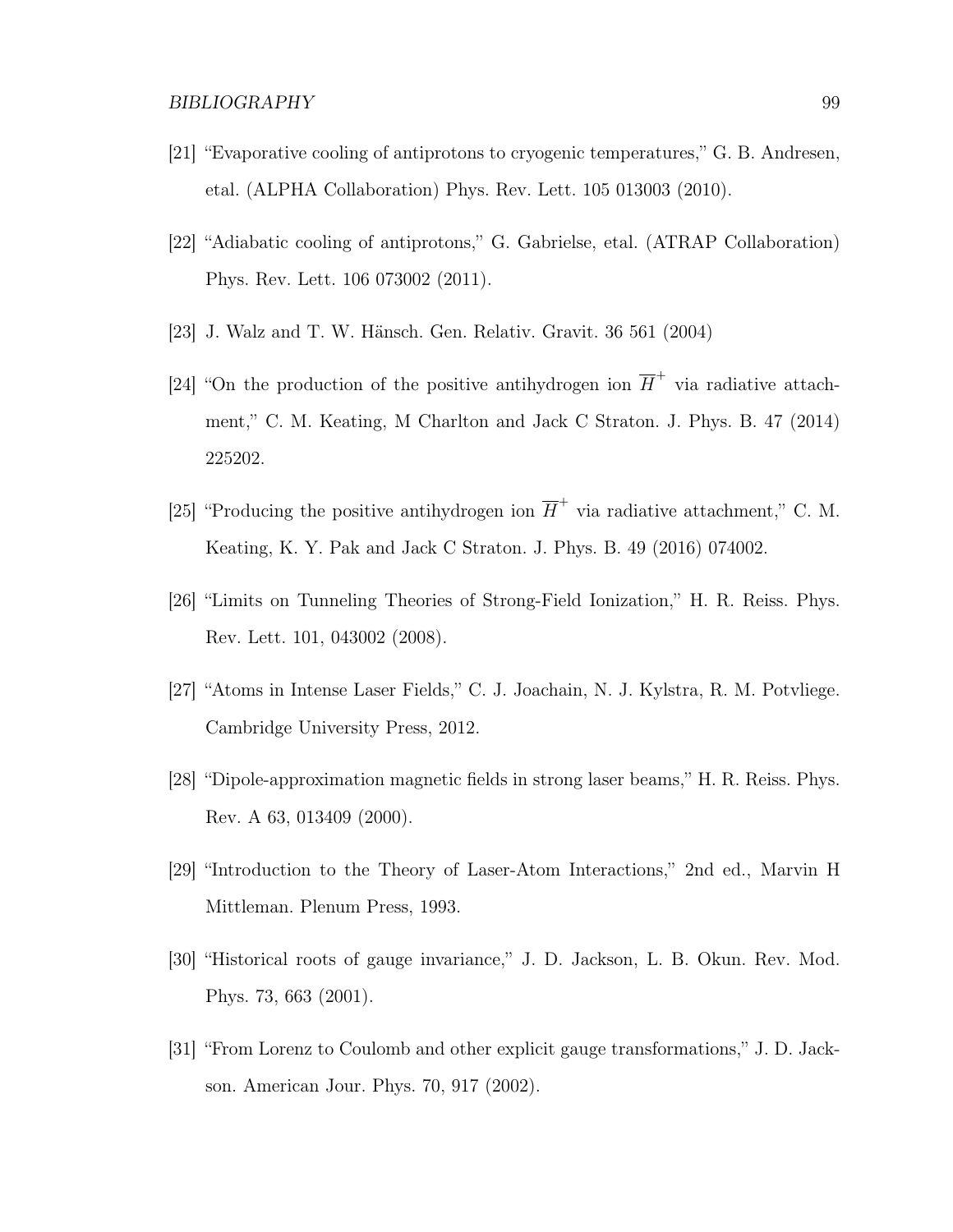- [32] "Foundations of Strong-Field Physics," Howard R. Reiss. Lecutres on Ultrafast intense Laser Scinece 1, 94 (2010) 41.
- [33] "Atoms and molecules in intense laser fields: gauge invariance of theory and models," A. d. Bandrauk, F Fillion-Gourdeau and D Lorin. J. Phys. B. vol. 46 15 (2013) .
- [34] "Gauge-equivalent intense-field approximations in velocity and length gauge to all orders," F. H. M. Faisel. Phys. Rev. A 75, 063412 (2012).
- [35] "Generalized gauge-invariant formulations of the strong-field approximation," Yulian V. Vanne and Alejandro Saenz. Phys. Rev. A 79, 023421 (2009).
- [36] "Analytic sources of inequivalence of the velocity gauge and length gauge," Rainer Dick. Phys. Rev. 94, 062118 (2016).
- [37] "A manifestly gaueg-invariant description of interaction of atomic systems with strong fields in the dipole approximation," Adam Bechler and Marcin Sleczka. Phys. Lett. A. 375 1579-1582 (2011).
- [38] "Stong-field ionization and gauge dependence of nonlocal potentials," T. C. Rensink and T. M. Antonsen Jr. Phys. Rev. A. 94, 063407 (2016).
- [39] "Physics of Atoms and Molecules," 2nd ed., B.H. Bransden, C. J. Joachain. Pearson Education limited 2003.
- [40] "Fine Structure of the Hydrogen Atom," W. E. Lamb. Phys. Rev. 85, 259 (1952).
- [41] "Consequences of the postulate of a complete commuting set of observables in quantum electrodynamics," F. J. Belinfante. Phys. Rev. 128, 2832 (1962).
- [42] D. M. Volkov, Z Phys. Phys. 94, 250 (1935).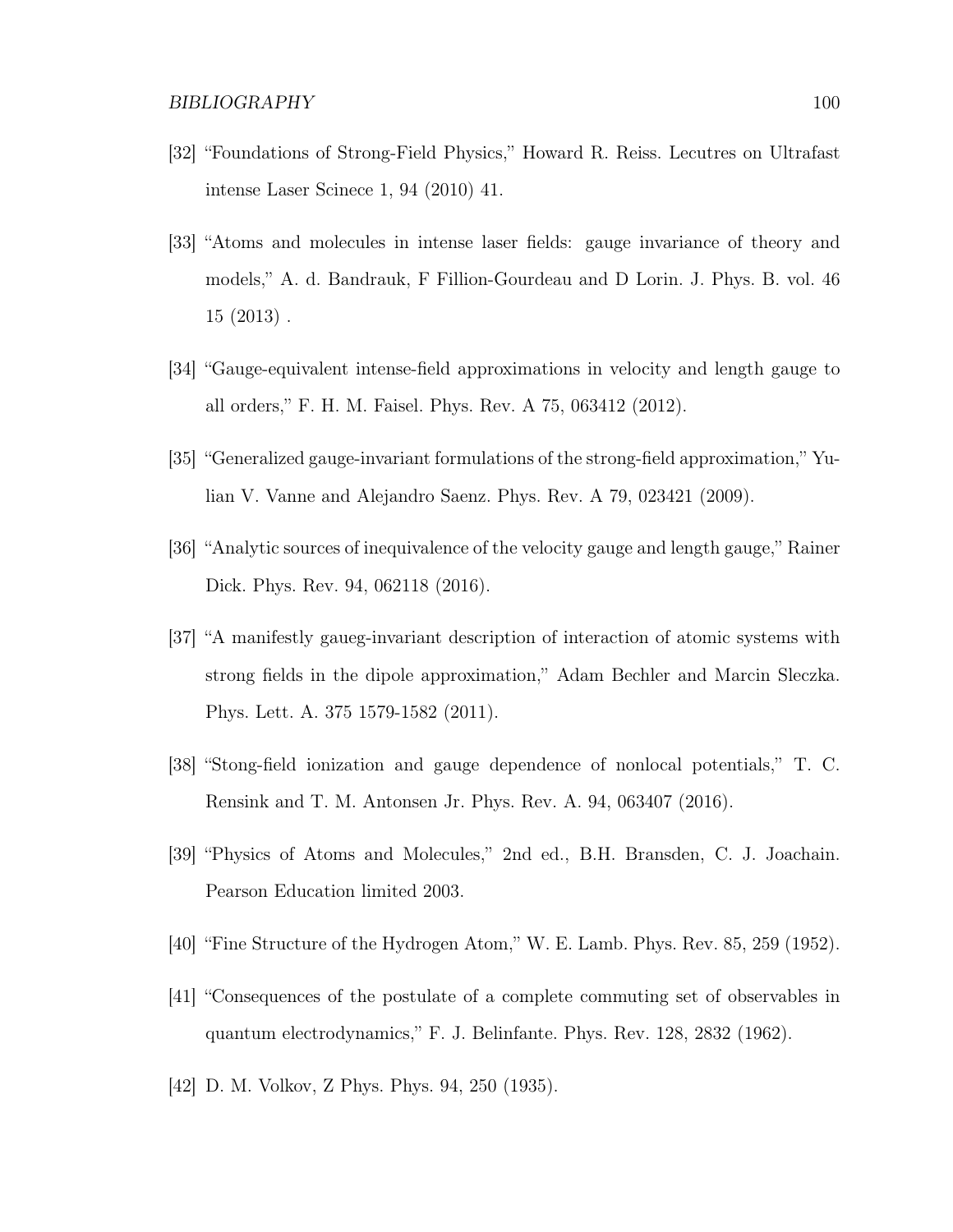- [43] "Laser-Enhanced Electron-Ion Caputre and Anithydrogen Formation," R. Neumann. Z. Phys. A - Atoms and Nuclei 313, 253-262 (1983).
- [44] "Elementary Nuclear Theory," H. A. Bethe. John Wiley and Sons Inc. 1947.
- [45] "The Photodetachment of the Negative Ion of Positronium," S. J. Ward, M. R. C McDowell, J. W. Humberston. Europhys. Lett., 1 (4), pp 167 (1986).
- [46] "Free-Free Absorption Coefficient of the Nagative Hydrogen Ion," T. Ohmura and H. Ohmura. Astrophysical Journal, vol. 131, p. 8 (1959).
- [47] "Continuous Absorption Due to Free-Free Transitons in Hydrogen," T. Ohmura and H. Ohmura. Phys. Rev. 121, 513 (1961).
- [48] "Electron-Hydrogen Scattering at Low Energies," Phys. Rev. vol. 188 1 (1959).
- [49] "Bound state properties and astrophysical applicaitons of negatively charged hydrogen ions," A.M. Frolov, V.H. Smith Jr. The Journal of Chemical Physics (2003).
- [50] "Photodetachment of the hydrogen and positronium negative ions," A.M. Frolov. Journal of Physics B. vol. 37 4 (2004).
- [51] "Table of Integrals, Series, and Products," I. S. Gradshteyn, I. M. Ryzhik. Academic Press 7th ed. (2007).
- [52] "On the Mathematical Description of Light Nuclei by the Method of Resonation Group Structure," John A. Wheeler. Phys. Rev. 53, 1107 (1937).
- [53] "Effect of an intense electromagnetic filed on a weakly bound system," H. R. Reiss. Phys. Rev. A 22, 1786 (1980).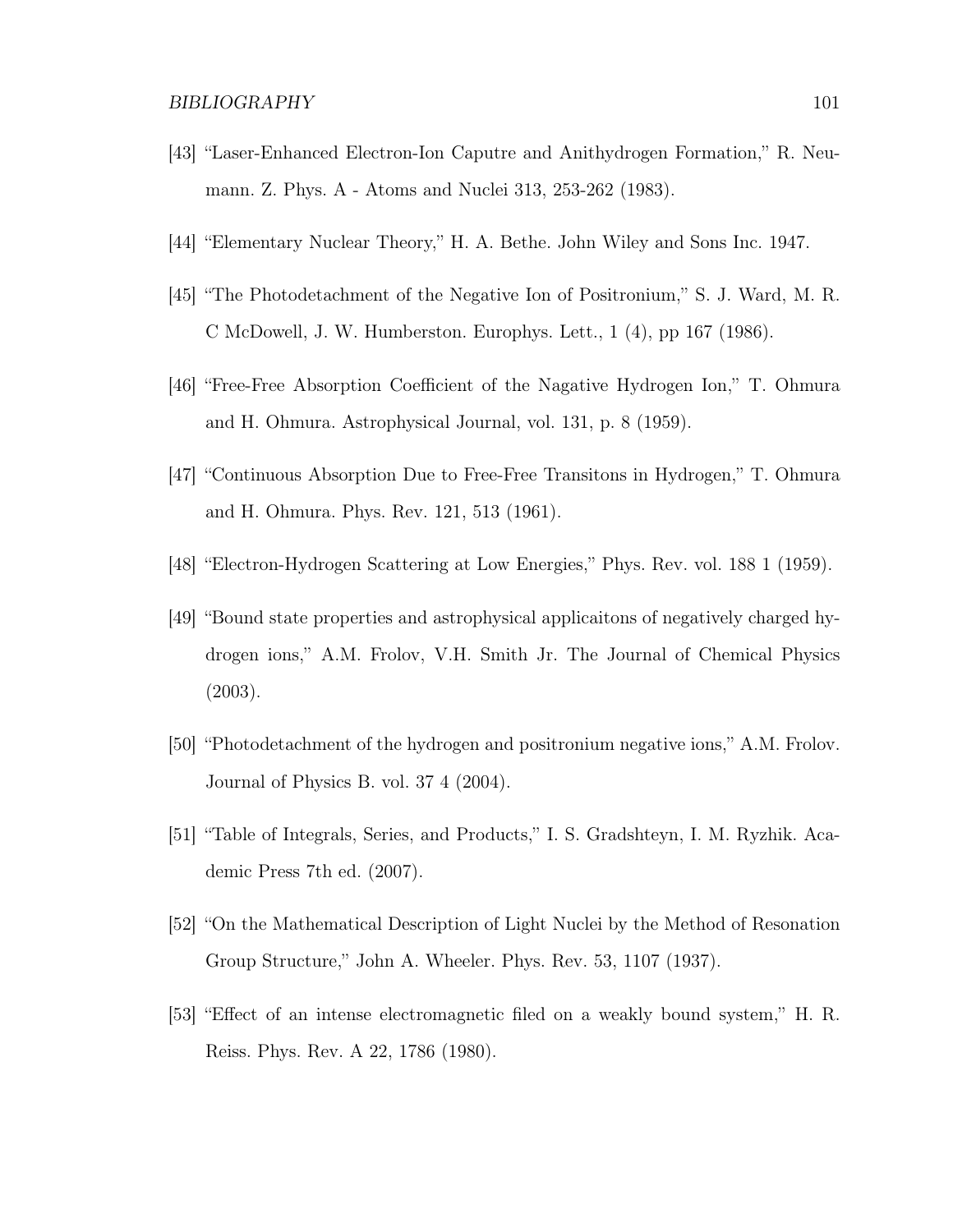- [54] "Theoretical methods in quantum optics: S-matrix and Keldysh techniques for stong-field process," H. R. Reiss. Progress in Quantum Electronics 16, 1 (1992).
- [55] "Relativistic strong-field photoionization," Journal of the Optical Society of America B 7, 4 p. 570 (1990).
- [56] "Multiple absorbtion of laser phtons by atoms," F. H. M. Faisal. J. Phys. B. vol. 6, 4 (1973)
- [57] "Ionization in the field of a strong electromagnetic wave," L.V. Keldysh. Sov. Phys. JETP (1965).
- [58] "Multiphoton detachment of electrons from negative ions," G. F. Gribakin and M. Yu Kuchiev Phys. Rev. A. vol. 55 5 (1997).
- [59] "Effect of bound-state dressing in laser-assisted radiative recombination," Robert A. Muller etal. Phys. Rev. A. 92, 053426 (2015).
- [60] "Reformulation of the strong-field approximation for light-matter interactions," A. Galstyan et al. Phys. Rev. A. 93, 023422 (2016).
- [61] "On two-dimensional Bessel functions," H.J. Korsch, A. Klumpp and D. Watthaut. J. Phys. A. vol. 39, 48 (2006).
- [62] "Advances in antihydrogen physics," Mike Charlton and Dirk Peter Van Der Werf. Science Progress Vol. 98, Iss. 1 (2015).
- [63] "The GBAR experiment: gravitational behaviour of antihydrogen at rest," P. Perez and Y Sacquin. Class. Quantum Grav. 29 184008 (2012).
- [64] "Physics with antihydrogen," W. A. Bertsche et al. J. Phys. B. 48 232001 (2015).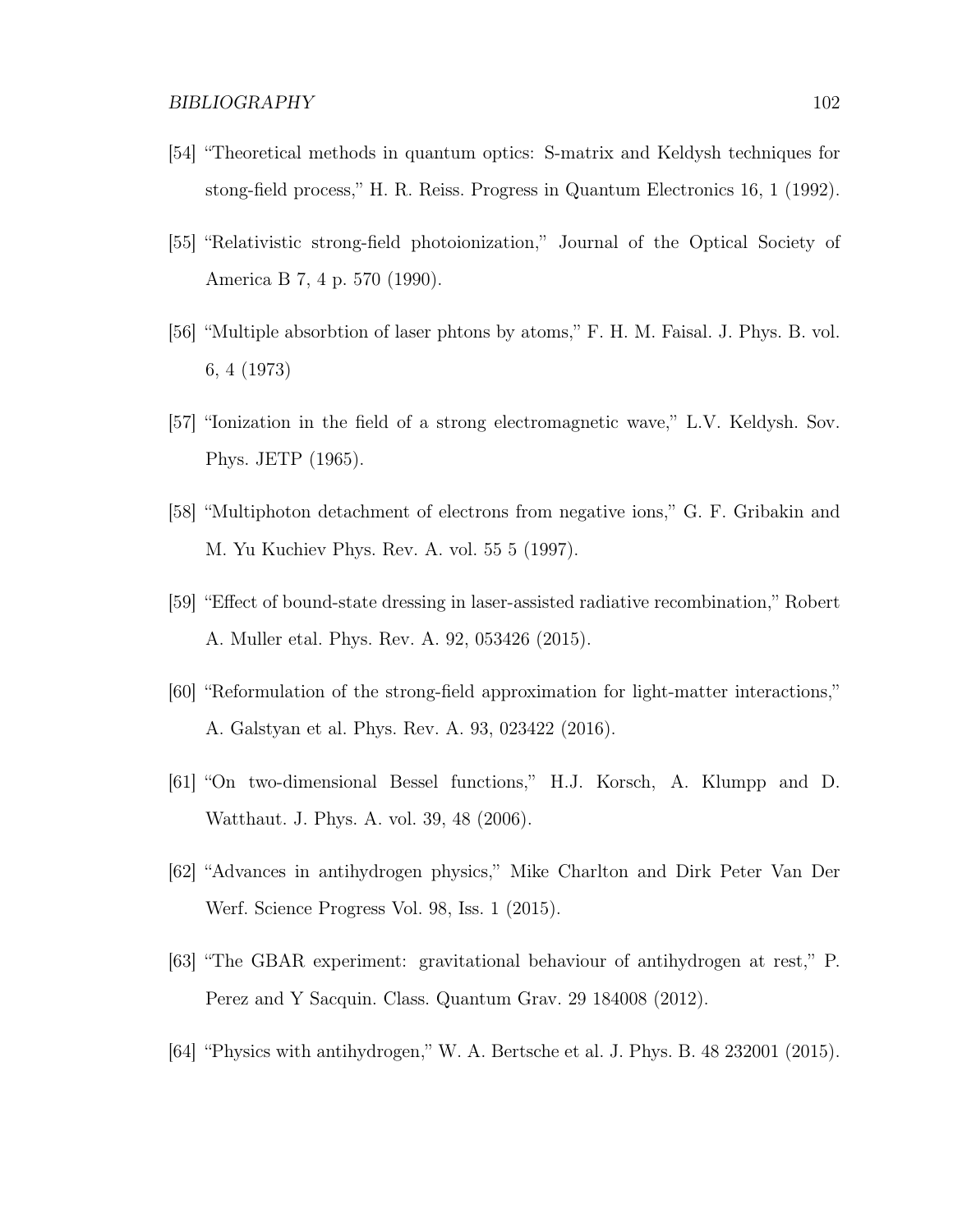- [65] "Ultra-low energy antihydrogen," M. H. Holzscheiter and M Charlton. Reports on Progress in Physics. vol 63 1 (1999).
- [66] " $\bar{H}^+$  production from collisions between positronium and keV antiprotons for GBAR," P. Comimi etal. Hyperfine Interactions vol. 228 iss. 1-3, p. 159-165 (2014).
- [67] "Low-energy electron-He scattering in a low-frequency laser field," N. J. Kylstra and C. J. Joachain. Phys. Rev. A 60, 2255 (1999).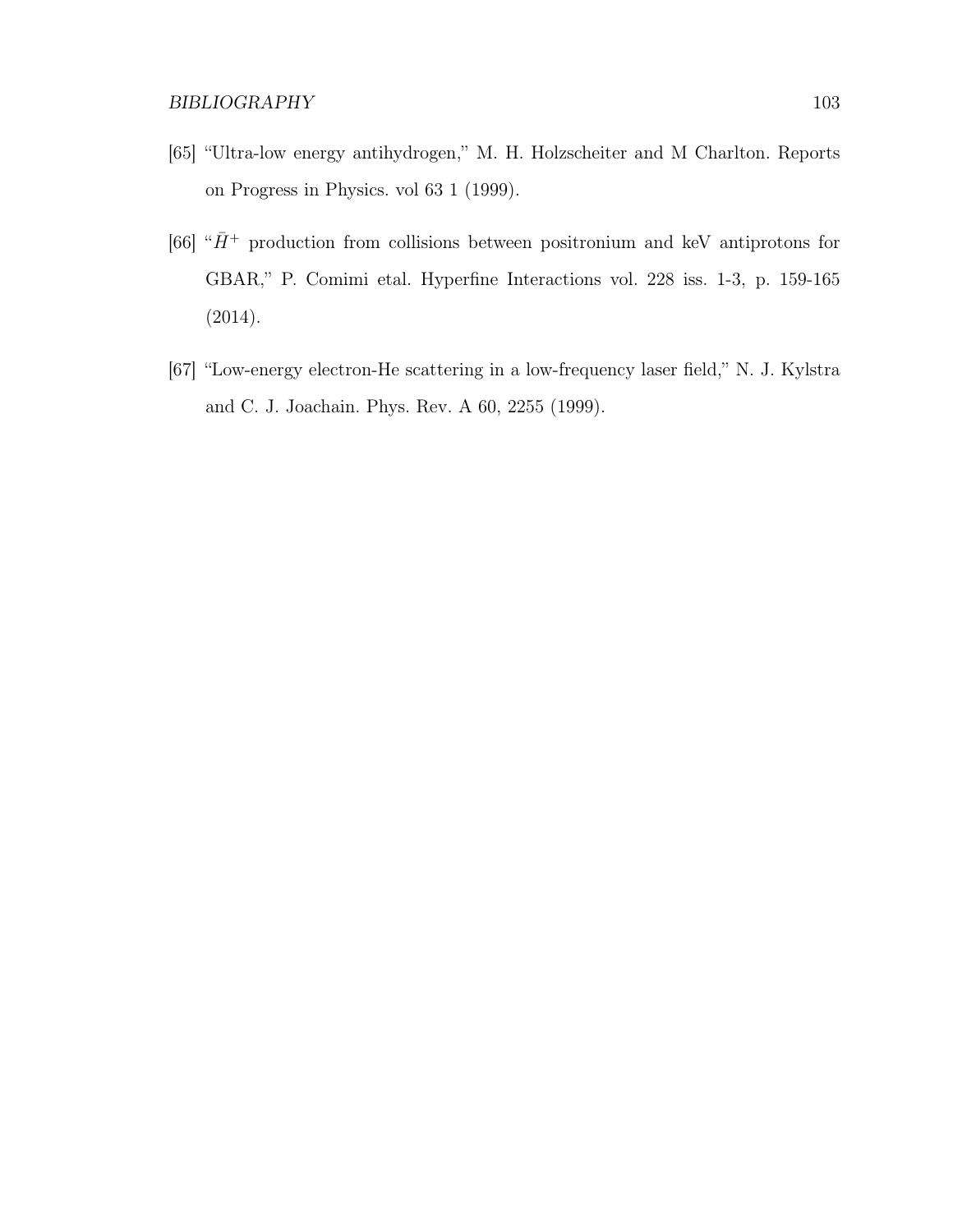#### Appendix A

# Ultra Short Pulses

With the more recent introduction of laser systems that can obtain attosecond pulses, pulse times (i.e ∼ 100 attoseconds) could be of the order of a few optical periods (i.e  $\sim$  1 femtoseconds). In the case of attosecond lasers, the pulse time must be dealt with explicitly. In the dipole approximation

$$
\mathbf{A}(t) = A(t)\cos(\omega t)\hat{\boldsymbol{\epsilon}},\tag{A.0.1}
$$

where  $A(t)$  is the pulse shape function (i.e. Gaussian, sech or similar function) and is the Fourier pair of the function  $A(\omega')$ . In the case of non-monochromatic light with pulse of about ten optical cycles or more, the wave packet can be modeled by a frequency distribution function such as a Gaussian

$$
A(\omega') = \langle \omega' | A \rangle = A_0 2\pi \frac{1}{\sqrt{2\pi} \Delta \omega} exp\left(-\frac{1}{2\Delta \omega^2} (\omega' - \omega)^2\right)
$$
  
=  $A_0 2\pi \frac{1}{\sqrt{2\pi}} 2\Delta t exp\left(-\frac{(2\Delta t)^2}{2} (\omega' - \omega)^2\right).$  (A.0.2)

We find that the pulse shape function Fourier pair to be

$$
A(t) = \langle t | A \rangle = A_0 exp\left(-\frac{\Delta \omega^2}{2} t^2\right)
$$
  
=  $A_0 exp\left(-\frac{1}{2(2\Delta t)^2} t^2\right)$  (A.0.3)  
=  $A_0 exp\left(-\left(\frac{t}{\tau/2}\right)^2\right),$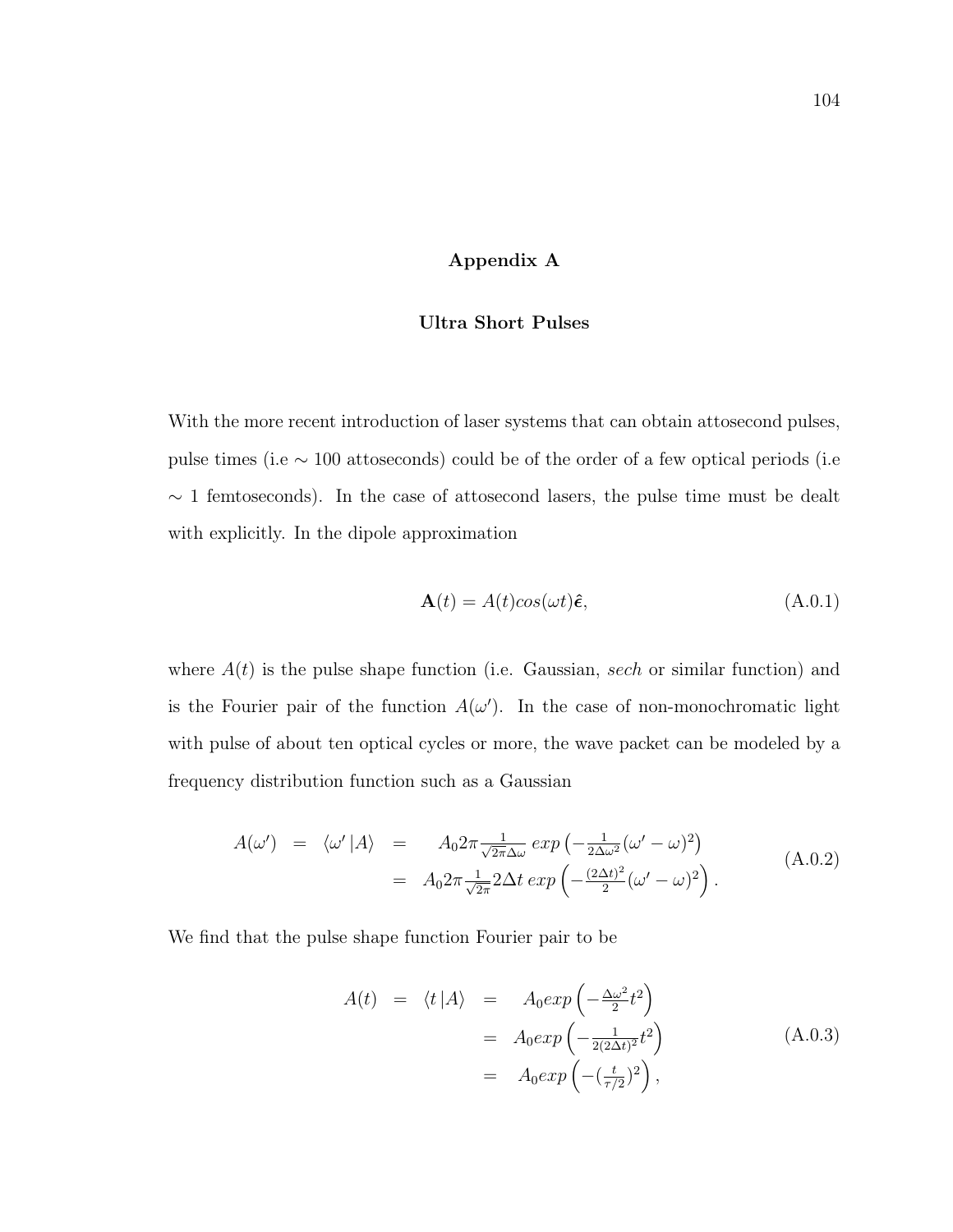where  $\tau = 4\sqrt{2}\Delta t$  is the spread in time of the pulse (pulse width), and the second line has used the Fourier uncertainty principles. We note that in the limit as the spread in the frequency goes to zero  $A(\omega')$  becomes

$$
\lim_{\Delta\omega \to 0} A(\omega') = A_0 2\pi \lim_{\Delta\omega \to 0} \frac{1}{\sqrt{2\pi}\Delta\omega} \exp\left(-\frac{1}{2\Delta\omega^2} (\omega' - \omega)^2\right) = A_0 2\pi \delta(\omega' - \omega), \text{ (A.0.4)}
$$

where  $\delta(x)$  is the Dirac delta function. In contrast, the same limit for the pulse shape function  $A(t)$  is

$$
\lim_{\Delta\omega \to 0} A(t) = A_0 \lim_{\Delta\omega \to 0} \exp\left(-\frac{(2\Delta\omega)^2}{2}t^2\right) = A_0 \tag{A.0.5}
$$

leading directly to a plane wave solution with frequency  $\omega$ . Now we need to be careful in the other limit where the pulses of light are ultra short pulses. If one takes the limit as the frequency become very large for the Gausian wave packet vector potential, one will find

$$
\lim_{\Delta\omega \to \infty} A(t) = A_0 \lim_{\Delta\omega \to \infty} exp\left(-\frac{(2\Delta\omega)^2}{2}t^2\right) = \begin{cases} A_0 & t = 0 \\ 0 & t \neq 0 \end{cases},
$$
 (A.0.6)

This is not a Dirac delta function. There is an asymmetry between time and frequency. We note that although we can have a delta function frequency distribution, the time interaction is never a delta function because the interaction strength never exceeds  $A_0$ . This same asymmetry comes into play with the wavenumber distribution and spacial spread in the wavepacket. That is, the wavenumber distribution can be a delta function, whereas the spacial strength must never exceed  $A_0$  and will never be a delta function.

In order to better understand the time dependence of the vector potential, we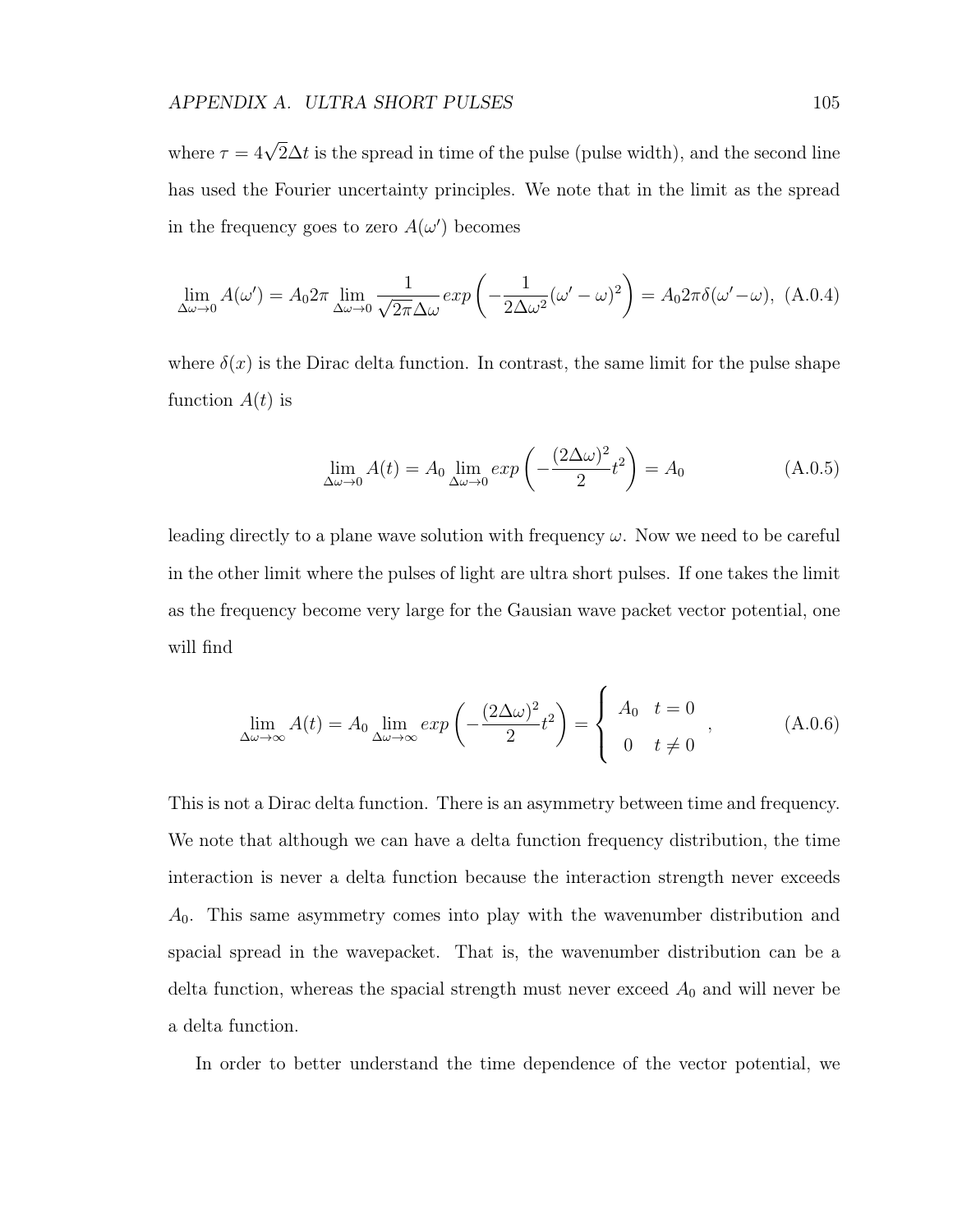remind ourselves that the transverse electric field is related to the time derivative of the vector potential,

$$
\mathbf{E}_{trans} = -\frac{\partial \mathbf{A}}{\partial t}.
$$
 (A.0.7)

We would like the transverse electric field to be an ultra short Gausian pulse

$$
\mathbf{E}_{trans}(t) = E_0 exp\left(-\frac{1}{2(2\Delta t)^2}t^2\right) sin(\omega t)\hat{\boldsymbol{\epsilon}},
$$
 (A.0.8)

where  $E_0 = A_0 \omega$ . We find the vector potential to be

$$
\mathbf{A}(t) = iA_0 \sqrt{\frac{\pi}{2}} \omega \Delta t \exp\left(-\frac{(2\Delta t)^2}{2} \omega^2\right) \tag{A.0.9}
$$
\n
$$
\times \left[ erf\left(-\frac{i(2\omega\Delta t)^2 + \omega t}{2\sqrt{2}\omega\Delta t}\right) + erf\left(-\frac{i(2\omega\Delta t)^2 - \omega t}{2\sqrt{2}\omega\Delta t}\right)\right] \hat{\boldsymbol{\epsilon}}.
$$

We note that for the condition that the pulse width is much greater than optical period  $\tau \gg T$  (i.e  $\omega \Delta t \gg 1$  or  $E \Delta t \gg \hbar$ ),

$$
\mathbf{A}(t) \approx A_0 exp\left(-\frac{1}{2(2\Delta t)^2}t^2\right) \left[cos(\omega t)\right] \hat{\boldsymbol{\epsilon}}.\tag{A.0.10}
$$

This is the same equation, the Gaussian wave packet, with which we started this analysis for the vector potential. However, now we can clearly see that the vector potential is only a Gaussian wave packet in the approximation of long pulse times. Thus, we see the time-energy uncertainty principle is a condition from which we can justify the use of a Gaussian wave packet vector potential.

Now, let us examine the case when the interaction time is much shorter than the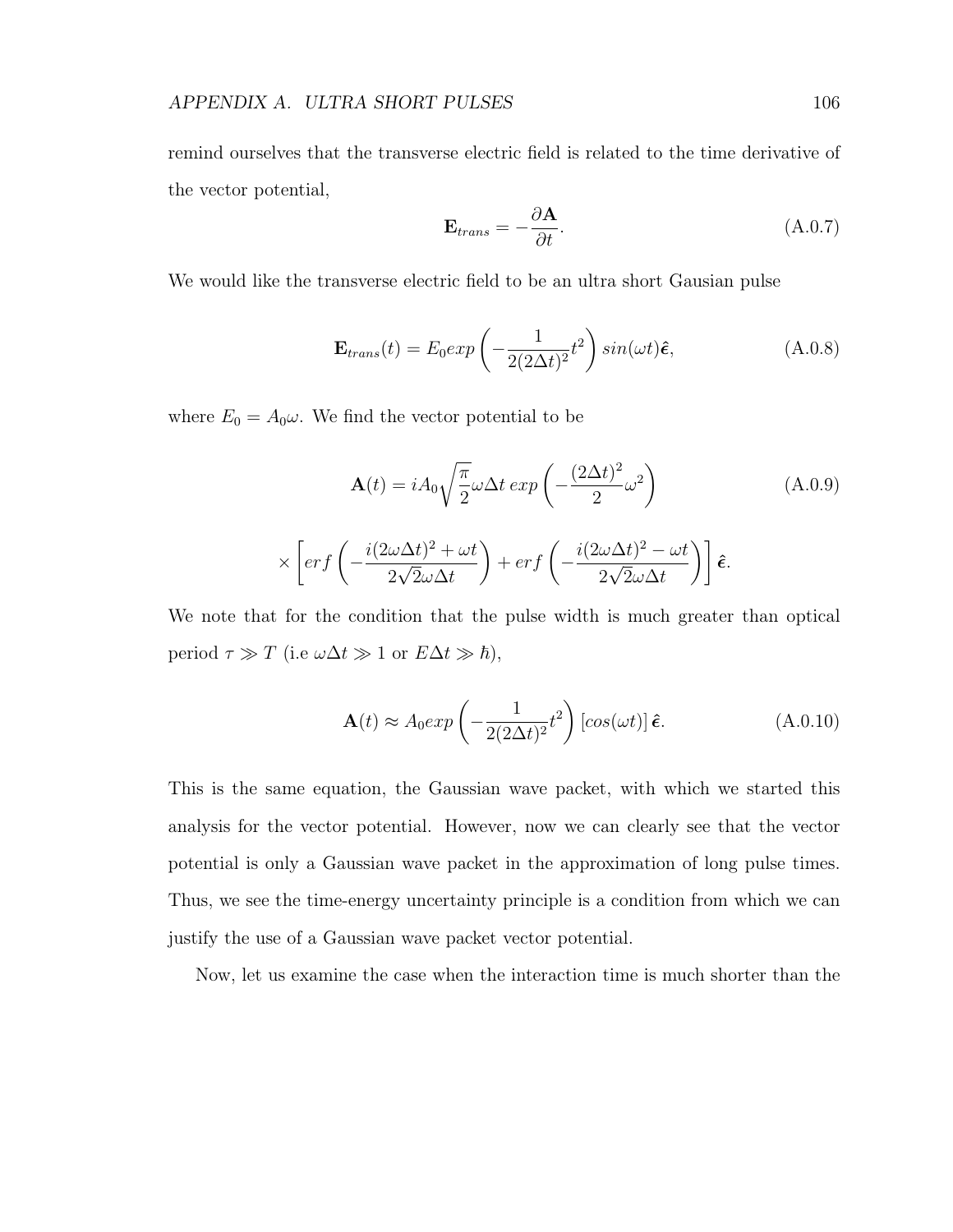optical period,  $\tau \ll T$  (i.e  $\omega \Delta t \ll 1$  or  $E \Delta t \ll \hbar$ ). We find

$$
\mathbf{A}(t) \approx A_0 \sqrt{\frac{\pi}{2}} \omega \Delta t \exp\left(-\frac{(2\Delta t)^2}{2}\omega^2\right) \left[\sqrt{10}\omega \Delta t \exp\left(-\frac{1}{2(2\Delta t)^2}t^2\right) \cos(\omega t)\right] \hat{\boldsymbol{\epsilon}}.\tag{A.0.11}
$$

Or more simply,

$$
\mathbf{A}(t) \approx A_0 \sqrt{\frac{\pi}{2}} \omega \Delta t \left[ \sqrt{10} \omega \Delta t \exp\left(-\frac{1}{2(2\Delta t)^2} t^2\right) \right] \hat{\boldsymbol{\epsilon}}, \tag{A.0.12}
$$

where the  $\cos(\omega t)$  behavior is roughly one over the pulse width because the optical period is large compared to the Gaussian pulse. This function clearly goes to zero for ultra short pulse times (even at  $t = 0$ ). This corresponds to a transverse electric field

$$
\mathbf{E}_{trans} \approx E_0 \sqrt{\frac{\pi}{2}} \sqrt{10} \frac{\omega t}{4} exp\left(-\frac{1}{2(2\Delta t)^2} t^2\right) \hat{\boldsymbol{\epsilon}}
$$
\n
$$
\approx E_0 exp\left(-\frac{1}{2(2\Delta t)^2} t^2\right) \omega t \hat{\boldsymbol{\epsilon}}.
$$
\n(A.0.13)

We note that  $\sqrt{\frac{\pi}{2}}$ √  $10 \approx 4$  and  $sin(\omega t) \approx \omega t$  giving good agreement with the Gaussian wave packet we started with. The frequency distribution function for the vector potential is

$$
A(\omega') = A_0 \sqrt{\frac{\pi}{2}} \sqrt{10} \omega^2 \Delta t^2 \exp\left(-\frac{(2\Delta t)^2}{2} \omega^2\right) \left[2\pi \frac{1}{\sqrt{2\pi}} 2\Delta t \exp\left(-\frac{(2\Delta t)^2}{2} (\omega' - \omega)^2\right)\right]
$$
  
= 
$$
A_0 2\pi \sqrt{10} \omega^2 \Delta t^3 \exp\left(-\frac{(2\Delta t)^2}{2} \omega^2\right) \exp\left(-\frac{(2\Delta t)^2}{2} (\omega' - \omega)^2\right).
$$
(A.0.14)

Now we cleary see the ultra short pulse limit. As the pulse gets shorter the frequency will spread out and the amplitude decreases to zero. The essence of the time-energy uncertainty principle here is that if the pulse time is of the order of the optical period then the interaction is no longer periodic. It basically has no frequencies in the Fourier distribution. In fact, attosecond lasers use X-ray frequency radiation, and are essentially "white" light ("white" meaning a wide range of frequencies.)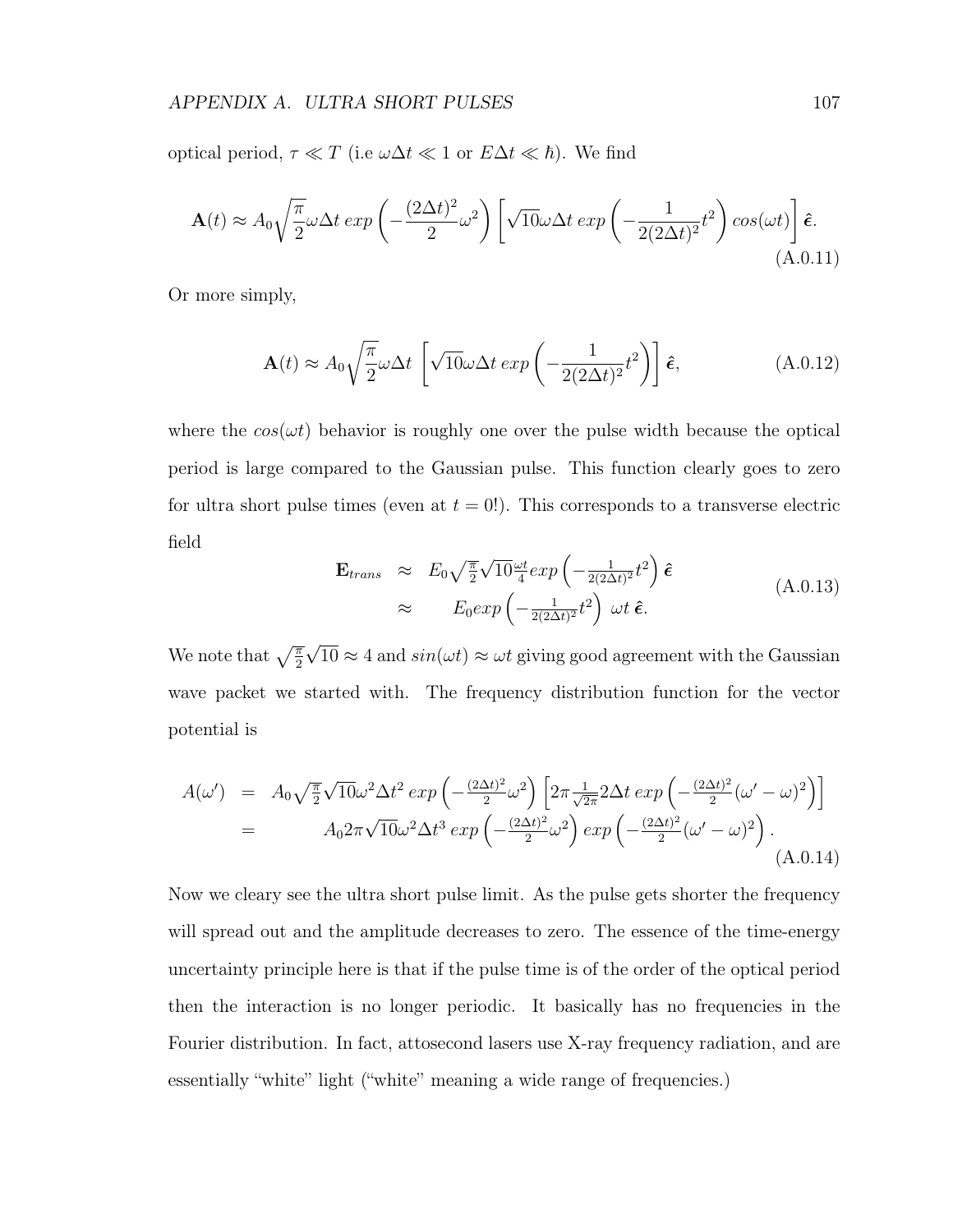Now, we look at the case where the electric field is turned on very fast. In this case, the electric field is

$$
\mathbf{E}_{trans}(t) = E_0 \, rect \left(\frac{t}{\tau}\right) \sin(\omega t) \hat{\boldsymbol{\epsilon}}, \tag{A.0.15}
$$

where  $rect(x)$  is the rectangular (unit box) function.

$$
rect(x) = \begin{cases} 0 & |x| > \frac{1}{2} \\ \frac{1}{2} & |x| = \frac{1}{2} \\ 1 & |x| < \frac{1}{2} \end{cases}
$$
 (A.0.16)

Integrating the electric field, we find the vector potential to be

$$
\mathbf{A}(t) = A_0 \, rect\left(\frac{t}{\tau}\right) \left( cos(\omega t) - cos(\omega \frac{\tau}{2}) \right) \hat{\boldsymbol{\epsilon}}.\tag{A.0.17}
$$

We can check this by taking the derivative

$$
-\frac{\partial \mathbf{A}}{\partial t} = A_0 \left[ \omega \, rect \left( \frac{t}{\tau} \right) \sin(\omega t) - \left( \delta(t + \frac{\tau}{2}) - \delta(t - \frac{\tau}{2}) \right) \left( \cos(\omega t) - \cos(\omega \frac{\tau}{2}) \right) \right] \hat{\boldsymbol{\epsilon}}.
$$
\n(A.0.18)

Then the second term is indeterminant at the end point  $t = \pm \tau/2$  because the infinite delta functions are multiplying a term equal to zero. We can approximate  $rect$   $(\frac{t}{\tau})$  $\frac{t}{\tau}$ by the function

$$
rect\left(\frac{t}{\tau}\right) \approx \frac{1}{1 + \left(\frac{t}{\tau/2}\right)^{2n}},\tag{A.0.19}
$$

where  $n$  is a large integer. A closer look at the delta functions in the second term shows

$$
(t + \frac{\tau}{2}) - \delta(t - \frac{\tau}{2}) \approx -\frac{\frac{2n}{t}(\frac{t}{\tau/2})^{2n}}{\left(1 + (\frac{t}{\tau/2})^{2n}\right)^2}.
$$
 (A.0.20)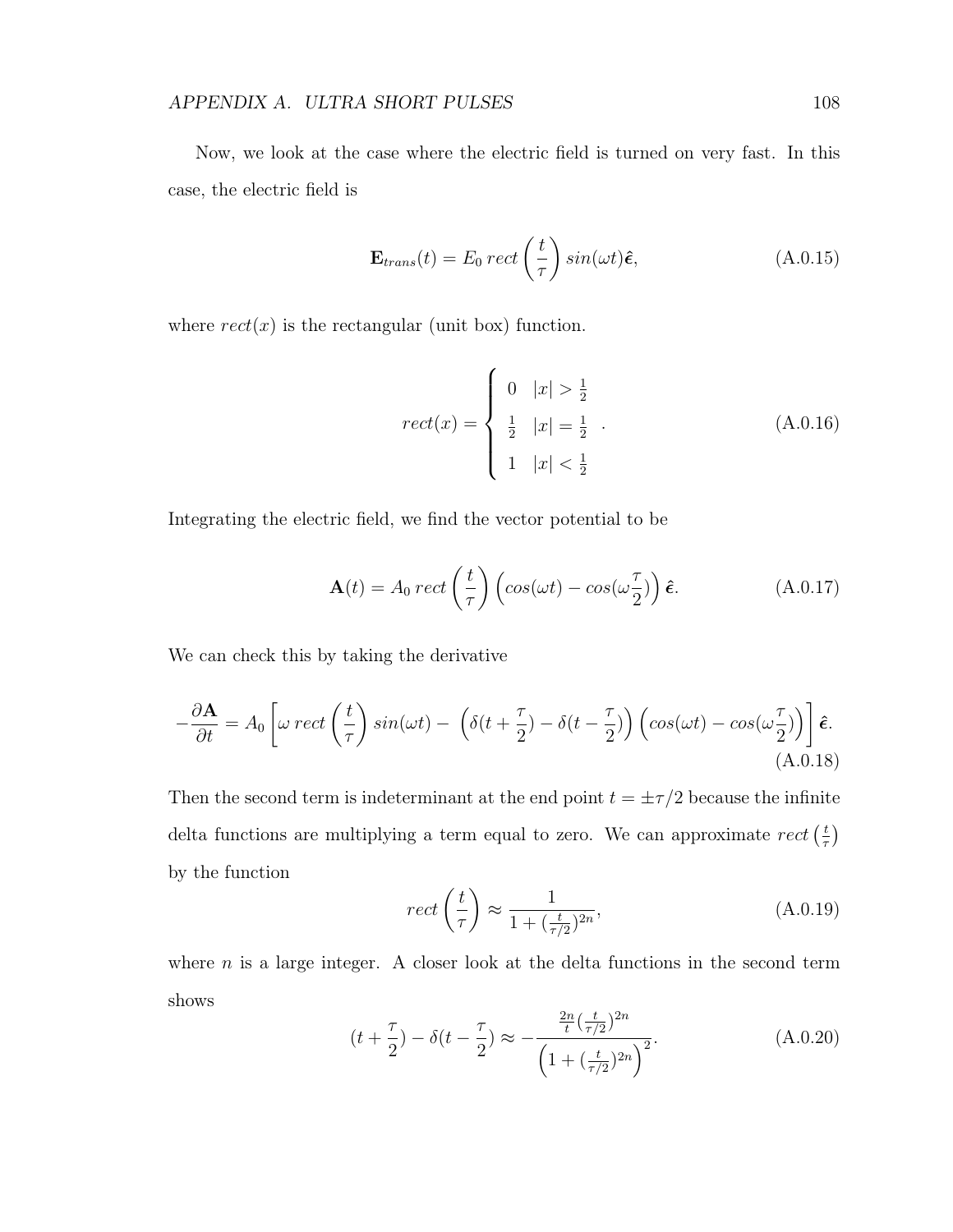This expression is  $\mp \frac{n}{\pi}$  $\frac{n}{\tau}$  finite in the vicinity of  $t = \pm \tau/2$  for all finite *n*. This implies that the whole second term is finite and is equal to zero (i.e. finite  $\times$ zero=zero). This gives us the correct expression for the electric field. The Fourier transform of the  $rect(\frac{t}{\tau}$  $(\frac{t}{\tau})$  function is

$$
A(\omega') = A_0 \frac{\sin((\omega' - \omega)\tau/2)}{(\omega' - \omega)/2}.
$$
\n(A.0.21)

For very long pulse times compared to optical period, the frequency distribution function behaves like

$$
A(\omega') = A_0 2\pi \delta(\omega' - \omega), \tag{A.0.22}
$$

as expected. The proof of this fact is rather simple

$$
\lim_{\tau \to \infty} \frac{\sin\left((\omega' - \omega)\tau/2\right)}{(\omega' - \omega)/2} = \lim_{\tau \to \infty} \frac{e^{i(\omega' - \omega)\tau/2} - e^{-i(\omega' - \omega)\tau/2}}{i(\omega' - \omega)}
$$
\n
$$
= \lim_{\tau \to \infty} \int_{-\tau/2}^{\tau/2} e^{i(\omega' - \omega)t} dt = 2\pi \delta(\omega' - \omega). \tag{A.0.23}
$$

Again, for very short pulse times the frequency distribution function spreads out and the amplitude decreases to zero.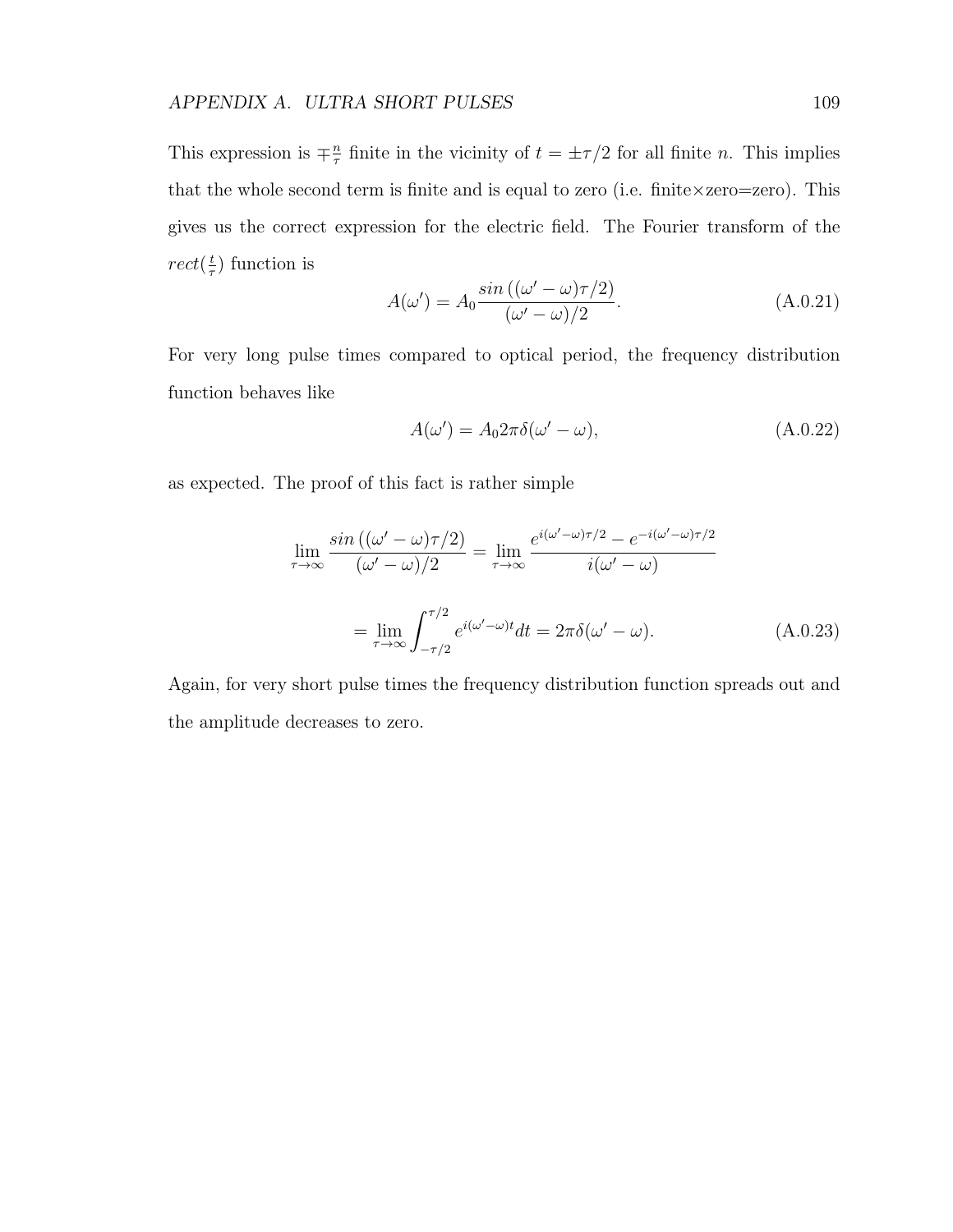## Appendix B

#### Perturbation with Pulse Shape Function

Consider a system subjected to a periodic perturbation

$$
H'(t) = H'e^{-i\omega t},\tag{B.0.1}
$$

where  $H'(t)$  now has explicit periodic dependence on time and  $H'$  is the time independent part. It is important to remember that the perturbation is turned off at some time in the past as well as in the future. This could be included explicitly by a pulse shape function (perhaps  $f(t) = exp(-t^2/(\tau/2)^2)$  or  $f(t) = rect(t/\tau)$ ), where perturbation time  $\tau$  is large compared to the optical period). These functions are zero at times in the far past as well as zero at times in the far future. Though the pulse shape function is mathematically more rigorous, it is also more tedious. Plugging the periodic perturbation in and noticing that the final state is not the same as the initial state (i.e.  $\delta_{fi} = 0$ ), we find

$$
d_f(t) = -\frac{i}{\hbar} \int \psi_f^{(0)*}(\mathbf{r}) H' \psi_i^{(0)}(\mathbf{r}) d^3x \int_{t_0}^{t_f} e^{i(\omega_{fi} - \omega)t} dt.
$$
 (B.0.2)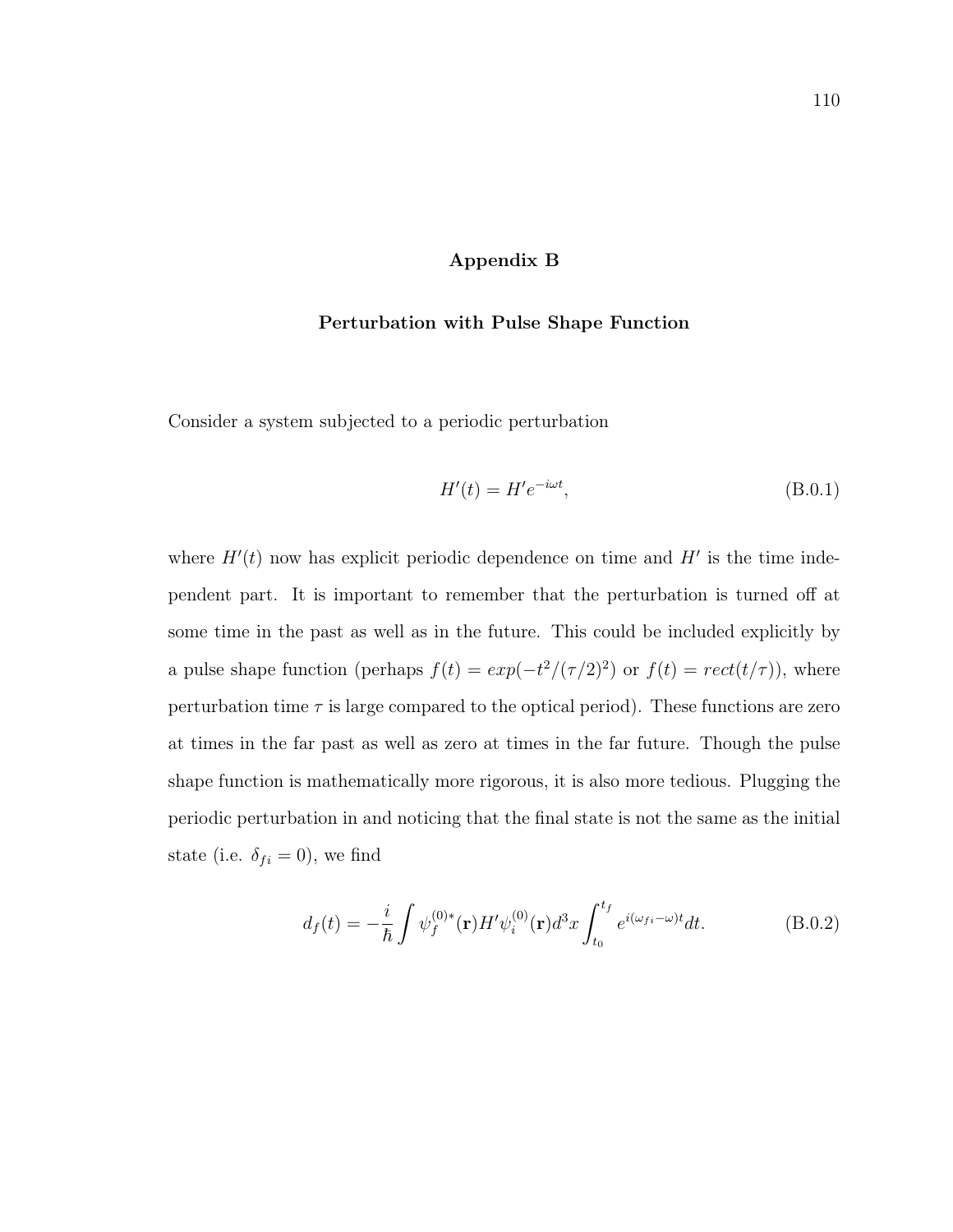Let us have the perturbation start at  $t_0 = -\tau/2$  and end at  $t_f = \tau/2$  for symmetry. Now, using the pulse shape function,  $f(t) = rect(t/\tau)$ ,

$$
d_f(\tau) = -\frac{i}{\hbar} \int \psi_f^{(0)*}(\mathbf{r}) H' \psi_i^{(0)}(\mathbf{r}) d^3 x \int_{-\infty}^{\infty} rect(t/\tau) e^{i(\omega_{fi}-\omega)t} dt
$$
  

$$
= -\frac{i}{\hbar} \int \psi_f^{(0)*}(\mathbf{r}) H' \psi_i^{(0)}(\mathbf{r}) d^3 x \left[ \frac{\sin((\omega_{fi}-\omega)\tau/2)}{(\omega_{fi}-\omega)/2} \right].
$$
 (B.0.3)

Notice that if  $\omega \neq \omega_{fi}$  for finite perturbation times the function  $sin((\omega' - \omega)\tau/2)$ oscillates between zero and one. As perturbation time  $\tau$  gets very large,

$$
\lim_{\tau \to \infty} \frac{\sin\left((\omega_{fi} - \omega)\tau/2\right)}{(\omega_{fi} - \omega)/2} = \lim_{\tau \to \infty} \int_{-\tau/2}^{\tau/2} e^{i(\omega_{fi} - \omega)t} dt = 2\pi \delta(\omega_{fi} - \omega). \tag{B.0.4}
$$

This gives

$$
d_f(\tau \to \infty) = -2\pi \frac{i}{\hbar} \int \psi_f^{(0)*}(\mathbf{r}) H' \psi_i^{(0)}(\mathbf{r}) d^3 x \, \delta(\omega_{fi} - \omega). \tag{B.0.5}
$$

The transition probability is defined as

$$
P_{fi}(\tau) \equiv \left| \int \Psi^*(\mathbf{r}, \tau) \Psi(\mathbf{r}, -\infty) d^3x \right|^2 = |d_f(\tau)|^2.
$$
 (B.0.6)

For finite perturbation times, we find

$$
P_{fi}(\tau) = \frac{1}{\hbar^2} \left| \int \psi_f^{(0)*}(\mathbf{r}) H' \psi_i^{(0)}(\mathbf{r}) d^3 x \right|^2 \left[ \frac{\sin ((\omega_{fi} - \omega)\tau/2)}{(\omega_{fi} - \omega)/2} \right]^2.
$$
 (B.0.7)

Again, notice that when  $\omega \neq \omega_{fi}$  for finite perturbation times the function

 $\sin^2((\omega'-\omega)\tau/2)$  oscillates between zero and one. One might try setting up the system such that the perturbation time is  $\tau_n = 2\pi n/(\omega_{fi} - \omega)$ , thereby catching the system in a transition. Now that we know what happens when  $\omega \neq \omega_{fi}$ , we ask what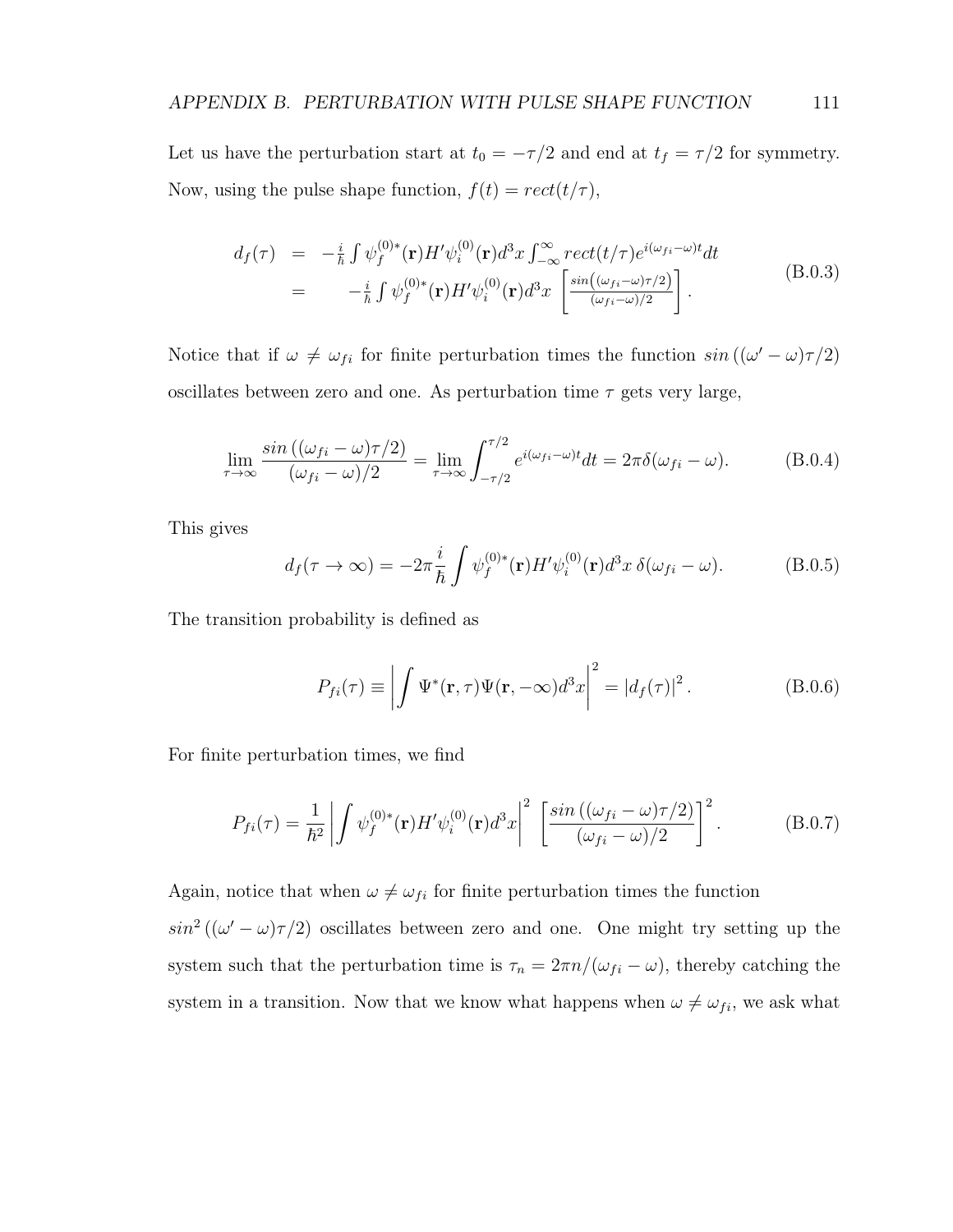happens if  $\omega = \omega_{fi}$ . Looking at the limit as  $\omega_{fi} - \omega$  goes to zero, we see that

$$
\lim_{\omega_{fi}-\omega \to 0} \frac{\sin ((\omega_{fi}-\omega)\tau/2)}{(\omega_{fi}-\omega)/2} = \tau,
$$
\n(B.0.8)

for all finite perturbation times. Interesting enough, the probability of a transition increases with the pertubation time without bound! But we already knew this from

$$
\lim_{\tau \to \infty} \frac{\sin ((\omega_{fi} - \omega)\tau/2)}{(\omega_{fi} - \omega)/2} = 2\pi \delta(\omega_{fi} - \omega)
$$
\n(B.0.9)

This seems like a paradox: after all, probabilities are never greater than one. However, what we really have is the probability of a transition from an initial state to the final state with a photon of exactly the right energy to get into the final state. This implies we know the final state energy exactly but in real life we have a range of energy that we are interested in. That means we would need to integrate over a range of frequencies (more precisely, the density of states labeled by their energies or frequencies) in order to get the probability of a transition between the chosen range of frequencies. This is the same as the paradox about the probability of getting exactly some number from a continuous distribution, perhaps a Gaussian distribution, in probability theory. The probability of getting exactly some number is of course zero!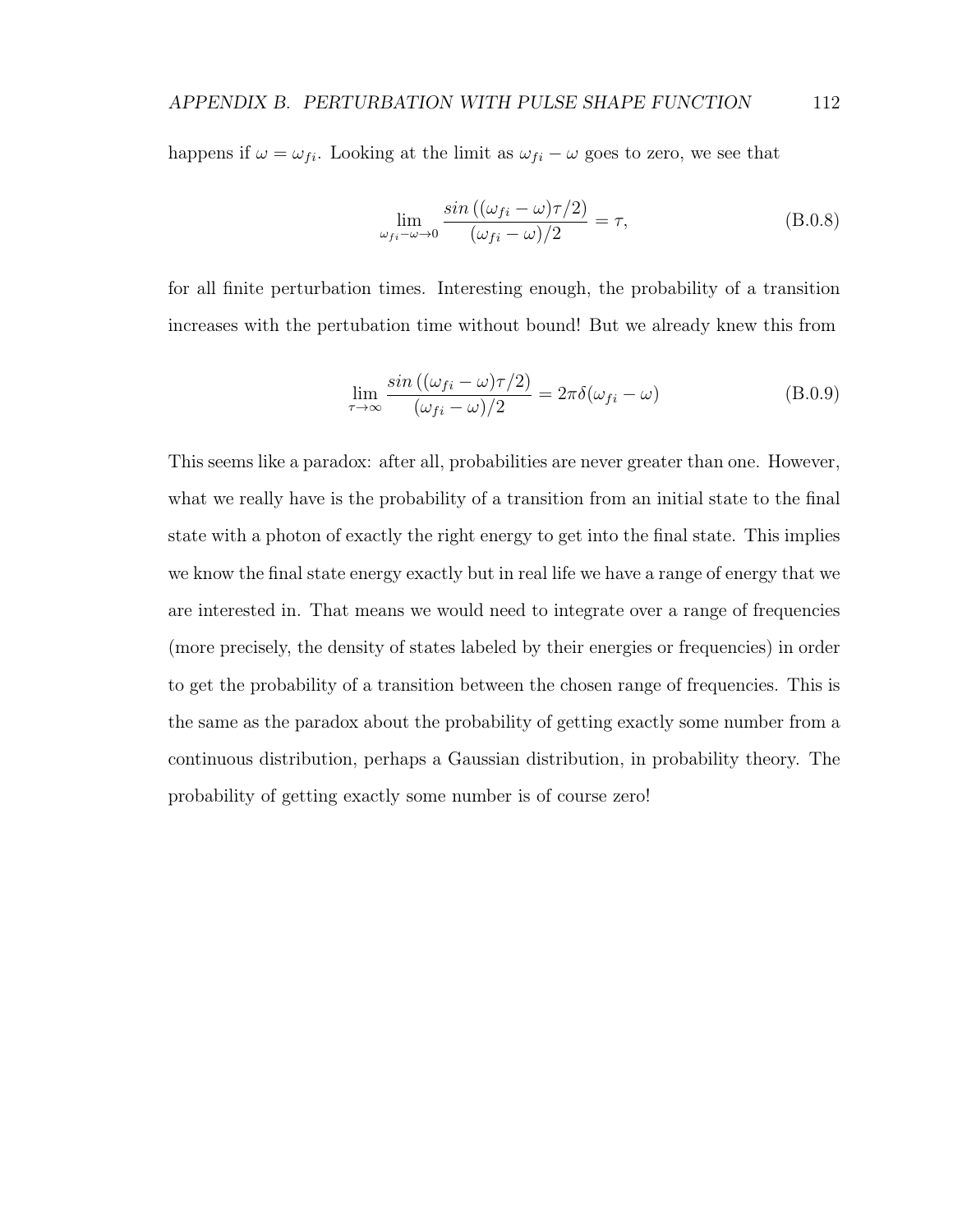## Appendix C

#### Effective Range Theory

Recall the unperturbed Hamiltonian,

$$
H_0 = \frac{\mathbf{p}_1^2}{2m} + \frac{\mathbf{p}_2^2}{2m} - \frac{e^2}{(4\pi\epsilon_0)r_1} - \frac{e^2}{(4\pi\epsilon_0)r_2} + \frac{e^2}{(4\pi\epsilon_0)r_{12}}.\tag{C.0.1}
$$

Solutions to the unperturbed Hamiltonian are simply the wavefunctions  $\psi_n^{(0)}(\mathbf{r}_1, \mathbf{r}_2)$ and can be found by time-independent perturbation theory, the variational principle, or other approximation methods. Keating, Pak and Straton did their analysis using highly accurate variational wavefunctions [25]. Herein we have used the so called effective range theory,

$$
H_0 = \frac{\mathbf{p}_1^2}{2m} + \frac{\mathbf{p}_2^2}{2m} - \frac{e^2}{(4\pi\epsilon_0)r_1} - eV_{eff}(r_2)
$$
 (C.0.2)

where

$$
V_{eff}(r_2) = \begin{cases} V_{eff} & r_2 < a \\ 0 & r_2 > a \end{cases},
$$
 (C.0.3)

where  $V_{eff}$  is a negative number. The second electron is effectively in a finite spherical well with a radius a. This is of course an approximation but one that has been shown to be well within the accuracy needed here. With the effective range approximation,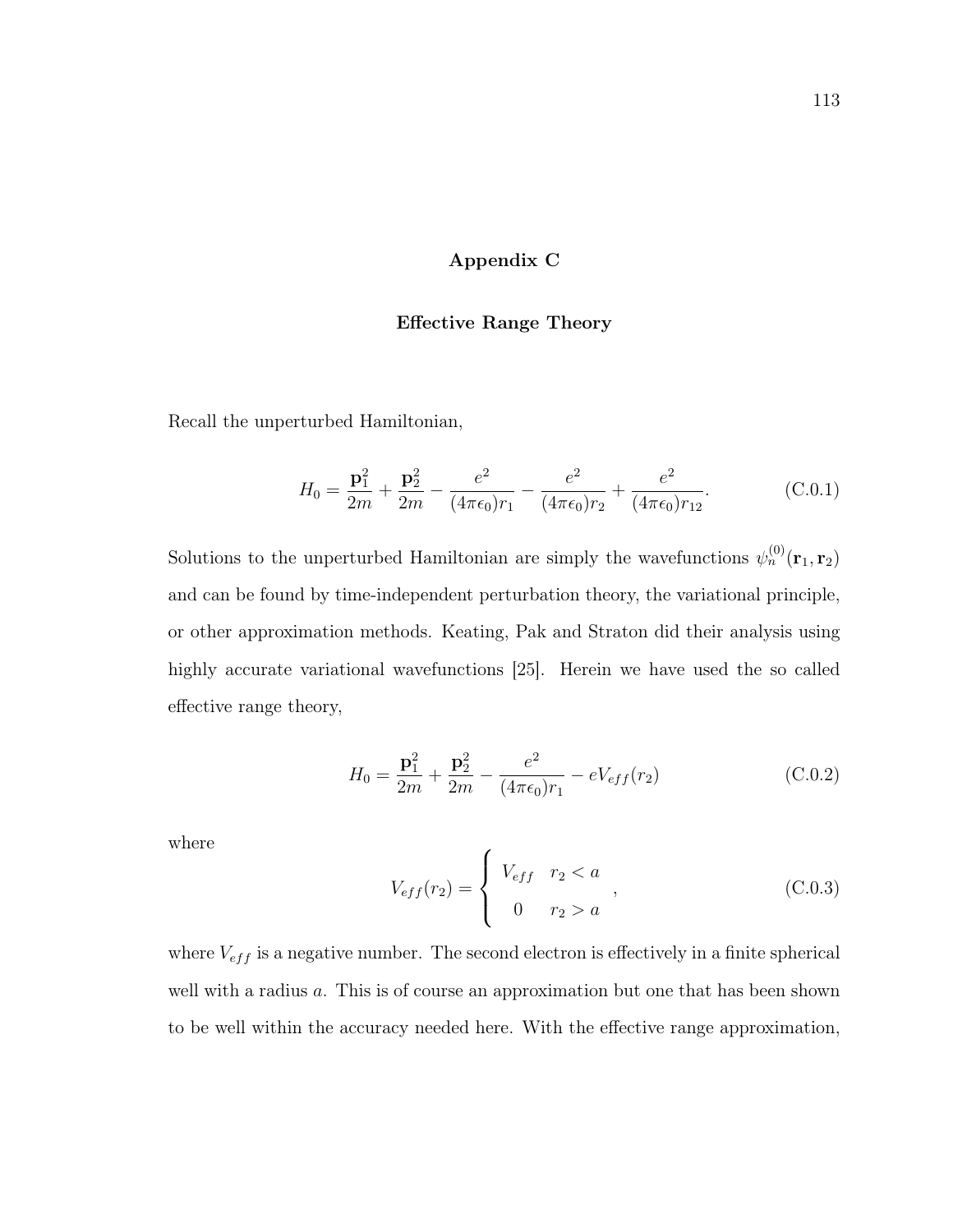the two electron wavefunctions become separable. The first electron Hamiltonian is

$$
H_0(\mathbf{r}_1) = \frac{\mathbf{p}_1^2}{2m} - \frac{e^2}{(4\pi\epsilon_0)r_1}.
$$
 (C.0.4)

This is simply the Hamiltonian for the Hydrogen atom. The solutions are well known. The second electron Hamiltonian is

$$
H_0(\mathbf{r}_2) = \frac{\mathbf{p}_2^2}{2m} - eV_{eff}(r_2).
$$
 (C.0.5)

This is the Hamiltonian of a particle in a finite spherical well. Its solutions are also well known. We see that the separability of the wavefunction has alleviated a fair amount of complexity from our analysis. The ground state wavefunction for the Hydrogen atom is

$$
\psi_{1s}(\mathbf{r}) = \frac{1}{\sqrt{\pi a_0^3}} e^{-\frac{r}{a_0}}.
$$
\n(C.0.6)

The derivation of the Hydrogenic wavefunction can be found in any undergraduate textbook. The ground state wavefunction for the finite spherical well is

$$
\psi_{eff}(\mathbf{r}) = \begin{cases} \frac{A}{r} \sin(k'r) & r < a \\ \frac{C}{r} \exp(-\gamma r) & r > a \end{cases}
$$
 (C.0.7)

We will derive the solution for the finite spherical well since it is not covered as much in textbooks. We start with the Schrödinger equation for the finite spherical well

$$
-\frac{\hbar^2}{2m}\nabla^2\psi_{eff} - eV_{eff}(r)\psi_{eff} = -E_B\psi_{eff}.
$$
\n(C.0.8)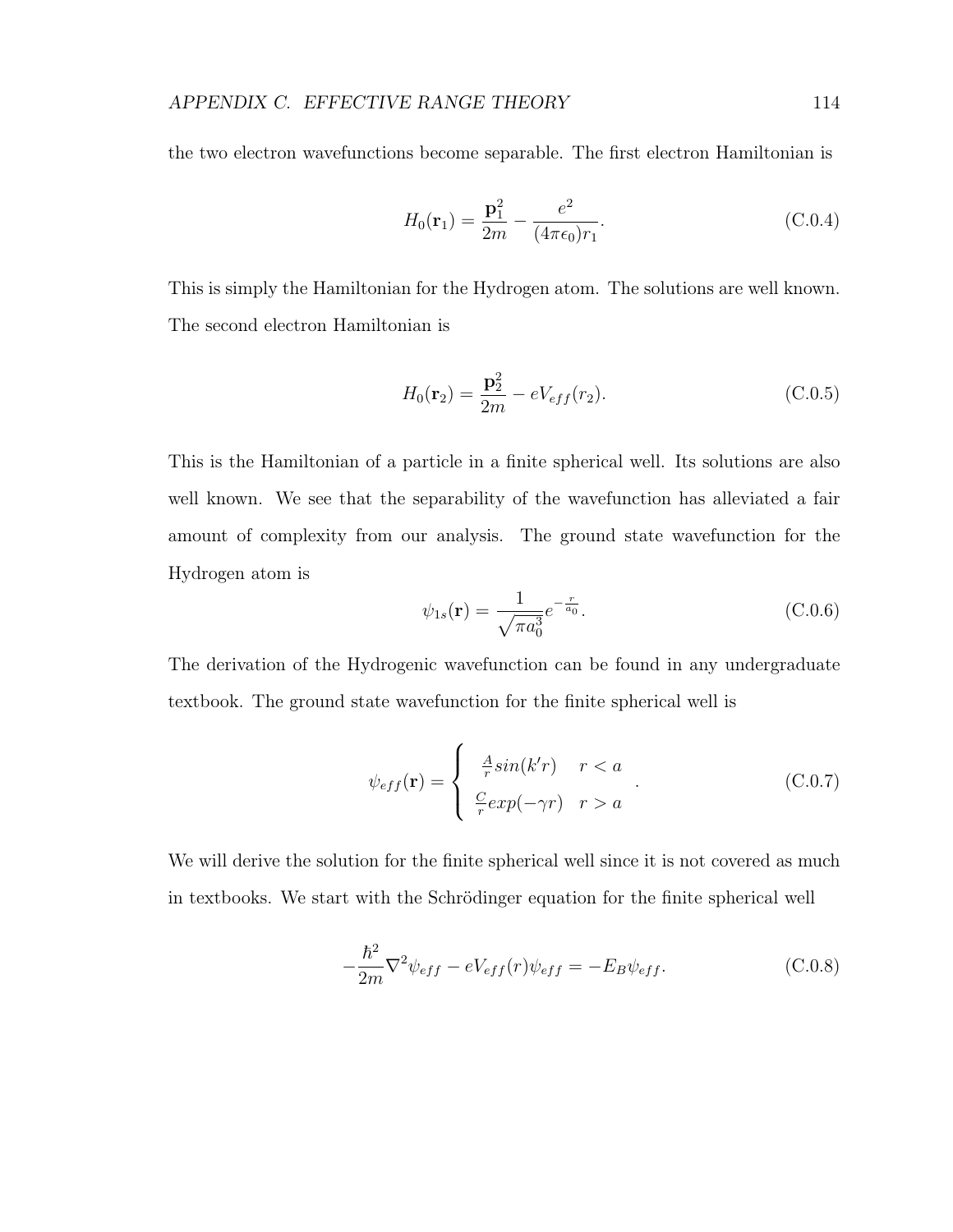The next step is to separate the angular and radial parts. Therefore, we look for solutions that separate the wavefunction into the product

$$
\psi_{eff}(r,\theta,\phi) = R(r)Y(\theta,\phi). \tag{C.0.9}
$$

The normalized solutions to the angular part are well known spherical harmonics  $Y_{lm}(\theta, \phi)$ . We are interested in the ground state, so we will need

$$
Y_{00}(\theta,\phi) = \frac{1}{\sqrt{4\pi}}.\t\t(C.0.10)
$$

The radial equation has the form

$$
\frac{d}{dr}\left(r^2\frac{d}{dr}R\right) + \frac{2m}{\hbar^2}\left[eV_{eff} - E_B\right]R = l(l+1)R \quad r < a
$$
\n
$$
\frac{d}{dr}\left(r^2\frac{d}{dr}R\right) + \frac{2m}{\hbar^2}\left[0 - E_B\right]R = l(l+1)R \quad r > a.
$$
\n(C.0.11)

This equation is simplified by the changing to the function

$$
u(r) = rR(r). \tag{C.0.12}
$$

This gives us the radial equation

$$
-\frac{\hbar^2}{2m}\frac{d^2u}{dr^2} + \left[ -eV_{eff} + \frac{\hbar^2}{2m}\frac{l(l+1)}{r^2} \right]u = -E_Bu \quad r < a
$$
  

$$
-\frac{\hbar^2}{2m}\frac{d^2u}{dr^2} + \left[ 0 + \frac{\hbar^2}{2m}\frac{l(l+1)}{r^2} \right]u = -E_Bu. \qquad r > a.
$$
 (C.0.13)

With our potential, the inside  $a$  equation has sinusoidal solutions and the outside  $a$ equation has exponential solutions. The wavefunction and its derivative should be continuous at  $r = 0$  and must not diverge faster than r as  $r \to \infty$ . The general solution for  $R(r)$ , that satisfies our boundary conditions of finite at both  $r = 0$  and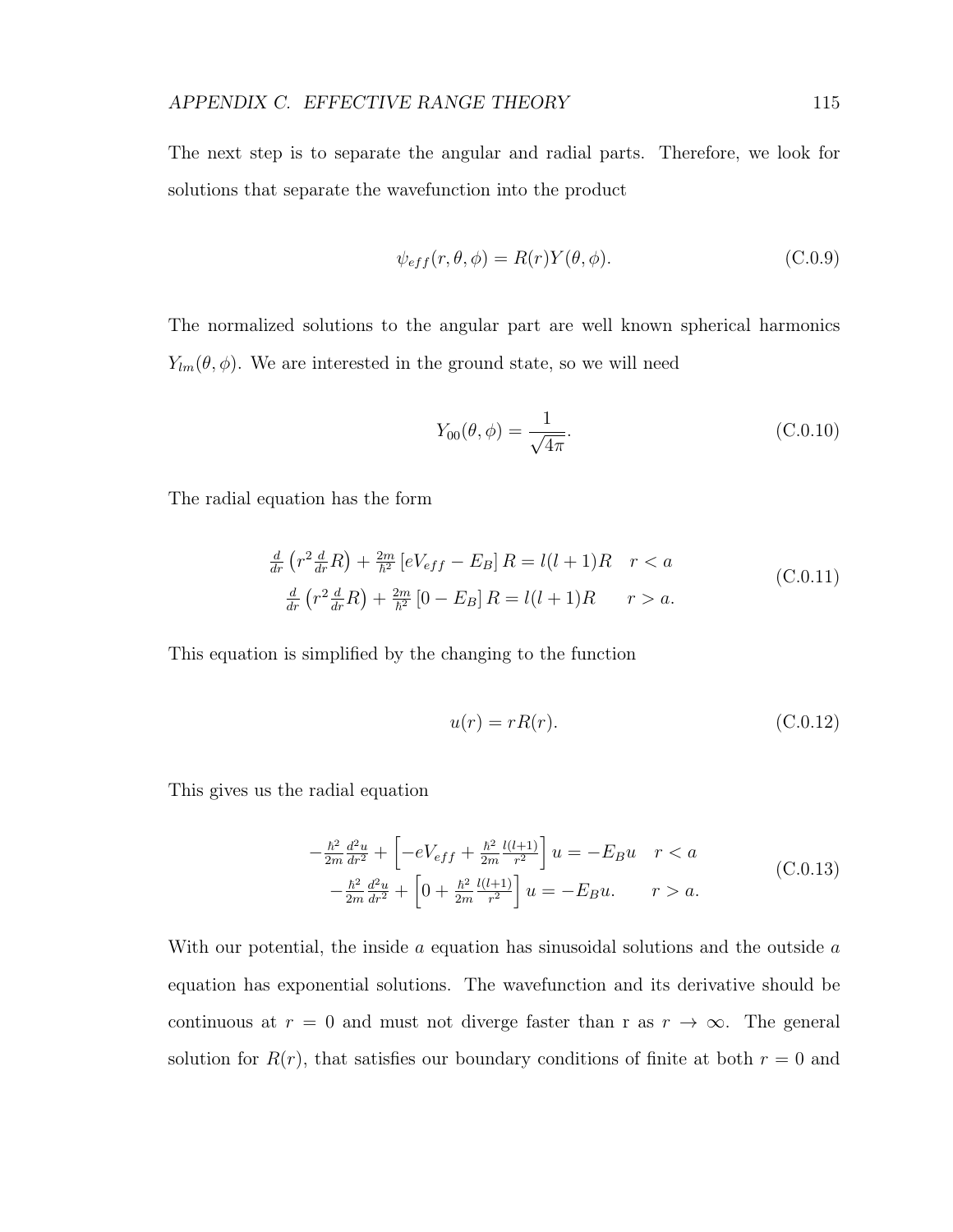$r \to \infty$ , are the well known spherical Bessel functions inside a and exponential outside  $\boldsymbol{a}$  $\epsilon$ 

$$
R_{nl}(r) = \begin{cases} A j_l(k'_n r) & r < a \\ B \exp(-\gamma r) & r > a \end{cases}
$$
 (C.0.14)

We are interested in the ground state wavefunction, and therefore we will need

$$
R_{00}(r) = Aj_0(k'r),
$$
\n(C.0.15)

where

$$
j_0(x) = \frac{\sin(x)}{x},
$$
 (C.0.16)

$$
k' = \frac{\sqrt{2m\left(eV_{eff} - E_B\right)}}{\hbar},\tag{C.0.17}
$$

in which we have dropped the  $n$  subscript on the  $k$ <sup>'</sup>, and

$$
\gamma = \frac{\sqrt{2mE_B}}{\hbar}.
$$
\n(C.0.18)

To summarize, the finite square well wavefunction is

$$
\psi_{eff}(\mathbf{r}) = \begin{cases} \frac{A}{r} \sin(k'r) & r < a \\ \frac{C}{r} \exp(-\gamma r) & r > a \end{cases},
$$
\n(C.0.19)

where we have absorbed the a  $k'$  into the definition of A. The wavefunction and its derivative should also be continuous at  $r = a$ . This condition gives the equations

$$
\begin{cases}\n\frac{C}{a} exp(-\gamma a) = \frac{A}{a} sin(k'a) \\
-\gamma \frac{C}{a} exp(-\gamma a) - \frac{C}{a^2} exp(-\gamma a) = k' \frac{A}{a} cos(k'a) - \frac{A}{a^2} sin(k'a).\n\end{cases}
$$
(C.0.20)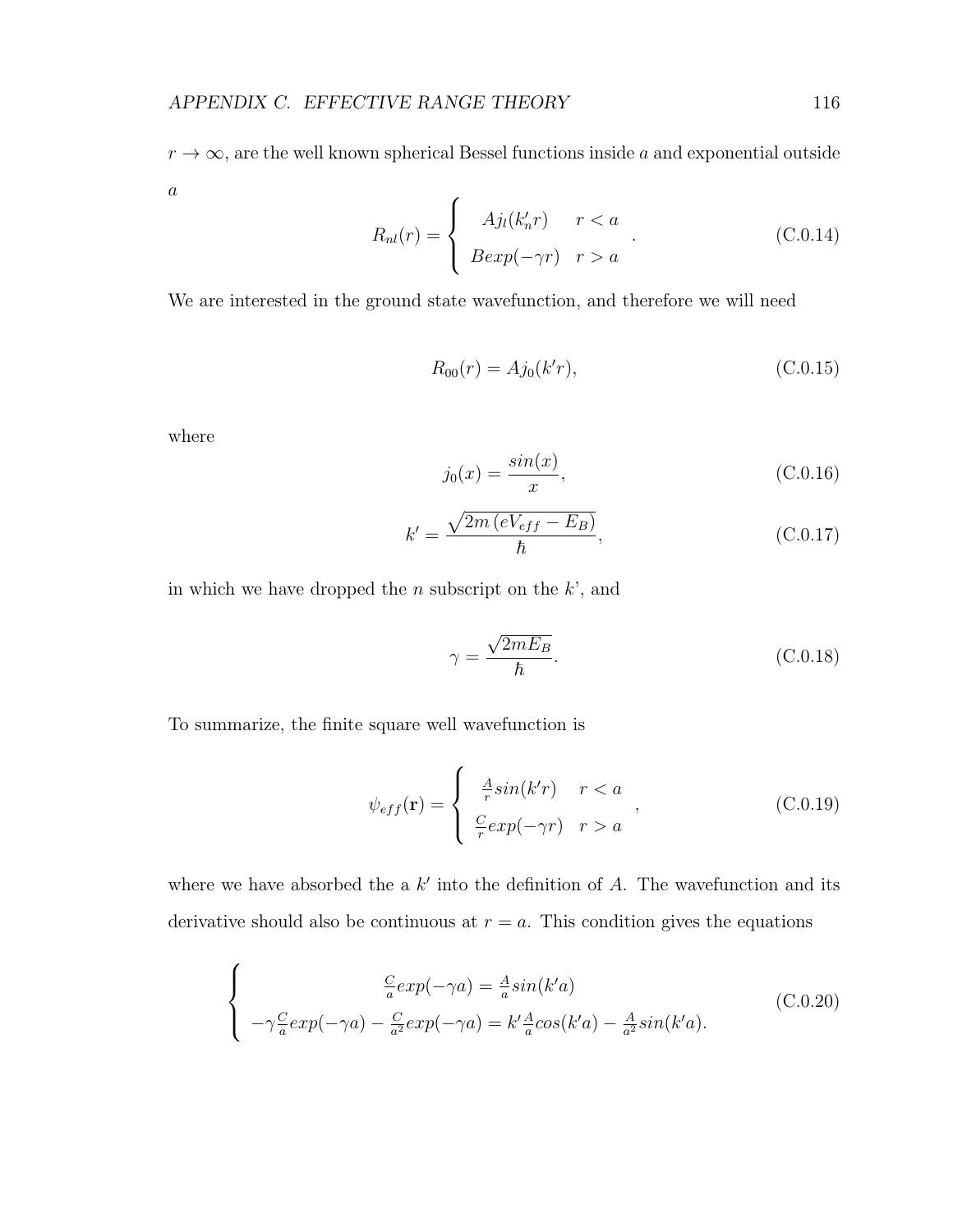

Figure C.1: Transcendental Equation: Dashed line is  $cot(k'a)$ . Dotted line is  $-(0.777)/k'a$ . Notice, the two functions cross at 1.95. This is close to the place where  $\cot(k'a) = 0$ , which is  $\pi/2$ .

Dividing these two equations, we find

$$
-\gamma - \frac{1}{a} = \frac{k' \cos(k'a)}{\sin(k'a)} - \frac{1}{a}.
$$
 (C.0.21)

or simply

$$
cot(k'a) = -\frac{\gamma}{k'} = -\frac{\gamma a}{k'a},\tag{C.0.22}
$$

which conveniently does not involve A and C. For a given  $\gamma =$  $\frac{\sqrt{2mE_B}}{\hbar}$  and given a this equation sets  $k'$ . The equation happens to be transcendental. It has to be solved either graphically or numerically. However, if we know  $k' > \gamma$ , then  $-\frac{\gamma}{k'}$  $\frac{\gamma}{k'}$  is a small number and we can say  $\cot(k'a) \approx 0$ . This implies  $k'a \ge \pi/2$ .

Now we will turn our attention to normalization of the wavefunction.

$$
\int_{\Omega} \int_0^a \frac{A^2}{r^2} \sin^2(k'r) r^2 dr d\Omega + \int_{\Omega} \int_a^\infty \frac{C^2}{r^2} \exp(-2\gamma r) r^2 dr d\Omega = 1.
$$
 (C.0.23)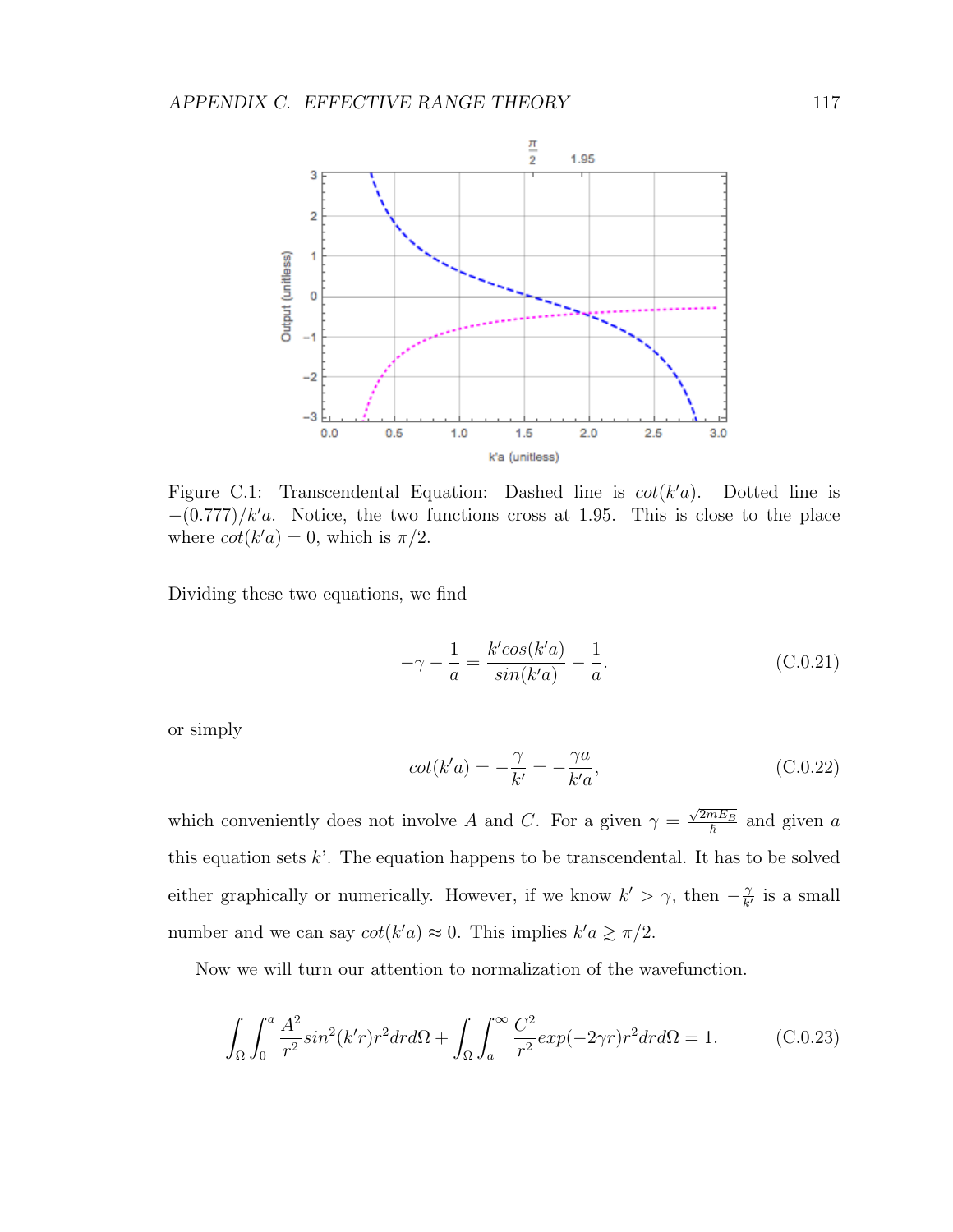Evaluating the integrals, we find

$$
4\pi A^2 \left[ \frac{a}{2} - \frac{\sin(2k'a)}{4k'} \right] + 4\pi C^2 \frac{1}{2\gamma} \exp(-2\gamma a) = 1.
$$
 (C.0.24)

Using the fact that wavefunctions must be continuous at  $r = a$ ,

$$
A = C \frac{exp(-\gamma a)}{sin(k'a)}.
$$
 (C.0.25)

We simplify

$$
4\pi C^2 \frac{\exp(-2\gamma a)}{\sin^2(k'a)} \left[ \frac{a}{2} - \frac{\sin(2k'a)}{4k'} \right] + 4\pi C^2 \frac{1}{2\gamma} \exp(-2\gamma a) = 1
$$
 (C.0.26)

$$
4\pi C^2 \frac{1}{2\gamma} exp(-2\gamma a) \left[ \frac{2\gamma}{\sin^2(k'a)} \left[ \frac{a}{2} - \frac{\sin(2k'a)}{4k'} \right] + 1 \right] = 1
$$
 (C.0.27)

$$
C^2 \left[ \frac{\gamma a}{\sin^2(k'a)} \left[ 1 - \frac{\sin(2k'a)}{2k'a} \right] + 1 \right] = \frac{\gamma}{2\pi} e^{2\gamma a}
$$
 (C.0.28)

to obtain

$$
C = \frac{\sqrt{\gamma/2\pi}e^{\gamma a}}{\sqrt{1 + \frac{\gamma a}{\sin^2(k'a)}\left[1 - \frac{\sin(2k'a)}{2k'a}\right]}}.
$$
(C.0.29)

Besides the finite spherical well, other types of effective range potentials have also been used. Examples include the finite harmonic well,

$$
V_{eff}(r) = \begin{cases} V_{eff} \left(\frac{r}{a}\right)^2 - V_{eff} & r < a\\ 0 & r > a \end{cases}
$$
 (C.0.30)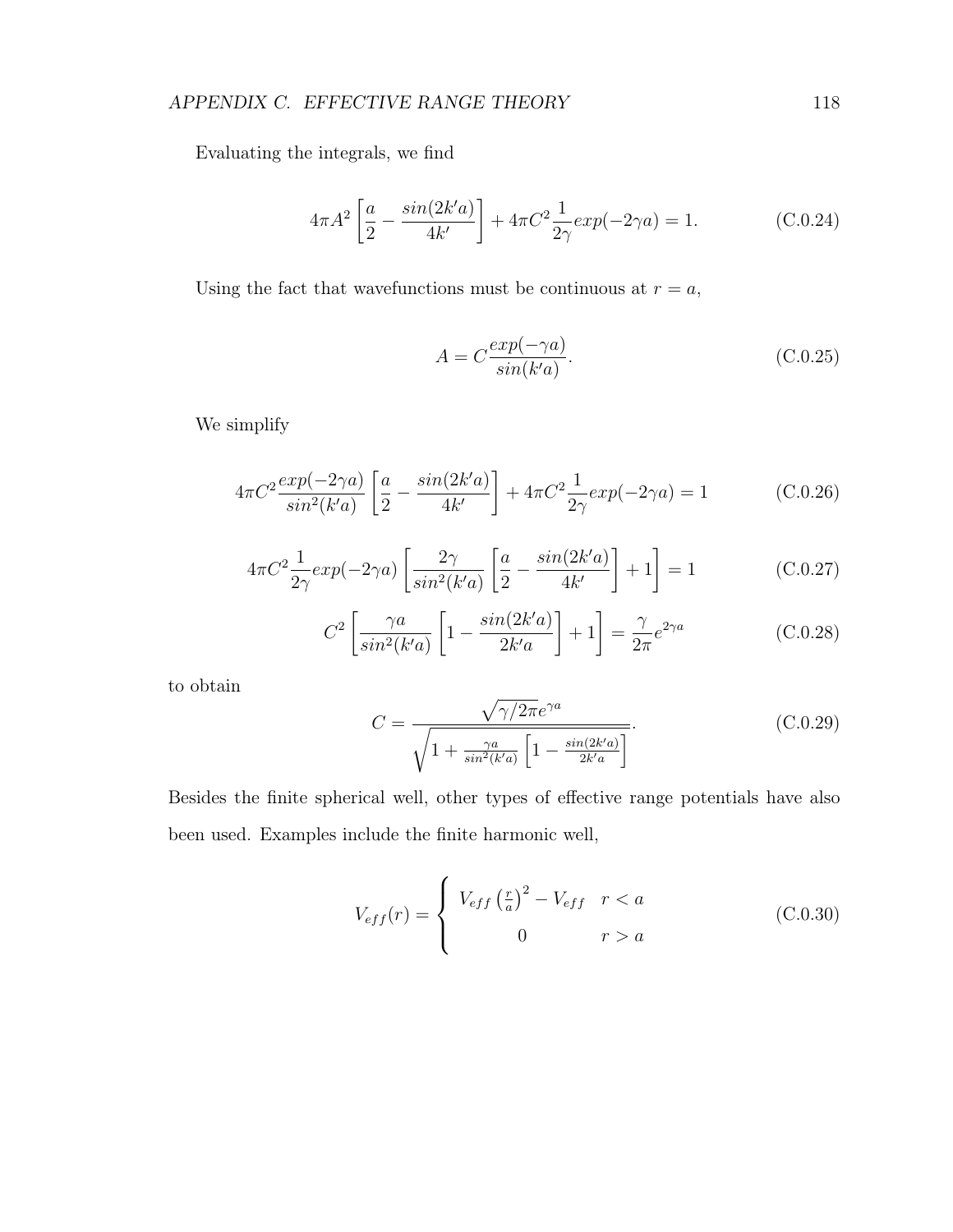and the constant force finite triangle potential,

$$
V_{eff}(r) = \begin{cases} V_{eff} \frac{r}{a} - V_{eff} & r < a \\ 0 & r > a. \end{cases}
$$
 (C.0.31)

These potentials increase the complexity of the analysis yet give very similar results.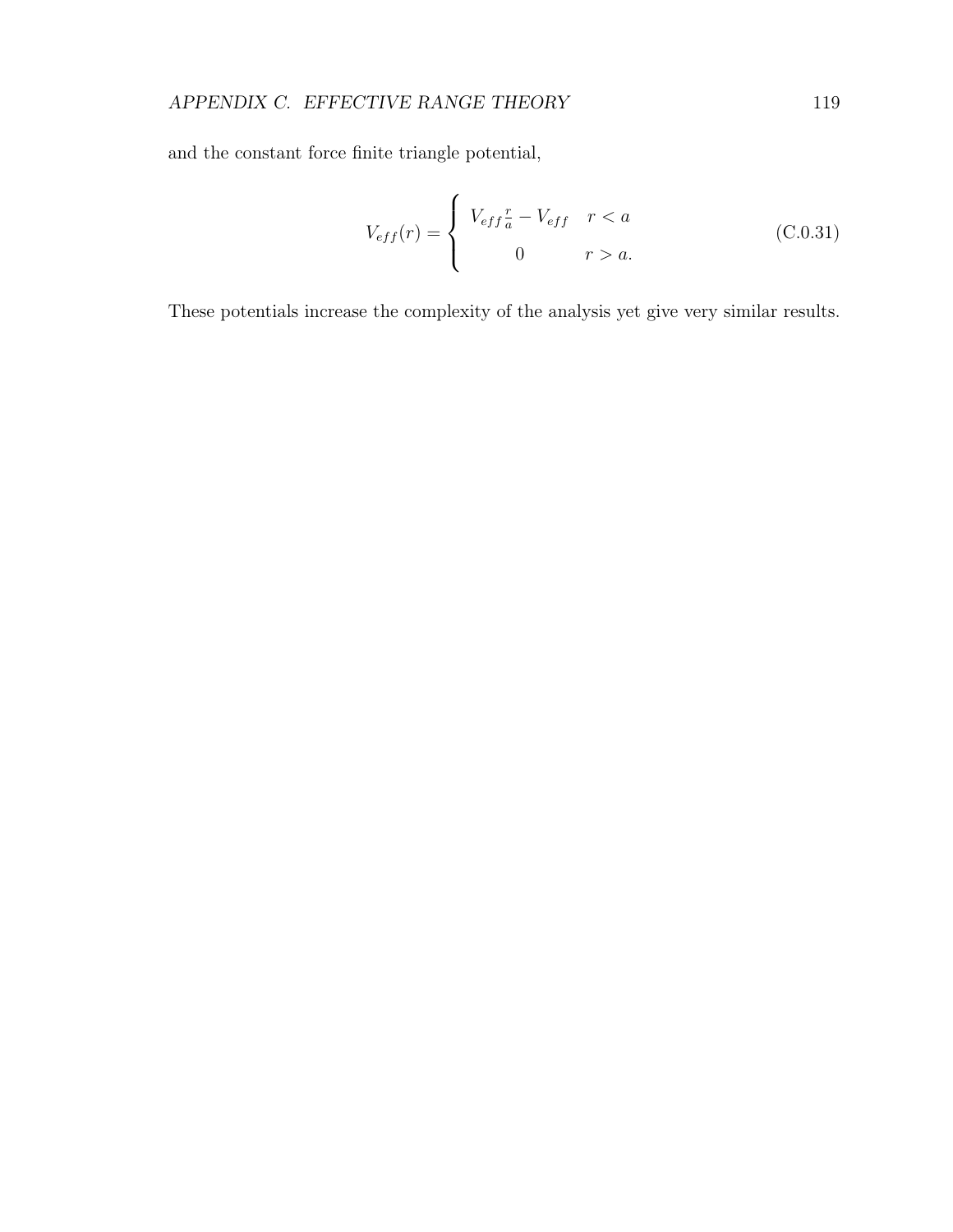# Appendix D

#### Derivation of the Function  $\Xi_n(k\alpha_0, -\frac{z}{2})$  $\frac{z}{2}$

We define

$$
\Xi_n(k\alpha_0, -\frac{z}{2}) = \int J_n^2(\mathbf{k} \cdot \boldsymbol{\alpha}_0, -\frac{z}{2})d\Omega.
$$
 (D.0.1)

This integral can be solved analytically by expanding the Bessel function in terms of spherical harmonics

$$
J_n(\mathbf{k} \cdot \boldsymbol{\alpha}_0, -\frac{z}{2}) = \sum_{lm} F^n_{lm}(k\alpha_0, -\frac{z}{2}) Y_{lm}(\theta, \phi), \qquad (D.0.2)
$$

where

$$
F_{lm}^n(k\alpha_0, -\frac{z}{2}) = \int J_n(\mathbf{k} \cdot \boldsymbol{\alpha}_0, -\frac{z}{2}) Y_{lm}^*(\theta, \phi) d\Omega.
$$
 (D.0.3)

Using the definition of the Generalized Bessel function, we find

$$
F_{lm}^n(k\alpha_0, -\frac{z}{2}) = \sum_{k=-\infty}^{\infty} \int J_{n-2k}(\mathbf{k} \cdot \boldsymbol{\alpha}_0) Y_{lm}^*(\theta, \phi) d\Omega J_k(-\frac{z}{2})
$$
(D.0.4)

and

$$
F_{lm}^{n}(k\alpha_0, -\frac{z}{2}) = \sum_{k=-\infty}^{\infty} \mathbb{J}_{lm}^{n-2k}(k\alpha_0) J_k(-\frac{z}{2}),
$$
 (D.0.5)

where we have defined

$$
\mathbb{J}_{lm}^{n-2k}(k\alpha_0) = \int J_{n-2k}(\mathbf{k} \cdot \boldsymbol{\alpha}_0) Y_{lm}^*(\theta, \phi) d\Omega.
$$
 (D.0.6)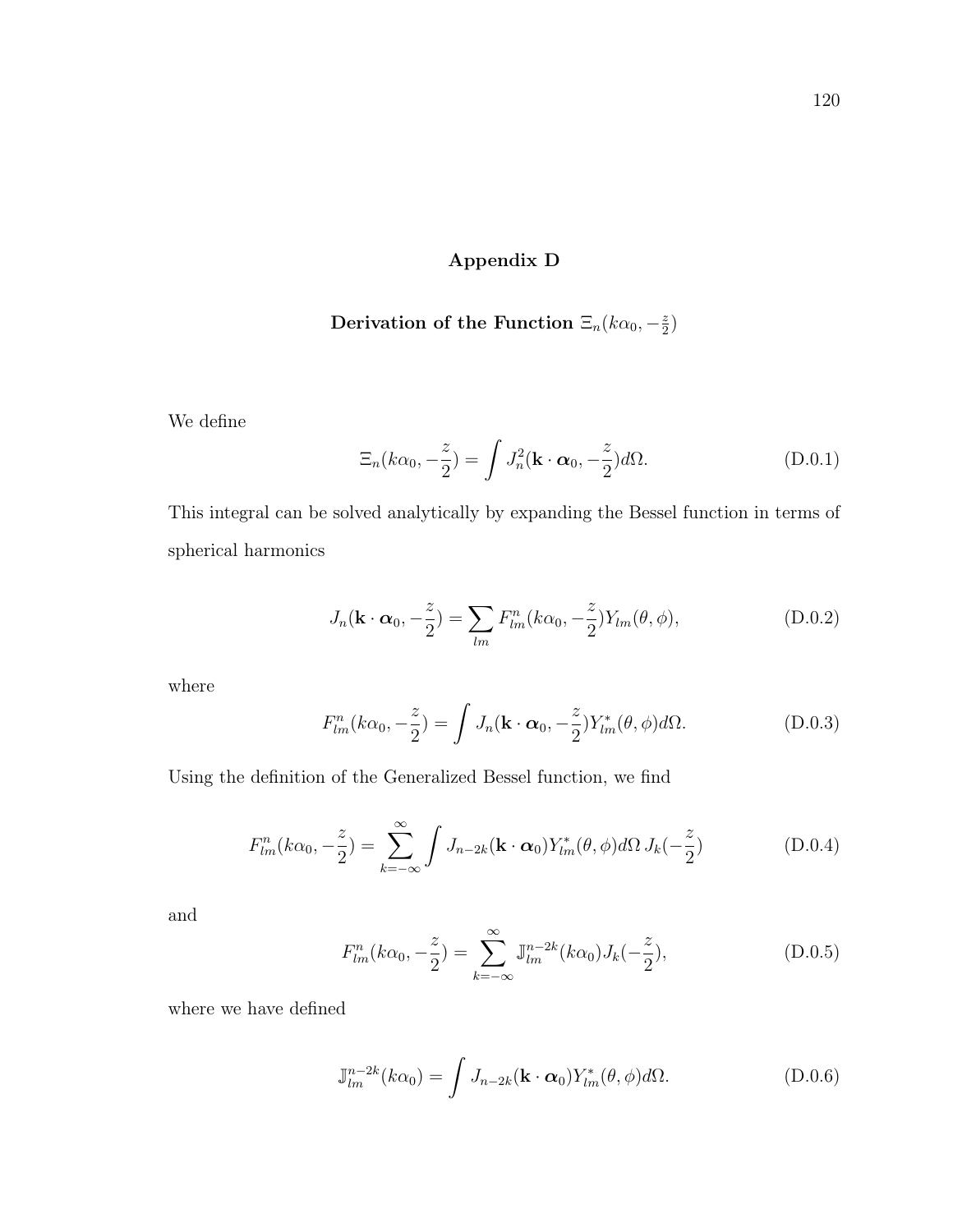#### APPENDIX D. DERIVATION OF THE FUNCTION  $\Xi_N(K\alpha_0, -\frac{Z}{2})$ 2 ) 121

Using the definition of the spherical harmonics

$$
Y_{lm}^*(\theta,\phi) = (-1)^l \sqrt{\frac{2l+1}{4\pi} \frac{(l-m)!}{(l+m)!}} P_l(\cos\theta) e^{-im\phi}, \qquad (D.0.7)
$$

we get

$$
\mathbb{J}_{lm}^{n-2k}(k\alpha_0) = (-1)^l \sqrt{\frac{2l+1}{4\pi} \frac{(l-m)!}{(l+m)!}} \int J_{n-2k}(k\alpha_0 \cos\theta) P_l(\cos\theta) d(\cos\theta) \int e^{-im\phi} d\phi
$$
\n(D.0.8)

or

$$
\mathbb{J}_{lm}^{n-2k}(k\alpha_0) = (-1)^l \sqrt{\frac{2l+1}{4\pi} \frac{(l-m)!}{(l+m)!}} \mathcal{J}_l^{n-2k}(k\alpha_0) \delta_{m0},
$$
\n(D.0.9)

where we again define a new function

$$
\mathcal{J}_l^{n-2k}(k\alpha_0) = 2\pi \int J_{n-2k}(k\alpha_0 \cos\theta) P_l(\cos\theta) d(\cos\theta). \tag{D.0.10}
$$

Let  $x = cos\theta$ , then

$$
\mathcal{J}_l^{n-2k}(k\alpha_0) = 2\pi \int_{-1}^1 J_{n-2k}(k\alpha_0 x) P_l(x) dx.
$$
 (D.0.11)

Using this integral expansion of the Bessel function

$$
J_{n-2k}(k\alpha_0 x) = \frac{i^{-(n-2k)}}{\pi} \int_0^\pi e^{ik\alpha_0 x \cos\theta} \cos((n-2k)\theta) d\theta,
$$
 (D.0.12)

and we find

$$
\mathcal{J}_l^{n-2k}(k\alpha_0) = 2\pi \int_{-1}^1 \left[ \frac{i^{-(n-2k)}}{\pi} \int_0^\pi e^{ik\alpha_0 x \cos\theta} \cos((n-2k)\theta) d\theta \right] P_l(x) dx. \quad (D.0.13)
$$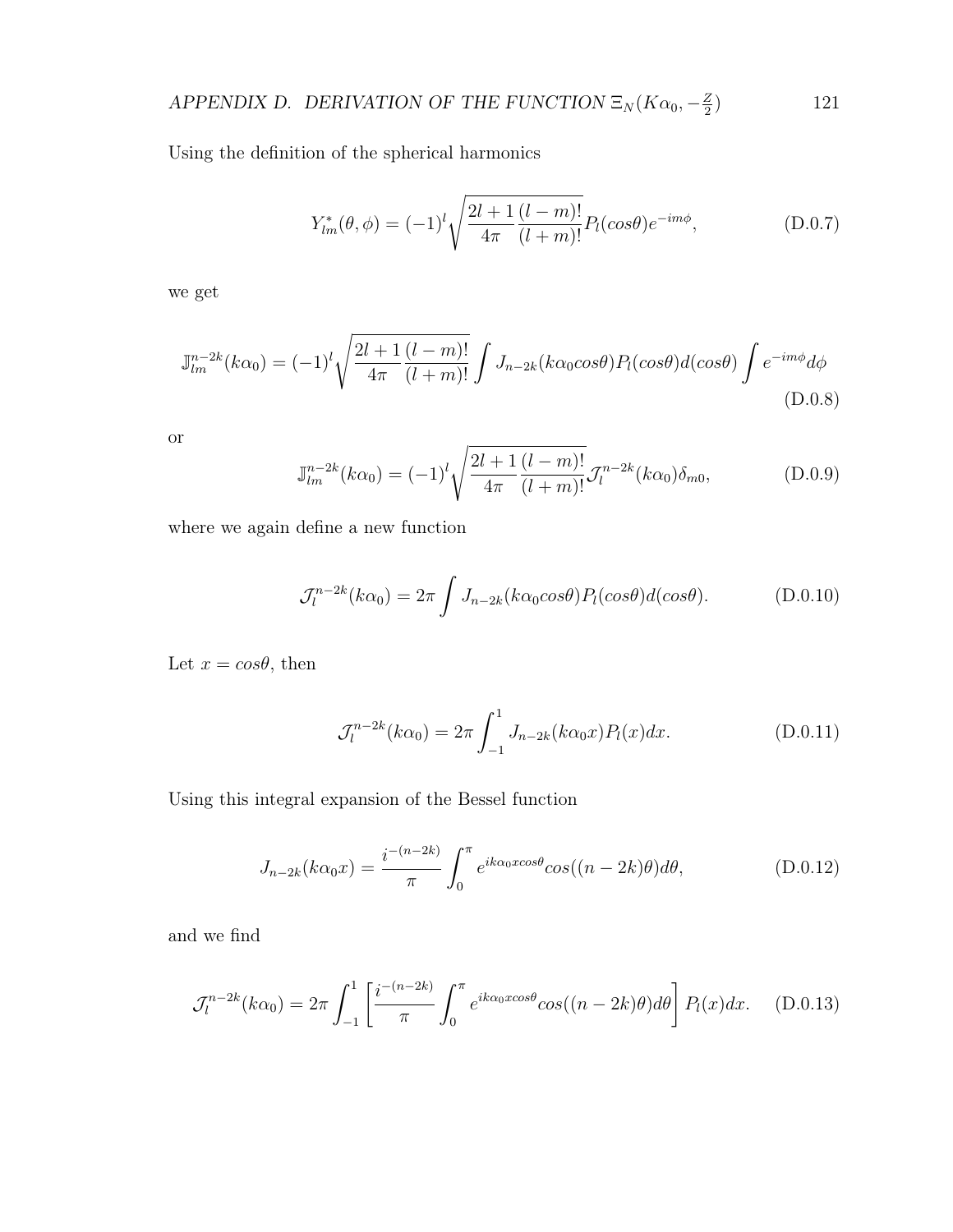By switching the order of integration,

$$
\mathcal{J}_l^{n-2k}(k\alpha_0) = 2i^{-(n-2k)} \int_0^{\pi} \left[ \int_{-1}^1 e^{ik\alpha_0 \cos\theta x} P_l(x) dx \right] \cos((n-2k)\theta) d\theta, \qquad (D.0.14)
$$

we can use

$$
e^{ik\alpha_0 \cos \theta x} = \sum_{l} (2l+1)i^l j_l(k\alpha_0 \cos \theta) P_l(x).
$$
 (D.0.15)

Then

$$
\mathcal{J}_l^{n-2k}(k\alpha_0) =
$$
  
\n
$$
2i^{-(n-2k)} \int_0^{\pi} \left[ \int_{-1}^1 \left( \sum_{l'} (2l' + 1)i^{l'} j_{l'}(k\alpha_0 \cos \theta) P_{l'}(x) \right) P_l(x) dx \right] \cos((n-2k)\theta) d\theta
$$
  
\n
$$
= 2i^{-(n-2k)} \int_0^{\pi} \left[ \sum_{l'} (2l' + 1)i^{l'} j_{l'}(k\alpha_0 \cos \theta) \int_{-1}^1 P_{l'}(x) P_l(x) dx \right] \cos((n-2k)\theta) d\theta
$$
  
\n
$$
= 2i^{-(n-2k)} \int_0^{\pi} \left[ \sum_{l'} (2l' + 1)i^{l'} j_{l'}(k\alpha_0 \cos \theta) \frac{2}{2l+1} \delta_{l'l} \right] \cos((n-2k)\theta) d\theta
$$
  
\n
$$
= 4i^{l-(n-2k)} \int_0^{\pi} j_l(k\alpha_0 \cos \theta) \cos((n-2k)\theta) d\theta
$$

Using the series expansion

$$
j_l(x) = 2^l x^l \sum_{m=0}^{\infty} (-1)^m \frac{(m+l)!}{m!(2m+2l+1)!} x^{2m}
$$
 (D.0.17)

We find

$$
4i^{l-(n-2k)}\int_0^{\pi} 2^l (k\alpha_0 \cos\theta)^l \sum_{m=0}^{\infty} (-1)^m \frac{(m+l)!}{m!(2m+2l+1)!} (k\alpha_0 \cos\theta)^{2m} \cos((n-2k)\theta) d\theta
$$
\n(D.0.18)

 $l_l^{n-2k}(k\alpha_0) =$ 

 $\mathcal{J}_l^{n-2k}$ 

$$
=42^{l}i^{l-(n-2k)}\sum_{m=0}^{\infty}(-1)^{m}\frac{(m+l)!}{m!(2m+2l+1)!}(k\alpha_0)^{2m+l}\int_0^{\pi}\cos^{2m+l}\theta\cos((n-2k)\theta)d\theta.
$$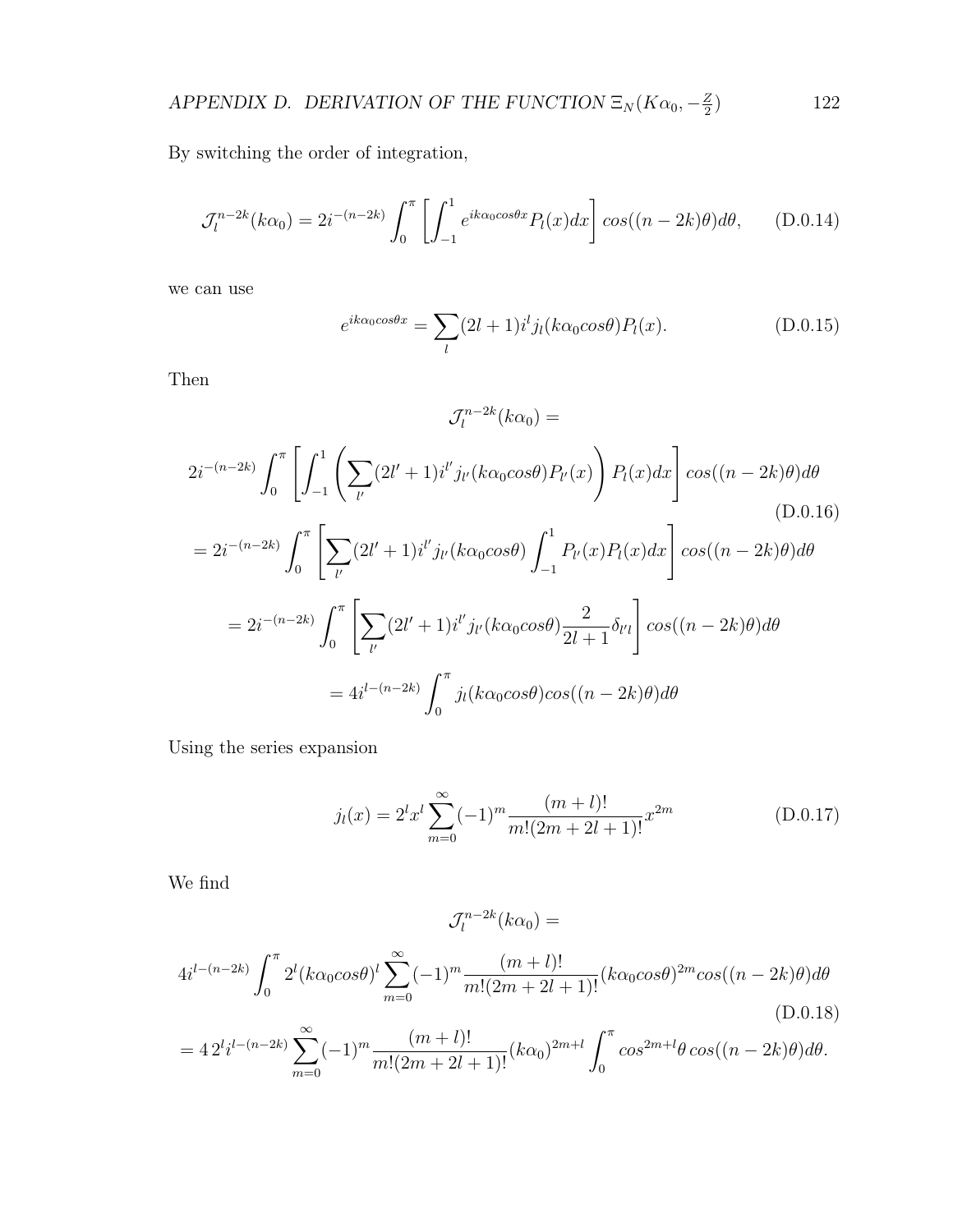we can simplify this using,

$$
\int_0^\pi \cos^{\mu}\theta \cos(\nu\theta)d\theta = (1 + (-1)^{\mu+\nu})\frac{\pi}{2}\frac{1}{2^{\mu}}\left(\begin{array}{c}\mu\\ \frac{\mu-\nu}{2}\end{array}\right),\tag{D.0.19}
$$

where the brackets are the combination symbol. We get

$$
\mathcal{J}_l^{n-2k}(k\alpha_0) = 4\frac{\pi}{2} i^{l-(n-2k)} \sum_{m=0}^{\infty} (-1)^m (1+(-1)^{2m+l+(n-2k)})
$$

$$
\times \frac{(m+l)!}{m!(2m+2l+1)!} \frac{1}{2^{2m}} \left( \frac{2m+l}{\frac{2m+l-(n-2k)}{2}} \right) (k\alpha_0)^{2m+l}, \tag{D.0.20}
$$

or

$$
\mathcal{J}_l^m(x) = 2i^{l-m} \pi^{3/2} \left(\frac{x}{4}\right)^l \sum_{j=0}^{\infty} (-1)^j \frac{\left(\frac{x}{4}\right)^{2j}}{j!\Gamma(j+l+3/2)} \left(\begin{array}{c} 2j+l\\ \frac{2j+l+|m|}{2} \end{array}\right) \mod(l+m,2) = 0.
$$
\n(D.0.21)

The last eqaution has been discussed by Kylstra and Joachain (Phys. Rev. A 60, 2255 (1999)) [67].